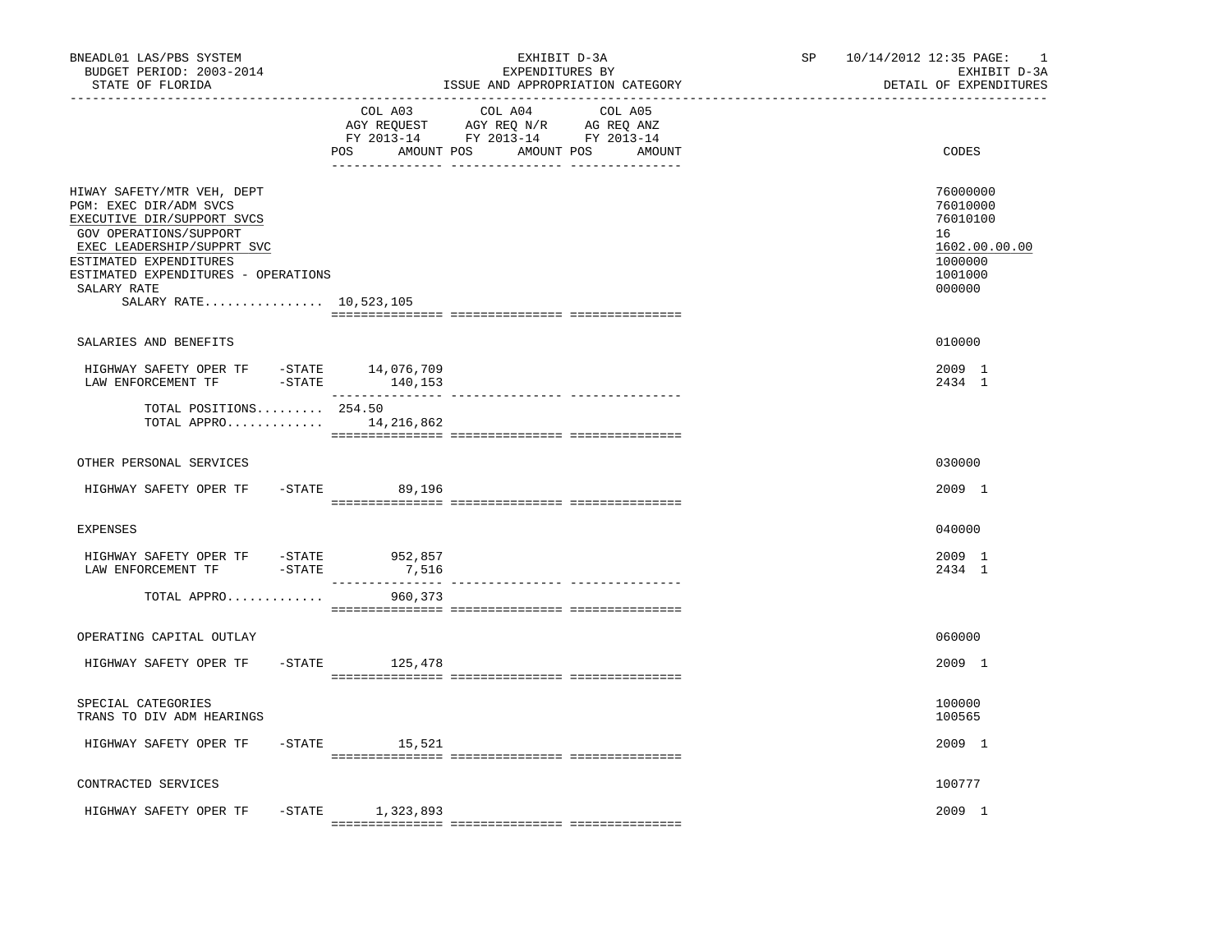| BNEADL01 LAS/PBS SYSTEM<br>BUDGET PERIOD: 2003-2014<br>STATE OF FLORIDA                                                                                                                                                                                        |                    | EXHIBIT D-3A<br>EXPENDITURES BY<br>ISSUE AND APPROPRIATION CATEGORY | $\overline{2}$<br>SP<br>10/14/2012 12:35 PAGE:<br>EXHIBIT D-3A<br>DETAIL OF EXPENDITURES          |
|----------------------------------------------------------------------------------------------------------------------------------------------------------------------------------------------------------------------------------------------------------------|--------------------|---------------------------------------------------------------------|---------------------------------------------------------------------------------------------------|
|                                                                                                                                                                                                                                                                | COL A03<br>POS     | COL A04<br>COL A05<br>AMOUNT POS<br>AMOUNT POS<br>AMOUNT            | CODES                                                                                             |
| HIWAY SAFETY/MTR VEH, DEPT<br>PGM: EXEC DIR/ADM SVCS<br>EXECUTIVE DIR/SUPPORT SVCS<br>GOV OPERATIONS/SUPPORT<br>EXEC LEADERSHIP/SUPPRT SVC<br>ESTIMATED EXPENDITURES<br>ESTIMATED EXPENDITURES - OPERATIONS<br>SPECIAL CATEGORIES<br>RISK MANAGEMENT INSURANCE |                    |                                                                     | 76000000<br>76010000<br>76010100<br>16<br>1602.00.00.00<br>1000000<br>1001000<br>100000<br>103241 |
| HIGHWAY SAFETY OPER TF -STATE 166,567                                                                                                                                                                                                                          |                    |                                                                     | 2009 1                                                                                            |
| DEFERRED-PAY COM CONTRACTS                                                                                                                                                                                                                                     |                    |                                                                     | 105280                                                                                            |
| HIGHWAY SAFETY OPER TF                                                                                                                                                                                                                                         | $-STATE$<br>84,169 |                                                                     | 2009 1                                                                                            |
| LEASE/PURCHASE/EQUIPMENT                                                                                                                                                                                                                                       |                    |                                                                     | 105281                                                                                            |
| HIGHWAY SAFETY OPER TF                                                                                                                                                                                                                                         | $-STATE$<br>67,880 |                                                                     | 2009 1                                                                                            |
| TR/DMS/HR SVCS/STW CONTRCT                                                                                                                                                                                                                                     |                    |                                                                     | 107040                                                                                            |
| HIGHWAY SAFETY OPER TF                                                                                                                                                                                                                                         | $-$ STATE 90,810   |                                                                     | 2009 1                                                                                            |
| TOTAL: ESTIMATED EXPENDITURES - OPERATIONS<br>TOTAL POSITIONS $254.50$<br>TOTAL ISSUE 17,140,749<br>TOTAL SALARY RATE 10,523,105                                                                                                                               |                    |                                                                     | 1001000                                                                                           |
| CASUALTY INSURANCE PREMIUM<br>ADJUSTMENT<br>SPECIAL CATEGORIES<br>RISK MANAGEMENT INSURANCE                                                                                                                                                                    |                    |                                                                     | 1001090<br>100000<br>103241                                                                       |
| $-$ STATE<br>HIGHWAY SAFETY OPER TF                                                                                                                                                                                                                            | $44,331-$          |                                                                     | 2009 1                                                                                            |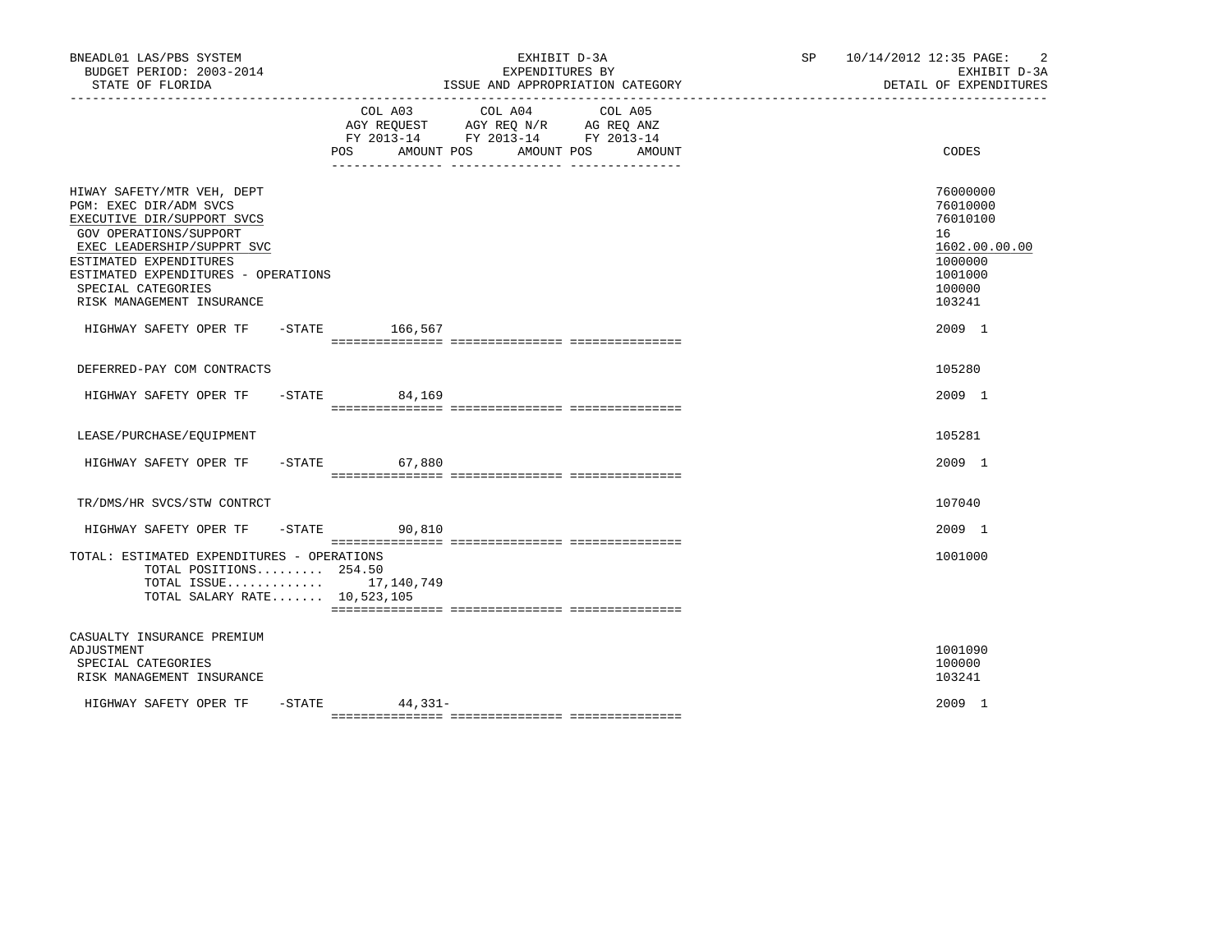| BNEADL01 LAS/PBS SYSTEM<br>BUDGET PERIOD: 2003-2014<br>STATE OF FLORIDA                                                                                                                                                          | EXHIBIT D-3A<br>EXPENDITURES BY<br>ISSUE AND APPROPRIATION CATEGORY                                                          |                   | SP 10/14/2012 12:35 PAGE: 3<br>EXHIBIT D-3A<br>DETAIL OF EXPENDITURES |
|----------------------------------------------------------------------------------------------------------------------------------------------------------------------------------------------------------------------------------|------------------------------------------------------------------------------------------------------------------------------|-------------------|-----------------------------------------------------------------------|
|                                                                                                                                                                                                                                  | COL A03 COL A04<br>AGY REQUEST AGY REQ N/R AG REQ ANZ<br>FY 2013-14 FY 2013-14 FY 2013-14<br>POS<br>AMOUNT POS<br>AMOUNT POS | COL A05<br>AMOUNT | CODES                                                                 |
| HIWAY SAFETY/MTR VEH, DEPT<br>PGM: EXEC DIR/ADM SVCS<br>EXECUTIVE DIR/SUPPORT SVCS<br>GOV OPERATIONS/SUPPORT<br>EXEC LEADERSHIP/SUPPRT SVC<br>ESTIMATED EXPENDITURES<br>FLORIDA RETIREMENT SYSTEM<br>CONTRIBUTION ADJUSTMENT FOR |                                                                                                                              |                   | 76000000<br>76010000<br>76010100<br>16<br>1602.00.00.00<br>1000000    |
| FISCAL YEAR 2012-2013<br>SALARIES AND BENEFITS                                                                                                                                                                                   |                                                                                                                              |                   | 1001240<br>010000                                                     |
| HIGHWAY SAFETY OPER TF - STATE 38,914<br>$-STATE$<br>LAW ENFORCEMENT TF                                                                                                                                                          | 389<br>-----------                                                                                                           |                   | 2009 1<br>2434 1                                                      |
| TOTAL APPRO                                                                                                                                                                                                                      | 39,303                                                                                                                       |                   |                                                                       |
| ADJUSTMENT TO STATE HEALTH<br>INSURANCE PREMIUM CONTRIBUTION -<br>FISCAL YEAR 2012-13<br>SALARIES AND BENEFITS                                                                                                                   |                                                                                                                              |                   | 1001830<br>010000                                                     |
| HIGHWAY SAFETY OPER TF -STATE 30,078<br>LAW ENFORCEMENT TF -STATE                                                                                                                                                                | 301<br>_______________                                                                                                       |                   | 2009 1<br>2434 1                                                      |
| TOTAL APPRO                                                                                                                                                                                                                      | 30,379                                                                                                                       |                   |                                                                       |
| REALLOCATION OF HUMAN RESOURCES<br>OUTSOURCING<br>SPECIAL CATEGORIES<br>TR/DMS/HR SVCS/STW CONTRCT                                                                                                                               |                                                                                                                              |                   | 1005900<br>100000<br>107040                                           |
| HIGHWAY SAFETY OPER TF<br>$-$ STATE                                                                                                                                                                                              | 691                                                                                                                          |                   | 2009 1                                                                |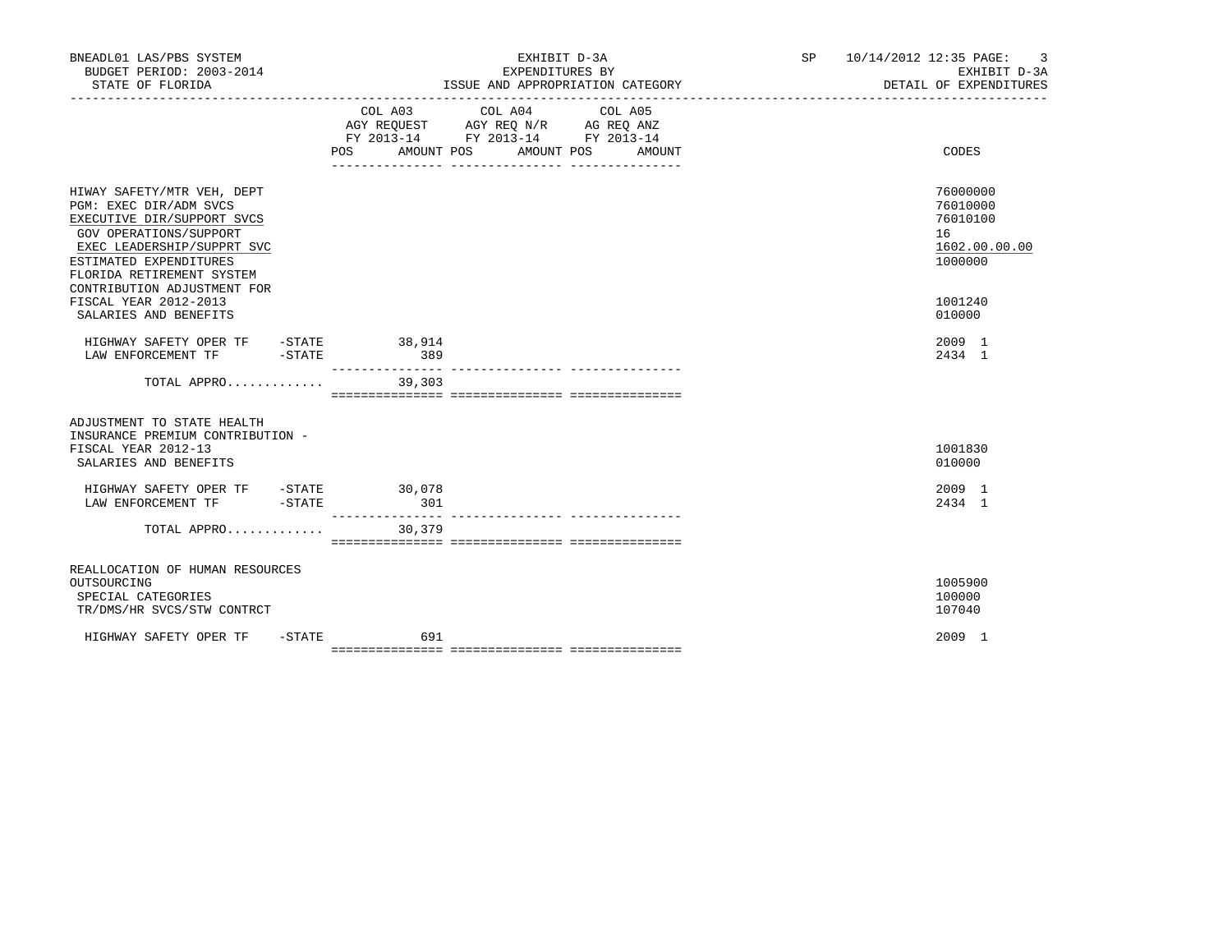| BNEADL01 LAS/PBS SYSTEM<br>BUDGET PERIOD: 2003-2014<br>STATE OF FLORIDA<br>----------------                                                                                                                    |         | EXHIBIT D-3A<br>EXPENDITURES BY<br>ISSUE AND APPROPRIATION CATEGORY                               |                   | SP 10/14/2012 12:35 PAGE: 4 | EXHIBIT D-3A<br>DETAIL OF EXPENDITURES                             |
|----------------------------------------------------------------------------------------------------------------------------------------------------------------------------------------------------------------|---------|---------------------------------------------------------------------------------------------------|-------------------|-----------------------------|--------------------------------------------------------------------|
|                                                                                                                                                                                                                |         | COL A03 COL A04 COL A05<br>AGY REQUEST AGY REQ N/R AG REQ ANZ<br>FY 2013-14 FY 2013-14 FY 2013-14 |                   |                             |                                                                    |
|                                                                                                                                                                                                                |         | POS AMOUNT POS AMOUNT POS AMOUNT                                                                  |                   |                             | CODES                                                              |
| HIWAY SAFETY/MTR VEH, DEPT<br>PGM: EXEC DIR/ADM SVCS<br>EXECUTIVE DIR/SUPPORT SVCS<br>GOV OPERATIONS/SUPPORT<br>EXEC LEADERSHIP/SUPPRT SVC<br>NONRECURRING EXPENDITURES<br>INCREASED WORKLOAD FOR PRIMARY DATA |         |                                                                                                   |                   |                             | 76000000<br>76010000<br>76010100<br>16<br>1602.00.00.00<br>2100000 |
| CENTER TO SUPPORT AN AGENCY<br>SPECIAL CATEGORIES<br>TR/DMS/HR SVCS/STW CONTRCT                                                                                                                                |         |                                                                                                   |                   |                             | 2103033<br>100000<br>107040                                        |
| HIGHWAY SAFETY OPER TF - STATE                                                                                                                                                                                 | $203 -$ |                                                                                                   |                   |                             | 2009 1                                                             |
| ANNUALIZATION OF ADMINISTERED<br>FUNDS APPROPRIATIONS<br>STATE HEALTH INSURANCE ADJUSTMENT<br>FOR FY 2012-13 - 10 MONTHS                                                                                       |         |                                                                                                   |                   |                             | 26A0000                                                            |
| <b>ANNUALIZATION</b><br>SALARIES AND BENEFITS                                                                                                                                                                  |         |                                                                                                   |                   |                             | 26A1830<br>010000                                                  |
| HIGHWAY SAFETY OPER TF - STATE 150,390<br>LAW ENFORCEMENT TF -STATE                                                                                                                                            | 1,505   |                                                                                                   |                   |                             | 2009 1<br>2434 1                                                   |
| TOTAL APPRO                                                                                                                                                                                                    | 151,895 |                                                                                                   |                   |                             |                                                                    |
| AGENCY-WIDE INFORMATION TECHNOLOGY<br>REWRITE ACCOUNTING APPLICATIONS TO                                                                                                                                       |         |                                                                                                   |                   |                             | 3620000                                                            |
| TO .NET<br>SPECIAL CATEGORIES<br>CONTRACTED SERVICES                                                                                                                                                           |         |                                                                                                   |                   |                             | 36201C0<br>100000<br>100777                                        |
| HIGHWAY SAFETY OPER TF - STATE                                                                                                                                                                                 |         | 221,500 221,500                                                                                   |                   |                             | 2009 1                                                             |
|                                                                                                                                                                                                                |         |                                                                                                   |                   |                             |                                                                    |
| AGENCY ISSUE NARRATIVE:<br>2013-2014 BUDGET YEAR NARRATIVE:                                                                                                                                                    |         |                                                                                                   | IT COMPONENT? YES |                             |                                                                    |
| RE-WRITE AUTOMATED ACCOUNTING APPLICATIONS FROM FOXPRO TO .NET                                                                                                                                                 |         |                                                                                                   |                   |                             |                                                                    |
| Long Range Program Plan Approved Activity: Finance and Accounting                                                                                                                                              |         |                                                                                                   |                   |                             |                                                                    |
| mile leave accurate 4001 FAO la casa accuración facilidad for miseri vice 0010 14 por accuración descubido descubido                                                                                           |         |                                                                                                   |                   |                             |                                                                    |

 This issue requests \$221,500 in non-recurring funding for Fiscal Year 2013-14 to re-write automated accounting applications currently programmed in FoxPro to .NET. Reprogramming these applications to an easily maintained modern platform is a more cost effective alternative than hiring additional staff to manually input data, should the existing FoxPro system fail. This issue supports the Governor's strategy of redesigning government to run more efficiently and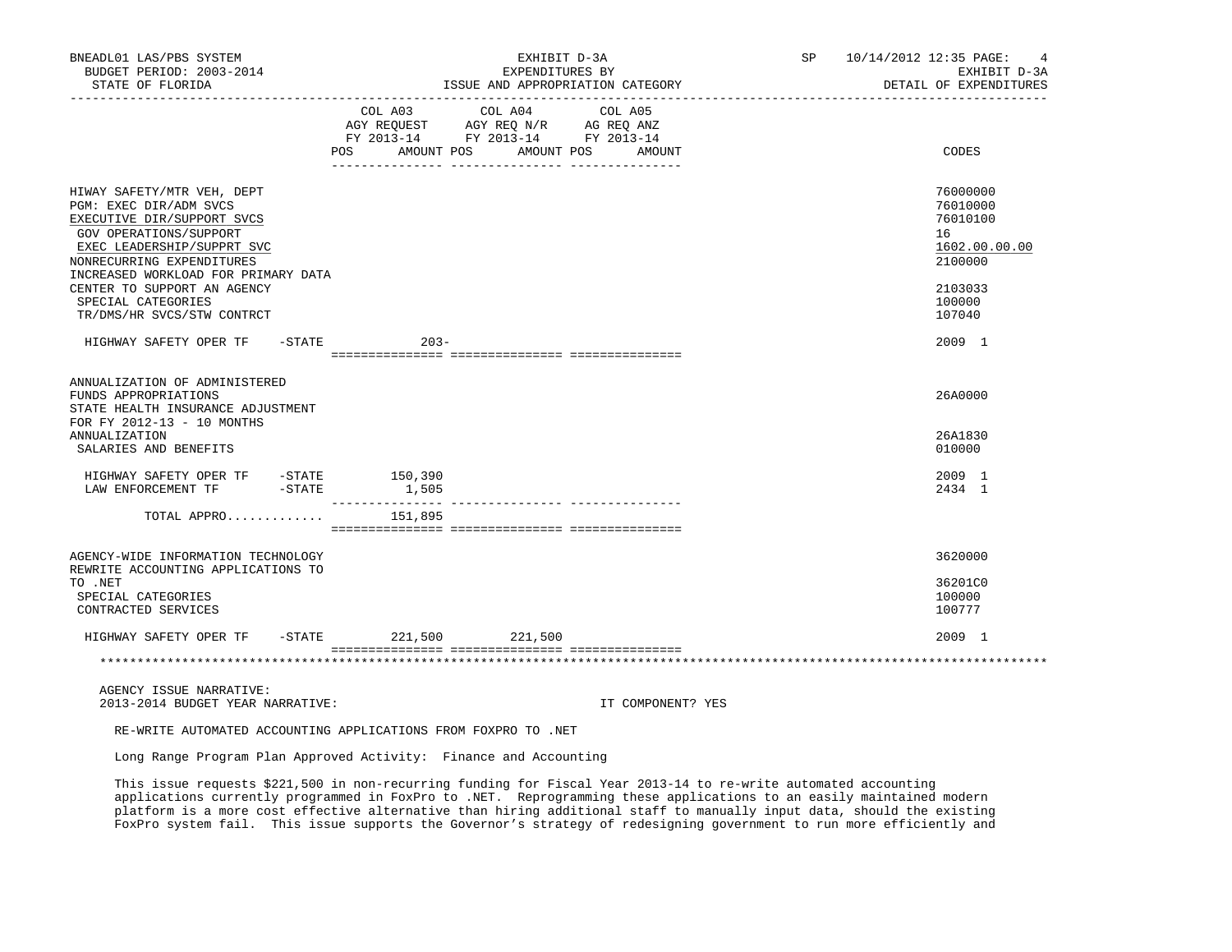| BNEADL01 LAS/PBS SYSTEM<br>BUDGET PERIOD: 2003-2014<br>STATE OF FLORIDA                                                                                                                                                | EXHIBIT D-3A<br>EXPENDITURES BY<br>ISSUE AND APPROPRIATION CATEGORY                                                                                                          | SP<br>10/14/2012 12:35 PAGE: 5<br>EXHIBIT D-3A<br>DETAIL OF EXPENDITURES |
|------------------------------------------------------------------------------------------------------------------------------------------------------------------------------------------------------------------------|------------------------------------------------------------------------------------------------------------------------------------------------------------------------------|--------------------------------------------------------------------------|
|                                                                                                                                                                                                                        | COL A03 COL A04 COL A05<br>AGY REQUEST AGY REQ N/R AG REQ ANZ<br>FY 2013-14 FY 2013-14 FY 2013-14<br>AMOUNT POS AMOUNT POS<br>POS<br>AMOUNT<br>_____________ _______________ | CODES                                                                    |
| HIWAY SAFETY/MTR VEH, DEPT<br>PGM: EXEC DIR/ADM SVCS<br>EXECUTIVE DIR/SUPPORT SVCS<br>GOV OPERATIONS/SUPPORT<br>EXEC LEADERSHIP/SUPPRT SVC<br>AGENCY-WIDE INFORMATION TECHNOLOGY<br>REWRITE ACCOUNTING APPLICATIONS TO |                                                                                                                                                                              | 76000000<br>76010000<br>76010100<br>16<br>1602.00.00.00<br>3620000       |
| TO .NET                                                                                                                                                                                                                |                                                                                                                                                                              | 36201C0                                                                  |

effectively in order to further economic development and job creation in Florida.

 SUMMARY OF BUSINESS PROBLEM: The Bureau of Accounting is responsible for processing accounting transactions into the Florida Accounting Information Resource (FLAIR) system. A portion of these transactions are automated and uploaded into FLAIR using FoxPro software. There are nine accounting applications that are currently automated in FoxPro. These applications include Revenue Distribution, Utility Payments, Wright Express Fuel Card Payments (WEX), Automotive Resources International (ARI), IFTA/IRP, Certified Forward Transactions, PRIDE Payments, Goodyear Payments and EMIS vehicle data. FoxPro is an antiquated, outdated software application that is no longer taught or supported, hindering its ability to be maintained. This leaves the sole responsibility of programming and maintenance on a single individual in the Bureau of Accounting. Ensuring the continued automation of these applications is critical not only to the Department but to other state agencies and customers that we serve. For example, the Revenue Distribution application is responsible for the processing of over \$2.4 billion in annual revenue of which \$2 billion is distributed to other state agencies, General Revenue and other entities who rely on the timely receipt of funds to fund their operations. Converting to a .NET platform is critical to ensuring the continuing success of the Department and meeting our customers needs.

 BENEFITS: By upgrading the automated accounting applications programs from FoxPro to a .NET system, the Department will be able to continue the timely processing of revenue distributions and vendor payments utilizing the current minimum number of employees. The upgrade will standardize accounting applications so they are consistent with other state agencies using .Net programming. In addition, the upgraded automated accounting system will be easily maintained and supported. This issue is a cost effective alternative to avoid hiring additional personnel to manually enter data should the current system fail.

 IMPLEMENTATION REQUEST: This issue requests contract staff to assist with converting the accounting applications from FoxPro to .NET. The conversion process includes re-writing the automated accounting applications submitted to FLAIR and providing the capability for continued support. The conversion will also standardize the accounting programs to be consistent with other state agencies using .NET programming. The contract staff will have specific knowledge of application programming using both FoxPro and .NET.

 The focus of the contract staff team is to address the problems, create solutions, and enhance the system to achieve the following objectives:

- (1) Develop a new data architecture to reduce costs for accessing data and enable integration of applications via further systems integration.
- (2) Identify and eliminate unneeded, redundant or inefficient systems and processes.
- (3) Improve the quality of technical services that support internal operations.
- (4) Convert to a standard based platform and infrastructure which is more effective and efficient.

 ESTIMATED COSTS: The total cost to re-write the automated accounting applications from FoxPro software to a .NET platform for Fiscal Year 2013-14 is \$221,500. This funding is requested as non-recurring from the Administrative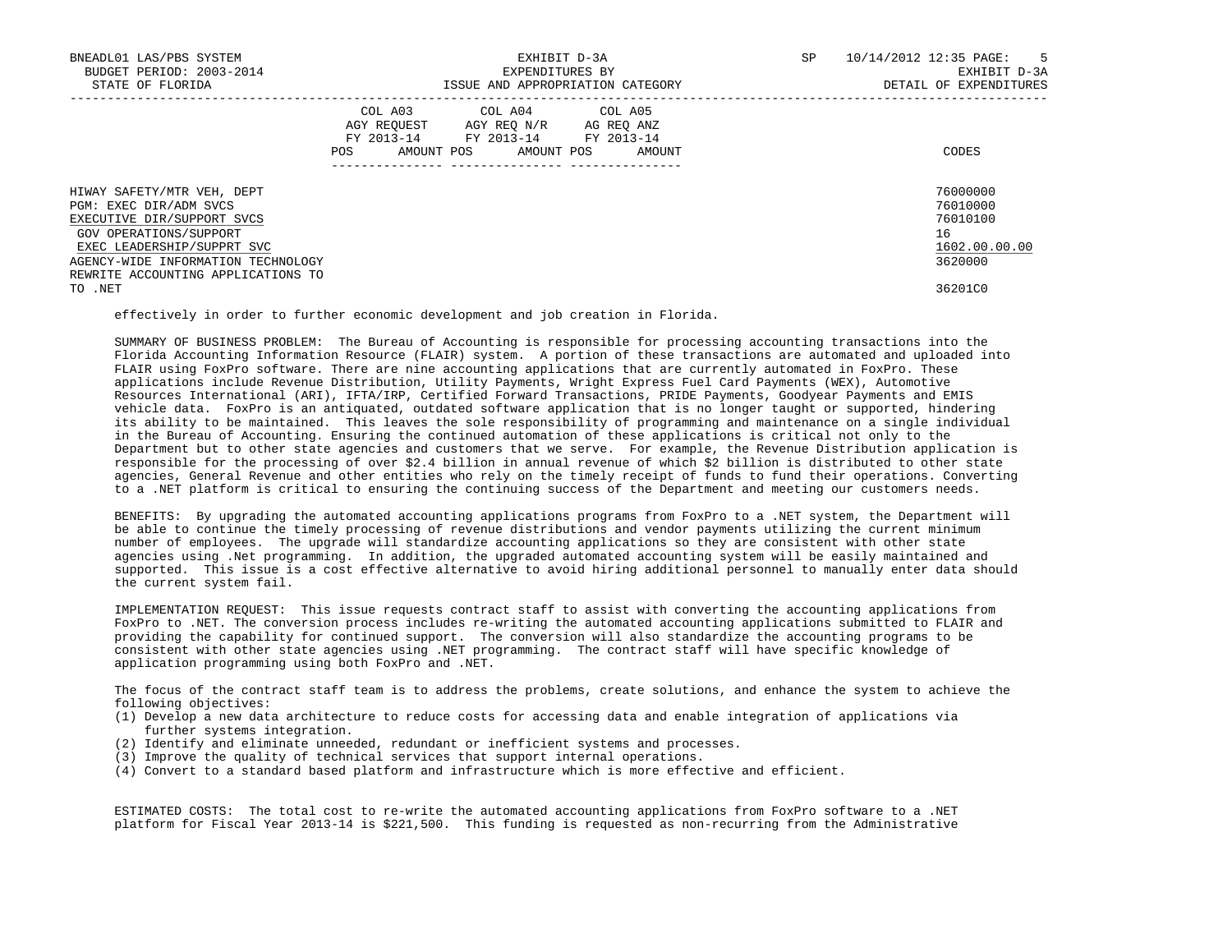| BNEADL01 LAS/PBS SYSTEM<br>BUDGET PERIOD: 2003-2014<br>STATE OF FLORIDA                                                                                                                                                |     | EXPENDITURES BY                                                                                                            | EXHIBIT D-3A<br>ISSUE AND APPROPRIATION CATEGORY | SP | 10/14/2012 12:35 PAGE:<br>6<br>EXHIBIT D-3A<br>DETAIL OF EXPENDITURES |
|------------------------------------------------------------------------------------------------------------------------------------------------------------------------------------------------------------------------|-----|----------------------------------------------------------------------------------------------------------------------------|--------------------------------------------------|----|-----------------------------------------------------------------------|
|                                                                                                                                                                                                                        | POS | COL A03 COL A04 COL A05<br>AGY REOUEST AGY REO N/R AG REO ANZ<br>FY 2013-14 FY 2013-14 FY 2013-14<br>AMOUNT POS AMOUNT POS | AMOUNT                                           |    | CODES                                                                 |
| HIWAY SAFETY/MTR VEH, DEPT<br>PGM: EXEC DIR/ADM SVCS<br>EXECUTIVE DIR/SUPPORT SVCS<br>GOV OPERATIONS/SUPPORT<br>EXEC LEADERSHIP/SUPPRT SVC<br>AGENCY-WIDE INFORMATION TECHNOLOGY<br>REWRITE ACCOUNTING APPLICATIONS TO |     |                                                                                                                            |                                                  |    | 76000000<br>76010000<br>76010100<br>16<br>1602.00.00.00<br>3620000    |
| TO .NET                                                                                                                                                                                                                |     |                                                                                                                            |                                                  |    | 36201C0                                                               |

 Services Program, Highway Safety Operating Trust Fund, Contracted Services category (100777). This issue is itemized as follows:

| Estimated cost breakdown:                                                                                     | FY 2013-14            |
|---------------------------------------------------------------------------------------------------------------|-----------------------|
| Senior Developer 1900 hours at \$85/hour<br>Information Technical Business Consultant 1000 hours at \$60/hour | \$161,500<br>\$60,000 |
| Total Estimated Costs                                                                                         | \$221,500             |
|                                                                                                               |                       |

 ISSUE SUMMARY: This issue requests \$221,500 in non-recurring funding for Fiscal Year 2013-14 to re-write automated accounting applications currently programmed in FoxPro to .NET. Reprogramming these applications to a more modern, easily maintained platform is a more cost effective alternative than hiring additional staff to manually enter data should the existing FoxPro system fail. This issue supports the Governor's strategy of redesigning government to run more efficiently and effectively in order to further economic development and job creation in Florida. \*\*\*\*\*\*\*\*\*\*\*\*\*\*\*\*\*\*\*\*\*\*\*\*\*\*\*\*\*\*\*\*\*\*\*\*\*\*\*\*\*\*\*\*\*\*\*\*\*\*\*\*\*\*\*\*\*\*\*\*\*\*\*\*\*\*\*\*\*\*\*\*\*\*\*\*\*\*\*\*\*\*\*\*\*\*\*\*\*\*\*\*\*\*\*\*\*\*\*\*\*\*\*\*\*\*\*\*\*\*\*\*\*\*\*\*\*\*\*\*\*\*\*\*\*\*\*

| CAPITAL IMPROVEMENT PLAN<br>MAINTENANCE AND REPAIR<br>FIXED CAPITAL OUTLAY<br>SPECIAL PROJ/IMPR-ADM SVCS |          |           |           | 9900000<br>990M000<br>080000<br>080016 |
|----------------------------------------------------------------------------------------------------------|----------|-----------|-----------|----------------------------------------|
| HIGHWAY SAFETY OPER TF                                                                                   | $-STATE$ | 5,491,796 | 5,491,796 | 2009                                   |
|                                                                                                          |          |           |           |                                        |

AGENCY NARRATIVE:

2013-2014 BUDGET YEAR NARRATIVE: SPECIAL PROJ/IMPR-ADM SVCS IT COMPONENT? NO

KIRKMAN BUILDING SPECIAL PROJECTS, MAINTENANCE, REPAIRS, AND IMPROVEMENTS

Long-Range Program Plan Approved Activity: Property Management

 This issue requests \$5,491,796 in funding for Fiscal Year 2013-14 and a total of \$15,323,220 for years 2014-15 through 2017-18 from the Highway Safety Operating Trust Fund for general repairs, upgrades and improvements to the Neil Kirkman Building located in Tallahassee as part of the Department's Five Year Capital Improvement Plan. Ensuring that state facilities are maintained in an acceptable condition supports the Governor's strategy of creating vibrant, safe and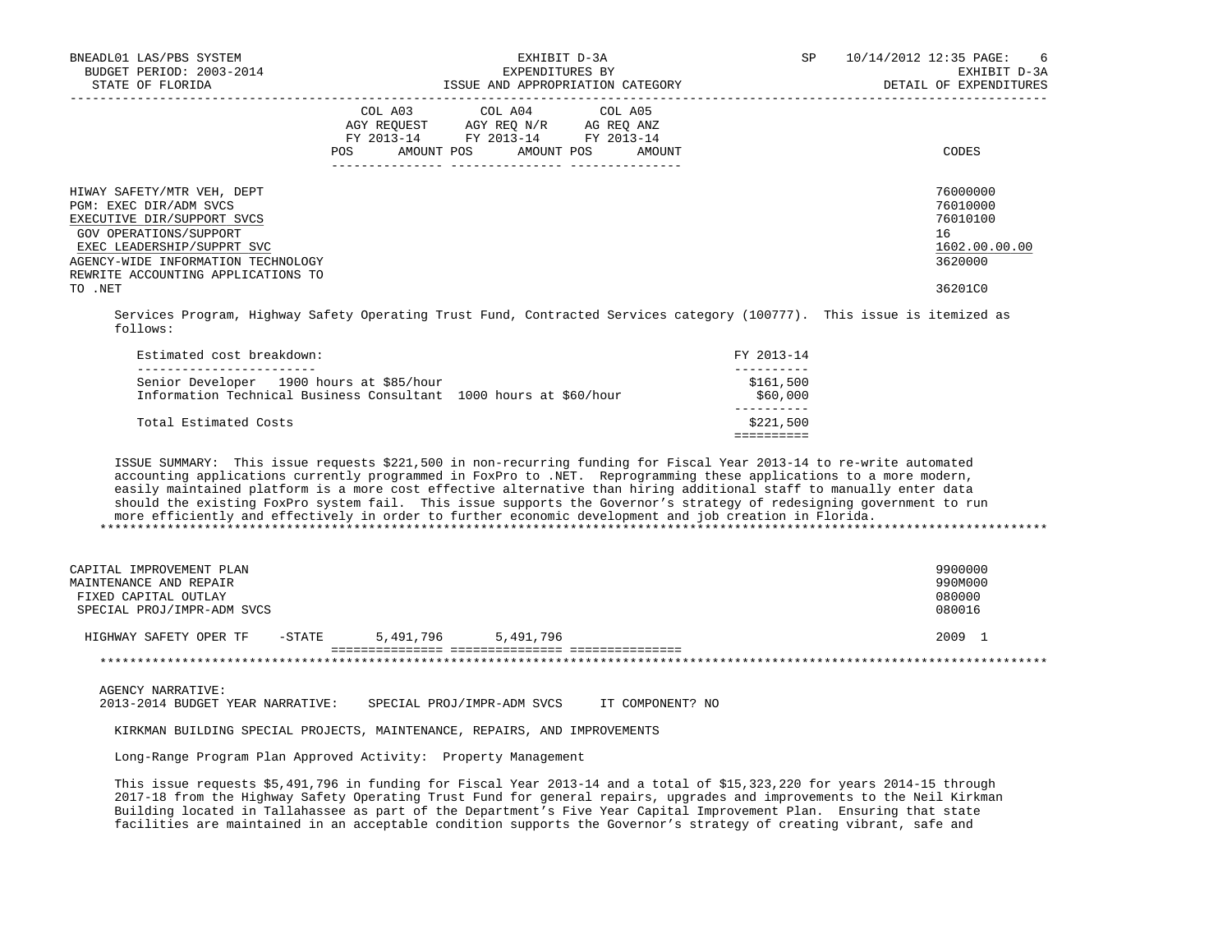| BNEADL01 LAS/PBS SYSTEM<br>BUDGET PERIOD: 2003-2014<br>STATE OF FLORIDA            | EXHIBIT D-3A<br>EXPENDITURES BY<br>ISSUE AND APPROPRIATION CATEGORY                                                                                     | $\overline{7}$<br>10/14/2012 12:35 PAGE:<br>SP<br>EXHIBIT D-3A<br>DETAIL OF EXPENDITURES |
|------------------------------------------------------------------------------------|---------------------------------------------------------------------------------------------------------------------------------------------------------|------------------------------------------------------------------------------------------|
|                                                                                    | COL A03 COL A04 COL A05<br>AGY REOUEST<br>AGY REO N/R<br>AG REO ANZ<br>FY 2013-14 FY 2013-14<br>FY 2013-14<br>AMOUNT POS<br>AMOUNT POS<br>POS<br>AMOUNT | CODES                                                                                    |
| HIWAY SAFETY/MTR VEH, DEPT<br>PGM: EXEC DIR/ADM SVCS<br>EXECUTIVE DIR/SUPPORT SVCS |                                                                                                                                                         | 76000000<br>76010000<br>76010100                                                         |
| GOV OPERATIONS/SUPPORT<br>EXEC LEADERSHIP/SUPPRT SVC                               |                                                                                                                                                         | 16<br>1602.00.00.00                                                                      |
| CAPITAL IMPROVEMENT PLAN<br>MAINTENANCE AND REPAIR                                 |                                                                                                                                                         | 9900000<br>990M000                                                                       |

 healthy communities which attract workers, businesses, residents and visitors to Florida. This issue also supports the strategy of improving the efficiency and effectiveness of state government as part of the Governor's initiative of furthering economic development and job creation in Florida.

 The Kirkman Building is comprised of 380,836 square feet and the first phase was constructed in 1956, with wing additions made in subsequent years. Items included in the request for Fiscal Year 2013-14 by major system are as follows:

# RENOVATION B AND C WINGS: \$1,550,000

 This issue requests \$1,550,000 in funding to renovate the B and C wings of the Neil Kirkman Building as noted in the Department of Management Services (DMS) deficiency listing. This project includes continuation of the HVAC Distribution Project, providing acceptable climate comfort levels throughout the building at reduced energy consumption rates. Of the total 27 air handler units serving this 380,836 square foot building, the majority are outdated and deteriorating. The project will need to be funded and continued in phases over the next several years to address all floors and wings. The renovation work includes engineering design, acquisition of moveable furniture, fixtures, equipment, asbestos abatement, demolition of existing components, replacement of ductwork, lighting, ceiling tiles, grid, flooring, air handlers and controls, and electrical work.

PLUMBING: \$ 450,000

 This issue requests \$450,000 to begin replacing plumbing stacks located in the Kirkman Building as part of a multi-year project. The replacement of the heavy plumbing systems and restrooms will include Americans with Disabilities Act (ADA) Renovations following the specific architectural standards defined for building alterations stated in Title II, Section 504 of the ADA requirements for public and government facilities. The piping in the Kirkman Building is over 50 years old and has been on the DMS deficiencies list for the past 4-5 years. Recent plumbing system failures, including collapsing pipes, indicate a need for immediate action.

LIFE SAFETY: \$ 318,321

 This project includes funding to enhance Kirkman Building security including the upgrade and installation of a security camera system, security doors and frames, and exterior security lighting. Installation of interior and exterior security cameras at a cost of \$233,321, will allow monitoring and recording of activities to improve member security, protect the building, inventory and equipment, and support insurance claims in the event of break-in or vandalism. The replacement of exterior doors and frames and installation of exterior security lighting at a cost of \$85,000 will improve security and protect employees and visitors in the facility.

### BUILDING CODE/LIFE SAFETY: \$ 350,000

 This issue requests \$350,000 to upgrade elevators #7 and #8 in the Kirkman Building as part of a multi-year project. This upgrade is necessary to ensure compliance with current year building code and life safety requirements. These 30+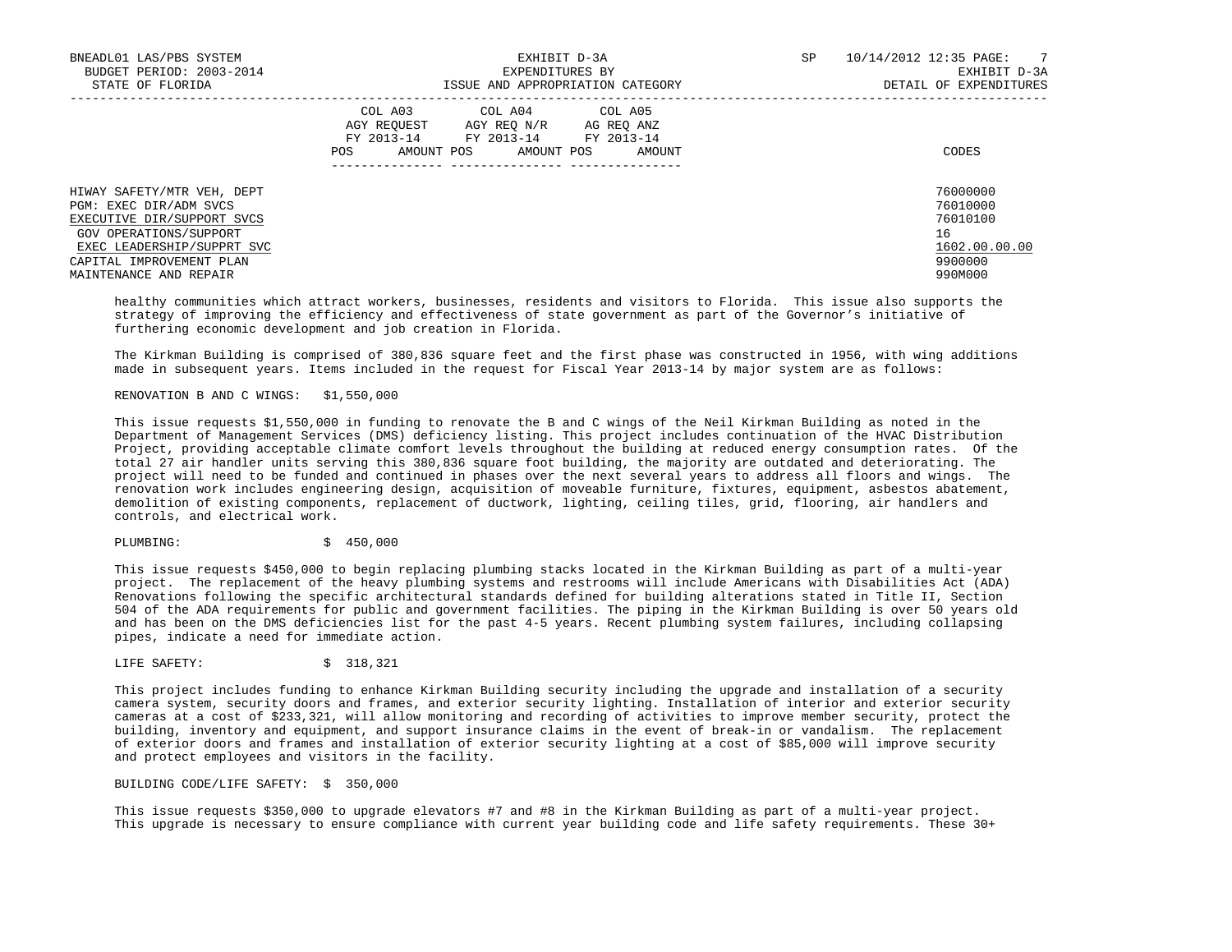| BNEADL01 LAS/PBS SYSTEM    | EXHIBIT D-3A                                                                                                                                         | SP | 10/14/2012 12:35 PAGE:<br>8 <sup>8</sup> |
|----------------------------|------------------------------------------------------------------------------------------------------------------------------------------------------|----|------------------------------------------|
| BUDGET PERIOD: 2003-2014   | EXPENDITURES BY                                                                                                                                      |    | EXHIBIT D-3A                             |
| STATE OF FLORIDA           | ISSUE AND APPROPRIATION CATEGORY                                                                                                                     |    | DETAIL OF EXPENDITURES                   |
|                            | COL A03 COL A04 COL A05<br>AGY REOUEST<br>AGY REO N/R<br>AG REO ANZ<br>FY 2013-14<br>FY 2013-14 FY 2013-14<br>AMOUNT POS AMOUNT POS<br>POS<br>AMOUNT |    | CODES                                    |
|                            |                                                                                                                                                      |    | 76000000                                 |
| HIWAY SAFETY/MTR VEH, DEPT |                                                                                                                                                      |    | 76010000                                 |
| PGM: EXEC DIR/ADM SVCS     |                                                                                                                                                      |    |                                          |
| EXECUTIVE DIR/SUPPORT SVCS |                                                                                                                                                      |    | 76010100                                 |
| GOV OPERATIONS/SUPPORT     |                                                                                                                                                      |    | 16                                       |
| EXEC LEADERSHIP/SUPPRT SVC |                                                                                                                                                      |    | 1602.00.00.00                            |
| CAPITAL IMPROVEMENT PLAN   |                                                                                                                                                      |    | 9900000                                  |
| MAINTENANCE AND REPAIR     |                                                                                                                                                      |    | 990M000                                  |

 year old passenger elevators are critical to the daily operations of the facility and repairs are reaching a cost prohibitive level. Single elevators #5 and #6 are also in need of upgrade, and will be requested in future years.

### ELECTRICAL: \$ 250,000

 This project requests \$250,000 to upgrade electrical panels located in the A and B Wings of the Kirkman Building. The electrical distribution panels were originally installed in 1956 and have exceeded their life expectancy; replacement parts and components have become inaccessible. As a result, electrical failures are on the rise. Without the upgrade of these panels longer duration power outages will frequently occur, disrupting department operations.

# ENERGY CONSERVATION: \$1,690,920

 Energy conservation projects include a \$48,000 request to purchase and install eight (8) ductless, high efficiency, mini split A/C systems in communication closets to maintain technology related equipment. The heat produced by technology equipment exceeds building air conditioning system capabilities. Mini-split systems allow for separation from the main chiller system and allows complete shutdown of the building chiller system on nights, weekends and holidays, approximately 7-8 months out of the year, resulting in a tremendous energy cost savings.

 Also requested as an energy conservation project is \$100,000 to create a 2-Door entrance vestibule in the main entry way of the Kirkman Building. Installation of a vestibule at the main building entrance, including hurricane impact exterior entry doors, will reduce moisture intrusion and promote energy efficiency. The continuous opening of the front entrance doors results in constant fluctuations in humidity and temperature levels in the lobby and customer areas impeding the ability of the HVAC system to uniformly control the public area environment.

 The Department is also requesting \$1,522,920 to replace leaking, single-pane windows in the B-wing. New windows will improve work environment temperatures and the ability to regulate temperature and humidity throughout that section of the building, reducing energy consumption costs. New windows will also resolve the recurring water intrusion issue that has damaged internal walls and promoted mold and mildew contamination.

 This project requests \$20,000 for solar screens for fourth floor windows of the Neil Kirkman Building facing south. These screens will reduce energy consumption, lower office temperatures, and improve comfort. The 1,440 square feet of glass, that makes up the south face fourth floor windows, produces 331,200 BTUs per hour, or 2,318,400 BTUs per day, during the months of March through October. Offset of the 2,318,400 BTUs heat gain per day requires 27 tons of air conditioning per day. The cost per month to offset this heat gain is approximately \$1,600. Solar screens have been tested in the Ocala FHP Station and have produced a decrease in solar heat gain to a noticeable level by staff in that facility. Solar screen manufacturers state a 70% reduction in heat gain with this product. Based on that, it is estimated that a savings of \$8,000 - \$9,000 per year would be produced with the installation of solar screens.

MISCELLANEOUS IMPROVEMENTS: \$ 310,000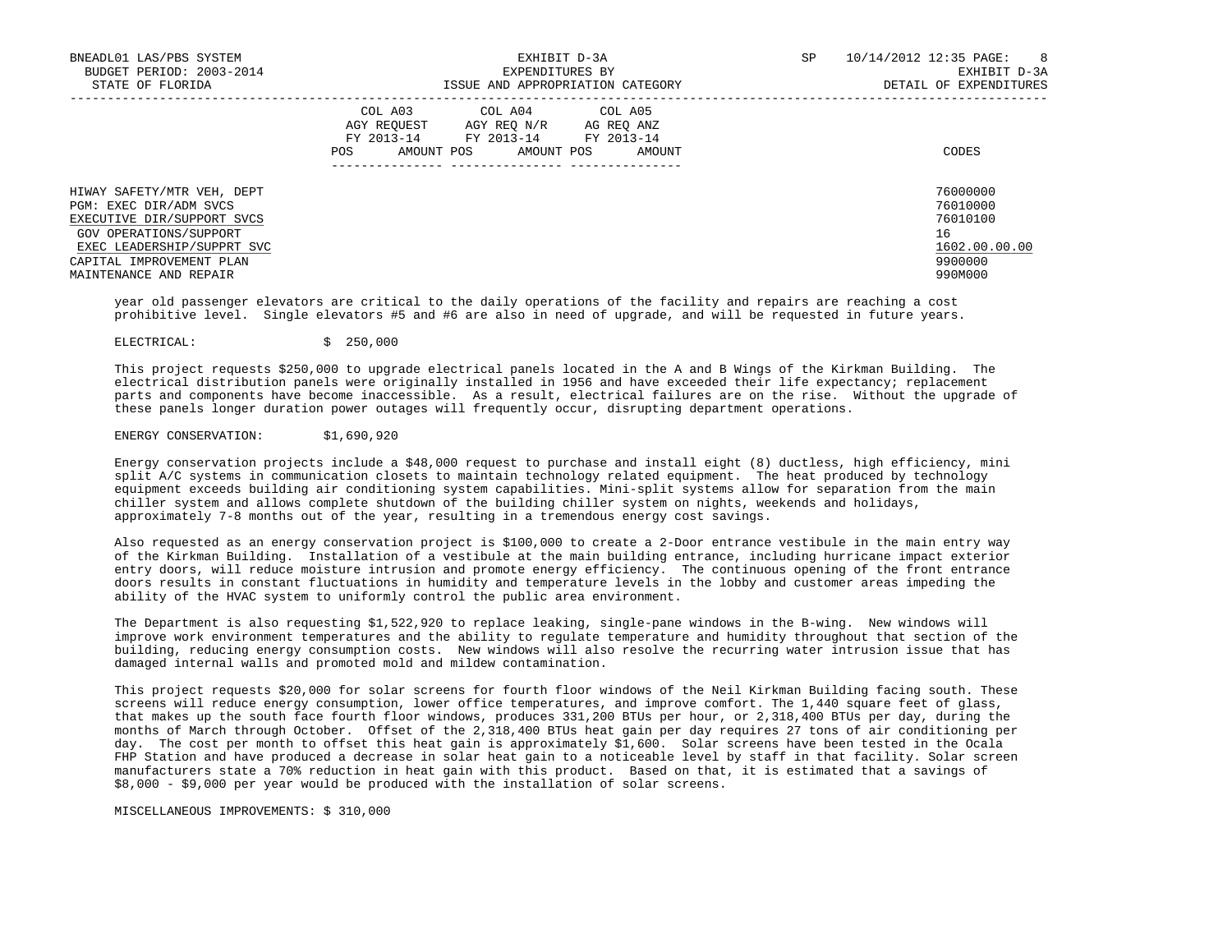| BNEADL01 LAS/PBS SYSTEM<br>BUDGET PERIOD: 2003-2014<br>STATE OF FLORIDA                                                                                                                          | EXHIBIT D-3A<br>EXPENDITURES BY<br>ISSUE AND APPROPRIATION CATEGORY                                                                                  | 10/14/2012 12:35 PAGE:<br>SP<br>- 9<br>EXHIBIT D-3A<br>DETAIL OF EXPENDITURES |
|--------------------------------------------------------------------------------------------------------------------------------------------------------------------------------------------------|------------------------------------------------------------------------------------------------------------------------------------------------------|-------------------------------------------------------------------------------|
|                                                                                                                                                                                                  | COL A03 COL A04 COL A05<br>AGY REOUEST<br>AGY REO N/R<br>AG REQ ANZ<br>FY 2013-14 FY 2013-14 FY 2013-14<br>AMOUNT<br>POS<br>AMOUNT POS<br>AMOUNT POS | CODES                                                                         |
| HIWAY SAFETY/MTR VEH, DEPT<br>PGM: EXEC DIR/ADM SVCS<br>EXECUTIVE DIR/SUPPORT SVCS<br>GOV OPERATIONS/SUPPORT<br>EXEC LEADERSHIP/SUPPRT SVC<br>CAPITAL IMPROVEMENT PLAN<br>MAINTENANCE AND REPAIR |                                                                                                                                                      | 76000000<br>76010000<br>76010100<br>16<br>1602.00.00.00<br>9900000<br>990M000 |

 This project requests \$310,000 for removal of obsolete HVAC equipment and oil boiler equipment from the C-wing basement as well as miscellaneous repairs and improvements to the Kirkman Building. The Department has replaced the oil boilers with energy efficient natural gas equipment. Removal of all oil boiler equipment at a cost of \$60,000 will satisfy the requirements of the State Fire Marshal and Florida Building Code, and free up space that can be utilized to meet other facility needs. Funding is also requested to support the general maintenance and repair of the Kirkman building, which is the second largest state-owned facility. This 50+ year old building requires continual inspection, maintenance and upkeep. Requested is \$250,000 for preventive maintenance to help eliminate failures, extend the life of the systems, and limit or prevent service disruptions.

# ENVIRONMENTAL/LIFE SAFETY: \$ 280,000

 This project consists of \$200,000 for recurring asbestos abatement and \$80,000 for fuel tank removal. Due to the age of the Kirkman building, unexpected repairs to the building interior and pipes often require proper asbestos removal to minimize exposure. These funds are used to remedy asbestos related problems throughout the Kirkman Building. Funding is also needed to remove an abandoned fuel tank in accordance with EPA regulations and procedures. The old fuel tank was previously connected to fuel oil boilers and has been disconnected and replaced with energy efficient natural gas equipment.

## INTERIOR MAINTENANCE/REPAIR \$ 217,555

 This issue requests \$217,555 in recurring funding to replace ceiling tiles, grid, carpet and tile flooring that is worn and/or damaged from years of use. The ceiling tiles in most areas of the Kirkman Building are over 30 years old. These tiles were in place during the years when smoking was allowed in the building. Some tiles also have mold and mildew issues resulting from water intrusion problems.

PAVING: \$ 75,000

 The project requests \$75,000 each year to repave and repair one section of the parking lot at a time beginning in FY 2013-14. Repaving and repair of cracked and deteriorated areas of the parking lot is needed to prevent severe damage to the sub-base. The buckling of asphalt near trees will also be addressed to eliminate this safety hazard and prevent tripping in these foot traffic areas.

The Five Year Capital Improvement Plan for the Neil Kirkman Building is itemized as follows:

|                                        | FY 2013-14  |             |             | FY 2014-15 FY 2015-16 FY 2016-17 | FY 2017-18  |
|----------------------------------------|-------------|-------------|-------------|----------------------------------|-------------|
| Description                            |             |             |             |                                  |             |
| Major Renovations- B and C Wing        | \$1,550,000 | \$2,200,000 | \$2,200,000 | \$2,200,000                      | \$1,100,000 |
| Plumbing                               | 450,000     | 450,000     | 450,000     | 450.000                          | 450,000     |
| Safety and Security Issues- Fire Alarm | 318,321     |             |             |                                  |             |
| Safety and Security Issues- Elevators  | 350,000     | 190,000     |             |                                  |             |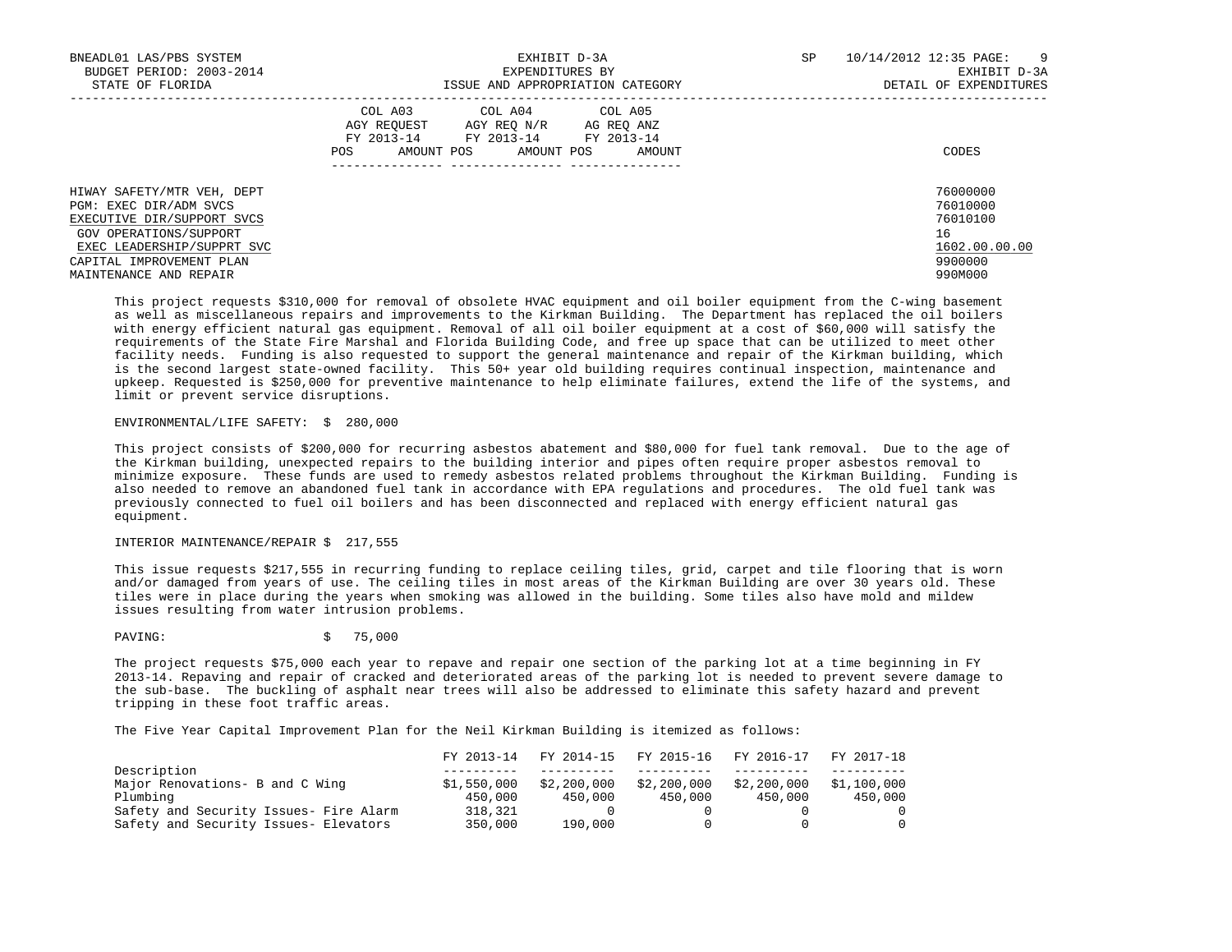| BNEADL01 LAS/PBS SYSTEM<br>BUDGET PERIOD: 2003-2014<br>STATE OF FLORIDA                                                                                                                                                                                                                                                                                                    | EXHIBIT D-3A<br>EXPENDITURES BY<br>  ISSUE AND APPROPRIATION CATEGORY<br>  DETAIL OF DETAIL OF DETAIL OF APPROPRIATION CATEGORY |                                                                                                   |                                                                                                                                                                         |  |                      | 10/14/2012 12:35 PAGE: 10<br>EXHIBIT D-3A<br>DETAIL OF EXPENDITURES           |
|----------------------------------------------------------------------------------------------------------------------------------------------------------------------------------------------------------------------------------------------------------------------------------------------------------------------------------------------------------------------------|---------------------------------------------------------------------------------------------------------------------------------|---------------------------------------------------------------------------------------------------|-------------------------------------------------------------------------------------------------------------------------------------------------------------------------|--|----------------------|-------------------------------------------------------------------------------|
|                                                                                                                                                                                                                                                                                                                                                                            |                                                                                                                                 | COL A03 COL A04 COL A05<br>AGY REQUEST AGY REQ N/R AG REQ ANZ<br>FY 2013-14 FY 2013-14 FY 2013-14 |                                                                                                                                                                         |  |                      |                                                                               |
| <b>POS</b>                                                                                                                                                                                                                                                                                                                                                                 |                                                                                                                                 | AMOUNT POS AMOUNT POS                                                                             | AMOUNT                                                                                                                                                                  |  |                      | CODES                                                                         |
| HIWAY SAFETY/MTR VEH, DEPT<br>PGM: EXEC DIR/ADM SVCS<br>EXECUTIVE DIR/SUPPORT SVCS<br>GOV OPERATIONS/SUPPORT<br>EXEC LEADERSHIP/SUPPRT SVC<br>CAPITAL IMPROVEMENT PLAN<br>MAINTENANCE AND REPAIR                                                                                                                                                                           |                                                                                                                                 |                                                                                                   |                                                                                                                                                                         |  |                      | 76000000<br>76010000<br>76010100<br>16<br>1602.00.00.00<br>9900000<br>990M000 |
| Electrical<br>Energy Conservation 1,690,920 0<br>Miscellaneous Repairs and Improvements 310,000 250,000 250,000 250,000 250,000<br>$280,000$ $200,000$ $200,000$ $200,000$ $200,000$ $200,000$<br>Environmental<br>Interior Maintenance and Repairs - Recurring 217,555 217,555 217,555 217,555 217,555<br>Roofing<br><b>HVAC</b><br>ADA Site Assessment Surveys<br>Paving | ----------                                                                                                                      |                                                                                                   | $250,000$ $0$ $0$ $0$ $0$<br>$\begin{array}{cccccccc} 0 & 90\,,000 & 145\,,000 & & & 0 & & 0 \ 0 & 1\,,200\,,000 & 400\,,000 & & 400\,,000 & & & 400\,,000 \end{array}$ |  | $\Omega$<br>$\Omega$ |                                                                               |
| Total:                                                                                                                                                                                                                                                                                                                                                                     |                                                                                                                                 |                                                                                                   | \$5,491,796    \$4,900,555    \$3,937,555    \$3,792,555    \$2,692,555                                                                                                 |  |                      |                                                                               |
|                                                                                                                                                                                                                                                                                                                                                                            |                                                                                                                                 |                                                                                                   |                                                                                                                                                                         |  |                      |                                                                               |
| TOTAL: EXEC LEADERSHIP/SUPPRT SVC<br>BY FUND TYPE                                                                                                                                                                                                                                                                                                                          |                                                                                                                                 |                                                                                                   |                                                                                                                                                                         |  |                      | 1602.00.00.00                                                                 |
| 254.50<br>SALARY RATE 10,523,105                                                                                                                                                                                                                                                                                                                                           |                                                                                                                                 |                                                                                                   |                                                                                                                                                                         |  |                      | 2000                                                                          |
|                                                                                                                                                                                                                                                                                                                                                                            |                                                                                                                                 |                                                                                                   |                                                                                                                                                                         |  |                      |                                                                               |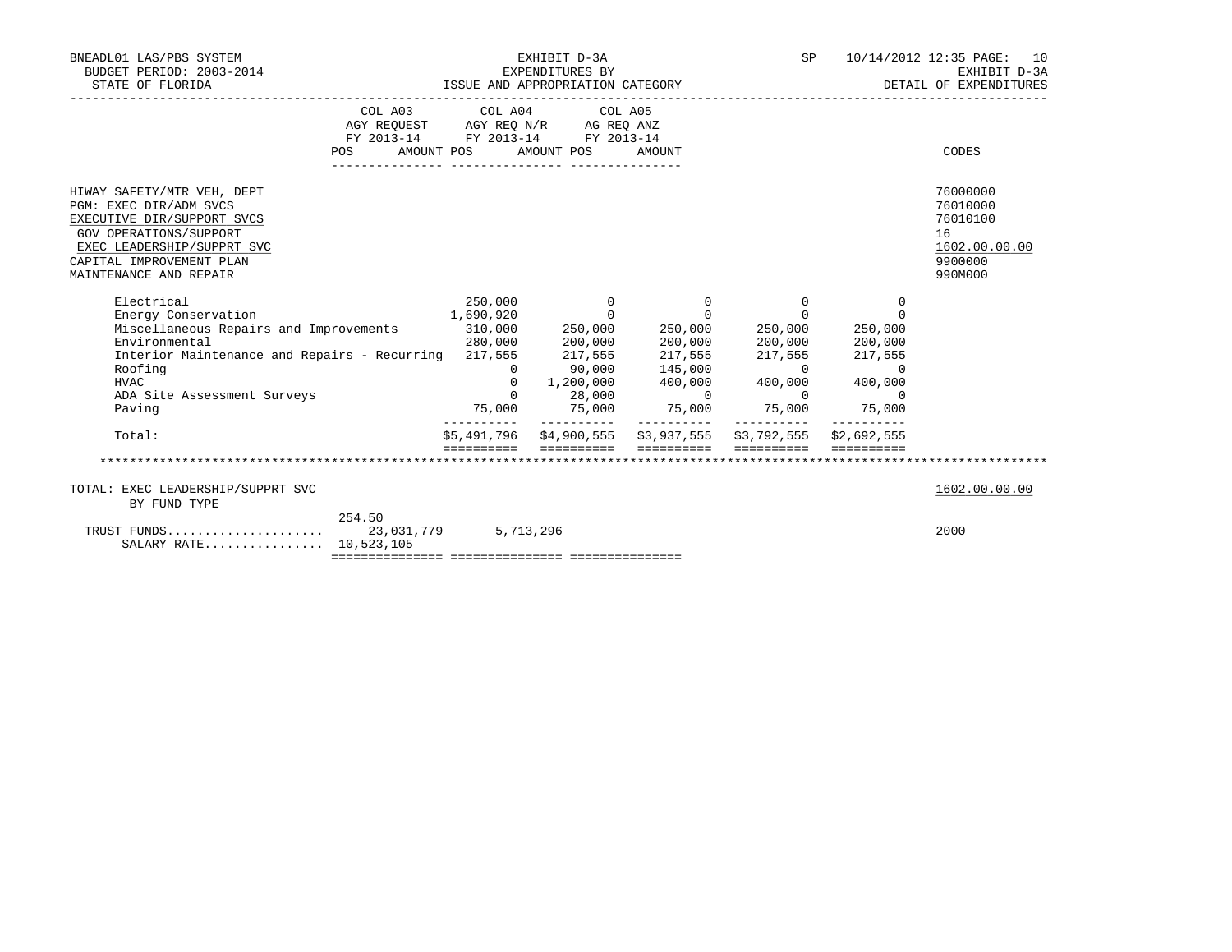| BNEADL01 LAS/PBS SYSTEM<br>BUDGET PERIOD: 2003-2014<br>STATE OF FLORIDA                                                                                                                                                   | EXHIBIT D-3A<br>EXPENDITURES BY<br>ISSUE AND APPROPRIATION CATEGORY |                   |                                                                                                                                   | 10/14/2012 12:35 PAGE: 11<br>SP<br>EXHIBIT D-3A<br>DETAIL OF EXPENDITURES |                                                                                                      |  |
|---------------------------------------------------------------------------------------------------------------------------------------------------------------------------------------------------------------------------|---------------------------------------------------------------------|-------------------|-----------------------------------------------------------------------------------------------------------------------------------|---------------------------------------------------------------------------|------------------------------------------------------------------------------------------------------|--|
|                                                                                                                                                                                                                           |                                                                     | POS               | COL A03 COL A04 COL A05<br>AGY REQUEST AGY REQ N/R AG REQ ANZ<br>FY 2013-14 FY 2013-14 FY 2013-14<br>AMOUNT POS AMOUNT POS AMOUNT |                                                                           | CODES                                                                                                |  |
| HIWAY SAFETY/MTR VEH, DEPT<br>PGM: FLA HIGHWAY PATROL<br>HIGHWAY SAFETY<br>PUBLIC PROTECTION<br>LAW ENFORCEMENT<br>ESTIMATED EXPENDITURES<br>ESTIMATED EXPENDITURES - OPERATIONS<br>SALARY RATE<br>SALARY RATE 97,508,112 |                                                                     |                   |                                                                                                                                   |                                                                           | 76000000<br>76100000<br>76100100<br>12 <sup>°</sup><br>1202.00.00.00<br>1000000<br>1001000<br>000000 |  |
| SALARIES AND BENEFITS                                                                                                                                                                                                     |                                                                     |                   |                                                                                                                                   |                                                                           | 010000                                                                                               |  |
| HIGHWAY SAFETY OPER TF -STATE 130,424,850<br>FEDERAL GRANTS TRUST FUND -RECPNT 1,338,247<br>GAS TAX COLLECTION TF -STATE<br>LAW ENFORCEMENT TF -STATE 359,470<br>TOTAL POSITIONS $2,156.00$<br>TOTAL APPRO 132,376,859    |                                                                     | 254,292           |                                                                                                                                   |                                                                           | 2009 1<br>2261 9<br>2319 1<br>2434 1                                                                 |  |
|                                                                                                                                                                                                                           |                                                                     |                   |                                                                                                                                   |                                                                           |                                                                                                      |  |
| OTHER PERSONAL SERVICES                                                                                                                                                                                                   |                                                                     |                   |                                                                                                                                   |                                                                           | 030000                                                                                               |  |
| HIGHWAY SAFETY OPER TF -STATE 9,320,336<br>FEDERAL GRANTS TRUST FUND -RECPNT<br>LAW ENFORCEMENT TF -STATE                                                                                                                 |                                                                     | 330,000<br>69,000 |                                                                                                                                   |                                                                           | 2009 1<br>2261 9<br>2434 1                                                                           |  |
| TOTAL APPRO                                                                                                                                                                                                               |                                                                     | 9,719,336         |                                                                                                                                   |                                                                           |                                                                                                      |  |
| <b>EXPENSES</b>                                                                                                                                                                                                           |                                                                     |                   |                                                                                                                                   |                                                                           | 040000                                                                                               |  |
| HIGHWAY SAFETY OPER TF                                                                                                                                                                                                    |                                                                     | -STATE 7,089,296  |                                                                                                                                   |                                                                           | 2009 1                                                                                               |  |
| FEDERAL GRANTS TRUST FUND -STATE 50,000                                                                                                                                                                                   | $-$ RECPNT                                                          | 312,274           |                                                                                                                                   |                                                                           | 2261 1<br>2261 9                                                                                     |  |
| TOTAL FEDERAL GRANTS TRUST FUND                                                                                                                                                                                           |                                                                     | 362,274           |                                                                                                                                   |                                                                           | 2261                                                                                                 |  |
| LAW ENFORCEMENT TF                                                                                                                                                                                                        |                                                                     | $-STATE$ 65,475   |                                                                                                                                   |                                                                           | 2434 1                                                                                               |  |
| FED LAW ENFORCEMENT TF                                                                                                                                                                                                    |                                                                     | -FEDERL 185,923   |                                                                                                                                   |                                                                           | 2719 3                                                                                               |  |
| TOTAL APPRO                                                                                                                                                                                                               |                                                                     | 7,702,968         |                                                                                                                                   |                                                                           |                                                                                                      |  |
|                                                                                                                                                                                                                           |                                                                     |                   |                                                                                                                                   |                                                                           |                                                                                                      |  |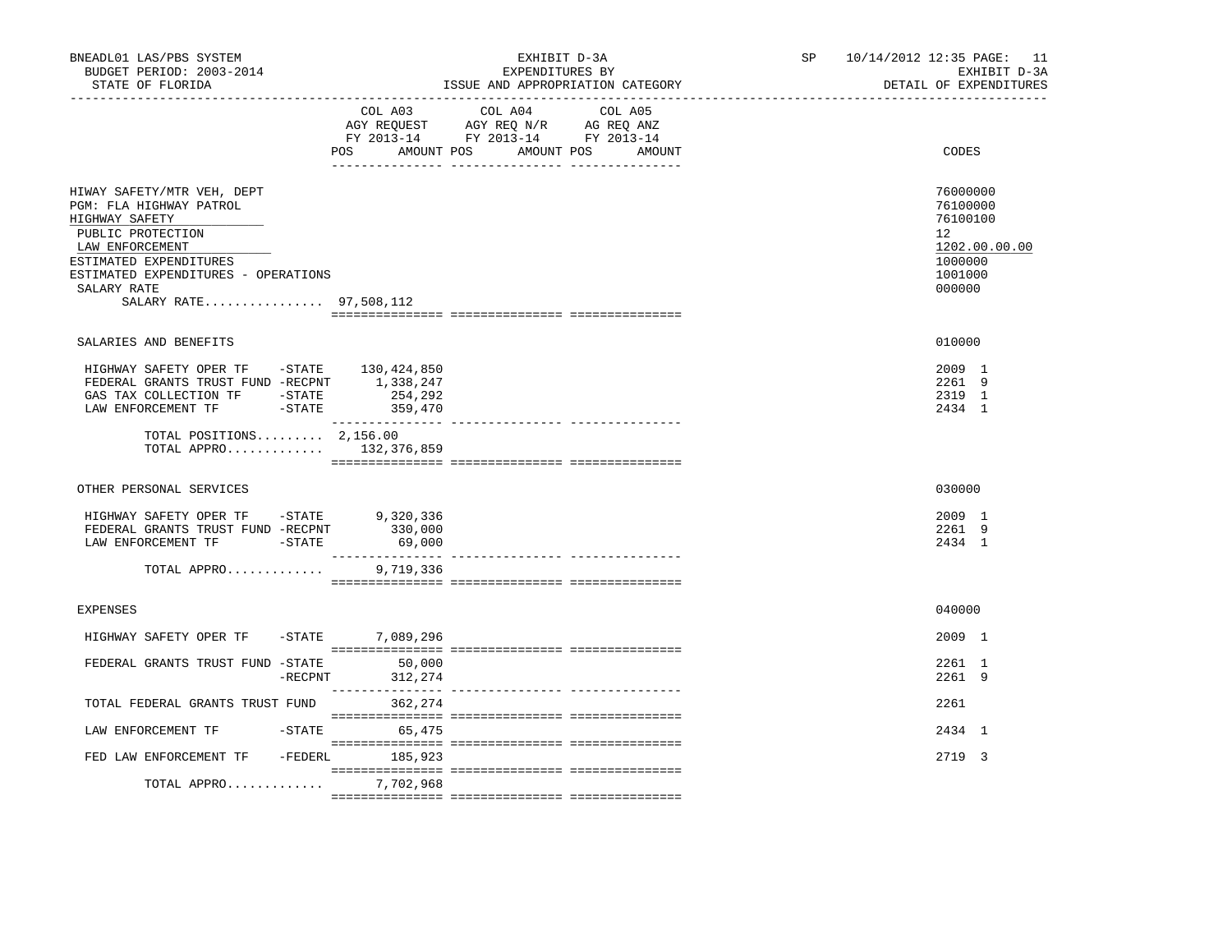| BNEADL01 LAS/PBS SYSTEM<br>BUDGET PERIOD: 2003-2014<br>STATE OF FLORIDA                                         |         |                                                                                                                                                                                                                                                                    | EXHIBIT D-3A<br>EXPENDITURES BY<br>ISSUE AND APPROPRIATION CATEGORY | SP | 10/14/2012 12:35 PAGE: 12<br>EXHIBIT D-3A<br>DETAIL OF EXPENDITURES |                                                                      |
|-----------------------------------------------------------------------------------------------------------------|---------|--------------------------------------------------------------------------------------------------------------------------------------------------------------------------------------------------------------------------------------------------------------------|---------------------------------------------------------------------|----|---------------------------------------------------------------------|----------------------------------------------------------------------|
| ___________________________________                                                                             | COL A03 | COL A04<br>$\begin{tabular}{lllllllll} \bf{AGY} & \bf{REQUEST} & \bf{AGY} & \bf{REQ} & \bf{IN/R} & \bf{AG} & \bf{REQ} & \bf{ANZ} \\ \bf{FY} & \bf{2013-14} & \bf{FY} & \bf{2013-14} & \bf{FY} & \bf{2013-14} \\ \end{tabular}$<br>POS AMOUNT POS AMOUNT POS AMOUNT | COL A05                                                             |    | CODES                                                               |                                                                      |
| HIWAY SAFETY/MTR VEH, DEPT<br>PGM: FLA HIGHWAY PATROL<br>HIGHWAY SAFETY<br>PUBLIC PROTECTION<br>LAW ENFORCEMENT |         |                                                                                                                                                                                                                                                                    |                                                                     |    |                                                                     | 76000000<br>76100000<br>76100100<br>12 <sup>°</sup><br>1202.00.00.00 |
| ESTIMATED EXPENDITURES<br>ESTIMATED EXPENDITURES - OPERATIONS<br>OPERATING CAPITAL OUTLAY                       |         |                                                                                                                                                                                                                                                                    |                                                                     |    |                                                                     | 1000000<br>1001000<br>060000                                         |
| HIGHWAY SAFETY OPER TF                                                                                          |         | $-$ STATE 428,505                                                                                                                                                                                                                                                  |                                                                     |    |                                                                     | 2009 1                                                               |
| FEDERAL GRANTS TRUST FUND -FEDERL 150,000                                                                       |         | $-RECPNT$ 222,000                                                                                                                                                                                                                                                  |                                                                     |    |                                                                     | 2261 3<br>2261 9                                                     |
| TOTAL FEDERAL GRANTS TRUST FUND 372,000                                                                         |         |                                                                                                                                                                                                                                                                    |                                                                     |    |                                                                     | 2261                                                                 |
| FED LAW ENFORCEMENT TF -FEDERL 252,572                                                                          |         |                                                                                                                                                                                                                                                                    |                                                                     |    |                                                                     | 2719 3                                                               |
| TOTAL APPRO $1,053,077$                                                                                         |         |                                                                                                                                                                                                                                                                    |                                                                     |    |                                                                     |                                                                      |
| SPECIAL CATEGORIES<br>ACQUISITION/MOTOR VEHICLES                                                                |         |                                                                                                                                                                                                                                                                    |                                                                     |    |                                                                     | 100000<br>100021                                                     |
| GENERAL REVENUE FUND -STATE<br>HIGHWAY SAFETY OPER TF -STATE 4,777,624                                          |         | 4,830,341                                                                                                                                                                                                                                                          |                                                                     |    |                                                                     | 1000 1<br>2009 1                                                     |
| TOTAL APPRO                                                                                                     |         | 9,607,965                                                                                                                                                                                                                                                          |                                                                     |    |                                                                     |                                                                      |
| FHP COMMUNICATION SYSTEMS                                                                                       |         |                                                                                                                                                                                                                                                                    |                                                                     |    |                                                                     | 100112                                                               |
| HIGHWAY SAFETY OPER TF - STATE 1,633,918                                                                        |         |                                                                                                                                                                                                                                                                    |                                                                     |    |                                                                     | 2009 1                                                               |
| CONTRACTED SERVICES                                                                                             |         |                                                                                                                                                                                                                                                                    |                                                                     |    |                                                                     | 100777                                                               |
| HIGHWAY SAFETY OPER TF - STATE 1,460,786                                                                        |         |                                                                                                                                                                                                                                                                    |                                                                     |    |                                                                     | 2009 1<br>2434 1                                                     |
| TOTAL APPRO $1,510,786$                                                                                         |         |                                                                                                                                                                                                                                                                    |                                                                     |    |                                                                     |                                                                      |
| DOMESTIC SECURITY                                                                                               |         |                                                                                                                                                                                                                                                                    |                                                                     |    |                                                                     | 100851                                                               |
| FEDERAL GRANTS TRUST FUND -RECPNT 767,097                                                                       |         |                                                                                                                                                                                                                                                                    |                                                                     |    |                                                                     | 2261 9                                                               |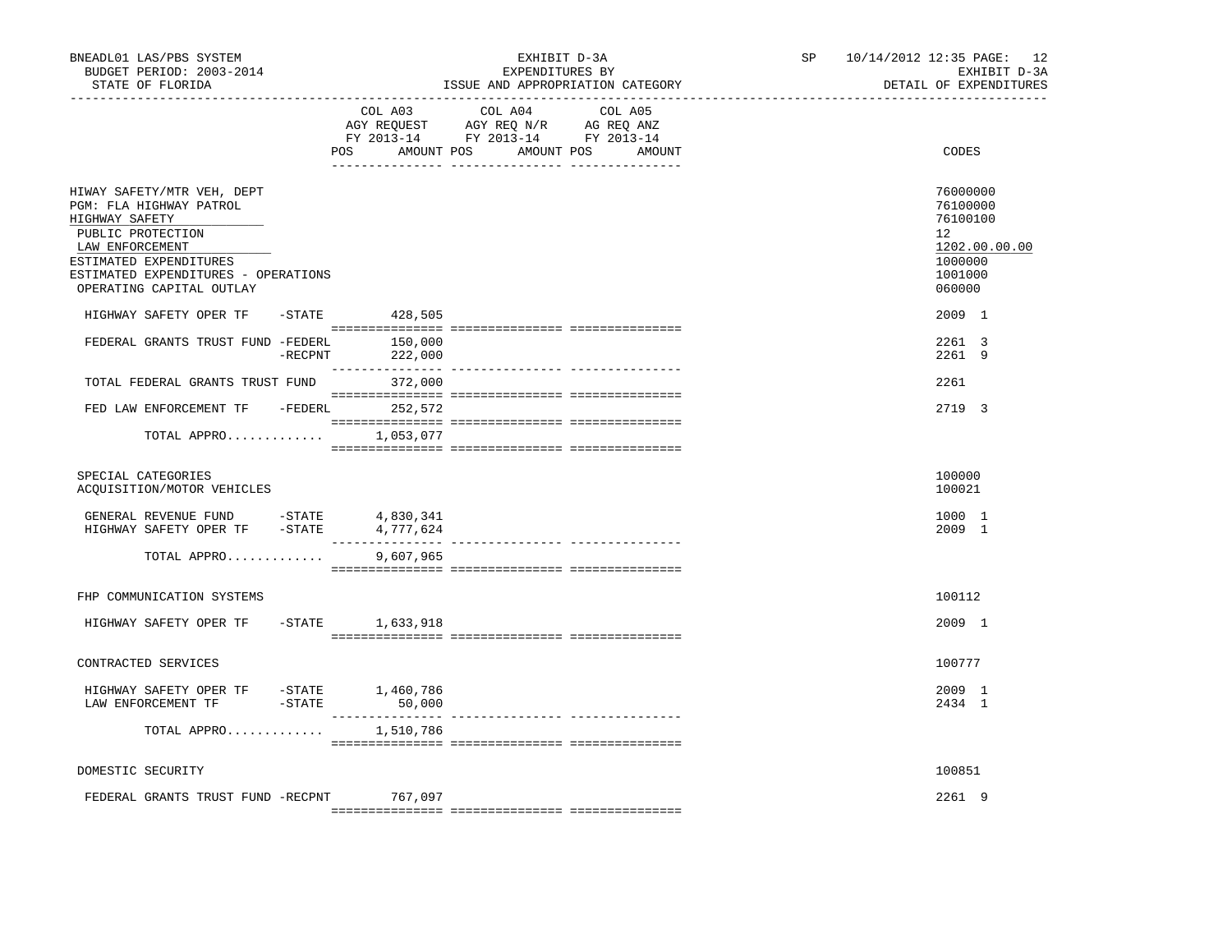| BNEADL01 LAS/PBS SYSTEM<br>BUDGET PERIOD: 2003-2014<br>STATE OF FLORIDA                                                                                                                                                            | EXHIBIT D-3A<br>EXPENDITURES BY<br>ISSUE AND APPROPRIATION CATEGORY |                      |                                                                                                                           | SP 10/14/2012 12:35 PAGE: 13<br>EXHIBIT D-3A<br>DETAIL OF EXPENDITURES                                         |
|------------------------------------------------------------------------------------------------------------------------------------------------------------------------------------------------------------------------------------|---------------------------------------------------------------------|----------------------|---------------------------------------------------------------------------------------------------------------------------|----------------------------------------------------------------------------------------------------------------|
|                                                                                                                                                                                                                                    |                                                                     | POS<br>AMOUNT POS    | COL A03 COL A04<br>COL A05<br>AGY REQUEST AGY REQ N/R AG REQ ANZ<br>FY 2013-14 FY 2013-14 FY 2013-14<br>AMOUNT POS AMOUNT | CODES                                                                                                          |
| HIWAY SAFETY/MTR VEH, DEPT<br>PGM: FLA HIGHWAY PATROL<br>HIGHWAY SAFETY<br>PUBLIC PROTECTION<br>LAW ENFORCEMENT<br>ESTIMATED EXPENDITURES<br>ESTIMATED EXPENDITURES - OPERATIONS<br>SPECIAL CATEGORIES<br>OPERATION/MOTOR VEHICLES |                                                                     |                      |                                                                                                                           | 76000000<br>76100000<br>76100100<br>12 <sup>°</sup><br>1202.00.00.00<br>1000000<br>1001000<br>100000<br>102289 |
| HIGHWAY SAFETY OPER TF -STATE 15,897,549<br>FEDERAL GRANTS TRUST FUND -RECPNT<br>LAW ENFORCEMENT TF -STATE                                                                                                                         |                                                                     | 665,182<br>856,801   |                                                                                                                           | 2009 1<br>2261 9<br>2434 1                                                                                     |
| TOTAL APPRO                                                                                                                                                                                                                        |                                                                     | 17,419,532           |                                                                                                                           |                                                                                                                |
| AUXILLIARY UNIFORMS/EQUIPM                                                                                                                                                                                                         |                                                                     |                      |                                                                                                                           | 102295                                                                                                         |
| HIGHWAY SAFETY OPER TF -STATE 138,238                                                                                                                                                                                              |                                                                     |                      |                                                                                                                           | 2009 1                                                                                                         |
| OVERTIME                                                                                                                                                                                                                           |                                                                     |                      |                                                                                                                           | 102331                                                                                                         |
| HIGHWAY SAFETY OPER TF                                                                                                                                                                                                             |                                                                     | $-STATE$ 8, 225, 000 |                                                                                                                           | 2009 1                                                                                                         |
| PMT/DEATH & DISMEMB CLAIMS                                                                                                                                                                                                         |                                                                     |                      |                                                                                                                           | 102569                                                                                                         |
| HIGHWAY PATROL INS TF - STATE                                                                                                                                                                                                      |                                                                     | 325,995              |                                                                                                                           | 2364 1                                                                                                         |
| RISK MANAGEMENT INSURANCE                                                                                                                                                                                                          |                                                                     |                      |                                                                                                                           | 103241                                                                                                         |
| HIGHWAY SAFETY OPER TF                                                                                                                                                                                                             | $-STATE$                                                            | 5,309,922            |                                                                                                                           | 2009 1                                                                                                         |
| SALARY INCENTIVE PAYMENTS                                                                                                                                                                                                          |                                                                     |                      |                                                                                                                           | 103290                                                                                                         |
| HIGHWAY SAFETY OPER TF                                                                                                                                                                                                             |                                                                     | -STATE 1,397,348     |                                                                                                                           | 2009 1                                                                                                         |
| TRANS/HIGHWY PATROL INS TF                                                                                                                                                                                                         |                                                                     |                      |                                                                                                                           | 103913                                                                                                         |
| HIGHWAY SAFETY OPER TF                                                                                                                                                                                                             |                                                                     | -STATE 325,995       |                                                                                                                           | 2009 1                                                                                                         |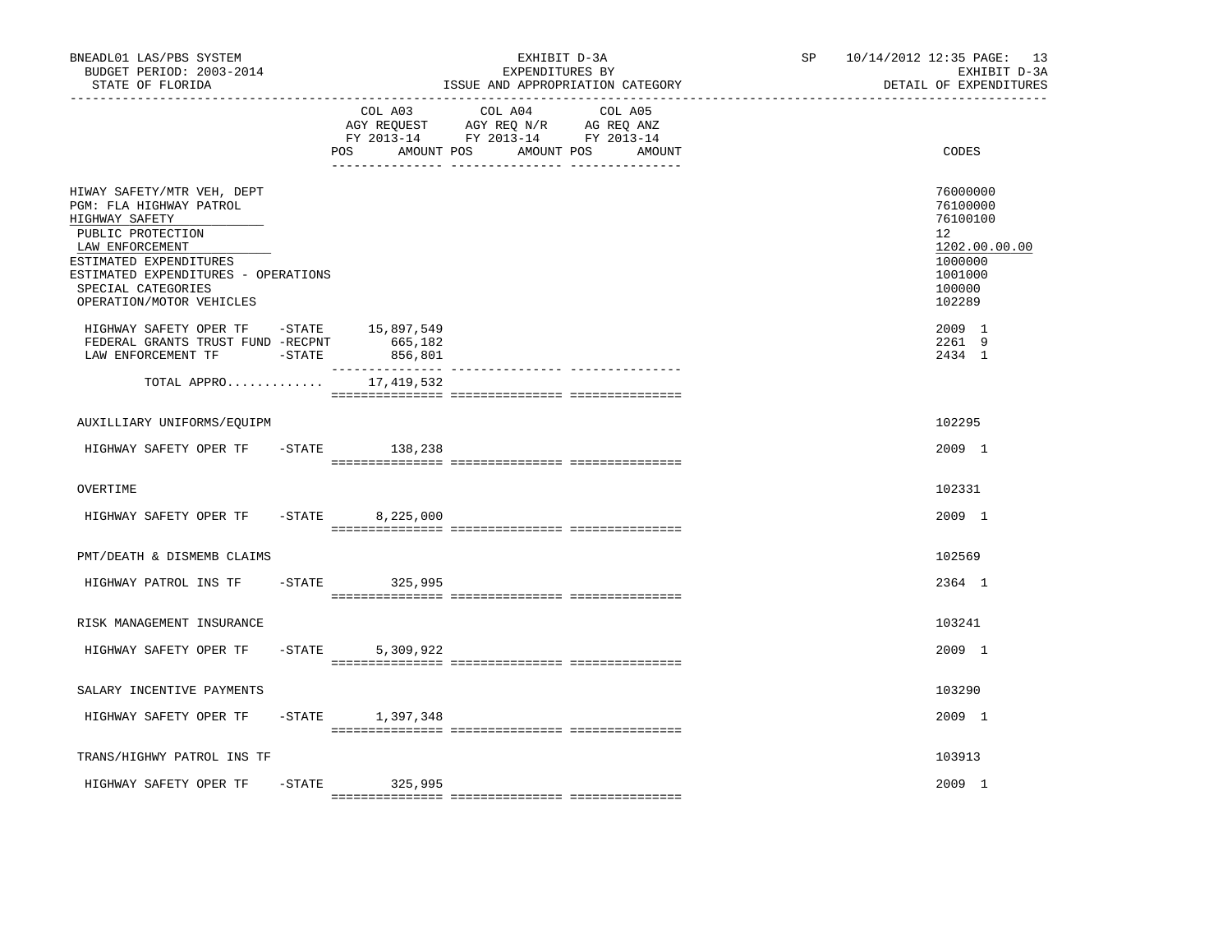| BNEADL01 LAS/PBS SYSTEM<br>BUDGET PERIOD: 2003-2014<br>STATE OF FLORIDA                                                                                                                                                              |           |                    | EXHIBIT D-3A<br>EXPENDITURES BY<br>ISSUE AND APPROPRIATION CATEGORY                                     | SP 10/14/2012 12:35 PAGE: 14<br>EXHIBIT D-3A<br>DETAIL OF EXPENDITURES |                                                                                                   |
|--------------------------------------------------------------------------------------------------------------------------------------------------------------------------------------------------------------------------------------|-----------|--------------------|---------------------------------------------------------------------------------------------------------|------------------------------------------------------------------------|---------------------------------------------------------------------------------------------------|
|                                                                                                                                                                                                                                      |           | POS<br>AMOUNT POS  | COL A03 COL A04<br>AGY REQUEST AGY REQ N/R AG REQ ANZ<br>FY 2013-14 FY 2013-14 FY 2013-14<br>AMOUNT POS | COL A05<br>AMOUNT<br>_____ ________________ _____________              | CODES                                                                                             |
| HIWAY SAFETY/MTR VEH, DEPT<br>PGM: FLA HIGHWAY PATROL<br>HIGHWAY SAFETY<br>PUBLIC PROTECTION<br>LAW ENFORCEMENT<br>ESTIMATED EXPENDITURES<br>ESTIMATED EXPENDITURES - OPERATIONS<br>SPECIAL CATEGORIES<br>DEFERRED-PAY COM CONTRACTS |           |                    |                                                                                                         |                                                                        | 76000000<br>76100000<br>76100100<br>12<br>1202.00.00.00<br>1000000<br>1001000<br>100000<br>105280 |
| HIGHWAY SAFETY OPER TF - STATE                                                                                                                                                                                                       |           | 2,219,213          |                                                                                                         |                                                                        | $2009$ 1                                                                                          |
| LEASE/PURCHASE/EQUIPMENT                                                                                                                                                                                                             |           |                    |                                                                                                         |                                                                        | 105281                                                                                            |
| HIGHWAY SAFETY OPER TF                                                                                                                                                                                                               |           | $-$ STATE 105,960  |                                                                                                         |                                                                        | 2009 1                                                                                            |
| MOBILE DATA TERMINAL SYS                                                                                                                                                                                                             |           |                    |                                                                                                         |                                                                        | 106027                                                                                            |
| HIGHWAY SAFETY OPER TF                                                                                                                                                                                                               | $-$ STATE | 2,348,410          |                                                                                                         |                                                                        | 2009 1                                                                                            |
| TR/DMS/HR SVCS/STW CONTRCT                                                                                                                                                                                                           |           |                    |                                                                                                         |                                                                        | 107040                                                                                            |
| HIGHWAY SAFETY OPER TF                                                                                                                                                                                                               |           | -STATE 770,388     |                                                                                                         |                                                                        | 2009 1                                                                                            |
| TOTAL: ESTIMATED EXPENDITURES - OPERATIONS<br>TOTAL POSITIONS $2,156.00$<br>TOTAL ISSUE 202,958,007<br>TOTAL SALARY RATE 97,508,112                                                                                                  |           |                    |                                                                                                         |                                                                        | 1001000                                                                                           |
| CASUALTY INSURANCE PREMIUM<br>ADJUSTMENT<br>SPECIAL CATEGORIES<br>RISK MANAGEMENT INSURANCE                                                                                                                                          |           |                    |                                                                                                         |                                                                        | 1001090<br>100000<br>103241                                                                       |
| HIGHWAY SAFETY OPER TF                                                                                                                                                                                                               |           | $-$ STATE 767, 434 |                                                                                                         |                                                                        | 2009 1                                                                                            |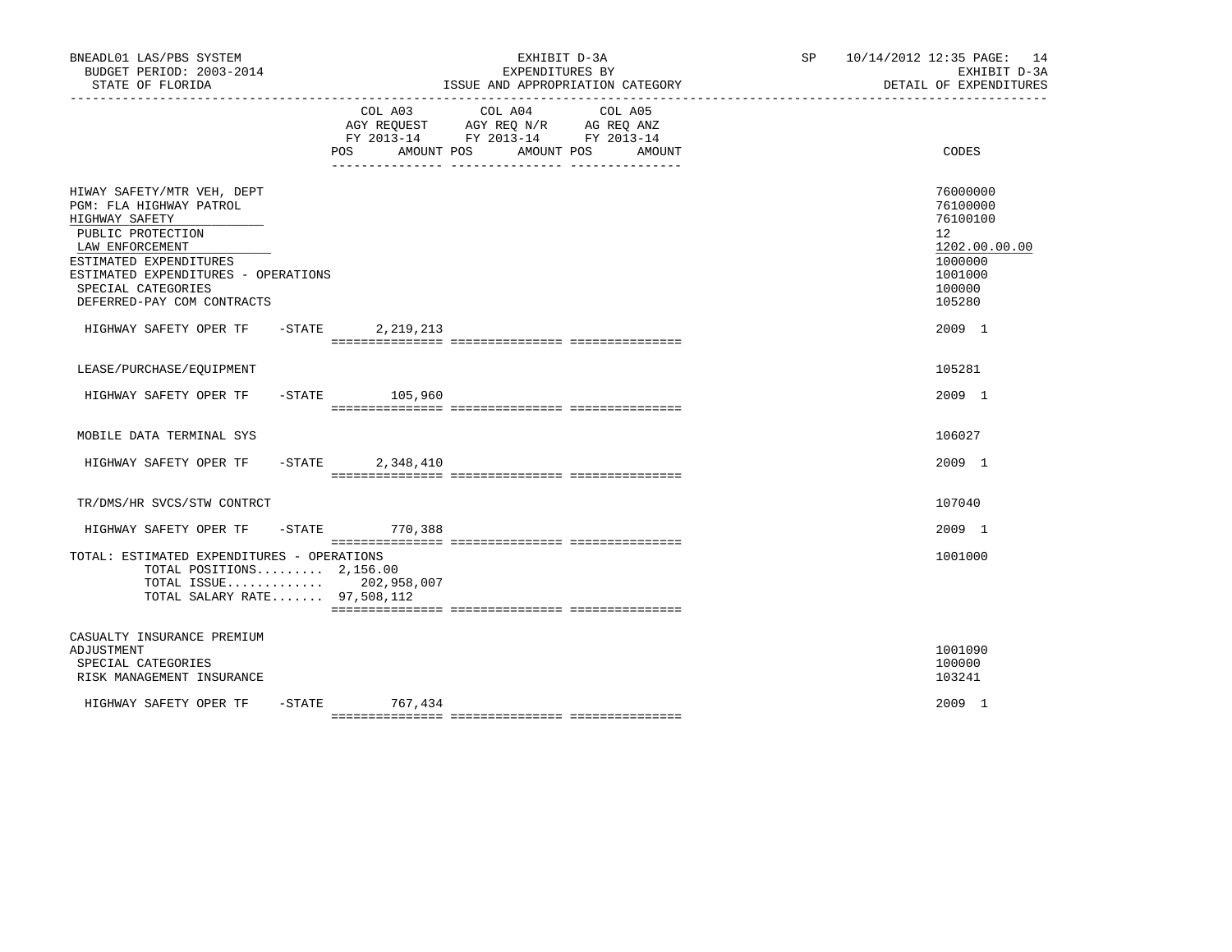| BNEADL01 LAS/PBS SYSTEM<br>BUDGET PERIOD: 2003-2014<br>STATE OF FLORIDA                                                                                                                                                                                      |                                             | EXHIBIT D-3A<br>EXPENDITURES BY<br>ISSUE AND APPROPRIATION CATEGORY<br>____________________________________                                                                                            | SP 10/14/2012 12:35 PAGE: 15<br>EXHIBIT D-3A<br>DETAIL OF EXPENDITURES          |
|--------------------------------------------------------------------------------------------------------------------------------------------------------------------------------------------------------------------------------------------------------------|---------------------------------------------|--------------------------------------------------------------------------------------------------------------------------------------------------------------------------------------------------------|---------------------------------------------------------------------------------|
|                                                                                                                                                                                                                                                              | POS AMOUNT POS                              | COL A03 COL A04<br>COL A05<br>$\begin{tabular}{lllllll} AGY & \texttt{REQUEST} & \texttt{AGY REQ N/R} & \texttt{AG REQ ANZ} \end{tabular}$<br>FY 2013-14 FY 2013-14 FY 2013-14<br>AMOUNT POS<br>AMOUNT | CODES                                                                           |
| HIWAY SAFETY/MTR VEH, DEPT<br>PGM: FLA HIGHWAY PATROL<br>HIGHWAY SAFETY<br>PUBLIC PROTECTION<br>LAW ENFORCEMENT<br>ESTIMATED EXPENDITURES<br>FLORIDA RETIREMENT SYSTEM<br>CONTRIBUTION ADJUSTMENT FOR                                                        |                                             |                                                                                                                                                                                                        | 76000000<br>76100000<br>76100100<br>12 <sup>°</sup><br>1202.00.00.00<br>1000000 |
| FISCAL YEAR 2012-2013<br>SALARIES AND BENEFITS                                                                                                                                                                                                               |                                             |                                                                                                                                                                                                        | 1001240<br>010000                                                               |
| HIGHWAY SAFETY OPER TF -STATE 645,736<br>FEDERAL GRANTS TRUST FUND -RECPNT<br>GAS TAX COLLECTION TF -STATE<br>LAW ENFORCEMENT TF -STATE                                                                                                                      | 6,619<br>1,245<br>1,769<br>________________ |                                                                                                                                                                                                        | $2009$ 1<br>2261 9<br>2319 1<br>2434 1                                          |
| TOTAL APPRO 655,369                                                                                                                                                                                                                                          |                                             |                                                                                                                                                                                                        |                                                                                 |
| ADJUSTMENT TO STATE HEALTH<br>INSURANCE PREMIUM CONTRIBUTION -<br>FISCAL YEAR 2012-13<br>SALARIES AND BENEFITS                                                                                                                                               |                                             |                                                                                                                                                                                                        | 1001830<br>010000                                                               |
| HIGHWAY SAFETY OPER TF - STATE 265,303<br>FEDERAL GRANTS TRUST FUND -RECPNT<br>$\begin{tabular}{lllllll} {\it GAS} & {\it TAX} & {\it COLLECTION} & {\it TF} & & -{\it STATE} \\ {\it LAN} & {\it ENFORCEMENT} & {\it TF} & & -{\it STATE} \\ \end{tabular}$ | 2,720<br>512<br>727                         |                                                                                                                                                                                                        | 2009 1<br>2261 9<br>2319 1<br>2434 1                                            |
| TOTAL APPRO                                                                                                                                                                                                                                                  | 269,262                                     |                                                                                                                                                                                                        |                                                                                 |
| REALLOCATION OF HUMAN RESOURCES<br>OUTSOURCING<br>SPECIAL CATEGORIES<br>TR/DMS/HR SVCS/STW CONTRCT                                                                                                                                                           |                                             |                                                                                                                                                                                                        | 1005900<br>100000<br>107040                                                     |
| HIGHWAY SAFETY OPER TF                                                                                                                                                                                                                                       | $-STATE$<br>5,859                           |                                                                                                                                                                                                        | 2009 1                                                                          |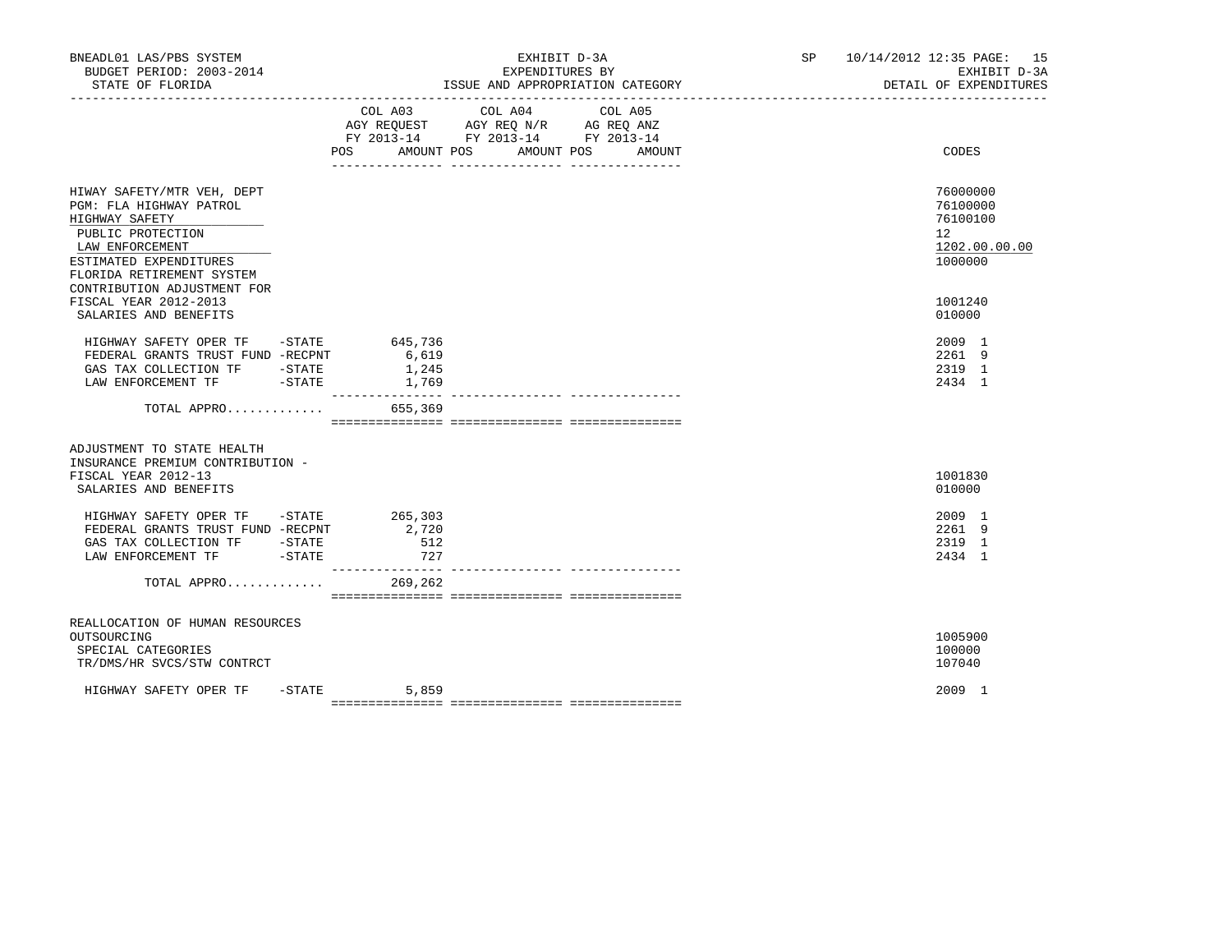| BNEADL01 LAS/PBS SYSTEM<br>BUDGET PERIOD: 2003-2014<br>STATE OF FLORIDA                                                                                                                                                           |                                                                        | EXHIBIT D-3A<br>EXPENDITURES BY<br>ISSUE AND APPROPRIATION CATEGORY | SP 10/14/2012 12:35 PAGE: 16<br>EXHIBIT D-3A<br>DETAIL OF EXPENDITURES |                                                                                                   |
|-----------------------------------------------------------------------------------------------------------------------------------------------------------------------------------------------------------------------------------|------------------------------------------------------------------------|---------------------------------------------------------------------|------------------------------------------------------------------------|---------------------------------------------------------------------------------------------------|
|                                                                                                                                                                                                                                   | AGY REQUEST AGY REQ N/R AG REQ ANZ<br>FY 2013-14 FY 2013-14 FY 2013-14 | COL A03 COL A04                                                     | COL A05<br>POS AMOUNT POS AMOUNT POS AMOUNT                            | CODES                                                                                             |
| HIWAY SAFETY/MTR VEH, DEPT<br>PGM: FLA HIGHWAY PATROL<br>HIGHWAY SAFETY<br>PUBLIC PROTECTION<br>LAW ENFORCEMENT<br>NONRECURRING EXPENDITURES<br>REPLACEMENT OF MOTOR VEHICLES<br>SPECIAL CATEGORIES<br>ACOUISITION/MOTOR VEHICLES |                                                                        |                                                                     |                                                                        | 76000000<br>76100000<br>76100100<br>12<br>1202.00.00.00<br>2100000<br>2103004<br>100000<br>100021 |
| GENERAL REVENUE FUND -STATE 4,830,341-<br>HIGHWAY SAFETY OPER TF -STATE 1,169,659-                                                                                                                                                |                                                                        |                                                                     |                                                                        | 1000 1<br>2009 1                                                                                  |
| TOTAL APPRO                                                                                                                                                                                                                       | $6,000,000 -$                                                          |                                                                     |                                                                        |                                                                                                   |
| GRANTS AND AIDS - PROVIDE FUNDING<br>FOR PRESIDENTIAL NOMINATING<br>CONVENTION<br>SALARIES AND BENEFITS<br>FEDERAL GRANTS TRUST FUND -RECPNT 824,057-                                                                             |                                                                        |                                                                     |                                                                        | 2103039<br>010000<br>2261 9                                                                       |
|                                                                                                                                                                                                                                   |                                                                        |                                                                     |                                                                        |                                                                                                   |
| EXPENSES                                                                                                                                                                                                                          |                                                                        |                                                                     |                                                                        | 040000                                                                                            |
| FEDERAL GRANTS TRUST FUND -RECPNT 159,904-                                                                                                                                                                                        |                                                                        |                                                                     |                                                                        | 2261 9                                                                                            |
| SPECIAL CATEGORIES<br>OPERATION/MOTOR VEHICLES                                                                                                                                                                                    |                                                                        |                                                                     |                                                                        | 100000<br>102289                                                                                  |
| FEDERAL GRANTS TRUST FUND -RECPNT 665,182-                                                                                                                                                                                        |                                                                        |                                                                     |                                                                        | 2261 9                                                                                            |
| TOTAL: GRANTS AND AIDS - PROVIDE FUNDING<br>FOR PRESIDENTIAL NOMINATING<br>CONVENTION                                                                                                                                             |                                                                        |                                                                     |                                                                        | 2103039                                                                                           |
| TOTAL ISSUE 1,649,143-                                                                                                                                                                                                            |                                                                        |                                                                     |                                                                        |                                                                                                   |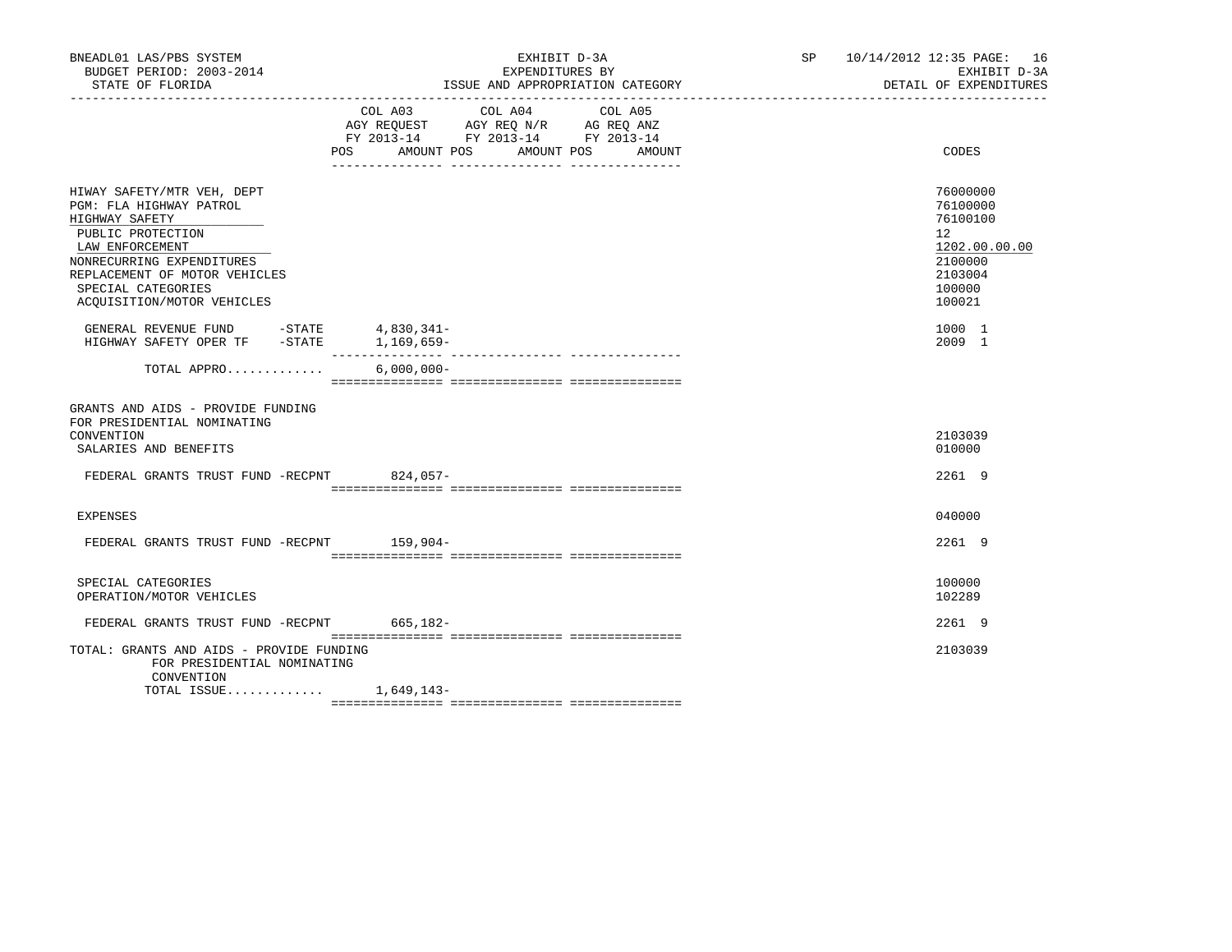| BNEADL01 LAS/PBS SYSTEM<br>BUDGET PERIOD: 2003-2014<br>STATE OF FLORIDA                                                                                                                                                | EXHIBIT D-3A<br>EXPENDITURES BY<br>ISSUE AND APPROPRIATION CATEGORY                                                                   |                  | SP 10/14/2012 12:35 PAGE: 17<br>EXHIBIT D-3A<br>DETAIL OF EXPENDITURES |
|------------------------------------------------------------------------------------------------------------------------------------------------------------------------------------------------------------------------|---------------------------------------------------------------------------------------------------------------------------------------|------------------|------------------------------------------------------------------------|
|                                                                                                                                                                                                                        | COL A03 COL A04 COL A05<br>AGY REQUEST AGY REQ N/R AG REQ ANZ<br>FY 2013-14 FY 2013-14 FY 2013-14<br>POS AMOUNT POS AMOUNT POS AMOUNT |                  | CODES                                                                  |
| HIWAY SAFETY/MTR VEH, DEPT<br>PGM: FLA HIGHWAY PATROL<br>HIGHWAY SAFETY<br>PUBLIC PROTECTION<br>LAW ENFORCEMENT<br>NONRECURRING EXPENDITURES<br>CONTINUE FEDERAL GRANT FUNDING FOR<br>FLORIDA DRIVER LICENSE BIOMETRIC |                                                                                                                                       |                  | 76000000<br>76100000<br>76100100<br>12<br>1202.00.00.00<br>2100000     |
| IDENTIFICATION FACIAL RECOGNITION<br>SOFTWARE GRANTS<br>SPECIAL CATEGORIES<br>DOMESTIC SECURITY                                                                                                                        |                                                                                                                                       |                  | 2103040<br>100000<br>100851                                            |
| FEDERAL GRANTS TRUST FUND -RECPNT 767,097-                                                                                                                                                                             |                                                                                                                                       |                  | 2261 9                                                                 |
| LAW ENFORCEMENT RADIO SYSTEM<br>REPLACEMENT EQUIPMENT<br>SPECIAL CATEGORIES<br>FHP COMMUNICATION SYSTEMS<br>HIGHWAY SAFETY OPER TF -STATE 96,418-                                                                      |                                                                                                                                       |                  | 2103041<br>100000<br>100112<br>2009 1                                  |
| EQUIPMENT NEEDS<br>REPLACE REGIONAL COMMUNICATION<br>CENTER TELEPHONE SYSTEMS, FLORIDA                                                                                                                                 |                                                                                                                                       |                  | 2400000                                                                |
| HIGHWAY PATROL PROGRAM<br>EXPENSES                                                                                                                                                                                     |                                                                                                                                       |                  | 2401080<br>040000                                                      |
| FED LAW ENFORCEMENT TF -FEDERL 10,000 10,000                                                                                                                                                                           |                                                                                                                                       |                  | 2719 3                                                                 |
| SPECIAL CATEGORIES<br>FHP COMMUNICATION SYSTEMS                                                                                                                                                                        |                                                                                                                                       |                  | 100000<br>100112                                                       |
| FED LAW ENFORCEMENT TF -FEDERL 777, 275 725, 275                                                                                                                                                                       |                                                                                                                                       |                  | 2719 3                                                                 |
| TOTAL: REPLACE REGIONAL COMMUNICATION<br>CENTER TELEPHONE SYSTEMS, FLORIDA<br>HIGHWAY PATROL PROGRAM<br>TOTAL ISSUE                                                                                                    |                                                                                                                                       |                  | 2401080                                                                |
| ***********************************                                                                                                                                                                                    | 787, 275 735, 275                                                                                                                     |                  |                                                                        |
| AGENCY ISSUE NARRATIVE:<br>2013-2014 BUDGET YEAR NARRATIVE:                                                                                                                                                            |                                                                                                                                       | IT COMPONENT? NO |                                                                        |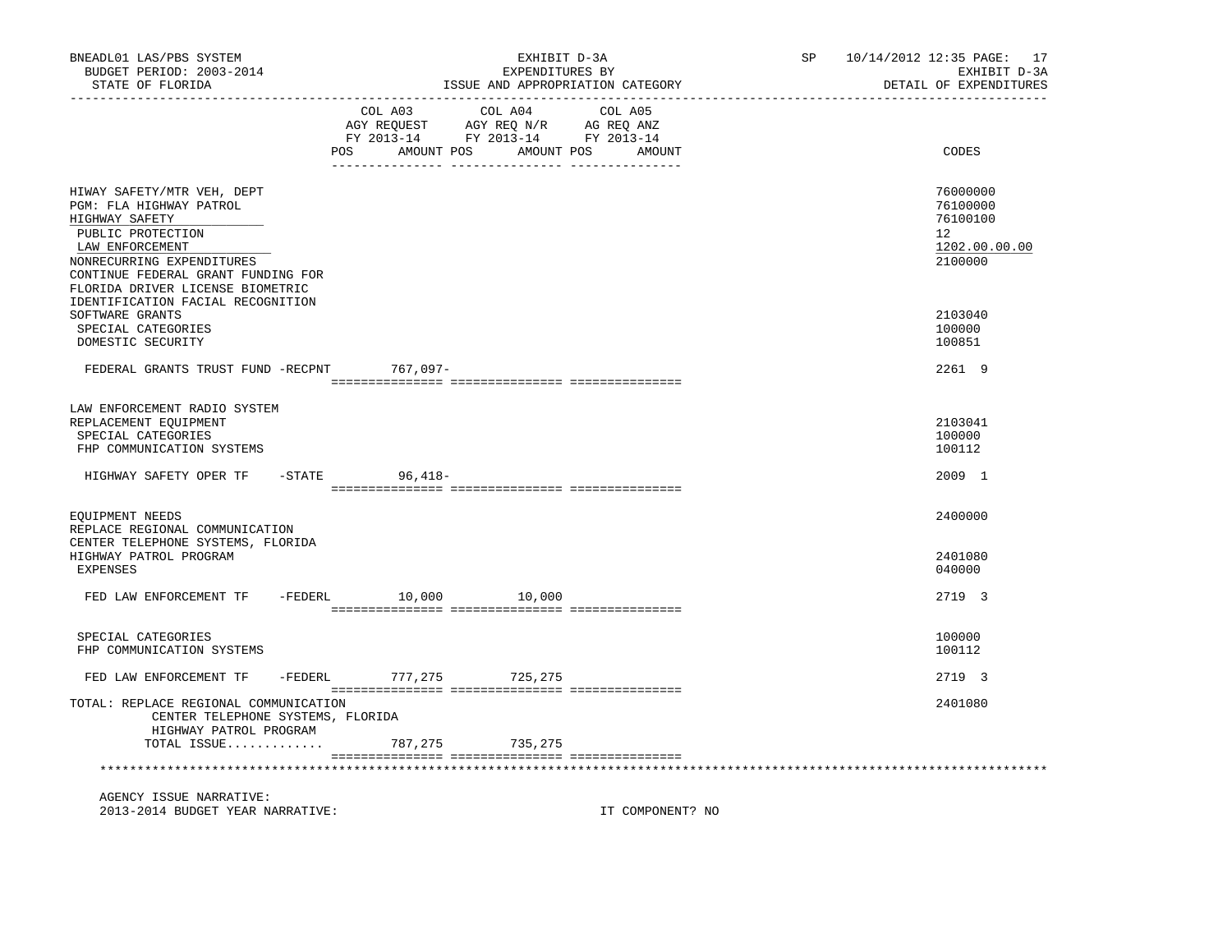| BNEADL01 LAS/PBS SYSTEM<br>BUDGET PERIOD: 2003-2014<br>STATE OF FLORIDA                                                                                              | EXHIBIT D-3A<br>EXPENDITURES BY<br>ISSUE AND APPROPRIATION CATEGORY                                                                                             | SP<br>10/14/2012 12:35 PAGE: 18<br>EXHIBIT D-3A<br>DETAIL OF EXPENDITURES       |
|----------------------------------------------------------------------------------------------------------------------------------------------------------------------|-----------------------------------------------------------------------------------------------------------------------------------------------------------------|---------------------------------------------------------------------------------|
|                                                                                                                                                                      | COL A03 COL A04 COL A05<br>AGY REOUEST AGY REO N/R AG REO ANZ<br>FY 2013-14 FY 2013-14 FY 2013-14<br>POS<br>AMOUNT POS AMOUNT POS<br>AMOUNT<br>---------------- | CODES                                                                           |
| HIWAY SAFETY/MTR VEH, DEPT<br>PGM: FLA HIGHWAY PATROL<br>HIGHWAY SAFETY<br>PUBLIC PROTECTION<br>LAW ENFORCEMENT<br>EQUIPMENT NEEDS<br>REPLACE REGIONAL COMMUNICATION |                                                                                                                                                                 | 76000000<br>76100000<br>76100100<br>12 <sup>°</sup><br>1202.00.00.00<br>2400000 |
| CENTER TELEPHONE SYSTEMS, FLORIDA<br>HIGHWAY PATROL PROGRAM                                                                                                          |                                                                                                                                                                 | 2401080                                                                         |

#### REPLACEMENT OF REGIONAL COMMUNICATION CENTER TELEPHONE SYSTEMS

Long-Range Program Plan Approved Activity: Enforcement of Traffic Laws

 ISSUE SUMMARY: This issue requests \$787,275 from the Federal Law Enforcement Trust Fund to replace telephone systems at the Fort Myers, Lake Worth, Orlando and Tampa Regional Communication Centers (RCCs). This issue supports the strategies of developing and maintaining a cutting-edge telecommunications infrastructure and improving the efficiency and effectiveness of government as part of the Governor's initiative of furthering economic development and job creation in Florida.

 PROBLEM STATEMENT: The Florida Highway Patrol currently operates seven Regional Communications Centers (RCC's) located in Tallahassee, Jacksonville, Orlando, Tampa, Ft Myers, Lake Worth and Miami. The regional communications centers are staffed 24 hours a day, 7 days a week, 365 days a year. These centers are integrated with the Statewide Law Enforcement Radio System, known as SLERS, enabling FHP to dispatch for 9 statewide law enforcement agencies. Communications personnel in these Regional Communications Centers receive calls for service from the motoring public, as well as other law enforcement agencies. These calls for service range from assisting motorist with directions to emergencies.

 The RCCs were originally installed with PBX telephone systems. The PBX systems have limited functionality and provide little in the way of redundancy as needed for mission critical communication centers. The lack of redundant capability has resulted in down time and lost calls when system failures occur. Recognizing these issues, the Department began replacement of the PBX telephone systems in three of the seven RCCs (Jacksonville, Tallahassee and Miami) with Voice Over IP (VoIP) type systems in Fiscal Year 2010-11. Replacement of the existing telephone systems in the Fort Myers, Lake Worth, Orlando and Tampa Regional Communication Centers (RCCs) with a Voice Over IP (VoIP) type system is necessary to resolve the issues with the PBX systems and to ensure that all centers are operating using the same technology.

 BENEFITS: Replacement of the telephone systems at the Fort Myers, Lake Worth, Orlando and Tampa RCCs will ensure reliable and continuous telephone communications which are critical for maintaining highway safety and security. The new phone system will have the flexibility to meet the needs of the Florida Highway Patrol and offers many new features which reduce costs but also ensures continued, uninterrupted services to the public. The new systems also meet the connectivity and logging requirements that were previously not available for the RCC consoles. It provides redundant components so that failure of one major telephone component will not result in the loss of the entire telephone system.

 The new telephone systems will have the ability to use 5-digit dialing between all RCC locations and other department offices. This allows calls to be routed on the network avoiding long distance costs. It also provides the ability to establish a call transfer plan within the telephone system, allowing telephone functions to be transferred to another RCC in the event an RCC had to evacuate or close due to a disaster or localized event. This feature will ensure uninterrupted services to the public. It will provide routing, tracking and reporting features not found in a basic PBX system. Announcements can be programmed into the system informing callers of road conditions and unusual wait times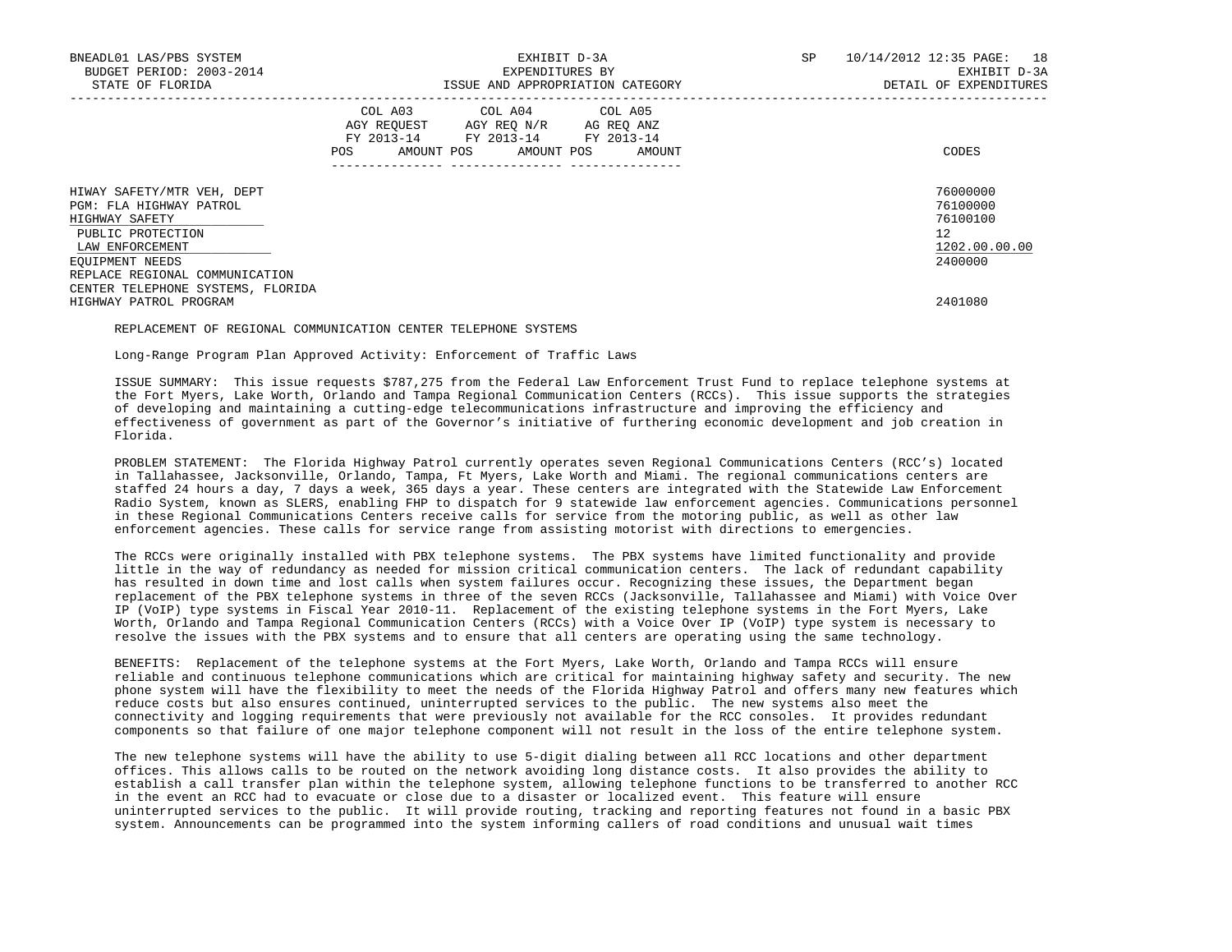| BNEADL01 LAS/PBS SYSTEM<br>BUDGET PERIOD: 2003-2014<br>STATE OF FLORIDA                                                                                              | EXHIBIT D-3A<br>EXPENDITURES BY<br>ISSUE AND APPROPRIATION CATEGORY                                                                   | SP | 10/14/2012 12:35 PAGE: 19<br>EXHIBIT D-3A<br>DETAIL OF EXPENDITURES |                                                                    |
|----------------------------------------------------------------------------------------------------------------------------------------------------------------------|---------------------------------------------------------------------------------------------------------------------------------------|----|---------------------------------------------------------------------|--------------------------------------------------------------------|
|                                                                                                                                                                      | COL A03 COL A04 COL A05<br>AGY REQUEST AGY REQ N/R AG REQ ANZ<br>FY 2013-14 FY 2013-14 FY 2013-14<br>POS AMOUNT POS AMOUNT POS AMOUNT |    |                                                                     | CODES                                                              |
| HIWAY SAFETY/MTR VEH, DEPT<br>PGM: FLA HIGHWAY PATROL<br>HIGHWAY SAFETY<br>PUBLIC PROTECTION<br>LAW ENFORCEMENT<br>EQUIPMENT NEEDS<br>REPLACE REGIONAL COMMUNICATION |                                                                                                                                       |    |                                                                     | 76000000<br>76100000<br>76100100<br>12<br>1202.00.00.00<br>2400000 |
| CENTER TELEPHONE SYSTEMS, FLORIDA<br>HIGHWAY PATROL PROGRAM                                                                                                          |                                                                                                                                       |    |                                                                     | 2401080                                                            |

 resulting in fewer redundant phone calls, while providing pertinent information to callers who are waiting to speak with a dispatch operator. The new system has the ability to use voice over IP features which reduces telephone hardware requirements in all locations, and provides remote telephone access from Emergency Operations Centers and other locations assigned. Finally, the system has built-in small conferencing features allowing up to six callers to conference without the need to pay for a conference call. This feature will meet most local RCC conferencing needs.

 ESTIMATED COST: The estimated cost of replacing the telephone systems in the four RCCs is \$787,275. This cost includes the purchase of four telephone systems at \$565,275, \$10,000 in expenses for travel, \$160,000 for M/A-Com Radio system and logging recorder integration, and annual maintenance of \$52,000. Travel costs are necessary for technical staff to ensure full and proper integration. Recurring annual maintenance of \$52,000 is required to maintain all four systems.

This issue is requested as follows:

| Item Description                                                             | Number of Items | FY2013-14 Request | Recurring Cost |
|------------------------------------------------------------------------------|-----------------|-------------------|----------------|
| Federal Law Enforcement Trust Fund                                           |                 |                   |                |
| Expenses $(040000)$ - Travel                                                 |                 | \$10,000          |                |
| Communications Category (100112)<br>Cisco Phone System Software and Hardware | 4               | \$565,275         |                |
| Integration into MA-Com Radio System                                         | 4               | 160,000           |                |
| (Recurring)<br>Annual Maintenance                                            | 4               | 52,000            | \$52,000       |
| Total Request:                                                               |                 | \$787,275         | \$52,000       |
|                                                                              |                 |                   |                |

 SUMMARY: Requested for Fiscal Year 2013-14 from the Federal Law Enforcement Trust Fund is \$787,275 to replace telephone systems at the Fort Myers, Lake Worth, Orlando and Tampa Regional Communication Centers (RCCs). Of this request, \$52,000 is recurring for annual maintenance. Ensuring quality, reliable, and continuous telephone communications is essential for providing highway safety and security. Replacement of aging equipment with cutting-edge telecommunications infrastructure will assist the Department in ensuring the safety and security of our roadways, allow for more efficient operations, and assist with fostering an environment which stimulates economic development and job creation as part of the Governor's strategic plan. \*\*\*\*\*\*\*\*\*\*\*\*\*\*\*\*\*\*\*\*\*\*\*\*\*\*\*\*\*\*\*\*\*\*\*\*\*\*\*\*\*\*\*\*\*\*\*\*\*\*\*\*\*\*\*\*\*\*\*\*\*\*\*\*\*\*\*\*\*\*\*\*\*\*\*\*\*\*\*\*\*\*\*\*\*\*\*\*\*\*\*\*\*\*\*\*\*\*\*\*\*\*\*\*\*\*\*\*\*\*\*\*\*\*\*\*\*\*\*\*\*\*\*\*\*\*\*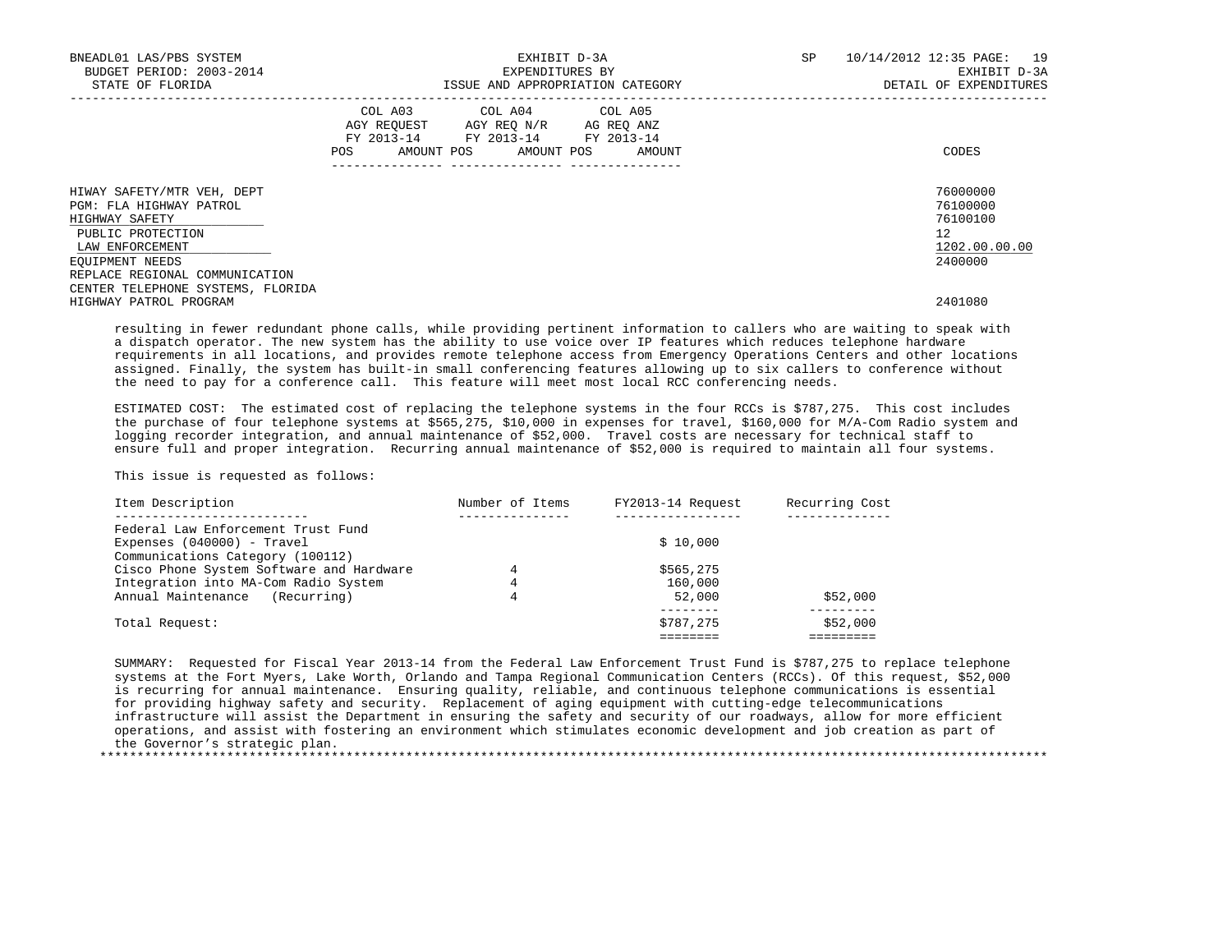| BNEADL01 LAS/PBS SYSTEM<br>BUDGET PERIOD: 2003-2014<br>STATE OF FLORIDA                                                                                               |     | EXHIBIT D-3A<br>EXPENDITURES BY<br>ISSUE AND APPROPRIATION CATEGORY                                                                  | SP 10/14/2012 12:35 PAGE: 20<br>EXHIBIT D-3A<br>DETAIL OF EXPENDITURES |  |  |
|-----------------------------------------------------------------------------------------------------------------------------------------------------------------------|-----|--------------------------------------------------------------------------------------------------------------------------------------|------------------------------------------------------------------------|--|--|
|                                                                                                                                                                       | POS | COL A03 COL A04 COL A05<br>AGY REQUEST AGY REQ N/R AG REQ ANZ<br>FY 2013-14 FY 2013-14 FY 2013-14<br>AMOUNT POS AMOUNT POS<br>AMOUNT | CODES                                                                  |  |  |
| HIWAY SAFETY/MTR VEH, DEPT<br>PGM: FLA HIGHWAY PATROL<br>HIGHWAY SAFETY<br>PUBLIC PROTECTION<br>LAW ENFORCEMENT<br>EOUIPMENT NEEDS<br>REPLACEMENT OF PURSUIT VEHICLES |     |                                                                                                                                      | 76000000<br>76100000<br>76100100<br>12<br>1202.00.00.00<br>2400000     |  |  |
| WITH 100,000 MILES FOR THE FLORIDA<br>HIGHWAY PATROL<br>SPECIAL CATEGORIES<br>ACOUISITION/MOTOR VEHICLES                                                              |     |                                                                                                                                      | 2401520<br>100000<br>100021                                            |  |  |
| HIGHWAY SAFETY OPER TF - STATE 11,350,797 2,016,350                                                                                                                   |     |                                                                                                                                      | 2009 1                                                                 |  |  |
|                                                                                                                                                                       |     |                                                                                                                                      |                                                                        |  |  |

 AGENCY ISSUE NARRATIVE: 2013-2014 BUDGET YEAR NARRATIVE: IT COMPONENT? NO

REPLACEMENT OF PURSUIT VEHICLES IN EXCESS OF 100,000 MILES - FLORIDA HIGHWAY PATROL PROGRAM

Long Range Program Plan Approved Activity: Enforcement of Traffic Laws

 This issue requests \$11,350,797 for Fiscal Year 2013-14, from the Highway Safety Operating Trust Fund to replace pursuit vehicles for the Florida Highway Patrol(FHP). This issue, combined with the existing base funding, allows for the replacement of 520 vehicles which have been driven in excess of 100,000 miles.

 During enforcement actions, FHP troopers regularly drive their police vehicles at a high rate of speed on crowded interstate highways. These older, less reliable vehicles, will become increasingly unsafe to operate. Continued use of these vehicles places our troopers and the motoring public at risk. Additionally, as critical components in these vehicles deteriorate, the high mileage vehicles cost more to maintain and operate. Replacing these high mileage vehicles with newer, more reliable vehicles will enhance the Patrol's ability to save lives through active traffic safety enforcement, respond to calls for service in a timely manner, and patrol the highways to remove impaired or hazardous drivers and deter criminal activities. By providing safe and secure roadways the Department creates an environment that furthers the Governor's initiatives of advancing economic development and job creation by creating and sustaining a healthy community that attracts workers, businesses, residents and visitors to Florida. Operating cost effective vehicles also increases the effectiveness and efficiency of government and ensures seamless, consistent and timely delivery of customer service.

 The Department of Management Services (DMS) establishes criteria for replacement of motor vehicles based on the vehicle's mileage and years in service. In Fiscal Year 2009-10 DMS revised their replacement criteria of pursuit vehicles from 65,000 miles to 80,000 miles. This budget request for FHP assumes replacement of pursuit vehicles at 100,000 miles. FHP pursuit vehicles are driven an average of 21,000 miles per year.

 A current report from the DMS Equipment Management Information System (EMIS) projects FHP will have 854 pursuit vehicles which will meet or exceed the 100,000 mile replacement criterion by June 30, 2014. The FHP has a recurring base budget of \$3,627,803 for the acquisition of motor vehicles. An additional \$5,980,162 in non-recurring funds was appropriated during Fiscal Year 2012-13 to help reduce the number of vehicles with excessive mileage. After utilizing funds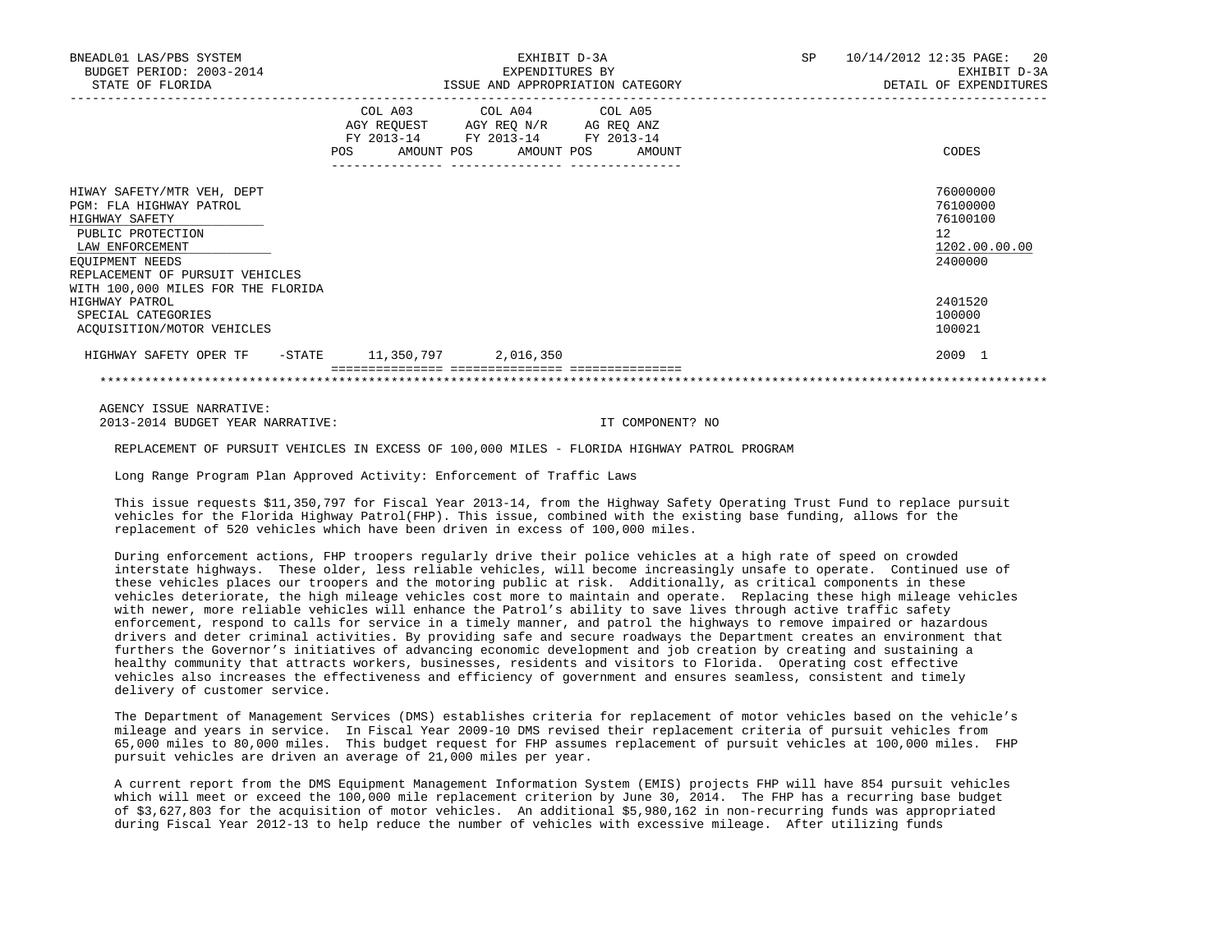| BNEADL01 LAS/PBS SYSTEM<br>BUDGET PERIOD: 2003-2014<br>STATE OF FLORIDA                                                                                               | EXHIBIT D-3A<br>EXPENDITURES BY<br>ISSUE AND APPROPRIATION CATEGORY                                                                                             | SP<br>10/14/2012 12:35 PAGE: 21<br>EXHIBIT D-3A<br>DETAIL OF EXPENDITURES       |
|-----------------------------------------------------------------------------------------------------------------------------------------------------------------------|-----------------------------------------------------------------------------------------------------------------------------------------------------------------|---------------------------------------------------------------------------------|
|                                                                                                                                                                       | COL A03 COL A04 COL A05<br>AGY REOUEST AGY REO N/R AG REO ANZ<br>FY 2013-14 FY 2013-14 FY 2013-14<br>AMOUNT POS AMOUNT POS<br>POS<br>AMOUNT<br>________________ | CODES                                                                           |
| HIWAY SAFETY/MTR VEH, DEPT<br>PGM: FLA HIGHWAY PATROL<br>HIGHWAY SAFETY<br>PUBLIC PROTECTION<br>LAW ENFORCEMENT<br>EQUIPMENT NEEDS<br>REPLACEMENT OF PURSUIT VEHICLES |                                                                                                                                                                 | 76000000<br>76100000<br>76100100<br>12 <sup>°</sup><br>1202.00.00.00<br>2400000 |
| WITH 100,000 MILES FOR THE FLORIDA<br>HIGHWAY PATROL                                                                                                                  |                                                                                                                                                                 | 2401520                                                                         |

 appropriated in Fiscal Year 2012-13, the FHP is projected to be operating 520 vehicles that will have been driven over 100,000 miles by June 30, 2014.

 To continue reducing the backlog of high mileage pursuit vehicles, the FHP requests funding to replace 520 vehicles in Fiscal Year 2013-14 and a new recurring acquisition and replacement budget capable of replacing 450 vehicles beginning in Fiscal Year 2014-15. With a recurring budget capable of replacing 450 vehicles the FHP can implement a 20% fleet replacement cycle to consistently maintain the fleet program. This will allow the Department to cycle the vehicles every 5 years maintaining an estimated 100,000 miles at replacement.

 The current base budget of \$3,627,803 funds replacement of 125 vehicles. The projected cost to replace 450 vehicles at approximately \$28,805 per vehicle would require an additional recurring appropriation of \$9,334,447 for a total recurring appropriation of \$12,962,250. This will allow the FHP to maintain the fleet program with a 20% replacement cycle.

## COST SUMMARY:

 The level of funding requested to replace 520 vehicles in Fiscal Year 2013-14 is \$14,978,600, with a base budget of \$3,627,803, the Department will need an additional appropriation of \$11,350,797. The requested total appropriation of \$14,978,600 is based on an anticipated per vehicle cost of \$28,805 with our Central Installation Facility performing the up-fitting of equipment on the vehicles. To implement a 20% vehicle replacement cycle of 450 vehicles in future years a recurring base budget of \$12,962,250 is requested.

Appropriation Requested:

| Fiscal<br>Year | Base Budget | Additional Funding Needed | Total Request | Number of Cars |
|----------------|-------------|---------------------------|---------------|----------------|
|                |             |                           |               |                |
| $2013 - 14$    | \$3,627,803 | \$11,350,797              | \$14,978,600  | 520            |
| $2014 - 15$    | 3,627,803   | 9,334,447                 | \$12,962,250  | 450            |

 SUMMARY: Requested for Fiscal Year 2013-14 is \$11,350,797 from the Highway Safety Operating Trust Fund to replace pursuit vehicles for the Florida Highway Patrol. This issue, combined with the existing base funding, allows for the replacement of 520 vehicles which have been driven in excess of 100,000 miles. By providing safe and secure roadways the Department creates an environment that furthers the Governor's initiative of advancing economic development and job creation.

\*\*\*\*\*\*\*\*\*\*\*\*\*\*\*\*\*\*\*\*\*\*\*\*\*\*\*\*\*\*\*\*\*\*\*\*\*\*\*\*\*\*\*\*\*\*\*\*\*\*\*\*\*\*\*\*\*\*\*\*\*\*\*\*\*\*\*\*\*\*\*\*\*\*\*\*\*\*\*\*\*\*\*\*\*\*\*\*\*\*\*\*\*\*\*\*\*\*\*\*\*\*\*\*\*\*\*\*\*\*\*\*\*\*\*\*\*\*\*\*\*\*\*\*\*\*\*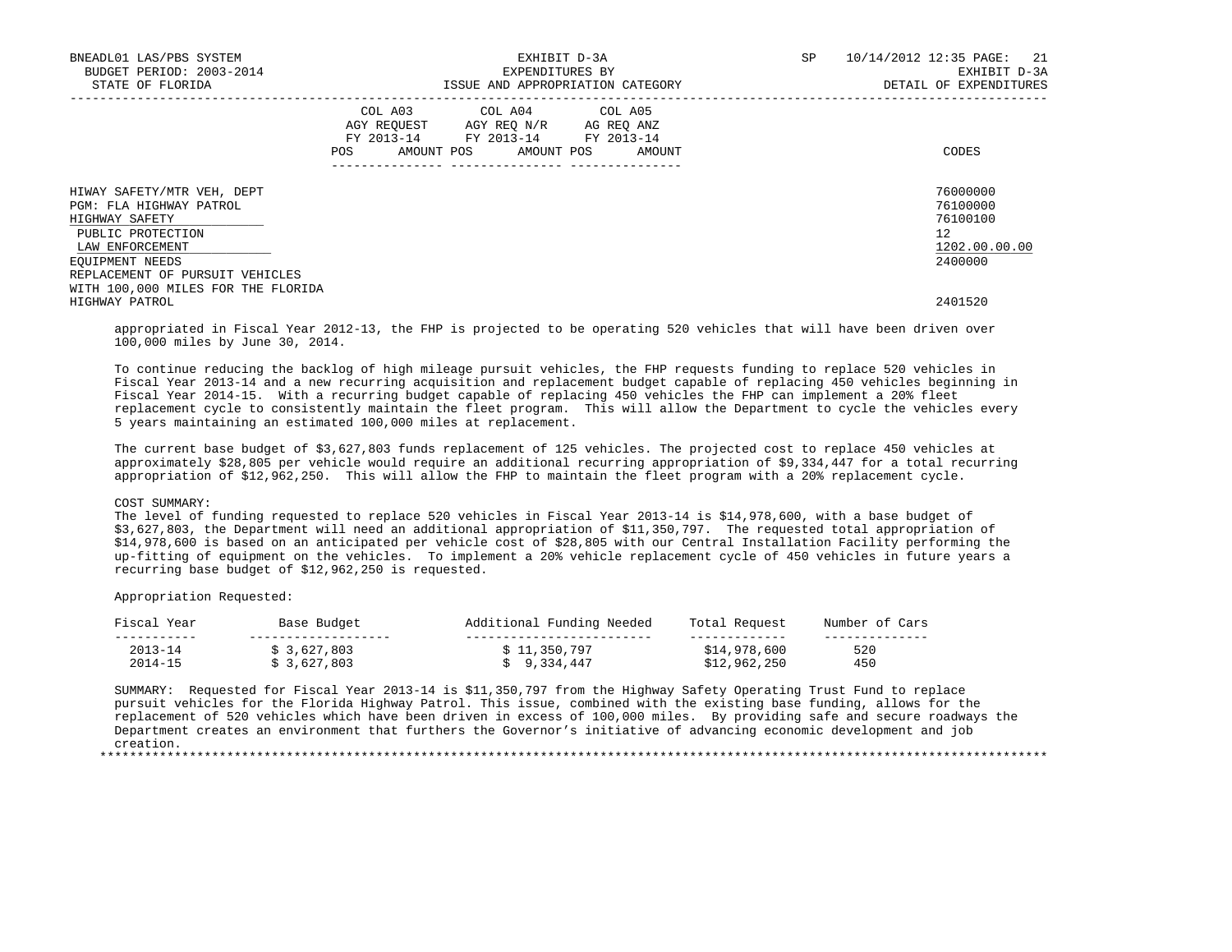| BNEADL01 LAS/PBS SYSTEM<br>BUDGET PERIOD: 2003-2014<br>STATE OF FLORIDA                                                                                                                                                                     |                                    | EXHIBIT D-3A<br>EXPENDITURES BY<br>ISSUE AND APPROPRIATION CATEGORY<br>____________________________________                                                                                                                                                                                                                                               | 22<br>SP 10/14/2012 12:35 PAGE:<br>EXHIBIT D-3A<br>DETAIL OF EXPENDITURES                  |  |
|---------------------------------------------------------------------------------------------------------------------------------------------------------------------------------------------------------------------------------------------|------------------------------------|-----------------------------------------------------------------------------------------------------------------------------------------------------------------------------------------------------------------------------------------------------------------------------------------------------------------------------------------------------------|--------------------------------------------------------------------------------------------|--|
|                                                                                                                                                                                                                                             |                                    | $\begin{tabular}{lllllllllll} &\multicolumn{4}{c}{\text{COL A03}} &\multicolumn{4}{c}{\text{COL A04}} &\multicolumn{4}{c}{\text{COL A05}} \\ \multicolumn{4}{c}{\text{AGY REQUEST}} &\multicolumn{4}{c}{\text{AGY REQ N/R}} &\multicolumn{4}{c}{\text{AG REQ ANZ}} \end{tabular}$<br>FY 2013-14 FY 2013-14 FY 2013-14<br>POS AMOUNT POS AMOUNT POS AMOUNT | CODES                                                                                      |  |
| HIWAY SAFETY/MTR VEH, DEPT<br>PGM: FLA HIGHWAY PATROL<br>HIGHWAY SAFETY<br>PUBLIC PROTECTION<br>LAW ENFORCEMENT<br>ANNUALIZATION OF ADMINISTERED<br>FUNDS APPROPRIATIONS<br>STATE HEALTH INSURANCE ADJUSTMENT<br>FOR FY 2012-13 - 10 MONTHS |                                    |                                                                                                                                                                                                                                                                                                                                                           | 76000000<br>76100000<br>76100100<br>12 <sup>°</sup><br>1202.00.00.00<br>26A0000<br>26A1830 |  |
| ANNUALIZATION<br>SALARIES AND BENEFITS<br>HIGHWAY SAFETY OPER TF - STATE 1,326,515<br>FEDERAL GRANTS TRUST FUND -RECPNT                                                                                                                     | 13,600                             |                                                                                                                                                                                                                                                                                                                                                           | 010000<br>2009 1<br>2261 9                                                                 |  |
|                                                                                                                                                                                                                                             | 2,560<br>3,635<br>---------------- |                                                                                                                                                                                                                                                                                                                                                           | 2319 1<br>2434 1                                                                           |  |
| TOTAL APPRO $1,346,310$                                                                                                                                                                                                                     |                                    |                                                                                                                                                                                                                                                                                                                                                           |                                                                                            |  |
| STATE ENTERPRISE INFORMATION<br>TECHNOLOGY<br>REPLACEMENT OF COMPUTER AIDED<br>DISPATCH AND RECORDS MANAGEMENT<br>SYSTEM FLORIDA HIGHWAY PATROL                                                                                             |                                    |                                                                                                                                                                                                                                                                                                                                                           | 3610000                                                                                    |  |
| PROGRAM<br>SPECIAL CATEGORIES<br>FHP COMMUNICATION SYSTEMS                                                                                                                                                                                  |                                    |                                                                                                                                                                                                                                                                                                                                                           | 36180C0<br>100000<br>100112                                                                |  |
| HIGHWAY SAFETY OPER TF - STATE 15,000,000 13,250,000                                                                                                                                                                                        |                                    |                                                                                                                                                                                                                                                                                                                                                           | 2009 1                                                                                     |  |
|                                                                                                                                                                                                                                             |                                    |                                                                                                                                                                                                                                                                                                                                                           |                                                                                            |  |

 AGENCY ISSUE NARRATIVE: 2013-2014 BUDGET YEAR NARRATIVE: IT COMPONENT? YES

REPLACEMENT OF COMPUTER AIDED DISPATCH AND RECORDS MANAGEMENT SYSTEM

Long Range Program Plan Approved Activity: Enforcement of Traffic Laws

 This issue requests \$15,000,000 for Fiscal Year 2013-14, of which \$1,750,000 is recurring from the Highway Safety Operating Trust Fund, to implement a new Computer Aided Dispatch (CAD) and Records Management System (RMS) solution due to the expiration of the current contract. This issue is critical to the operations of the Florida Highway Patrol (FHP) in order to ensure officer safety and the efficient and effective coordination of state resources. This issue supports the Governor's initiative of advancing Economic Development and Job Creation by creating and maintaining an environment which attracts visitors, residents and businesses to Florida as well as ensuring that our roadways are safe and secure. This issue also supports the Governor's strategies of redesigning government to run more efficiently and effectively and using cutting edge information technology resources to further economic development and job creation in Florida.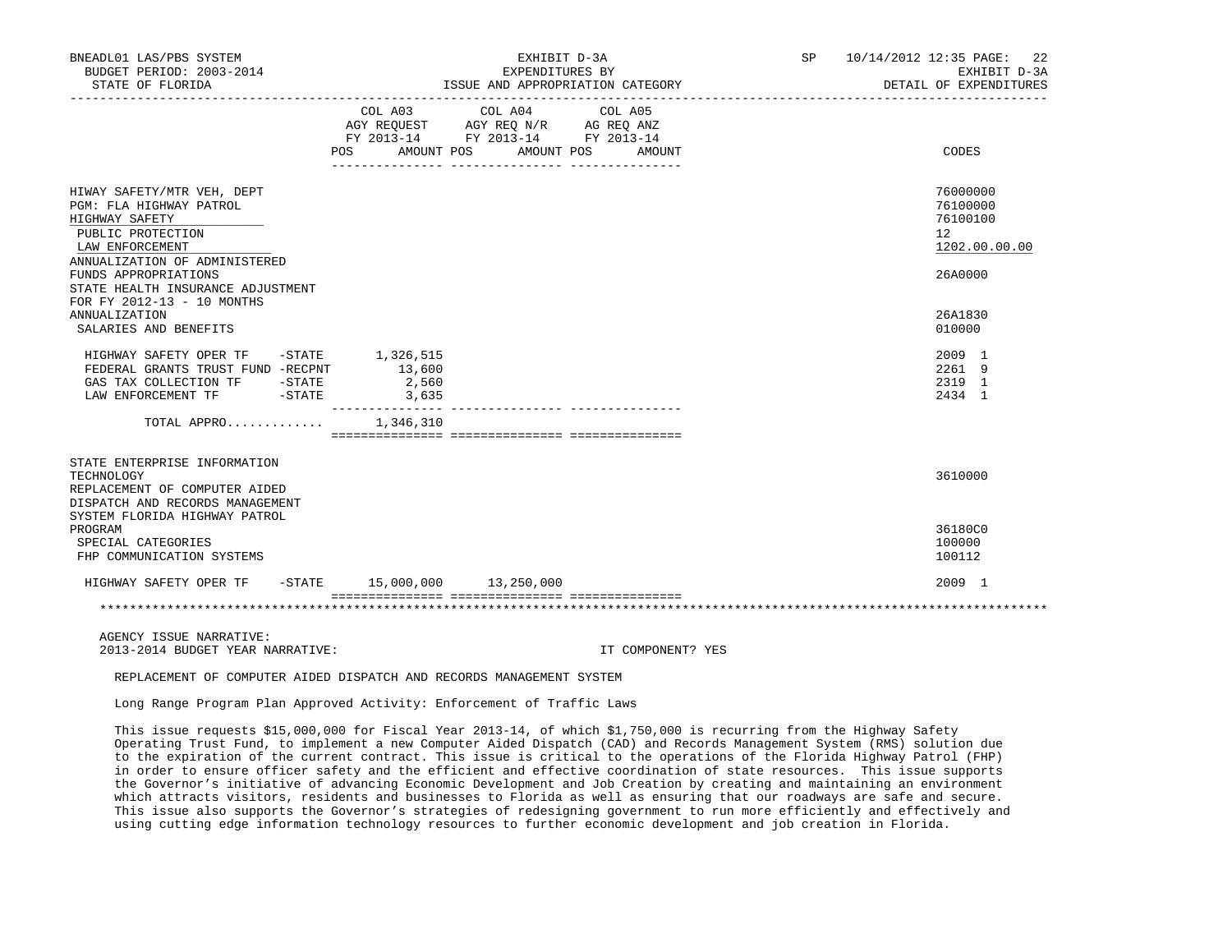| BNEADL01 LAS/PBS SYSTEM<br>BUDGET PERIOD: 2003-2014<br>STATE OF FLORIDA                                                                         | EXHIBIT D-3A<br>EXPENDITURES BY<br>ISSUE AND APPROPRIATION CATEGORY                                                                                                                                                                                                     | SP<br>10/14/2012 12:35 PAGE: 23<br>EXHIBIT D-3A<br>DETAIL OF EXPENDITURES |
|-------------------------------------------------------------------------------------------------------------------------------------------------|-------------------------------------------------------------------------------------------------------------------------------------------------------------------------------------------------------------------------------------------------------------------------|---------------------------------------------------------------------------|
|                                                                                                                                                 | COL A03 COL A04 COL A05<br>AGY REQUEST AGY REQ N/R AG REQ ANZ<br>FY 2013-14 FY 2013-14 FY 2013-14<br>AMOUNT POS AMOUNT POS AMOUNT<br>POS FOR THE POST OF THE STATE STATE STATE STATE STATE STATE STATE STATE STATE STATE STATE STATE STATE STATE ST<br>---------------- | CODES                                                                     |
| HIWAY SAFETY/MTR VEH, DEPT<br>PGM: FLA HIGHWAY PATROL<br>HIGHWAY SAFETY<br>PUBLIC PROTECTION<br>LAW ENFORCEMENT<br>STATE ENTERPRISE INFORMATION |                                                                                                                                                                                                                                                                         | 76000000<br>76100000<br>76100100<br>12 <sup>°</sup><br>1202.00.00.00      |
| TECHNOLOGY<br>REPLACEMENT OF COMPUTER AIDED<br>DISPATCH AND RECORDS MANAGEMENT                                                                  |                                                                                                                                                                                                                                                                         | 3610000                                                                   |
| SYSTEM FLORIDA HIGHWAY PATROL<br>PROGRAM                                                                                                        |                                                                                                                                                                                                                                                                         | 36180C0                                                                   |

#### SUMMARY OF BUSINESS PROBLEM:

 The Florida Highway Patrol (FHP) has been utilizing a Computer Aided Dispatch (CAD) solution since 1989 to track all calls for service from the public and officer initiated calls. The system keeps track of officers locations with an integrated GIS/AVL solution tied to Mobile Data Computers (MDC) in patrol cars. The CAD solution supports the patrol and eight other state law enforcement agencies. FHP has been using a Records Management System (RMS) to collect data and initiate reports such as crash reports, citations, warnings, equipment notices, field intelligence, traffic stop data, arrest, offense, booking and radar logs since 2001. Due to these solutions the agency has been able to identify efficiencies and reduce positions in the areas of patrol troopers, dispatch officers, and records technicians.

 The patrol installed MDC's in their patrol units in 2001 with the capabilities to support the above solutions as well as interface with the Florida Crime Information Center (FCIC), the National Crime Information Center (NCIC), FALCON RAPID-ID and other local or national criminal justice systems. New hardware was purchased in 2010 which reduced the solutions footprint from 8 distributed systems to 2 virtual systems hosted centrally and at a disaster recovery site.

 The current CAD/RMS contract with CTS America is due to expire in May 2013. With no renewal options, a new contract will have to be negotiated using the state procurement process. Should the CAD/RMS solution not be funded, the agency would have to request additional positions and salary dollars for the Highway Patrol to ensure the agency continues to meet the needs of the public and meet accreditation requirements. Troopers would be required to hand write tickets and crash reports. Data from the tickets and crash reports would be manually input after the fact in order to generate reports required to satisfy both internal and external needs. Mobile land radio traffic needs would be negatively impacted by the increased radio needs of additional Troopers and radios.

# BENEFITS:

 By entering into a new CAD/RMS contract, the Department can leverage modern technology allowing for increased efficiencies in data capturing and reporting. The new technology provides Troopers enhanced access to data necessary to properly patrol highways which promotes a safer environment for the officer and the motoring public. The following benefits will be realized:

- \* Increased Officer Safety through the utilization of E-Citations. Officers spend less time car-side issuing a handwritten ticket resulting in fewer accidents at roadside stops.
- \* Increased Public Safety due to an increase in traffic stops and motorists assists. A reduction in paperwork results in more time to patrol the roadways.
- \* Increased Public Safety through the utilization of E-Citations. Motorists spend less time parked roadside waiting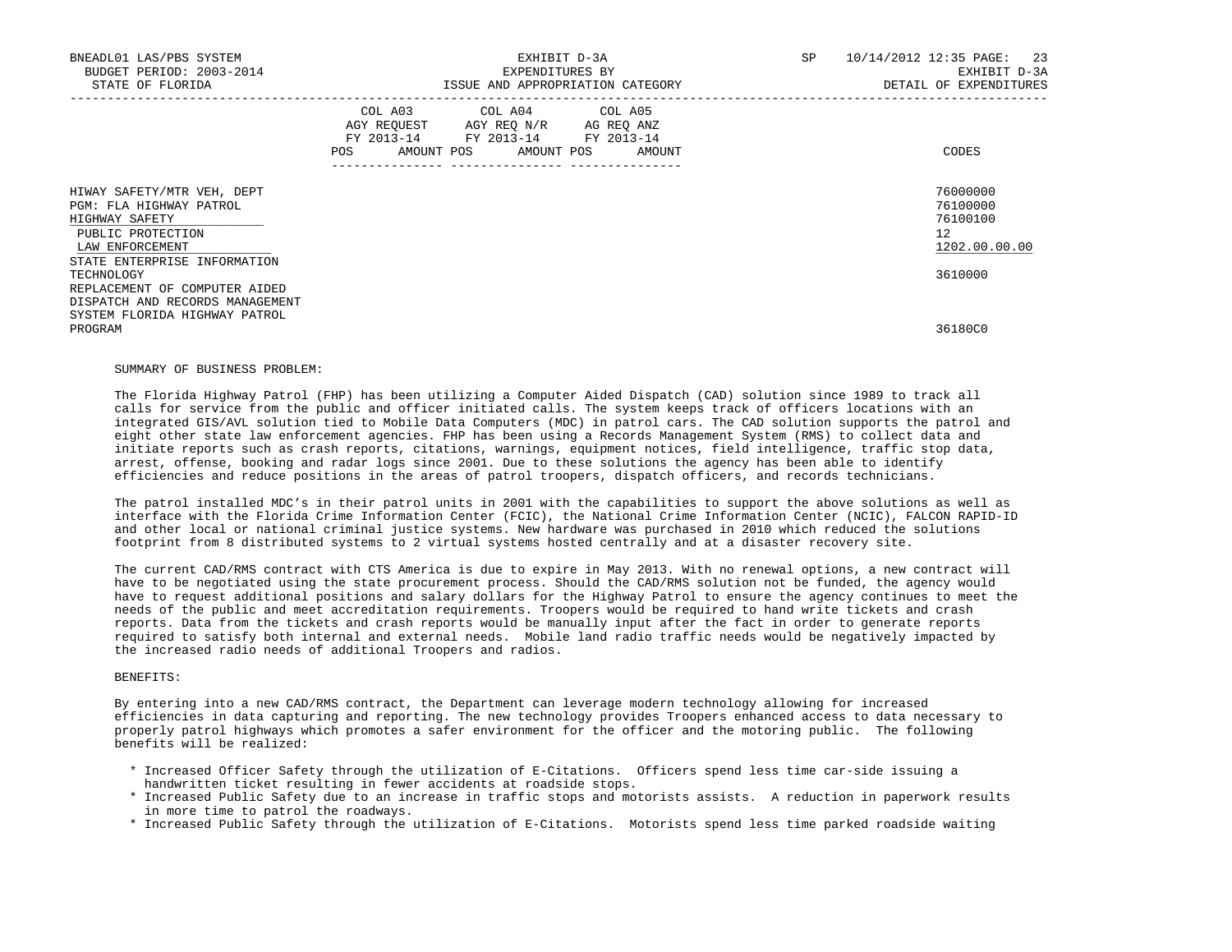| BNEADL01 LAS/PBS SYSTEM<br>BUDGET PERIOD: 2003-2014<br>STATE OF FLORIDA                                                                         | EXHIBIT D-3A<br>EXPENDITURES BY<br>ISSUE AND APPROPRIATION CATEGORY                                                                                                       | SP | 10/14/2012 12:35 PAGE: 24<br>EXHIBIT D-3A<br>DETAIL OF EXPENDITURES |  |
|-------------------------------------------------------------------------------------------------------------------------------------------------|---------------------------------------------------------------------------------------------------------------------------------------------------------------------------|----|---------------------------------------------------------------------|--|
|                                                                                                                                                 | COL A03 COL A04 COL A05<br>AGY REQUEST AGY REQ N/R AG REQ ANZ<br>FY 2013-14 FY 2013-14 FY 2013-14<br>POS AMOUNT POS AMOUNT POS AMOUNT<br>--------------- ---------------- |    | CODES                                                               |  |
| HIWAY SAFETY/MTR VEH, DEPT<br>PGM: FLA HIGHWAY PATROL<br>HIGHWAY SAFETY<br>PUBLIC PROTECTION<br>LAW ENFORCEMENT<br>STATE ENTERPRISE INFORMATION |                                                                                                                                                                           |    | 76000000<br>76100000<br>76100100<br>12<br>1202.00.00.00             |  |
| TECHNOLOGY<br>REPLACEMENT OF COMPUTER AIDED<br>DISPATCH AND RECORDS MANAGEMENT<br>SYSTEM FLORIDA HIGHWAY PATROL                                 |                                                                                                                                                                           |    | 3610000                                                             |  |
| PROGRAM                                                                                                                                         |                                                                                                                                                                           |    | 36180C0                                                             |  |

for a handwritten ticket resulting in fewer accidents involving the public at roadside stops.

\* Increased access to citation data by the public. Enhanced technology provides real-time access to information.

\* Decreased response times for Officers arriving at a scene. Utilizing a CAD system increases service to the public.

\* Decrease in costs for paper tickets and reports by utilizing electronic citations and reporting tools.

 \* Increase in citation revenues. Less paperwork provides officers more time to patrol roadways resulting in more citations.

### IMPLEMENTATION APPROACH / ASSUMPTIONS / CONSTRAINTS:

 The overall approach to project implementation includes the following: the gathering of information, procurement of new vendor resources, system implementation and maintenance of the current system during the transition period. The Department understands a complete and thorough requirements document is essential to successful project implementation.

 \* The DHSMV will actively seek input and work closely with the other eight law enforcement entities impacted to compile a comprehensive business requirements document.

\* Vendor resources will be procured using an Invitation to Negotiate (ITN) through the state procurement process.

- \* All responses from impacted agencies will be pulled together and used to create the ITN document.
- \* The vendor will comply with Florida Administrative Code requirements.
- \* Vendor forms will meet legal and Departmental requirements.
- \* The DHSMV will provide all network infrastructures, including the new hardware purchased in 2010.
- \* The nine law enforcement entities (including FHP) that currently use the CAD system will also use the new system.
- \* The system will be colocated at the Northwood Shared Resource Center.
- \* The current contract for CAD/RMS solutions including software licensing and maintenance will expire May 31, 2013. However, there must be no break in services or support to ensure continued safety for Troopers and provide the necessary tools for them to fulfill their daily job functions.
- \* The Department will be required to enter into a month to month contract extension to provide maintenance of the current system after May 31, 2013 until the new system is implemented.

# IMPLEMENTATION TIMELINE

- \* The Invitation to Negotiate (ITN) will be issued in December 2012.
- \* The ITN will be awarded in March 2013.
- \* The contract will be awarded July 1, 2013
- \* The new CAD/RMS System will be implemented in three Phases:

|                           | Start Date | Completion |
|---------------------------|------------|------------|
| Phase I: Project Planning | 07/01/13   | 07/26/13   |
| Phase II: Implementation  | 07/26/13   | 06/26/14   |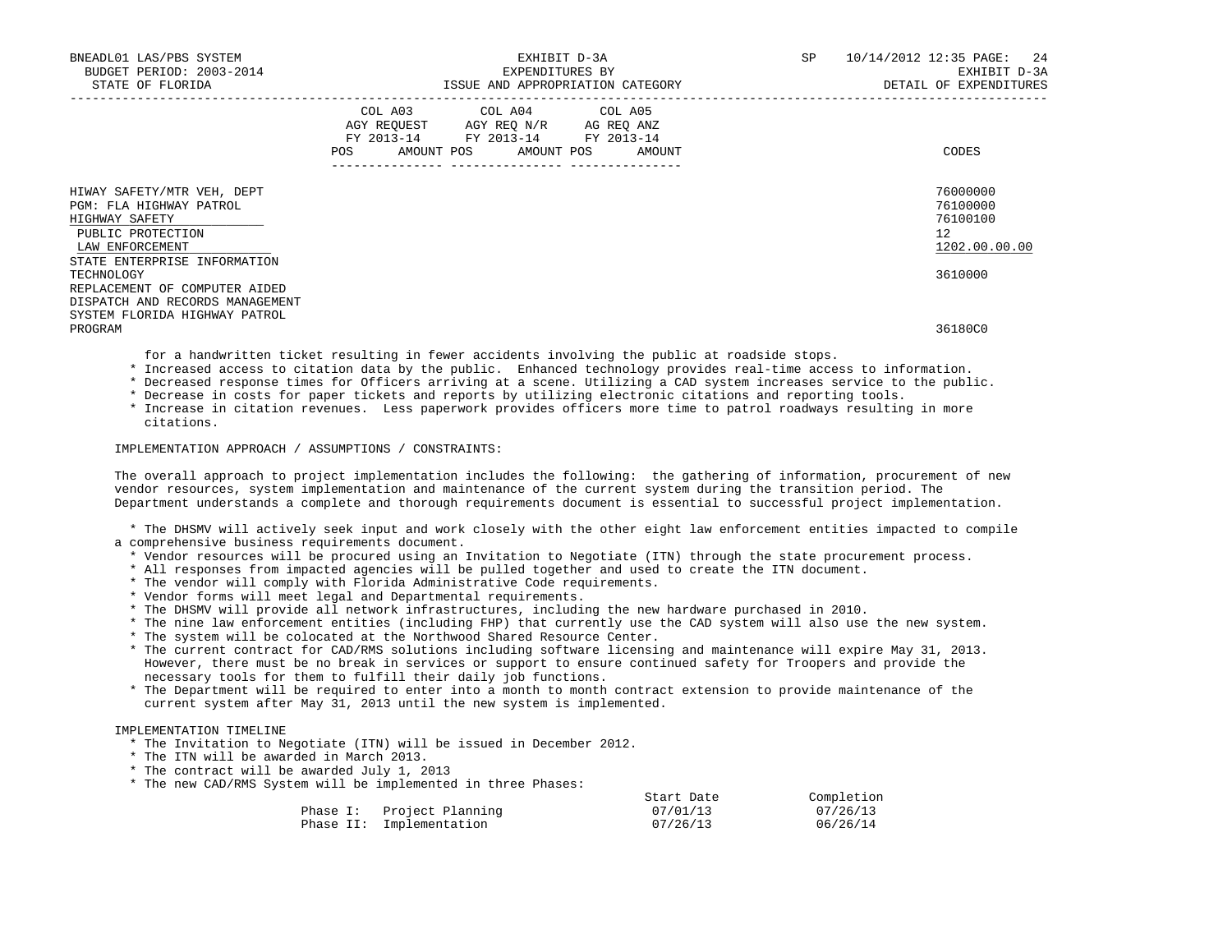| BNEADL01 LAS/PBS SYSTEM<br>BUDGET PERIOD: 2003-2014<br>STATE OF FLORIDA                                                                                                                                                                                                       |                                                                                                                                                      | EXHIBIT D-3A<br>EXPENDITURES BY<br>ISSUE AND APPROPRIATION CATEGORY | SP       | 10/14/2012 12:35 PAGE: 25<br>EXHIBIT D-3A<br>DETAIL OF EXPENDITURES           |
|-------------------------------------------------------------------------------------------------------------------------------------------------------------------------------------------------------------------------------------------------------------------------------|------------------------------------------------------------------------------------------------------------------------------------------------------|---------------------------------------------------------------------|----------|-------------------------------------------------------------------------------|
|                                                                                                                                                                                                                                                                               | COL A03 COL A04 COL A05<br>AGY REQUEST AGY REQ N/R AG REQ ANZ<br>FY 2013-14 FY 2013-14 FY 2013-14<br>POS<br>AMOUNT POS AMOUNT POS<br>--------------- | AMOUNT                                                              |          | CODES                                                                         |
| HIWAY SAFETY/MTR VEH, DEPT<br>PGM: FLA HIGHWAY PATROL<br>HIGHWAY SAFETY<br>PUBLIC PROTECTION<br>LAW ENFORCEMENT<br>STATE ENTERPRISE INFORMATION<br>TECHNOLOGY<br>REPLACEMENT OF COMPUTER AIDED<br>DISPATCH AND RECORDS MANAGEMENT<br>SYSTEM FLORIDA HIGHWAY PATROL<br>PROGRAM |                                                                                                                                                      |                                                                     |          | 76000000<br>76100000<br>76100100<br>12<br>1202.00.00.00<br>3610000<br>36180C0 |
|                                                                                                                                                                                                                                                                               | Phase III: Post Implementation                                                                                                                       | 05/11/14                                                            | 07/01/14 |                                                                               |

IT SERVICE:

The ITN procurement process will provide a method to replace and enhance the CAD/RMS solution that is in place today.

## TOTAL ESTIMATED COSTS:

 This issue requests \$15,000,000 for Fiscal Year 2013-14 of which \$1,750,000 is recurring from the Highway Safety Operating Trust Fund. Recurring annual maintenance costs are estimated to be \$3,000,000 of which \$1,250,000 is currently funded in the Department's base budget. The total cost estimate for a ten (10) year CAD/RMS contract is estimated between \$42,000,000 and \$50,000,000. This includes an approximate \$15,000,000 up front cost and a \$3,000,000 annual recurring cost for maintenance. These figures were determined from a Request for Information (RFI) recently completed of the industry. Accurate numbers will not be available until after the ITN is awarded.

## COST IMPACT TO OPERATIONS:

 There are a total of nine law enforcement entities, including FHP, using CAD. These entities rely on this system for officer safety during dispatched calls and increased efficiencies when generating and submitting reports for crashes, DUI investigations, and other required officer reports.

 Should this project be funded, no cost impact is anticipated to overall operations with the exception of annual recurring maintenance costs. Maintenance costs are estimated to increase from \$1.25 to \$3 million. However, if this project is not funded there would be a significant impact to operational categories such as salaries, overtime and expenses as result of converting from an automated to a manual dispatch and records process. Due to an increase in manual processes and a loss of efficiencies, additional law enforcement officers would need to be staffed in order to maintain the same level of services.

## SUMMARY:

 This issue requests \$15,000,000 for Fiscal Year 2013-14 of which \$1,750,000 is recurring from the Highway Safety Operating Trust Fund to implement a new Computer Aided Dispatch (CAD) and Records Management System (RMS) solution due to the expiration of the current contract. This issue is critical to the operations of the Florida Highway Patrol (FHP) in order to ensure officer safety and the efficient and effective coordination of state resources. This issue supports the Governor's initiative of advancing Economic Development and Job Creation by creating and maintaining an environment which attracts visitors, residents and businesses to Florida as well as ensuring that our roadways are safe and secure. This issue also supports the Governor's strategies of redesigning government to run more efficiently and effectively and using cutting edge information technology resources to further economic development and job creation in Florida. \*\*\*\*\*\*\*\*\*\*\*\*\*\*\*\*\*\*\*\*\*\*\*\*\*\*\*\*\*\*\*\*\*\*\*\*\*\*\*\*\*\*\*\*\*\*\*\*\*\*\*\*\*\*\*\*\*\*\*\*\*\*\*\*\*\*\*\*\*\*\*\*\*\*\*\*\*\*\*\*\*\*\*\*\*\*\*\*\*\*\*\*\*\*\*\*\*\*\*\*\*\*\*\*\*\*\*\*\*\*\*\*\*\*\*\*\*\*\*\*\*\*\*\*\*\*\*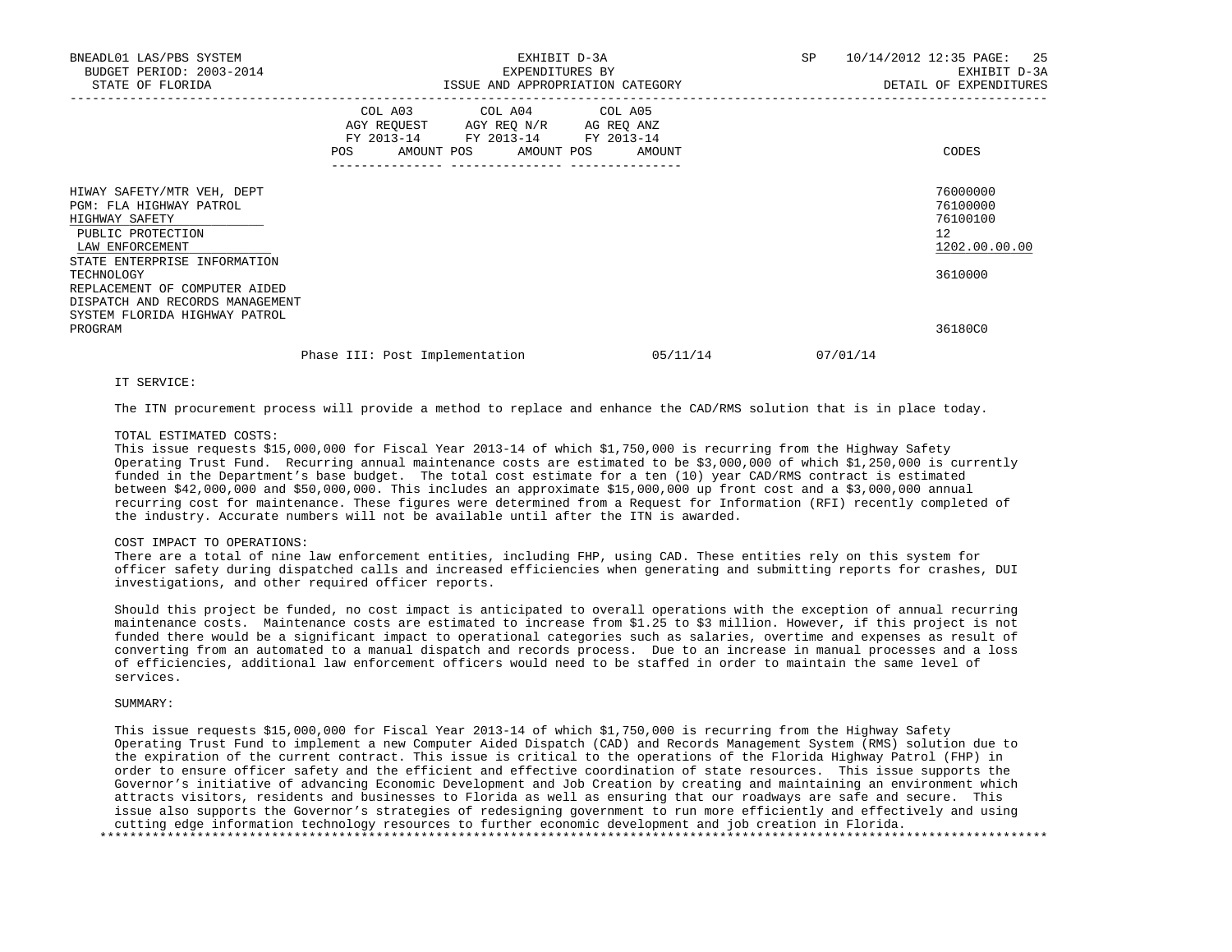| BNEADL01 LAS/PBS SYSTEM<br>BUDGET PERIOD: 2003-2014<br>STATE OF FLORIDA                                                                                                                                         |        |                                                                                                   | EXHIBIT D-3A<br>EXPENDITURES BY | SP<br>ISSUE AND APPROPRIATION CATEGORY | 10/14/2012 12:35 PAGE: 26<br>EXHIBIT D-3A<br>DETAIL OF EXPENDITURES |                                                                                                                |
|-----------------------------------------------------------------------------------------------------------------------------------------------------------------------------------------------------------------|--------|---------------------------------------------------------------------------------------------------|---------------------------------|----------------------------------------|---------------------------------------------------------------------|----------------------------------------------------------------------------------------------------------------|
|                                                                                                                                                                                                                 |        | COL A03 COL A04 COL A05<br>AGY REQUEST AGY REQ N/R AG REQ ANZ<br>FY 2013-14 FY 2013-14 FY 2013-14 |                                 | POS AMOUNT POS AMOUNT POS AMOUNT       |                                                                     | CODES                                                                                                          |
| HIWAY SAFETY/MTR VEH, DEPT<br>PGM: FLA HIGHWAY PATROL<br>HIGHWAY SAFETY<br>PUBLIC PROTECTION<br>LAW ENFORCEMENT<br>CAPITAL IMPROVEMENT PLAN<br>OFFICE SPACE<br>FIXED CAPITAL OUTLAY<br>MAIN/REP/CONST-STATEWIDE |        |                                                                                                   |                                 |                                        |                                                                     | 76000000<br>76100000<br>76100100<br>12 <sup>7</sup><br>1202.00.00.00<br>9900000<br>990A000<br>080000<br>083643 |
| HIGHWAY SAFETY OPER TF                                                                                                                                                                                          | -STATE | 538,600                                                                                           | 538,600                         |                                        |                                                                     | 2009 1                                                                                                         |
|                                                                                                                                                                                                                 |        |                                                                                                   |                                 |                                        |                                                                     |                                                                                                                |

\*\*\*\*\*\*\*\*\*\*\*\*\*\*\*\*\*\*\*\*\*\*\*\*\*\*\*\*\*\*\*\*\*\*\*\*\*\*\*\*\*\*\*\*\*\*\*\*\*\*\*\*\*\*\*\*\*\*\*\*\*\*\*\*\*\*\*\*\*\*\*\*\*\*\*\*\*\*\*\*\*\*\*\*\*\*\*\*\*\*\*\*\*\*\*\*\*\*\*\*\*\*\*\*\*\*\*\*\*\*\*\*\*\*\*\*\*\*\*\*\*\*\*\*\*\*\*

AGENCY NARRATIVE:

2013-2014 BUDGET YEAR NARRATIVE: MAIN/REP/CONST-STATEWIDE IT COMPONENT? NO

FLORIDA HIGHWAY PATROL RENOVATIONS

Long Range Program Plan Approved Activity: Enforcement of Traffic Laws

 This issue requests \$538,600 in Fiscal Year 2013-14 from the Highway Safety Operating Trust Fund to renovate the state owned Florida Highway Patrol facility located in Venice, Sarasota County. Ensuring that state facilities are maintained in an acceptable condition supports the Governor's strategy of creating vibrant, safe and healthy communities which attract workers, businesses, residents and visitors to Florida. This issue also supports the strategy of improving the efficiency and effectiveness of state government as part of the Governor's initiative of furthering economic development and job creation in Florida.

 The Venice facility was constructed in 1976 and consists of 4,936 square feet. The building was originally designed to accommodate Driver License and Florida Highway Patrol personnel as two independently functioning offices. Currently, this facility is a stand-alone Florida Highway Patrol building, which due to the original design, is not conducive to law enforcement operations. This facility lacks bullet-proof or shatter-proof glass in the public records section and the door separating office personnel from the public is hollow, creating a potential safety issue. Old lighting, broken and stained ceiling tiles, and old furniture, much of which came from the Sarasota County auction, further contribute to the overall distressed appearance of this 36 year old facility. Other than general maintenance items, such as painting and minor flooring repairs, there have been no interior improvements performed since the original construction. Major plumbing and heating and cooling issues need to be addressed. This renovation project includes improvements to the restrooms to ensure compliance with the Americans with Disabilities Act (ADA).

 The requested \$538,600 in funding will be used to upgrade and improve the heating and cooling system, address plumbing issues, electrical lighting, ceiling tile and grids and acquisition of moveable furniture, fixtures, and equipment in order to better accommodate staff to work more efficiently, while meeting current building and energy codes requirements.

 For future years, requested for Fiscal Year 2014-15 is \$318,800 to renovate the Tallahassee facility and \$250,000 to renovate the St. Augustine facility. Both projects are necessary to comply with the Title II, Section 504 American Disabilities Act (ADA). All funding is requested from the Highway Safety Operating Trust Fund. \*\*\*\*\*\*\*\*\*\*\*\*\*\*\*\*\*\*\*\*\*\*\*\*\*\*\*\*\*\*\*\*\*\*\*\*\*\*\*\*\*\*\*\*\*\*\*\*\*\*\*\*\*\*\*\*\*\*\*\*\*\*\*\*\*\*\*\*\*\*\*\*\*\*\*\*\*\*\*\*\*\*\*\*\*\*\*\*\*\*\*\*\*\*\*\*\*\*\*\*\*\*\*\*\*\*\*\*\*\*\*\*\*\*\*\*\*\*\*\*\*\*\*\*\*\*\*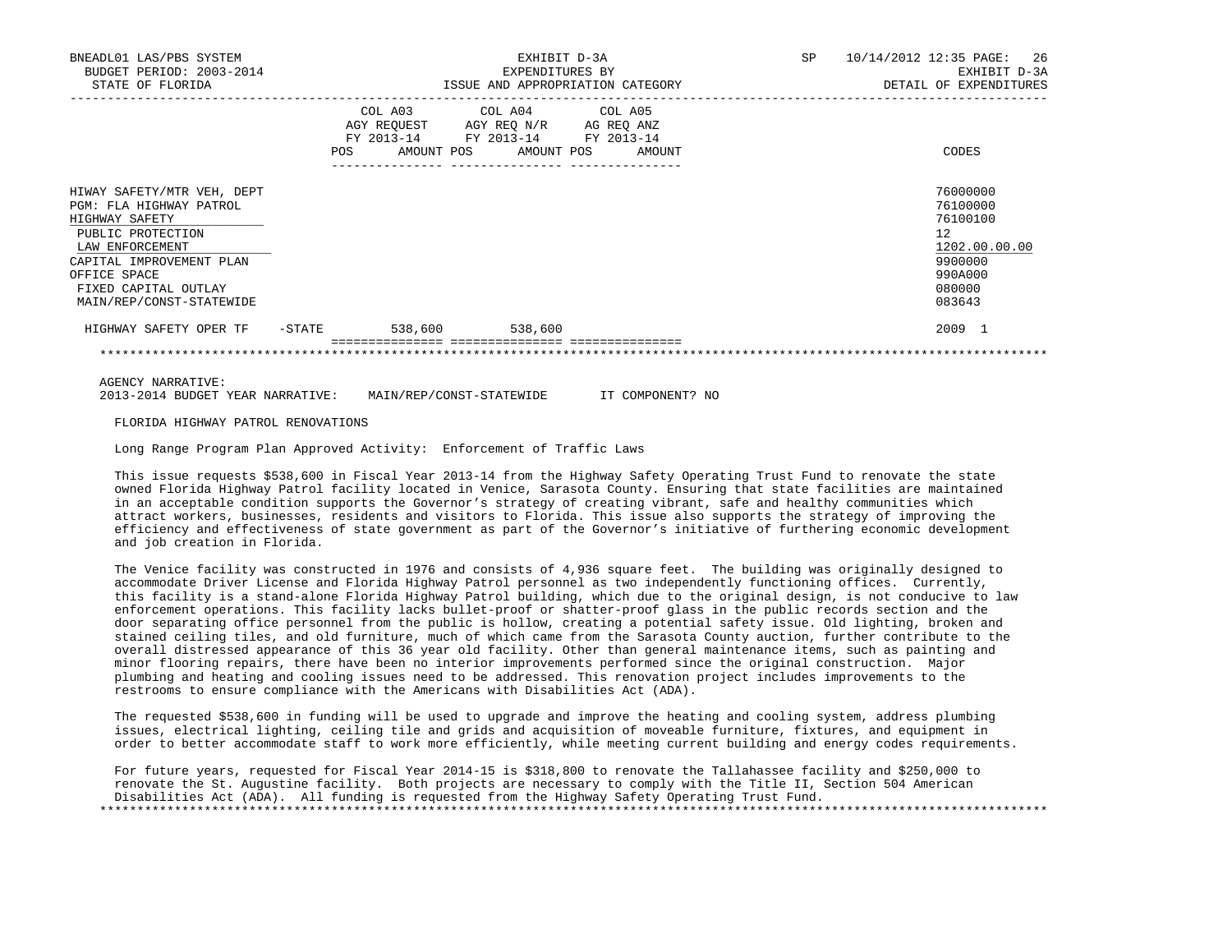| BNEADL01 LAS/PBS SYSTEM<br>BUDGET PERIOD: 2003-2014<br>STATE OF FLORIDA                                                                                                                                                   |        |                         | EXPENDITURES BY | EXHIBIT D-3A<br>ISSUE AND APPROPRIATION CATEGORY                                                       | SP | 10/14/2012 12:35 PAGE: 27<br>EXHIBIT D-3A<br>DETAIL OF EXPENDITURES                                            |
|---------------------------------------------------------------------------------------------------------------------------------------------------------------------------------------------------------------------------|--------|-------------------------|-----------------|--------------------------------------------------------------------------------------------------------|----|----------------------------------------------------------------------------------------------------------------|
|                                                                                                                                                                                                                           | POS    | COL A03 COL A04 COL A05 |                 | AGY REQUEST AGY REQ N/R AG REQ ANZ<br>FY 2013-14 FY 2013-14 FY 2013-14<br>AMOUNT POS AMOUNT POS AMOUNT |    | CODES                                                                                                          |
| HIWAY SAFETY/MTR VEH, DEPT<br>PGM: FLA HIGHWAY PATROL<br>HIGHWAY SAFETY<br>PUBLIC PROTECTION<br>LAW ENFORCEMENT<br>CAPITAL IMPROVEMENT PLAN<br>MAINTENANCE AND REPAIR<br>FIXED CAPITAL OUTLAY<br>MAIN/REP/CONST-STATEWIDE |        |                         |                 |                                                                                                        |    | 76000000<br>76100000<br>76100100<br>12 <sup>°</sup><br>1202.00.00.00<br>9900000<br>990M000<br>080000<br>083643 |
| HIGHWAY SAFETY OPER TF                                                                                                                                                                                                    | -STATE | 790,380 790,380         |                 |                                                                                                        |    | 2009 1                                                                                                         |

\*\*\*\*\*\*\*\*\*\*\*\*\*\*\*\*\*\*\*\*\*\*\*\*\*\*\*\*\*\*\*\*\*\*\*\*\*\*\*\*\*\*\*\*\*\*\*\*\*\*\*\*\*\*\*\*\*\*\*\*\*\*\*\*\*\*\*\*\*\*\*\*\*\*\*\*\*\*\*\*\*\*\*\*\*\*\*\*\*\*\*\*\*\*\*\*\*\*\*\*\*\*\*\*\*\*\*\*\*\*\*\*\*\*\*\*\*\*\*\*\*\*\*\*\*\*\*

AGENCY NARRATIVE:

2013-2014 BUDGET YEAR NARRATIVE: MAIN/REP/CONST-STATEWIDE IT COMPONENT? NO

FLORIDA HIGHWAY PATROL - MAINTENANCE/REPAIRS AND CONSTRUCTION

Long-Range Program Plan Approved Activity: Enforcement of Traffic Laws

 This issue requests \$790,380 for Fiscal Year 2013-14 and a total of \$2,025,800 for Fiscal Years 2014-15 through 2017-18 as part of the 5-Year Capital Improvement Plan, for maintenance and repairs to state-owned facilities. Ensuring that state facilities are maintained in an acceptable condition supports the Governor's strategy of creating vibrant, safe and healthy communities which attract workers, businesses, residents and visitors to Florida. This issue also supports the strategy of improving the efficiency and effectiveness of state government as part of the Governor's initiative of furthering economic development and job creation in Florida.

Projects requested for Fiscal Year 2013-14 are as follows:

ADA SITE ASSESSMENT SURVEYS: \$ 22,500

 This project requests recurring funding to identify Americans with Disabilities Act (ADA) deficiencies at facilities statewide as required to move the Department toward compliance with Title II, Section 504 of ADA government facilities requirements. Information from the surveys will be used to plan and outline the corrective actions necessary.

ROOFING: \$192,000

 This project requests funding to replace the roofing systems at the Lake City, Tallahassee, and St. Augustine Florida Highway Patrol buildings. Replacement of the roofs at these locations has become a critical need. The roofs are near end of life and have been requiring frequent repair and inspection to prevent water intrusion damage.

HVAC: \$ 99,000

 This project requests funding to replace the HVAC system and ductwork at the Green Cove Springs office. The ductwork was recently abated at this location due to mold and mildew contamination. Funding is also requested to replace the Miami communications facility's rooftop HVAC system which has exceeded its life expectancy and needs to be replaced. Statewide recurring funding is also requested to handle sudden system failures promptly and not trigger adverse effects on computer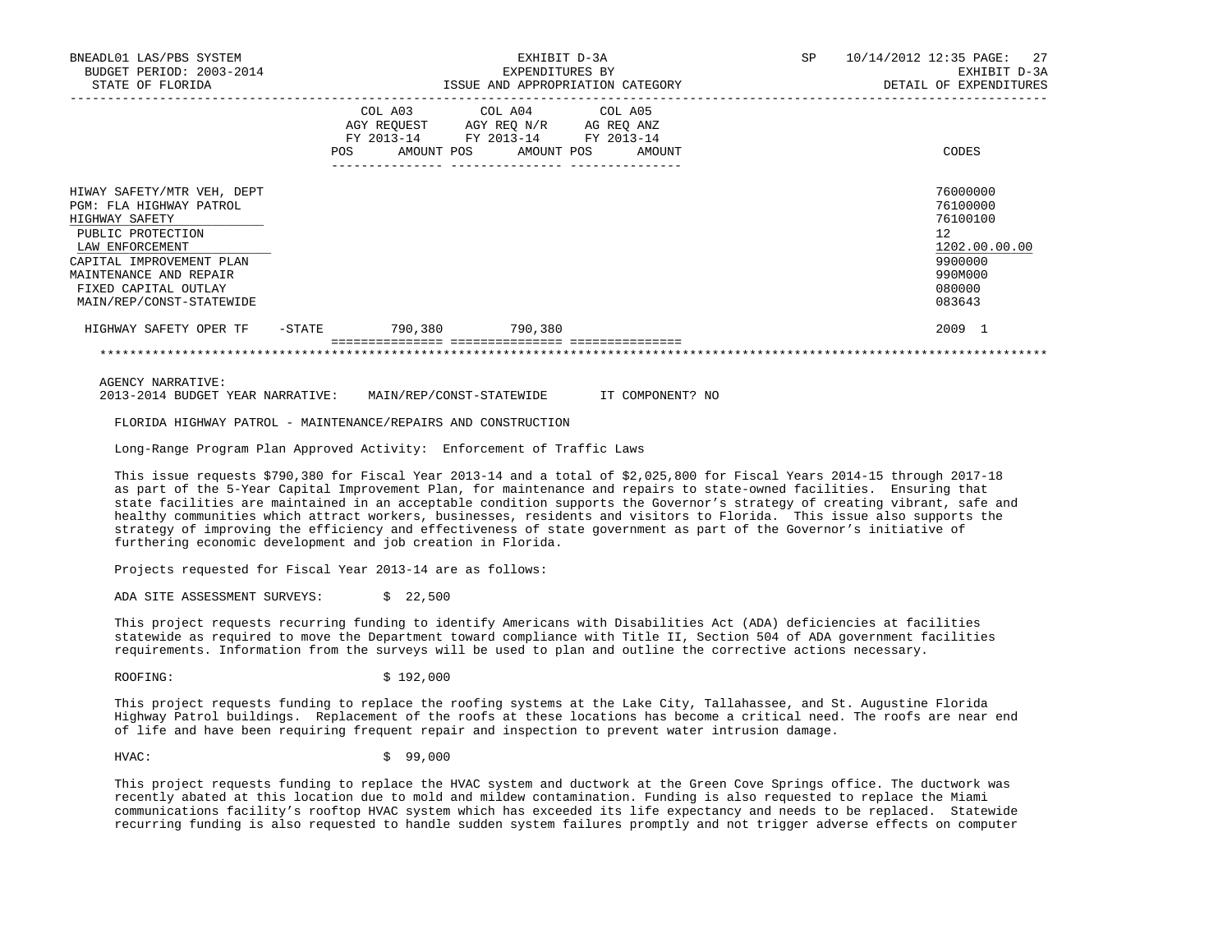| BNEADL01 LAS/PBS SYSTEM<br>BUDGET PERIOD: 2003-2014<br>STATE OF FLORIDA                                                                                               | EXHIBIT D-3A<br>EXPENDITURES BY<br>ISSUE AND APPROPRIATION CATEGORY                                                                                     | SP<br>10/14/2012 12:35 PAGE: 28<br>EXHIBIT D-3A<br>DETAIL OF EXPENDITURES     |
|-----------------------------------------------------------------------------------------------------------------------------------------------------------------------|---------------------------------------------------------------------------------------------------------------------------------------------------------|-------------------------------------------------------------------------------|
|                                                                                                                                                                       | COL A03<br>COL A04 COL A05<br>AGY REOUEST<br>AGY REO N/R<br>AG REO ANZ<br>FY 2013-14 FY 2013-14 FY 2013-14<br>AMOUNT POS<br>AMOUNT POS<br>AMOUNT<br>POS | CODES                                                                         |
| HIWAY SAFETY/MTR VEH, DEPT<br>PGM: FLA HIGHWAY PATROL<br>HIGHWAY SAFETY<br>PUBLIC PROTECTION<br>LAW ENFORCEMENT<br>CAPITAL IMPROVEMENT PLAN<br>MAINTENANCE AND REPAIR |                                                                                                                                                         | 76000000<br>76100000<br>76100100<br>12<br>1202.00.00.00<br>9900000<br>990M000 |

systems or produce an unbearable environment for customers and employees.

MOLD/MILDEW AND ASBESTOS-STATEWIDE: \$ 87,000

 This project requests funding to conduct asbestos, mold and mildew surveys statewide. These surveys are used to identify contamination and possible causes of the moisture contributing to the growth of mold and mildew in a facility. Severe weather conditions, especially during hurricane season, can result in water intrusion, and environmental health issues in the workplace. Recurring funding is requested to enable prompt handling of unexpected issues and minimal service disruption at any of the state-owned Florida Highway Patrol facilities.

ADA RESTROOMS - STATEWIDE: \$ 125,000

 This project requests funding to improve restrooms so they are compliant with ADA requirements. Restroom improvements are necessary in our move toward complying with Title II, Section 504 of the ADA requirements set forth for public and government facilities.

MISCELLANEOUS SAFETY/SECURITY: \$ 135,000

 This project requests funding to remedy miscellaneous safety and security issues at Florida Highway Patrol state owned buildings. Security related issues include replacement of old windows and storefront door systems. Replacement of old windows and doors with hurricane resistant systems will improve security of the facility and its contents, as well as prevent water intrusion and mitigate damage during storms. New windows and doors will also increase energy efficiency. Funding is also requested to replace security fencing. Security fencing serves to secure the property and reduce liability issues that could result from injury related to any unauthorized activity on the property.

PAVING - STATEWIDE:  $\angle$  \$ 60,000

 This project requests funding for resurfacing and repaving at the Lakeland, Miami, Davie, and Ft. Pierce offices. Repair and repaving is needed to prolong the life of the asphalt, and prevent the worsening of cracking and weathering over areas of high use. An engineering study at Lakeland is needed to manage and address the parking lot sinkhole.

ENGINEERING AND CONSTRUCTION: \$ 69,880

 The St. Augustine FHP station is on a septic system that is aging and has septic tank issues. Engineering and construction services are needed for a sanitary lift station to ensure compliance with environmental health regulations.

The Five Year Capital Improvement Plan for the Florida Highway Patrol is as follows: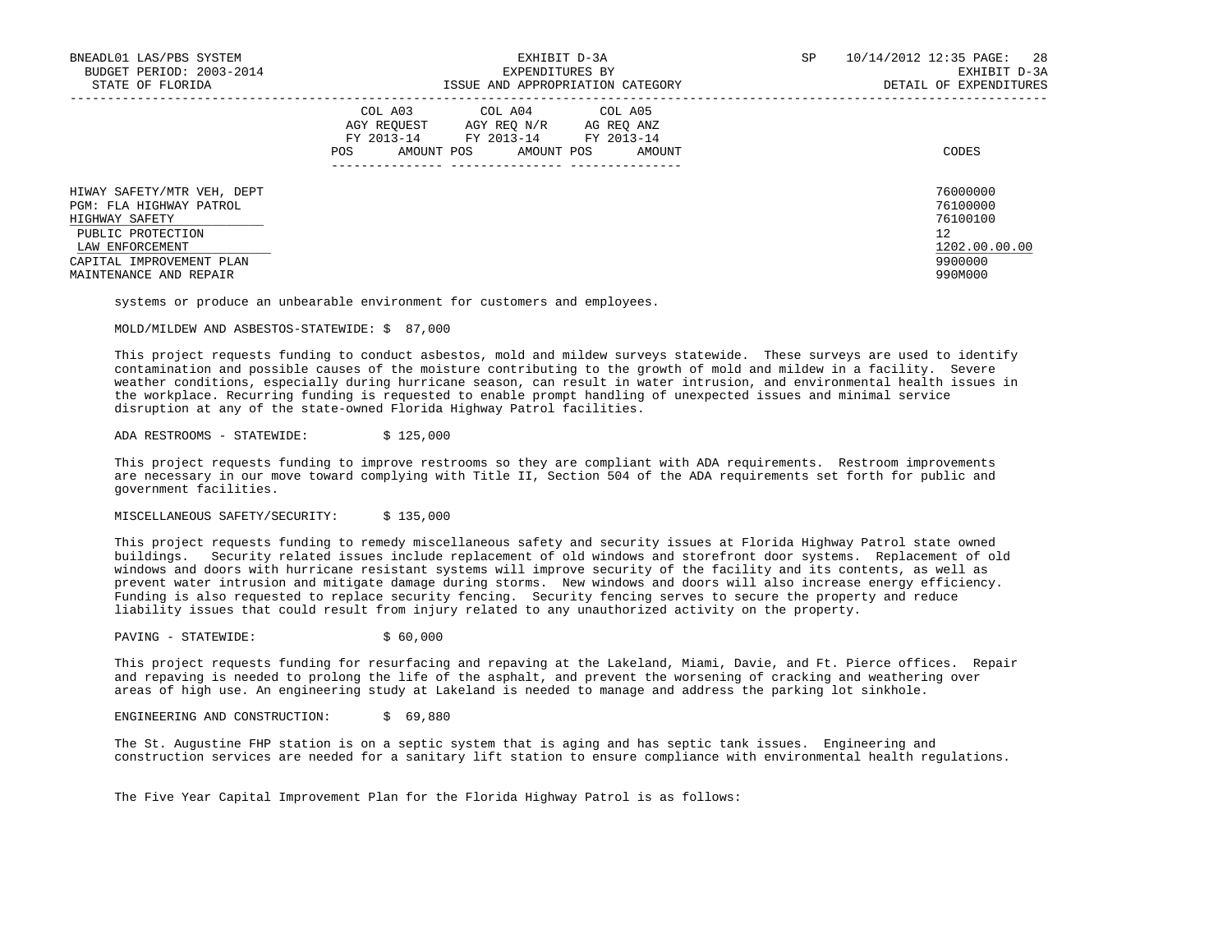| BNEADL01 LAS/PBS SYSTEM<br>BUDGET PERIOD: 2003-2014<br>STATE OF FLORIDA                                                                                                                                                                                                                                                                                                                                                                                                                                        |                                                                                                            |                         | EXHIBIT D-3A<br>EXPENDITURES BY |                                                                  | SP and the set of the set of the set of the set of the set of the set of the set of the set of the set of the s |                                                                      | 10/14/2012 12:35 PAGE: 29<br>EXHIBIT D-3A<br>EXHIBIT D-3A EXHIBIT D-3A المستقيمة المستوى المستوى المستوى المستوى المستوى المستوى المستوى المستوى المستوى ال<br>DETAIL OF EXPENDITURES |
|----------------------------------------------------------------------------------------------------------------------------------------------------------------------------------------------------------------------------------------------------------------------------------------------------------------------------------------------------------------------------------------------------------------------------------------------------------------------------------------------------------------|------------------------------------------------------------------------------------------------------------|-------------------------|---------------------------------|------------------------------------------------------------------|-----------------------------------------------------------------------------------------------------------------|----------------------------------------------------------------------|---------------------------------------------------------------------------------------------------------------------------------------------------------------------------------------|
|                                                                                                                                                                                                                                                                                                                                                                                                                                                                                                                | AGY REQUEST AGY REQ N/R AG REQ ANZ<br>FY 2013-14 FY 2013-14 FY 2013-14<br>POS AMOUNT POS AMOUNT POS AMOUNT | COL A03 COL A04 COL A05 |                                 |                                                                  |                                                                                                                 |                                                                      | CODES                                                                                                                                                                                 |
| HIWAY SAFETY/MTR VEH, DEPT<br>PGM: FLA HIGHWAY PATROL<br>HIGHWAY SAFETY<br>PUBLIC PROTECTION<br>LAW ENFORCEMENT<br>CAPITAL IMPROVEMENT PLAN<br>MAINTENANCE AND REPAIR                                                                                                                                                                                                                                                                                                                                          |                                                                                                            |                         |                                 |                                                                  |                                                                                                                 |                                                                      | 76000000<br>76100000<br>76100100<br>12<br>1202.00.00.00<br>9900000<br>990M000                                                                                                         |
|                                                                                                                                                                                                                                                                                                                                                                                                                                                                                                                |                                                                                                            |                         |                                 |                                                                  |                                                                                                                 | FY 2013-14 FY 2014-15 FY 2015-16 FY 2016-17 FY 2017-18               |                                                                                                                                                                                       |
| Description<br>ADA Site Assessment Surveys - Statewide \$ 22,500 \$ 31,500 \$ 22,500 \$ 27,000 \$ 0<br>Roofing - Statewide<br>ADA Restrooms - Statewide<br>Safety and Security Issues - Statewide $\begin{array}{cccc} 135,000 & 72,000 & 50,000 & 50,000 & 50,000 \\ \text{Paving} - \text{Statewide} & 60,000 & 20,000 & 20,000 & 20,000 & 20,000 \\ \text{Electrical (Generators) - \text{Statewide} } & 0 & 0 & 30,000 & 30,000 & 0 \\ \end{array}$<br>Engineering and Construction Services 69,880 69,880 | $125,000$ $125,000$ $200,000$ $50,000$ $50,000$                                                            | ____________            |                                 | __________<br>$\begin{array}{ccc} & & 0 & \quad & 0 \end{array}$ | ___________                                                                                                     | $192,000$ $243,000$ $165,000$ $150,000$ $190,000$<br>- 0<br>$\Omega$ |                                                                                                                                                                                       |
| Total:                                                                                                                                                                                                                                                                                                                                                                                                                                                                                                         |                                                                                                            | $$790,380$ $$588,500$   | _________                       | -------------<br>\$619.500                                       | \$417.000                                                                                                       | \$400.000<br><b>BEBBEBBBBB</b>                                       |                                                                                                                                                                                       |

 Summary: This issue requests \$790,380 for Fiscal Year 2013-14 and a total of \$2,025,000 for Fiscal Years 2014-15 through 2017-18 as part of the 5-Year Capital Improvement Plan, for maintenance and repairs to state-owned facilities. \*\*\*\*\*\*\*\*\*\*\*\*\*\*\*\*\*\*\*\*\*\*\*\*\*\*\*\*\*\*\*\*\*\*\*\*\*\*\*\*\*\*\*\*\*\*\*\*\*\*\*\*\*\*\*\*\*\*\*\*\*\*\*\*\*\*\*\*\*\*\*\*\*\*\*\*\*\*\*\*\*\*\*\*\*\*\*\*\*\*\*\*\*\*\*\*\*\*\*\*\*\*\*\*\*\*\*\*\*\*\*\*\*\*\*\*\*\*\*\*\*\*\*\*\*\*\*

| TOTAL: LAW ENFORCEMENT |             |            | 1202.00.00.00 |
|------------------------|-------------|------------|---------------|
| BY FUND TYPE           |             |            |               |
|                        | 2,156.00    |            |               |
| TRUST FUNDS            | 225,956,635 | 17,330,605 | 2000          |
| SALARY RATE 97,508,112 |             |            |               |
|                        |             |            |               |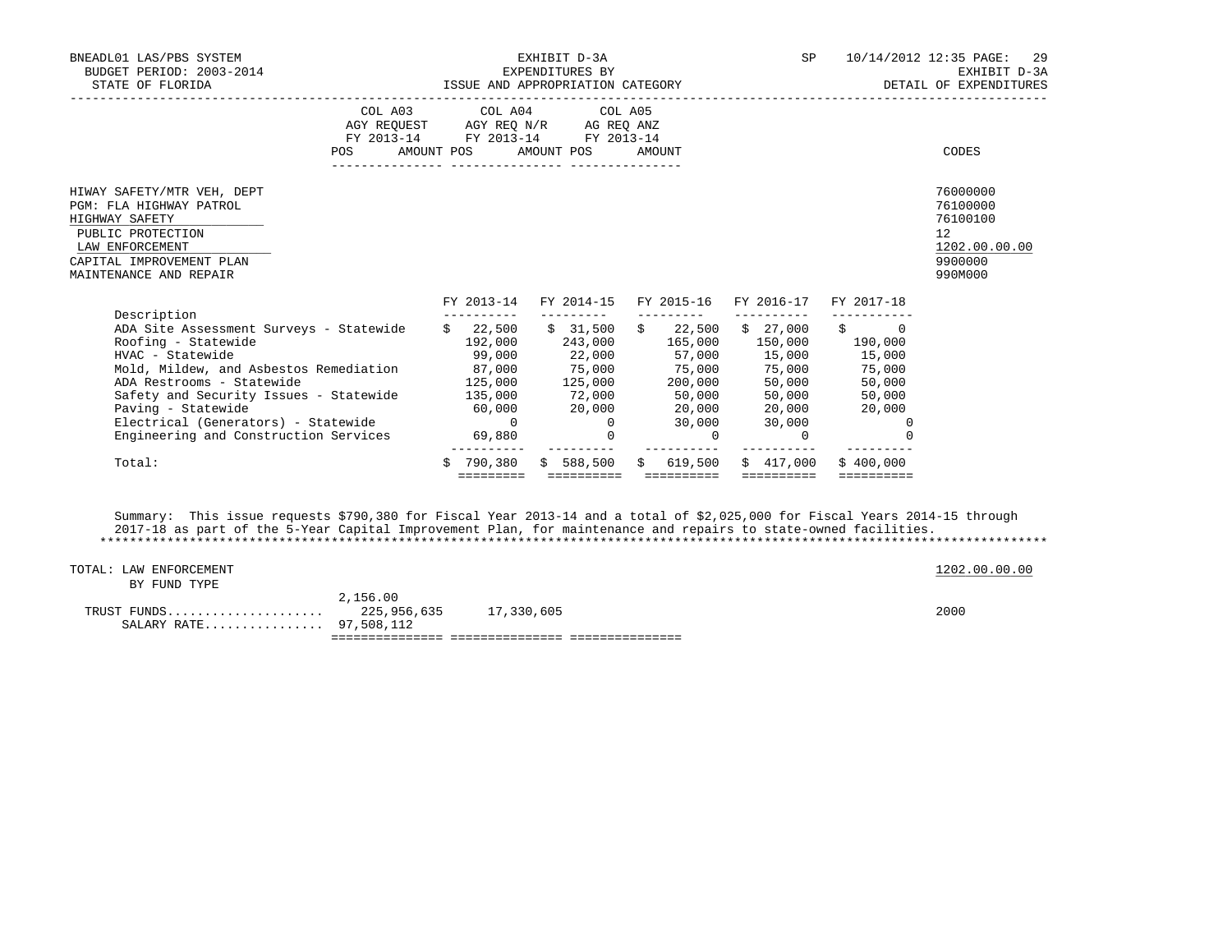| BNEADL01 LAS/PBS SYSTEM<br>BUDGET PERIOD: 2003-2014<br>STATE OF FLORIDA                                                                                                                                                                              |           |                               | EXHIBIT D-3A<br>EXPENDITURES BY<br>ISSUE AND APPROPRIATION CATEGORY                                                  | SP | 10/14/2012 12:35 PAGE:<br>30<br>EXHIBIT D-3A<br>DETAIL OF EXPENDITURES                  |
|------------------------------------------------------------------------------------------------------------------------------------------------------------------------------------------------------------------------------------------------------|-----------|-------------------------------|----------------------------------------------------------------------------------------------------------------------|----|-----------------------------------------------------------------------------------------|
|                                                                                                                                                                                                                                                      |           | COL A03<br>AMOUNT POS<br>POS. | COL A04<br>COL A05<br>AGY REQUEST AGY REQ N/R AG REQ ANZ<br>FY 2013-14 FY 2013-14 FY 2013-14<br>AMOUNT POS<br>AMOUNT |    | CODES                                                                                   |
| HIWAY SAFETY/MTR VEH, DEPT<br>PGM: FLA HIGHWAY PATROL<br>EXECUTIVE DIR/SUPPORT SVCS<br>GOV OPERATIONS/SUPPORT<br>EXEC LEADERSHIP/SUPPRT SVC<br>ESTIMATED EXPENDITURES<br>ESTIMATED EXPENDITURES - OPERATIONS<br>SALARY RATE<br>SALARY RATE 1,743,774 |           |                               |                                                                                                                      |    | 76000000<br>76100000<br>76100400<br>16<br>1602.00.00.00<br>1000000<br>1001000<br>000000 |
| SALARIES AND BENEFITS                                                                                                                                                                                                                                |           |                               |                                                                                                                      |    | 010000                                                                                  |
| HIGHWAY SAFETY OPER TF                                                                                                                                                                                                                               | $-$ STATE | 24.00<br>2,302,264            |                                                                                                                      |    | 2009 1                                                                                  |
| <b>EXPENSES</b>                                                                                                                                                                                                                                      |           |                               |                                                                                                                      |    | 040000                                                                                  |
| HIGHWAY SAFETY OPER TF                                                                                                                                                                                                                               |           | $-STATE$ 260,042              |                                                                                                                      |    | 2009 1                                                                                  |
| OPERATING CAPITAL OUTLAY                                                                                                                                                                                                                             |           |                               |                                                                                                                      |    | 060000                                                                                  |
| HIGHWAY SAFETY OPER TF                                                                                                                                                                                                                               | -STATE    | 8,000                         |                                                                                                                      |    | 2009 1                                                                                  |
| SPECIAL CATEGORIES<br>ACQUISITION/MOTOR VEHICLES                                                                                                                                                                                                     |           |                               |                                                                                                                      |    | 100000<br>100021                                                                        |
| HIGHWAY SAFETY OPER TF                                                                                                                                                                                                                               | $-$ STATE | 19,838                        |                                                                                                                      |    | 2009 1                                                                                  |
| CONTRACTED SERVICES                                                                                                                                                                                                                                  |           |                               |                                                                                                                      |    | 100777                                                                                  |
| HIGHWAY SAFETY OPER TF                                                                                                                                                                                                                               |           | $-STATE$<br>4,135             |                                                                                                                      |    | 2009 1                                                                                  |
| OPERATION/MOTOR VEHICLES                                                                                                                                                                                                                             |           |                               |                                                                                                                      |    | 102289                                                                                  |
| HIGHWAY SAFETY OPER TF                                                                                                                                                                                                                               | -STATE    | 7,790                         |                                                                                                                      |    | 2009 1                                                                                  |
| RISK MANAGEMENT INSURANCE                                                                                                                                                                                                                            |           |                               |                                                                                                                      |    | 103241                                                                                  |
| HIGHWAY SAFETY OPER TF                                                                                                                                                                                                                               | $-$ STATE | 66,559                        |                                                                                                                      |    | 2009 1                                                                                  |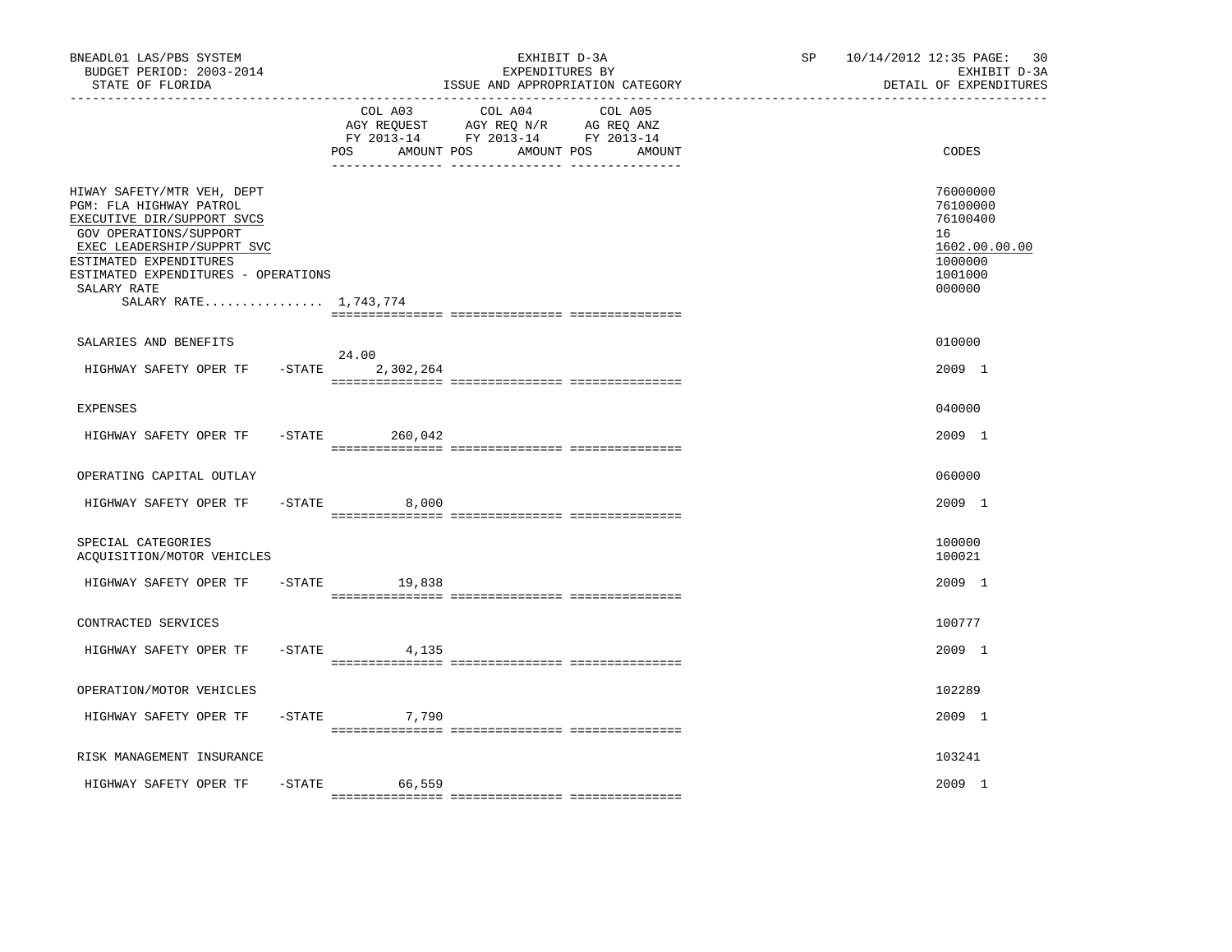| BNEADL01 LAS/PBS SYSTEM<br>BUDGET PERIOD: 2003-2014<br>STATE OF FLORIDA                                                                                                                                                                                         |           |                   | EXHIBIT D-3A<br>EXPENDITURES BY<br>ISSUE AND APPROPRIATION CATEGORY                                     |                   | SP 10/14/2012 12:35 PAGE: 31<br>EXHIBIT D-3A<br>DETAIL OF EXPENDITURES                            |
|-----------------------------------------------------------------------------------------------------------------------------------------------------------------------------------------------------------------------------------------------------------------|-----------|-------------------|---------------------------------------------------------------------------------------------------------|-------------------|---------------------------------------------------------------------------------------------------|
|                                                                                                                                                                                                                                                                 |           | AMOUNT POS<br>POS | COL A03 COL A04<br>AGY REQUEST AGY REQ N/R AG REQ ANZ<br>FY 2013-14 FY 2013-14 FY 2013-14<br>AMOUNT POS | COL A05<br>AMOUNT | CODES                                                                                             |
| HIWAY SAFETY/MTR VEH, DEPT<br>PGM: FLA HIGHWAY PATROL<br>EXECUTIVE DIR/SUPPORT SVCS<br>GOV OPERATIONS/SUPPORT<br>EXEC LEADERSHIP/SUPPRT SVC<br>ESTIMATED EXPENDITURES<br>ESTIMATED EXPENDITURES - OPERATIONS<br>SPECIAL CATEGORIES<br>SALARY INCENTIVE PAYMENTS |           |                   |                                                                                                         |                   | 76000000<br>76100000<br>76100400<br>16<br>1602.00.00.00<br>1000000<br>1001000<br>100000<br>103290 |
| HIGHWAY SAFETY OPER TF - STATE 20,315                                                                                                                                                                                                                           |           |                   |                                                                                                         |                   | 2009 1                                                                                            |
| LEASE/PURCHASE/EOUIPMENT                                                                                                                                                                                                                                        |           |                   |                                                                                                         |                   | 105281                                                                                            |
| HIGHWAY SAFETY OPER TF                                                                                                                                                                                                                                          | $-$ STATE | 693               |                                                                                                         |                   | 2009 1                                                                                            |
| TR/DMS/HR SVCS/STW CONTRCT                                                                                                                                                                                                                                      |           |                   |                                                                                                         |                   | 107040                                                                                            |
| HIGHWAY SAFETY OPER TF - STATE                                                                                                                                                                                                                                  |           | 8,536             |                                                                                                         |                   | 2009 1                                                                                            |
| TOTAL: ESTIMATED EXPENDITURES - OPERATIONS<br>TOTAL POSITIONS $24.00$<br>TOTAL ISSUE $2,698,172$<br>TOTAL SALARY RATE $1,743,774$                                                                                                                               |           |                   |                                                                                                         |                   | 1001000                                                                                           |
| CASUALTY INSURANCE PREMIUM<br>ADJUSTMENT<br>SPECIAL CATEGORIES<br>RISK MANAGEMENT INSURANCE                                                                                                                                                                     |           |                   |                                                                                                         |                   | 1001090<br>100000<br>103241                                                                       |
| HIGHWAY SAFETY OPER TF                                                                                                                                                                                                                                          |           | $-STATE$<br>9,655 |                                                                                                         |                   | 2009 1                                                                                            |
| FLORIDA RETIREMENT SYSTEM<br>CONTRIBUTION ADJUSTMENT FOR<br>FISCAL YEAR 2012-2013<br>SALARIES AND BENEFITS                                                                                                                                                      |           |                   |                                                                                                         |                   | 1001240<br>010000                                                                                 |
| HIGHWAY SAFETY OPER TF                                                                                                                                                                                                                                          |           | $-$ STATE 10,553  |                                                                                                         |                   | 2009 1                                                                                            |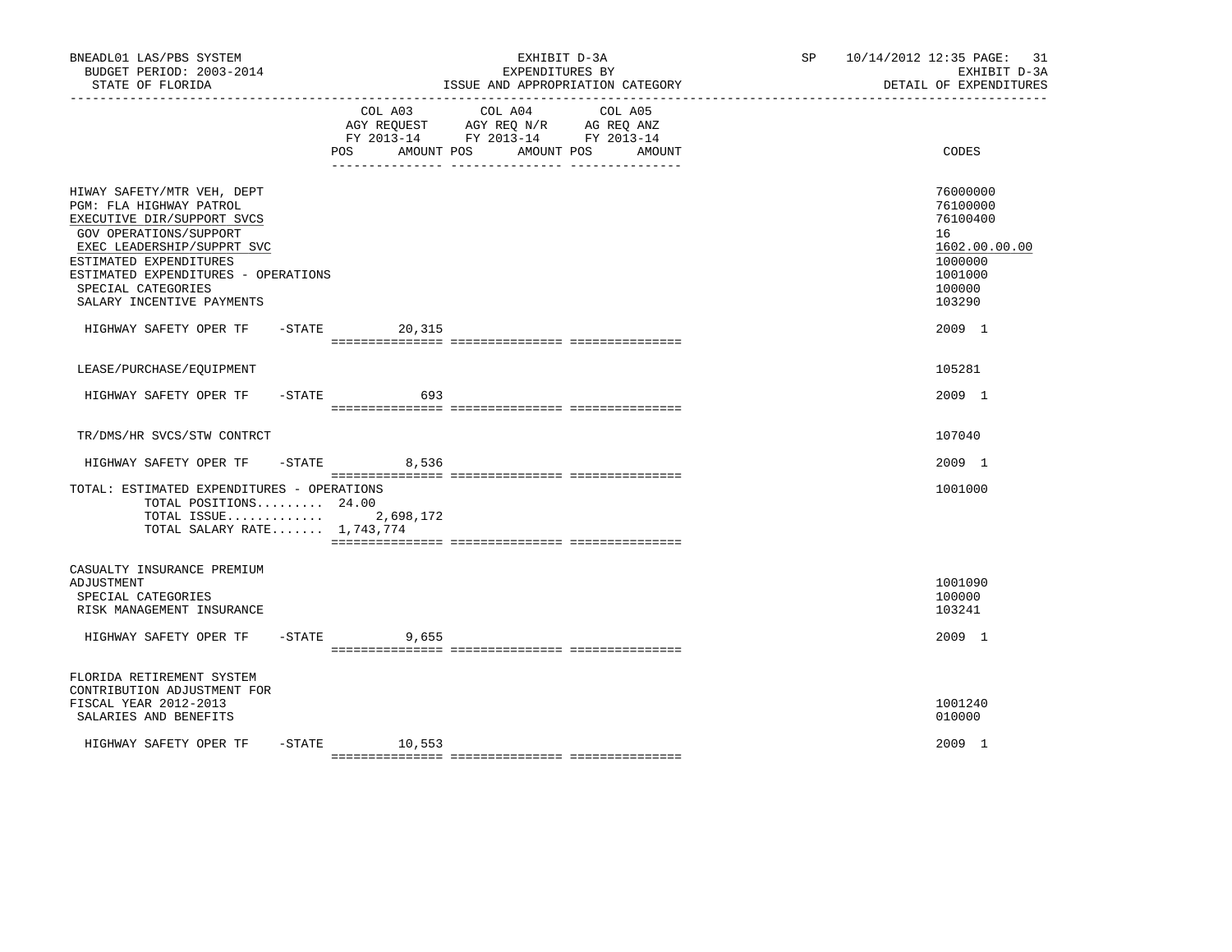| COL A03 COL A04 COL A05<br>AGY REQUEST AGY REQ N/R AG REQ ANZ<br>FY 2013-14 FY 2013-14 FY 2013-14<br>POS<br>AMOUNT POS AMOUNT POS AMOUNT<br>CODES<br>76000000<br>HIWAY SAFETY/MTR VEH, DEPT<br>PGM: FLA HIGHWAY PATROL<br>76100000<br>76100400<br>EXECUTIVE DIR/SUPPORT SVCS<br>16<br>GOV OPERATIONS/SUPPORT<br>EXEC LEADERSHIP/SUPPRT SVC<br>1602.00.00.00<br>1000000<br>ESTIMATED EXPENDITURES<br>ADJUSTMENT TO STATE HEALTH<br>INSURANCE PREMIUM CONTRIBUTION -<br>FISCAL YEAR 2012-13<br>1001830<br>SALARIES AND BENEFITS<br>010000<br>HIGHWAY SAFETY OPER TF -STATE 3,925<br>2009 1<br>REALLOCATION OF HUMAN RESOURCES<br>1005900<br>OUTSOURCING<br>SPECIAL CATEGORIES<br>100000<br>107040<br>TR/DMS/HR SVCS/STW CONTRCT<br>HIGHWAY SAFETY OPER TF -STATE<br>65<br>2009 1<br>ANNUALIZATION OF ADMINISTERED<br>FUNDS APPROPRIATIONS<br>26A0000<br>STATE HEALTH INSURANCE ADJUSTMENT<br>FOR FY 2012-13 - 10 MONTHS<br>26A1830<br>ANNUALIZATION<br>SALARIES AND BENEFITS<br>010000<br>HIGHWAY SAFETY OPER TF -STATE 14,625<br>2009 1<br>TOTAL: EXEC LEADERSHIP/SUPPRT SVC<br>1602.00.00.00<br>BY FUND TYPE<br>24.00<br>TRUST FUNDS<br>2000<br>2,735,995<br>SALARY RATE 1,743,774 | BNEADL01 LAS/PBS SYSTEM<br>BUDGET PERIOD: 2003-2014<br>STATE OF FLORIDA | EXHIBIT D-3A<br>EXPENDITURES BY<br>ISSUE AND APPROPRIATION CATEGORY | SP 10/14/2012 12:35 PAGE: 32<br>EXHIBIT D-3A<br>DETAIL OF EXPENDITURES |
|------------------------------------------------------------------------------------------------------------------------------------------------------------------------------------------------------------------------------------------------------------------------------------------------------------------------------------------------------------------------------------------------------------------------------------------------------------------------------------------------------------------------------------------------------------------------------------------------------------------------------------------------------------------------------------------------------------------------------------------------------------------------------------------------------------------------------------------------------------------------------------------------------------------------------------------------------------------------------------------------------------------------------------------------------------------------------------------------------------------------------------------------------------------------------------|-------------------------------------------------------------------------|---------------------------------------------------------------------|------------------------------------------------------------------------|
|                                                                                                                                                                                                                                                                                                                                                                                                                                                                                                                                                                                                                                                                                                                                                                                                                                                                                                                                                                                                                                                                                                                                                                                    |                                                                         |                                                                     |                                                                        |
|                                                                                                                                                                                                                                                                                                                                                                                                                                                                                                                                                                                                                                                                                                                                                                                                                                                                                                                                                                                                                                                                                                                                                                                    |                                                                         |                                                                     |                                                                        |
|                                                                                                                                                                                                                                                                                                                                                                                                                                                                                                                                                                                                                                                                                                                                                                                                                                                                                                                                                                                                                                                                                                                                                                                    |                                                                         |                                                                     |                                                                        |
|                                                                                                                                                                                                                                                                                                                                                                                                                                                                                                                                                                                                                                                                                                                                                                                                                                                                                                                                                                                                                                                                                                                                                                                    |                                                                         |                                                                     |                                                                        |
|                                                                                                                                                                                                                                                                                                                                                                                                                                                                                                                                                                                                                                                                                                                                                                                                                                                                                                                                                                                                                                                                                                                                                                                    |                                                                         |                                                                     |                                                                        |
|                                                                                                                                                                                                                                                                                                                                                                                                                                                                                                                                                                                                                                                                                                                                                                                                                                                                                                                                                                                                                                                                                                                                                                                    |                                                                         |                                                                     |                                                                        |
|                                                                                                                                                                                                                                                                                                                                                                                                                                                                                                                                                                                                                                                                                                                                                                                                                                                                                                                                                                                                                                                                                                                                                                                    |                                                                         |                                                                     |                                                                        |
|                                                                                                                                                                                                                                                                                                                                                                                                                                                                                                                                                                                                                                                                                                                                                                                                                                                                                                                                                                                                                                                                                                                                                                                    |                                                                         |                                                                     |                                                                        |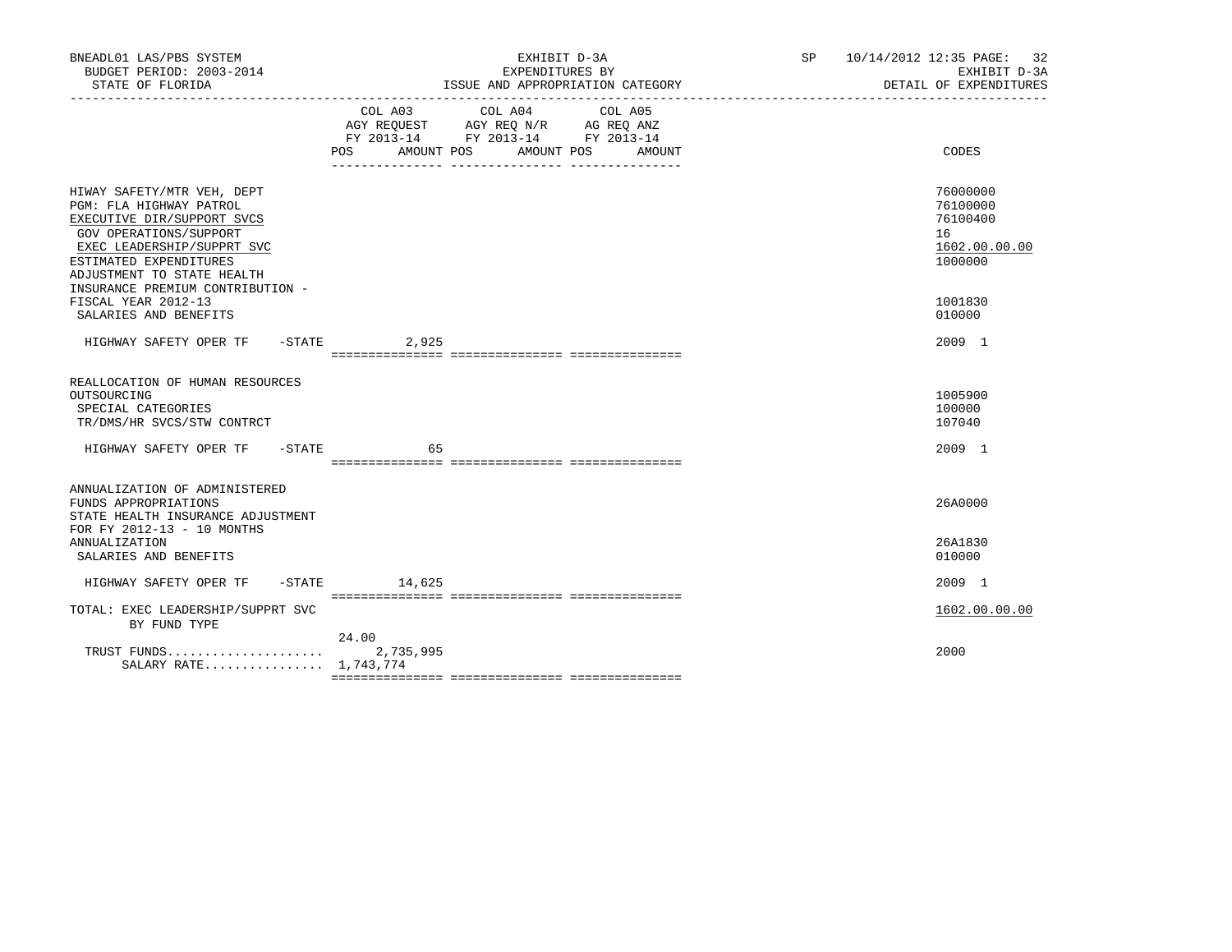| BNEADL01 LAS/PBS SYSTEM<br>BUDGET PERIOD: 2003-2014<br>STATE OF FLORIDA                                                                                                                                                             |                 |                                                    | EXHIBIT D-3A<br>EXPENDITURES BY<br>ISSUE AND APPROPRIATION CATEGORY                                                                   | SP <sub>2</sub> | 10/14/2012 12:35 PAGE:<br>33<br>EXHIBIT D-3A<br>DETAIL OF EXPENDITURES                  |
|-------------------------------------------------------------------------------------------------------------------------------------------------------------------------------------------------------------------------------------|-----------------|----------------------------------------------------|---------------------------------------------------------------------------------------------------------------------------------------|-----------------|-----------------------------------------------------------------------------------------|
|                                                                                                                                                                                                                                     |                 |                                                    | COL A03 COL A04 COL A05<br>AGY REQUEST AGY REQ N/R AG REQ ANZ<br>FY 2013-14 FY 2013-14 FY 2013-14<br>POS AMOUNT POS AMOUNT POS AMOUNT |                 | CODES                                                                                   |
| HIWAY SAFETY/MTR VEH, DEPT<br>PGM: FLA HIGHWAY PATROL<br>MOTOR CARRIER COMPLIANCE<br>PUBLIC PROTECTION<br>LAW ENFORCEMENT<br>ESTIMATED EXPENDITURES<br>ESTIMATED EXPENDITURES - OPERATIONS<br>SALARY RATE<br>SALARY RATE 12,146,800 |                 |                                                    |                                                                                                                                       |                 | 76000000<br>76100000<br>76100600<br>12<br>1202.00.00.00<br>1000000<br>1001000<br>000000 |
| SALARIES AND BENEFITS                                                                                                                                                                                                               |                 |                                                    |                                                                                                                                       |                 | 010000                                                                                  |
| HIGHWAY SAFETY OPER TF                                                                                                                                                                                                              | -FEDERL         | -STATE 13,939,273<br>-MATCH 1,942,251<br>1,661,046 |                                                                                                                                       |                 | 2009 1<br>2009 2<br>2009 3                                                              |
| TOTAL HIGHWAY SAFETY OPER TF                                                                                                                                                                                                        |                 | 17,542,570                                         |                                                                                                                                       |                 | 2009                                                                                    |
| TOTAL POSITIONS 294.00<br>TOTAL APPRO $17,542,570$                                                                                                                                                                                  |                 |                                                    |                                                                                                                                       |                 |                                                                                         |
| OTHER PERSONAL SERVICES                                                                                                                                                                                                             |                 |                                                    |                                                                                                                                       |                 | 030000                                                                                  |
| HIGHWAY SAFETY OPER TF - STATE 15,689                                                                                                                                                                                               |                 |                                                    |                                                                                                                                       |                 | 2009 1                                                                                  |
| <b>EXPENSES</b>                                                                                                                                                                                                                     |                 |                                                    |                                                                                                                                       |                 | 040000                                                                                  |
| HIGHWAY SAFETY OPER TF                                                                                                                                                                                                              | $-{\tt FEDERL}$ | $-STATE$ 736,654<br>1,491,214                      |                                                                                                                                       |                 | 2009 1<br>2009 3                                                                        |
| TOTAL HIGHWAY SAFETY OPER TF                                                                                                                                                                                                        |                 | 2,227,868                                          |                                                                                                                                       |                 | 2009                                                                                    |
| FEDERAL GRANTS TRUST FUND -RECPNT 17,528<br>TOTAL APPRO                                                                                                                                                                             |                 | 2,245,396                                          |                                                                                                                                       |                 | 2261 9                                                                                  |
|                                                                                                                                                                                                                                     |                 |                                                    |                                                                                                                                       |                 |                                                                                         |
| OPERATING CAPITAL OUTLAY                                                                                                                                                                                                            |                 |                                                    |                                                                                                                                       |                 | 060000                                                                                  |
| HIGHWAY SAFETY OPER TF                                                                                                                                                                                                              | $-$ STATE       | 12,648<br>-FEDERL 1,716,865                        |                                                                                                                                       |                 | 2009 1<br>2009 3                                                                        |
| TOTAL HIGHWAY SAFETY OPER TF                                                                                                                                                                                                        |                 | 1,729,513                                          |                                                                                                                                       |                 | 2009                                                                                    |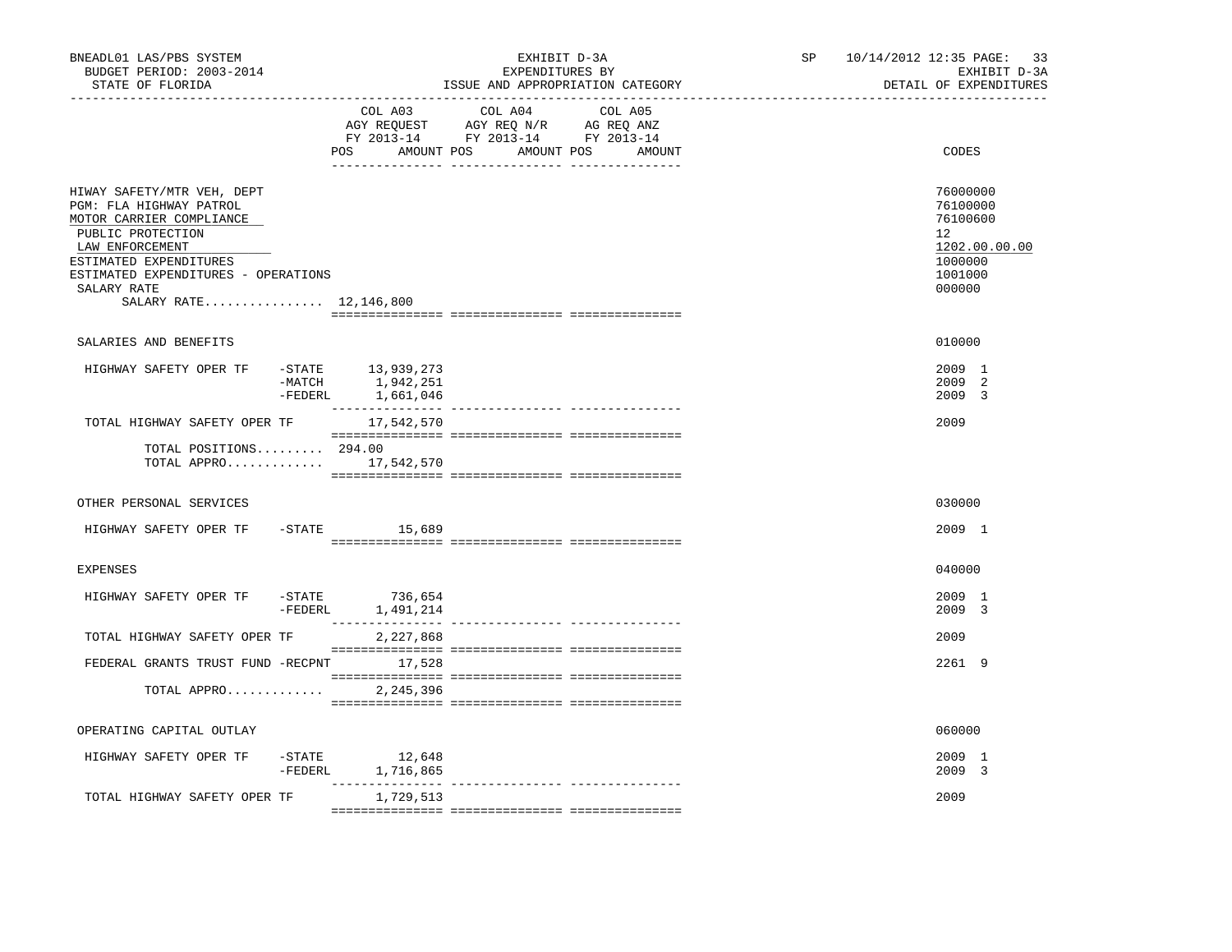| BNEADL01 LAS/PBS SYSTEM<br>BUDGET PERIOD: 2003-2014<br>STATE OF FLORIDA                                                                                                                                                                           |                      |                               | EXHIBIT D-3A<br>EXPENDITURES BY<br>ISSUE AND APPROPRIATION CATEGORY                                                              | SP<br>------------------------ | 10/14/2012 12:35 PAGE:<br>34<br>EXHIBIT D-3A<br>DETAIL OF EXPENDITURES                               |
|---------------------------------------------------------------------------------------------------------------------------------------------------------------------------------------------------------------------------------------------------|----------------------|-------------------------------|----------------------------------------------------------------------------------------------------------------------------------|--------------------------------|------------------------------------------------------------------------------------------------------|
|                                                                                                                                                                                                                                                   |                      | COL A03                       | COL A04<br>COL A05<br>AGY REQUEST AGY REQ N/R AG REQ ANZ<br>FY 2013-14 FY 2013-14 FY 2013-14<br>POS AMOUNT POS AMOUNT POS AMOUNT |                                | CODES                                                                                                |
| HIWAY SAFETY/MTR VEH, DEPT<br>PGM: FLA HIGHWAY PATROL<br>MOTOR CARRIER COMPLIANCE<br>PUBLIC PROTECTION<br>LAW ENFORCEMENT<br>ESTIMATED EXPENDITURES<br>ESTIMATED EXPENDITURES - OPERATIONS<br>OPERATING CAPITAL OUTLAY<br>TOTAL APPRO $1,729,513$ |                      |                               |                                                                                                                                  |                                | 76000000<br>76100000<br>76100600<br>12 <sup>°</sup><br>1202.00.00.00<br>1000000<br>1001000<br>060000 |
| SPECIAL CATEGORIES<br>ACQUISITION/MOTOR VEHICLES                                                                                                                                                                                                  |                      |                               |                                                                                                                                  |                                | 100000<br>100021                                                                                     |
| HIGHWAY SAFETY OPER TF                                                                                                                                                                                                                            | -FEDERL              | $-STATE$ 165,687<br>1,342,824 |                                                                                                                                  |                                | 2009 1<br>2009 3                                                                                     |
| TOTAL HIGHWAY SAFETY OPER TF<br>TOTAL APPRO $1,508,511$                                                                                                                                                                                           |                      | 1,508,511                     |                                                                                                                                  |                                | 2009                                                                                                 |
| CONTRACTED SERVICES                                                                                                                                                                                                                               |                      |                               |                                                                                                                                  |                                | 100777                                                                                               |
| HIGHWAY SAFETY OPER TF                                                                                                                                                                                                                            | $-$ STATE<br>-FEDERL | 966,389<br>911,202            |                                                                                                                                  |                                | 2009 1<br>2009 3                                                                                     |
| TOTAL HIGHWAY SAFETY OPER TF<br>TOTAL APPRO 1,877,591                                                                                                                                                                                             |                      | 1,877,591                     |                                                                                                                                  |                                | 2009                                                                                                 |
|                                                                                                                                                                                                                                                   |                      |                               |                                                                                                                                  |                                |                                                                                                      |
| DOMESTIC SECURITY<br>FEDERAL GRANTS TRUST FUND -RECPNT 290,000                                                                                                                                                                                    |                      |                               |                                                                                                                                  |                                | 100851<br>2261 9                                                                                     |
| HUMAN RESOURCE DEVELOPMENT                                                                                                                                                                                                                        |                      |                               |                                                                                                                                  |                                | 101640                                                                                               |
| HIGHWAY SAFETY OPER TF                                                                                                                                                                                                                            |                      | -FEDERL 775,749               |                                                                                                                                  |                                | 2009 3                                                                                               |
| OPERATION/MOTOR VEHICLES                                                                                                                                                                                                                          |                      |                               |                                                                                                                                  |                                | 102289                                                                                               |
| HIGHWAY SAFETY OPER TF                                                                                                                                                                                                                            | -STATE<br>-FEDERL    | 1,654,397<br>500,000          |                                                                                                                                  |                                | 2009 1<br>2009 3                                                                                     |
| TOTAL HIGHWAY SAFETY OPER TF                                                                                                                                                                                                                      |                      | 2,154,397                     |                                                                                                                                  |                                | 2009                                                                                                 |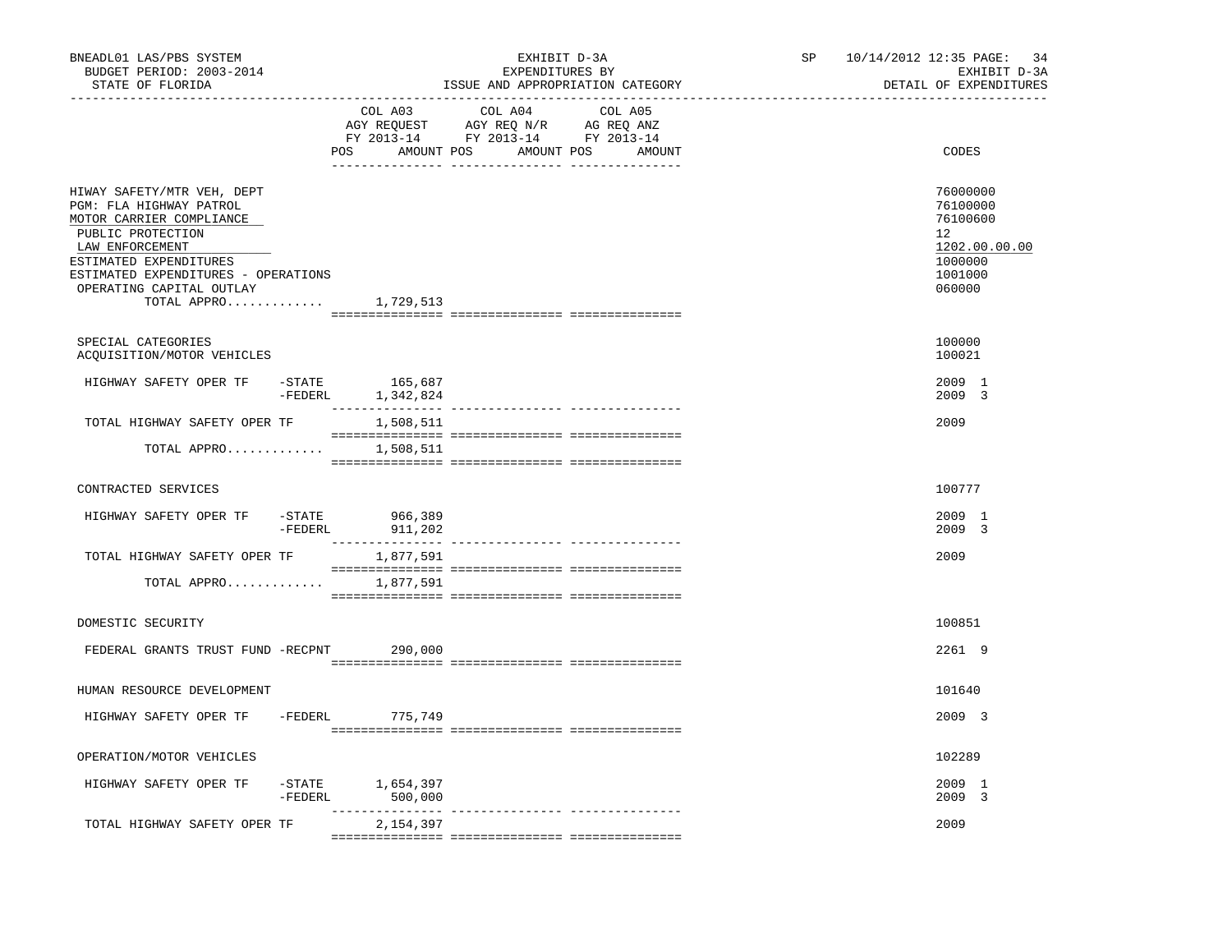| BNEADL01 LAS/PBS SYSTEM<br>BUDGET PERIOD: 2003-2014<br>STATE OF FLORIDA                                                                                                                                                                                                                                 |                                     | EXHIBIT D-3A<br>EXPENDITURES BY<br>ISSUE AND APPROPRIATION CATEGORY                                             |        | SP 10/14/2012 12:35 PAGE: 35<br>EXHIBIT D-3A<br>DETAIL OF EXPENDITURES                                      |
|---------------------------------------------------------------------------------------------------------------------------------------------------------------------------------------------------------------------------------------------------------------------------------------------------------|-------------------------------------|-----------------------------------------------------------------------------------------------------------------|--------|-------------------------------------------------------------------------------------------------------------|
|                                                                                                                                                                                                                                                                                                         | POS<br>AMOUNT POS                   | COL A03 COL A04 COL A05<br>AGY REQUEST AGY REQ N/R AG REQ ANZ<br>FY 2013-14 FY 2013-14 FY 2013-14<br>AMOUNT POS | AMOUNT | CODES                                                                                                       |
| HIWAY SAFETY/MTR VEH, DEPT<br>PGM: FLA HIGHWAY PATROL<br>MOTOR CARRIER COMPLIANCE<br>PUBLIC PROTECTION<br>LAW ENFORCEMENT<br>ESTIMATED EXPENDITURES<br>ESTIMATED EXPENDITURES - OPERATIONS<br>SPECIAL CATEGORIES<br>OPERATION/MOTOR VEHICLES<br>FEDERAL GRANTS TRUST FUND -RECPNT 49,126<br>TOTAL APPRO | 2,203,523                           |                                                                                                                 |        | 76000000<br>76100000<br>76100600<br>12<br>1202.00.00.00<br>1000000<br>1001000<br>100000<br>102289<br>2261 9 |
| OVERTIME                                                                                                                                                                                                                                                                                                |                                     |                                                                                                                 |        | 102331                                                                                                      |
| HIGHWAY SAFETY OPER TF                                                                                                                                                                                                                                                                                  | -STATE 854,161<br>-FEDERL 2,071,012 |                                                                                                                 |        | 2009 1<br>2009 3                                                                                            |
| TOTAL HIGHWAY SAFETY OPER TF                                                                                                                                                                                                                                                                            | 2,925,173                           |                                                                                                                 |        | 2009                                                                                                        |
| FEDERAL GRANTS TRUST FUND -RECPNT 48,866                                                                                                                                                                                                                                                                |                                     |                                                                                                                 |        | 2261 9                                                                                                      |
| TOTAL APPRO                                                                                                                                                                                                                                                                                             | 2,974,039                           |                                                                                                                 |        |                                                                                                             |
| SALARY INCENTIVE PAYMENTS                                                                                                                                                                                                                                                                               |                                     |                                                                                                                 |        | 103290                                                                                                      |
| HIGHWAY SAFETY OPER TF -STATE 218,240                                                                                                                                                                                                                                                                   |                                     |                                                                                                                 |        | 2009 1                                                                                                      |
| LEASE/PURCHASE/EQUIPMENT                                                                                                                                                                                                                                                                                |                                     |                                                                                                                 |        | 105281                                                                                                      |
| HIGHWAY SAFETY OPER TF                                                                                                                                                                                                                                                                                  | $-STATE$ 23,020                     |                                                                                                                 |        | 2009 1                                                                                                      |
|                                                                                                                                                                                                                                                                                                         |                                     |                                                                                                                 |        |                                                                                                             |
| TR/DMS/HR SVCS/STW CONTRCT                                                                                                                                                                                                                                                                              |                                     |                                                                                                                 |        | 107040                                                                                                      |
| HIGHWAY SAFETY OPER TF                                                                                                                                                                                                                                                                                  | $-STATE$ 100,659                    |                                                                                                                 |        | 2009 1                                                                                                      |
| TOTAL: ESTIMATED EXPENDITURES - OPERATIONS<br>TOTAL POSITIONS 294.00<br>TOTAL ISSUE 31,504,500<br>TOTAL SALARY RATE $12,146,800$                                                                                                                                                                        |                                     |                                                                                                                 |        | 1001000                                                                                                     |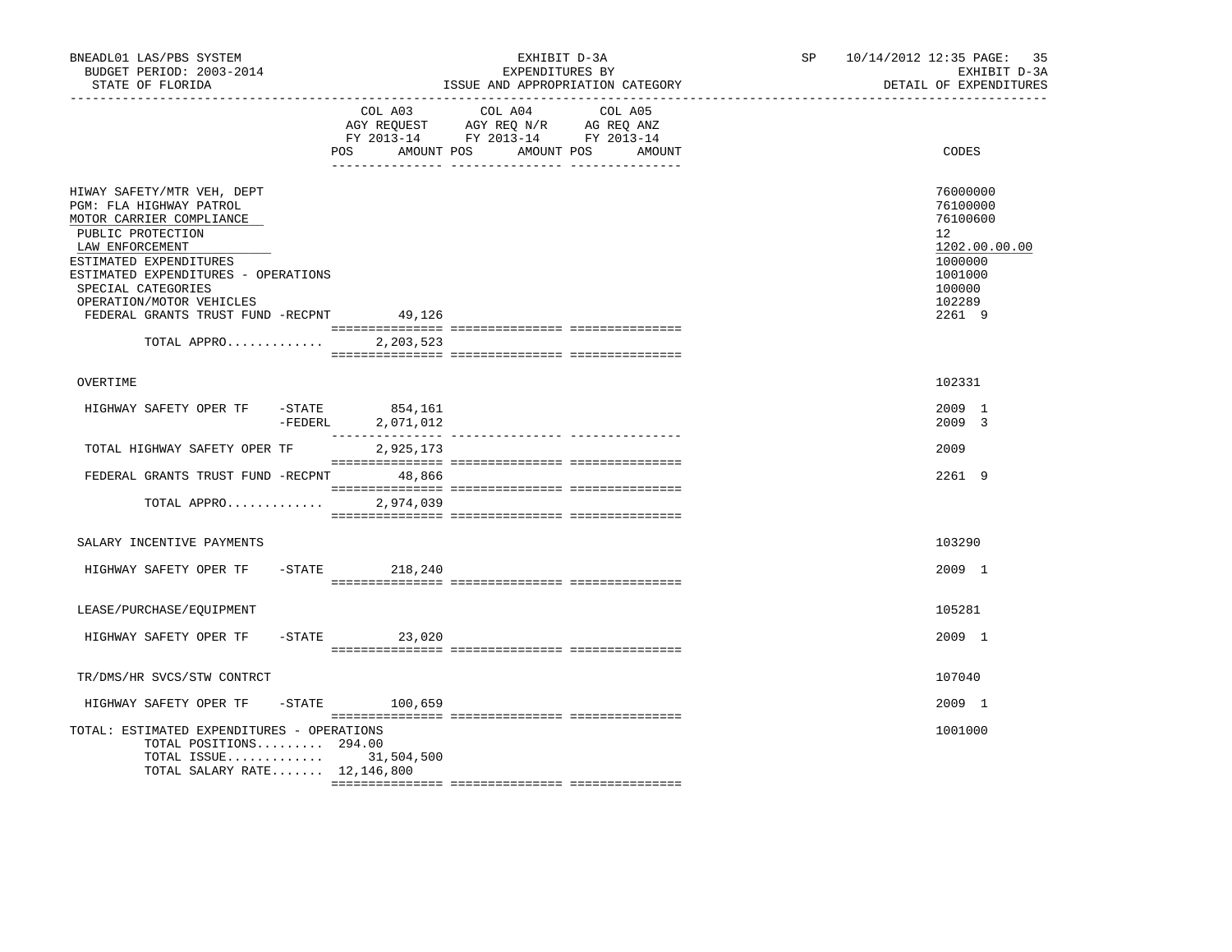| BNEADL01 LAS/PBS SYSTEM<br>BUDGET PERIOD: 2003-2014<br>STATE OF FLORIDA                                                                             |                        |                                   | EXHIBIT D-3A<br>EXPENDITURES BY<br>ISSUE AND APPROPRIATION CATEGORY                                                              | SP 10/14/2012 12:35 PAGE: 36<br>EXHIBIT D-3A<br>DETAIL OF EXPENDITURES |
|-----------------------------------------------------------------------------------------------------------------------------------------------------|------------------------|-----------------------------------|----------------------------------------------------------------------------------------------------------------------------------|------------------------------------------------------------------------|
|                                                                                                                                                     |                        | COL A03                           | COL A04<br>COL A05<br>AGY REQUEST AGY REQ N/R AG REQ ANZ<br>FY 2013-14 FY 2013-14 FY 2013-14<br>POS AMOUNT POS AMOUNT POS AMOUNT | CODES                                                                  |
|                                                                                                                                                     |                        |                                   |                                                                                                                                  |                                                                        |
| HIWAY SAFETY/MTR VEH, DEPT<br>PGM: FLA HIGHWAY PATROL<br>MOTOR CARRIER COMPLIANCE<br>PUBLIC PROTECTION<br>LAW ENFORCEMENT<br>ESTIMATED EXPENDITURES |                        |                                   |                                                                                                                                  | 76000000<br>76100000<br>76100600<br>12<br>1202.00.00.00<br>1000000     |
| CASUALTY INSURANCE PREMIUM<br>ADJUSTMENT<br>SPECIAL CATEGORIES<br>RISK MANAGEMENT INSURANCE                                                         |                        |                                   |                                                                                                                                  | 1001090<br>100000<br>103241                                            |
| HIGHWAY SAFETY OPER TF                                                                                                                              |                        | -STATE 829,885                    |                                                                                                                                  | 2009 1                                                                 |
| FLORIDA RETIREMENT SYSTEM<br>CONTRIBUTION ADJUSTMENT FOR<br>FISCAL YEAR 2012-2013<br>SALARIES AND BENEFITS                                          |                        |                                   |                                                                                                                                  | 1001240<br>010000                                                      |
| HIGHWAY SAFETY OPER TF                                                                                                                              | $-MATCH$<br>$-$ FEDERL | -STATE 72,323<br>10,076<br>8,619  |                                                                                                                                  | 2009 1<br>2009 2<br>2009 3                                             |
| TOTAL HIGHWAY SAFETY OPER TF                                                                                                                        |                        | 91,018                            |                                                                                                                                  | 2009                                                                   |
| TOTAL APPRO                                                                                                                                         |                        | 91,018                            |                                                                                                                                  |                                                                        |
| ADJUSTMENT TO STATE HEALTH<br>INSURANCE PREMIUM CONTRIBUTION -<br>FISCAL YEAR 2012-13<br>SALARIES AND BENEFITS                                      |                        |                                   |                                                                                                                                  | 1001830<br>010000                                                      |
| HIGHWAY SAFETY OPER TF                                                                                                                              | -MATCH<br>$-$ FEDERL   | $-STATE$ 29,631<br>4,128<br>3,531 |                                                                                                                                  | 2009 1<br>2009 2<br>2009 3                                             |
| TOTAL HIGHWAY SAFETY OPER TF                                                                                                                        |                        | 37,290                            | --------------- ---------------                                                                                                  | 2009                                                                   |
| TOTAL APPRO                                                                                                                                         |                        | 37,290                            |                                                                                                                                  |                                                                        |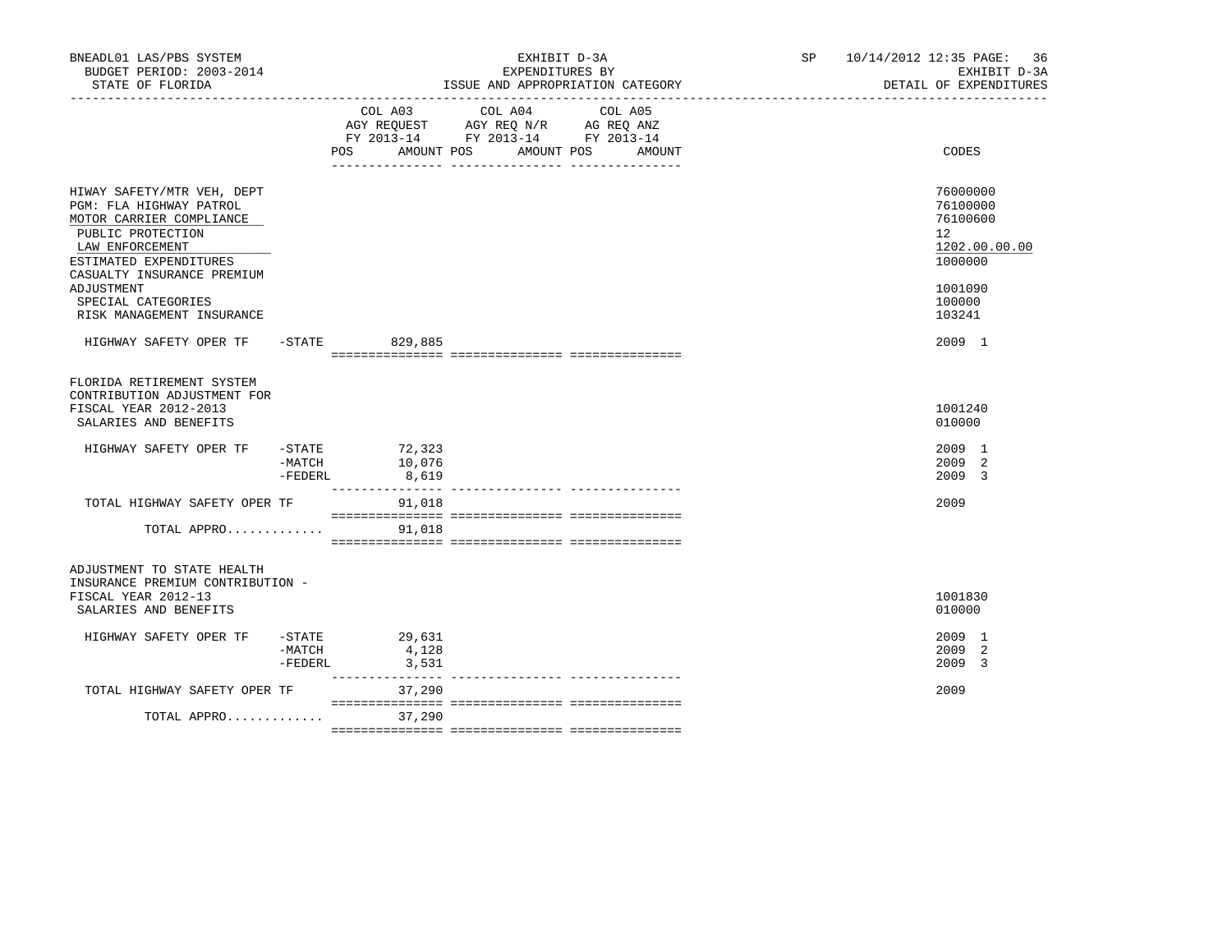| COL A03 COL A04 COL A05<br>$\begin{tabular}{lllllllll} \bf AGY \,\, & & & & & & & \\ \bf AGY \,\, & & & & & & \\ \bf FY \,\, & & & & & & \\ \bf FY \,\, & & & & & & \\ \bf PY \,\, & & & & & \\ \bf ZQ \, & & & & & & \\ \bf ZQ \, & & & & & & \\ \bf ZQ \, & & & & & & \\ \bf ZQ \, & & & & & & \\ \bf ZQ \, & & & & & & \\ \bf ZQ \, & & & & & & \\ \bf ZQ \, & & & & & & \\ \bf ZQ \, & & & & & & \\ \bf ZQ \, & & & & & & \\ \bf ZQ \, & & & & & & \\ \bf ZQ \, & & & & &$<br>AMOUNT POS<br>AMOUNT POS<br>CODES<br>POS<br>AMOUNT<br>76000000<br>HIWAY SAFETY/MTR VEH, DEPT<br>PGM: FLA HIGHWAY PATROL<br>76100000<br>MOTOR CARRIER COMPLIANCE<br>76100600<br>12 <sup>°</sup><br>PUBLIC PROTECTION<br>1202.00.00.00<br>LAW ENFORCEMENT<br>1000000<br>ESTIMATED EXPENDITURES<br>REALLOCATION OF HUMAN RESOURCES<br>OUTSOURCING<br>1005900<br>SPECIAL CATEGORIES<br>100000<br>TR/DMS/HR SVCS/STW CONTRCT<br>107040<br>HIGHWAY SAFETY OPER TF - STATE<br>2009 1<br>766<br>NONRECURRING EXPENDITURES<br>2100000<br>INCREASED WORKLOAD FOR PRIMARY DATA<br>CENTER TO SUPPORT AN AGENCY<br>2103033<br>EXPENSES<br>040000<br>2009 1<br>HIGHWAY SAFETY OPER TF<br>-STATE 14,337-<br>SPECIAL CATEGORIES<br>100000<br>CONTRACTED SERVICES<br>100777<br>HIGHWAY SAFETY OPER TF<br>-STATE 12,826-<br>2009 1<br>TOTAL: INCREASED WORKLOAD FOR PRIMARY DATA<br>2103033<br>CENTER TO SUPPORT AN AGENCY<br>TOTAL ISSUE<br>$27,163-$<br>GRANTS AND AIDS - PROVIDE FUNDING<br>FOR PRESIDENTIAL NOMINATING<br>CONVENTION<br>2103039<br>EXPENSES<br>040000<br>FEDERAL GRANTS TRUST FUND -RECPNT 17,528-<br>2261 9<br>SPECIAL CATEGORIES<br>100000<br>102289<br>OPERATION/MOTOR VEHICLES<br>FEDERAL GRANTS TRUST FUND -RECPNT<br>2261 9<br>49,126- | BNEADL01 LAS/PBS SYSTEM<br>BUDGET PERIOD: 2003-2014<br>STATE OF FLORIDA | EXHIBIT D-3A<br>EXPENDITURES BY<br>ISSUE AND APPROPRIATION CATEGORY | SP 10/14/2012 12:35 PAGE: 37<br>EXHIBIT D-3A<br>DETAIL OF EXPENDITURES |
|----------------------------------------------------------------------------------------------------------------------------------------------------------------------------------------------------------------------------------------------------------------------------------------------------------------------------------------------------------------------------------------------------------------------------------------------------------------------------------------------------------------------------------------------------------------------------------------------------------------------------------------------------------------------------------------------------------------------------------------------------------------------------------------------------------------------------------------------------------------------------------------------------------------------------------------------------------------------------------------------------------------------------------------------------------------------------------------------------------------------------------------------------------------------------------------------------------------------------------------------------------------------------------------------------------------------------------------------------------------------------------------------------------------------------------------------------------------------------------------------------------------------------------------------------------------------------------------------------------------------------------------------------------------------------------------------------------------------------------|-------------------------------------------------------------------------|---------------------------------------------------------------------|------------------------------------------------------------------------|
|                                                                                                                                                                                                                                                                                                                                                                                                                                                                                                                                                                                                                                                                                                                                                                                                                                                                                                                                                                                                                                                                                                                                                                                                                                                                                                                                                                                                                                                                                                                                                                                                                                                                                                                                  |                                                                         |                                                                     |                                                                        |
|                                                                                                                                                                                                                                                                                                                                                                                                                                                                                                                                                                                                                                                                                                                                                                                                                                                                                                                                                                                                                                                                                                                                                                                                                                                                                                                                                                                                                                                                                                                                                                                                                                                                                                                                  |                                                                         |                                                                     |                                                                        |
|                                                                                                                                                                                                                                                                                                                                                                                                                                                                                                                                                                                                                                                                                                                                                                                                                                                                                                                                                                                                                                                                                                                                                                                                                                                                                                                                                                                                                                                                                                                                                                                                                                                                                                                                  |                                                                         |                                                                     |                                                                        |
|                                                                                                                                                                                                                                                                                                                                                                                                                                                                                                                                                                                                                                                                                                                                                                                                                                                                                                                                                                                                                                                                                                                                                                                                                                                                                                                                                                                                                                                                                                                                                                                                                                                                                                                                  |                                                                         |                                                                     |                                                                        |
|                                                                                                                                                                                                                                                                                                                                                                                                                                                                                                                                                                                                                                                                                                                                                                                                                                                                                                                                                                                                                                                                                                                                                                                                                                                                                                                                                                                                                                                                                                                                                                                                                                                                                                                                  |                                                                         |                                                                     |                                                                        |
|                                                                                                                                                                                                                                                                                                                                                                                                                                                                                                                                                                                                                                                                                                                                                                                                                                                                                                                                                                                                                                                                                                                                                                                                                                                                                                                                                                                                                                                                                                                                                                                                                                                                                                                                  |                                                                         |                                                                     |                                                                        |
|                                                                                                                                                                                                                                                                                                                                                                                                                                                                                                                                                                                                                                                                                                                                                                                                                                                                                                                                                                                                                                                                                                                                                                                                                                                                                                                                                                                                                                                                                                                                                                                                                                                                                                                                  |                                                                         |                                                                     |                                                                        |
|                                                                                                                                                                                                                                                                                                                                                                                                                                                                                                                                                                                                                                                                                                                                                                                                                                                                                                                                                                                                                                                                                                                                                                                                                                                                                                                                                                                                                                                                                                                                                                                                                                                                                                                                  |                                                                         |                                                                     |                                                                        |
|                                                                                                                                                                                                                                                                                                                                                                                                                                                                                                                                                                                                                                                                                                                                                                                                                                                                                                                                                                                                                                                                                                                                                                                                                                                                                                                                                                                                                                                                                                                                                                                                                                                                                                                                  |                                                                         |                                                                     |                                                                        |
|                                                                                                                                                                                                                                                                                                                                                                                                                                                                                                                                                                                                                                                                                                                                                                                                                                                                                                                                                                                                                                                                                                                                                                                                                                                                                                                                                                                                                                                                                                                                                                                                                                                                                                                                  |                                                                         |                                                                     |                                                                        |
|                                                                                                                                                                                                                                                                                                                                                                                                                                                                                                                                                                                                                                                                                                                                                                                                                                                                                                                                                                                                                                                                                                                                                                                                                                                                                                                                                                                                                                                                                                                                                                                                                                                                                                                                  |                                                                         |                                                                     |                                                                        |
|                                                                                                                                                                                                                                                                                                                                                                                                                                                                                                                                                                                                                                                                                                                                                                                                                                                                                                                                                                                                                                                                                                                                                                                                                                                                                                                                                                                                                                                                                                                                                                                                                                                                                                                                  |                                                                         |                                                                     |                                                                        |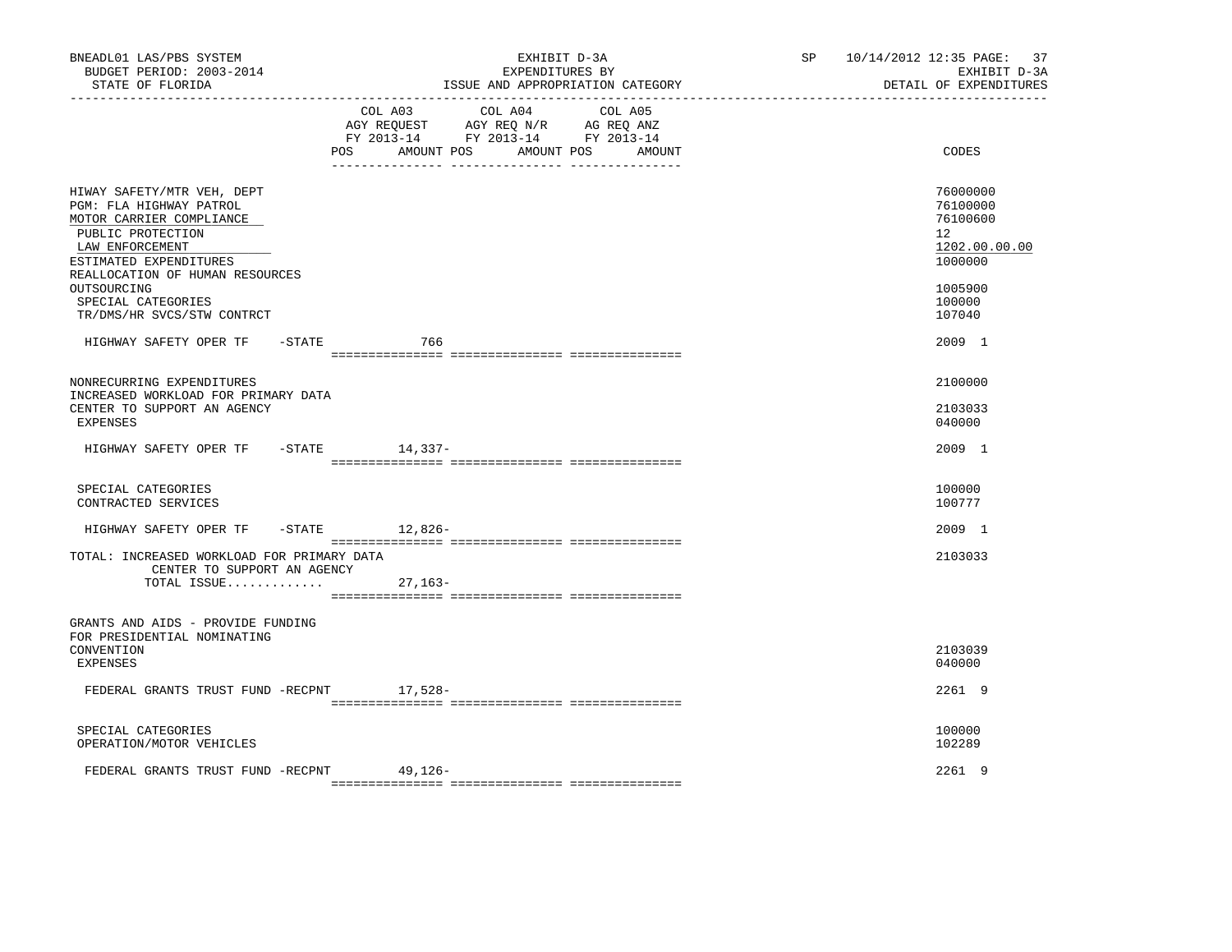| BNEADL01 LAS/PBS SYSTEM<br>BUDGET PERIOD: 2003-2014<br>STATE OF FLORIDA                                                                                                                     | EXHIBIT D-3A<br>EXPENDITURES BY<br>ISSUE AND APPROPRIATION CATEGORY                                                                                                                                                                                       | <b>SP</b><br>10/14/2012 12:35 PAGE:<br>DETAIL OF EXPENDITURES | 38<br>EXHIBIT D-3A |
|---------------------------------------------------------------------------------------------------------------------------------------------------------------------------------------------|-----------------------------------------------------------------------------------------------------------------------------------------------------------------------------------------------------------------------------------------------------------|---------------------------------------------------------------|--------------------|
|                                                                                                                                                                                             | COL A03 COL A04 COL A05<br>AGY REQUEST AGY REQ N/R AG REQ ANZ<br>FY 2013-14 FY 2013-14 FY 2013-14<br>POS FOR THE POST OF THE STATE STATE STATE STATE STATE STATE STATE STATE STATE STATE STATE STATE STATE STATE ST<br>AMOUNT POS<br>AMOUNT POS<br>AMOUNT | CODES                                                         |                    |
| HIWAY SAFETY/MTR VEH, DEPT<br>PGM: FLA HIGHWAY PATROL<br>MOTOR CARRIER COMPLIANCE<br>PUBLIC PROTECTION<br>LAW ENFORCEMENT<br>NONRECURRING EXPENDITURES<br>GRANTS AND AIDS - PROVIDE FUNDING |                                                                                                                                                                                                                                                           | 76000000<br>76100000<br>76100600<br>12<br>2100000             | 1202.00.00.00      |
| FOR PRESIDENTIAL NOMINATING<br>CONVENTION<br>SPECIAL CATEGORIES<br>OVERTIME                                                                                                                 |                                                                                                                                                                                                                                                           | 2103039<br>100000<br>102331                                   |                    |
| FEDERAL GRANTS TRUST FUND -RECPNT 48,866-                                                                                                                                                   |                                                                                                                                                                                                                                                           | 2261 9                                                        |                    |
| TOTAL: GRANTS AND AIDS - PROVIDE FUNDING<br>FOR PRESIDENTIAL NOMINATING<br>CONVENTION<br>TOTAL ISSUE $115,520-$                                                                             |                                                                                                                                                                                                                                                           | 2103039                                                       |                    |
| CONTINUE FEDERAL GRANT FUNDING FOR<br>PREVENTATIVE RADIOLOGICAL NUCLEAR<br>DETECTION ENHANCEMENT PROJECT<br>SPECIAL CATEGORIES<br>DOMESTIC SECURITY                                         |                                                                                                                                                                                                                                                           | 2103042<br>100000<br>100851                                   |                    |
| FEDERAL GRANTS TRUST FUND -RECPNT                                                                                                                                                           | 290,000-                                                                                                                                                                                                                                                  | 2261 9                                                        |                    |
| ANNUALIZATION OF ADMINISTERED<br>FUNDS APPROPRIATIONS<br>STATE HEALTH INSURANCE ADJUSTMENT<br>FOR FY 2012-13 - 10 MONTHS                                                                    |                                                                                                                                                                                                                                                           | 26A0000                                                       |                    |
| <b>ANNUALIZATION</b><br>SALARIES AND BENEFITS                                                                                                                                               |                                                                                                                                                                                                                                                           | 26A1830<br>010000                                             |                    |
| HIGHWAY SAFETY OPER TF<br>$-MATCH$<br>-FEDERL                                                                                                                                               | $-$ STATE $148, 155$<br>20,640<br>17,655                                                                                                                                                                                                                  | 2009 1<br>2009 2<br>2009 3                                    |                    |
| TOTAL HIGHWAY SAFETY OPER TF                                                                                                                                                                | 186,450                                                                                                                                                                                                                                                   | 2009                                                          |                    |
| TOTAL APPRO                                                                                                                                                                                 | 186,450                                                                                                                                                                                                                                                   |                                                               |                    |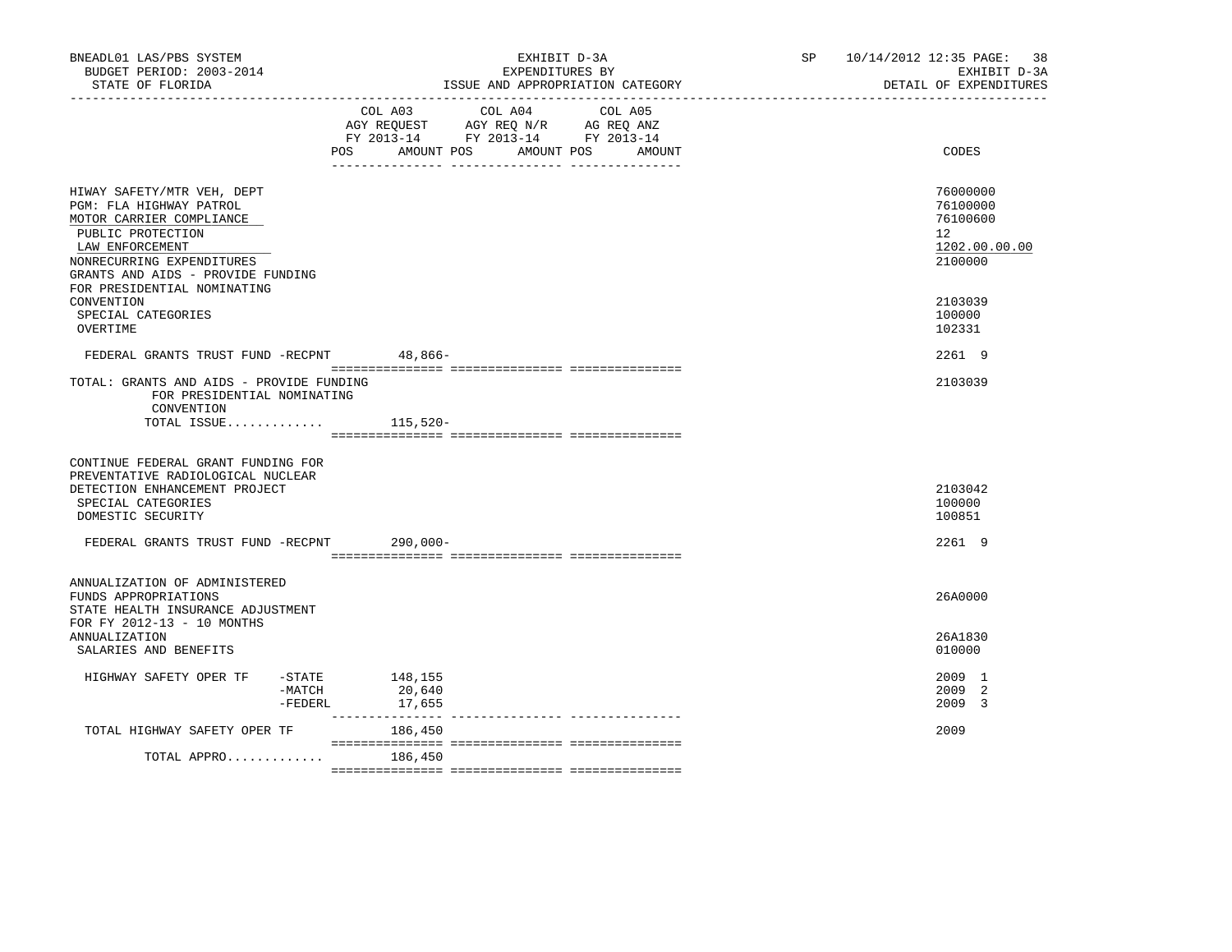| BNEADL01 LAS/PBS SYSTEM<br>BUDGET PERIOD: 2003-2014<br>STATE OF FLORIDA                                                   | EXHIBIT D-3A<br>EXPENDITURES BY<br>ISSUE AND APPROPRIATION CATEGORY                                                                   | SP<br>10/14/2012 12:35 PAGE: 39<br>EXHIBIT D-3A<br>DETAIL OF EXPENDITURES |
|---------------------------------------------------------------------------------------------------------------------------|---------------------------------------------------------------------------------------------------------------------------------------|---------------------------------------------------------------------------|
|                                                                                                                           | COL A03 COL A04 COL A05<br>AGY REQUEST AGY REQ N/R AG REQ ANZ<br>FY 2013-14 FY 2013-14 FY 2013-14<br>POS AMOUNT POS AMOUNT POS AMOUNT | CODES                                                                     |
| HIWAY SAFETY/MTR VEH, DEPT<br>PGM: FLA HIGHWAY PATROL<br>MOTOR CARRIER COMPLIANCE<br>PUBLIC PROTECTION<br>LAW ENFORCEMENT |                                                                                                                                       | 76000000<br>76100000<br>76100600<br>12<br>1202.00.00.00                   |
| TOTAL: LAW ENFORCEMENT<br>BY FUND TYPE                                                                                    |                                                                                                                                       | 1202.00.00.00                                                             |
| SALARY RATE $12,146,800$                                                                                                  | 294.00                                                                                                                                | 2000                                                                      |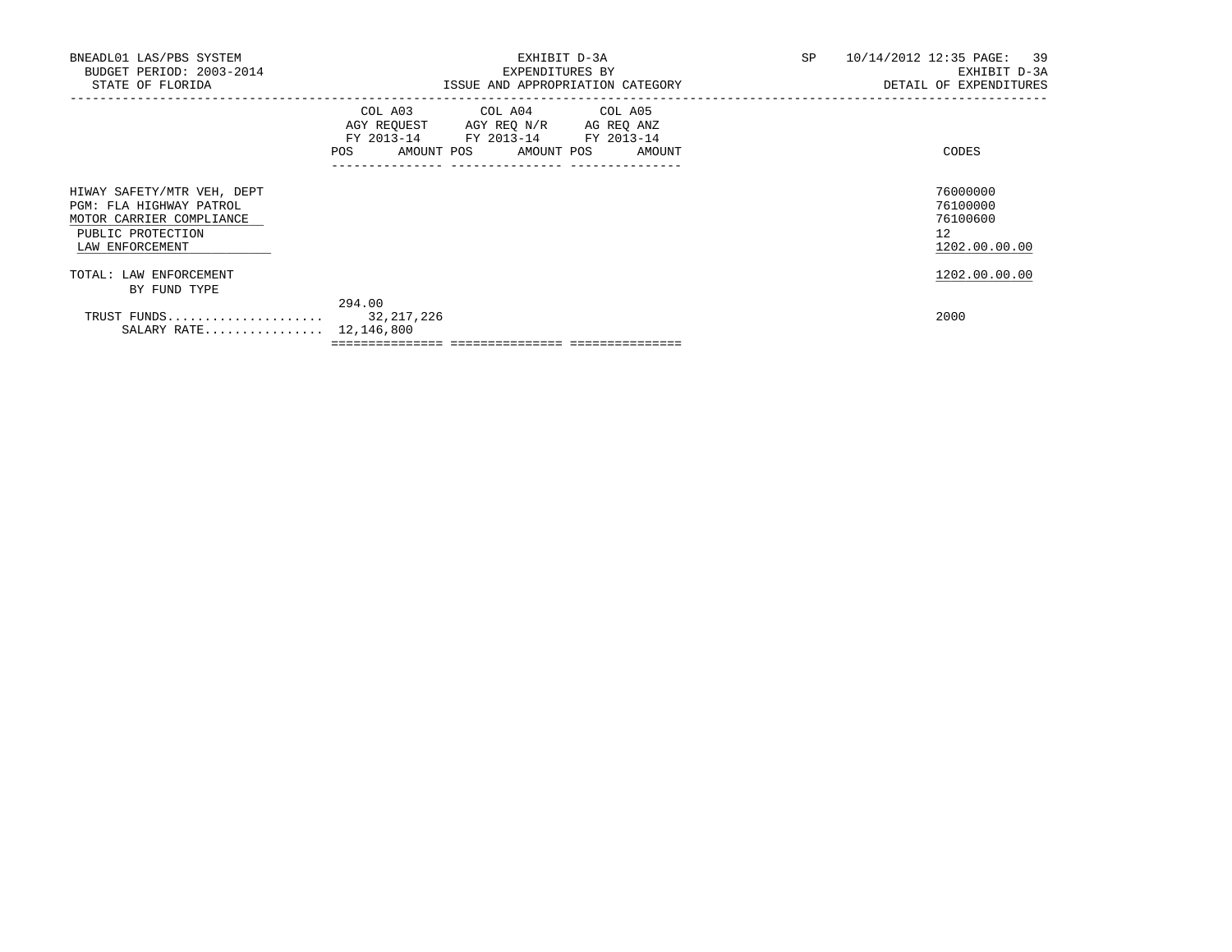| BNEADL01 LAS/PBS SYSTEM<br>BUDGET PERIOD: 2003-2014<br>STATE OF FLORIDA<br>------------------                                                                                                                                          |                    | EXHIBIT D-3A<br>EXPENDITURES BY<br>ISSUE AND APPROPRIATION CATEGORY | SP and the set of the set of the set of the set of the set of the set of the set of the set of the set of the set of the set of the set of the set of the set of the set of the set of the set of the set of the set of the se | 10/14/2012 12:35 PAGE: 40<br>EXHIBIT D-3A<br>DETAIL OF EXPENDITURES                                  |
|----------------------------------------------------------------------------------------------------------------------------------------------------------------------------------------------------------------------------------------|--------------------|---------------------------------------------------------------------|--------------------------------------------------------------------------------------------------------------------------------------------------------------------------------------------------------------------------------|------------------------------------------------------------------------------------------------------|
|                                                                                                                                                                                                                                        | COL A03            | COL A04 COL A05<br>POS AMOUNT POS AMOUNT POS<br>AMOUNT              |                                                                                                                                                                                                                                | CODES                                                                                                |
| HIWAY SAFETY/MTR VEH, DEPT<br>PGM: MOTORIST SERVICES<br>MOTORIST SERVICES<br>PUBLIC PROTECTION<br>CONSUMER SAFETY/PROTECTION<br>ESTIMATED EXPENDITURES<br>ESTIMATED EXPENDITURES - OPERATIONS<br>SALARY RATE<br>SALARY RATE 48,523,322 |                    |                                                                     |                                                                                                                                                                                                                                | 76000000<br>76210000<br>76210100<br>12 <sup>°</sup><br>1205.00.00.00<br>1000000<br>1001000<br>000000 |
| SALARIES AND BENEFITS                                                                                                                                                                                                                  |                    |                                                                     |                                                                                                                                                                                                                                | 010000                                                                                               |
| HIGHWAY SAFETY OPER TF -STATE 62,453,636<br>FEDERAL GRANTS TRUST FUND -FEDERL 237, 247<br>GAS TAX COLLECTION TF - STATE 2,836,657                                                                                                      |                    |                                                                     |                                                                                                                                                                                                                                | 2009 1<br>2261 3<br>2319 1                                                                           |
| TOTAL POSITIONS $1,602.00$<br>TOTAL APPRO 65,527,540                                                                                                                                                                                   |                    |                                                                     |                                                                                                                                                                                                                                |                                                                                                      |
| OTHER PERSONAL SERVICES                                                                                                                                                                                                                |                    |                                                                     |                                                                                                                                                                                                                                | 030000                                                                                               |
| HIGHWAY SAFETY OPER TF                                                                                                                                                                                                                 | $-$ STATE 801,609  |                                                                     |                                                                                                                                                                                                                                | 2009 1                                                                                               |
| FEDERAL GRANTS TRUST FUND -FEDERL<br>$-$ RECPNT                                                                                                                                                                                        | 145,374<br>740,917 |                                                                     |                                                                                                                                                                                                                                | 2261 3<br>2261 9                                                                                     |
| TOTAL FEDERAL GRANTS TRUST FUND 886,291                                                                                                                                                                                                |                    |                                                                     |                                                                                                                                                                                                                                | 2261                                                                                                 |
| GAS TAX COLLECTION TF                                                                                                                                                                                                                  | $-STATE$ 11,438    |                                                                     |                                                                                                                                                                                                                                | 2319 1                                                                                               |
| TOTAL APPRO 1,699,338                                                                                                                                                                                                                  |                    |                                                                     |                                                                                                                                                                                                                                |                                                                                                      |
| <b>EXPENSES</b>                                                                                                                                                                                                                        |                    |                                                                     |                                                                                                                                                                                                                                | 040000                                                                                               |
| HIGHWAY SAFETY OPER TF                                                                                                                                                                                                                 | -STATE 11,479,265  |                                                                     |                                                                                                                                                                                                                                | 2009 1                                                                                               |
| FEDERAL GRANTS TRUST FUND -FEDERL<br>$-$ RECPNT                                                                                                                                                                                        | 193,223<br>197,112 |                                                                     |                                                                                                                                                                                                                                | 2261 3<br>2261 9                                                                                     |
| TOTAL FEDERAL GRANTS TRUST FUND                                                                                                                                                                                                        | 390,335            |                                                                     |                                                                                                                                                                                                                                | 2261                                                                                                 |
| GAS TAX COLLECTION TF                                                                                                                                                                                                                  | -STATE 341,509     |                                                                     |                                                                                                                                                                                                                                | 2319 1                                                                                               |
| TOTAL APPRO $12,211,109$                                                                                                                                                                                                               |                    |                                                                     |                                                                                                                                                                                                                                |                                                                                                      |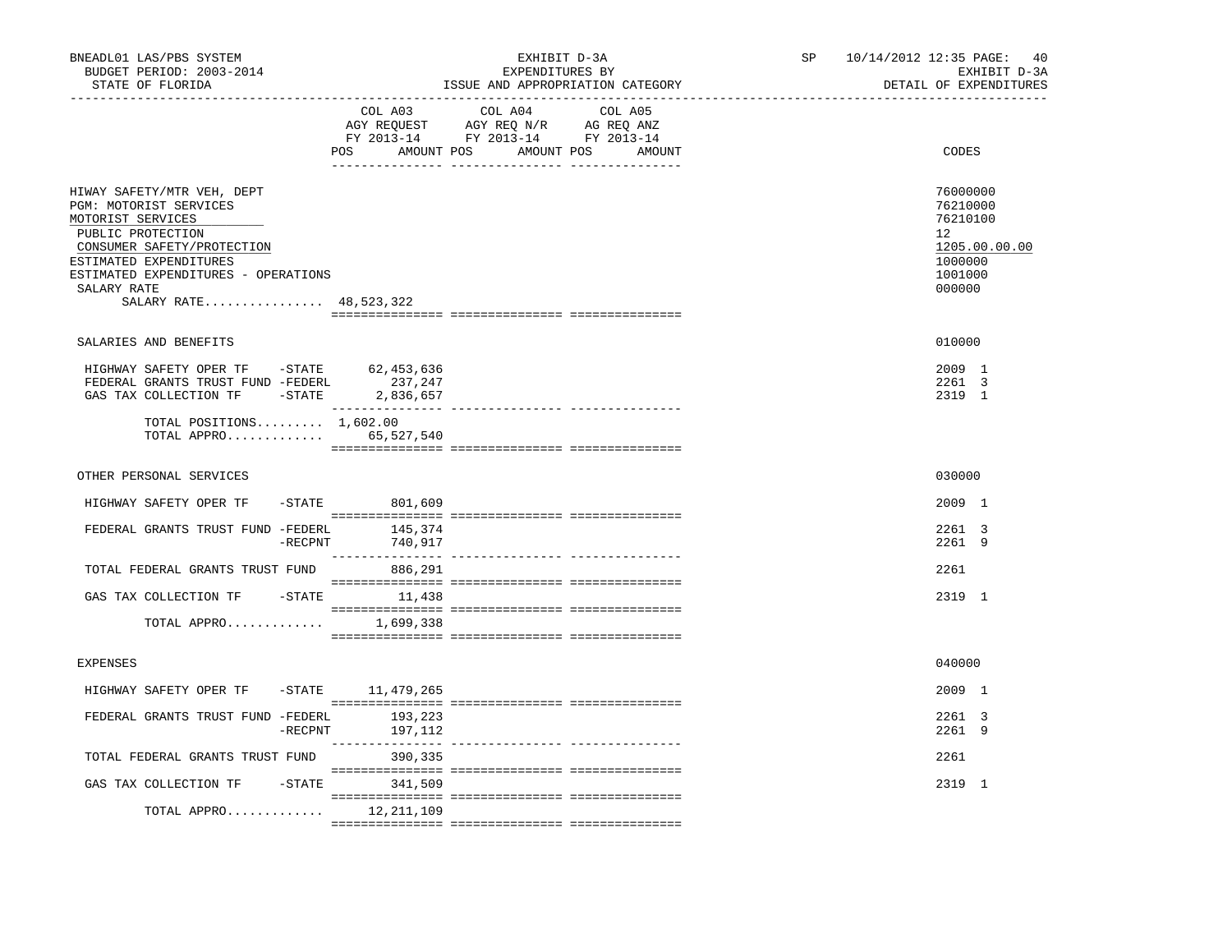| BNEADL01 LAS/PBS SYSTEM<br>BUDGET PERIOD: 2003-2014<br>STATE OF FLORIDA                                                                                                                                                   | EXHIBIT D-3A<br>EXPENDITURES BY<br>ISSUE AND APPROPRIATION CATEGORY |                   |                                                                                                                           |         | SP <sub>2</sub> | 10/14/2012 12:35 PAGE: 41<br>EXHIBIT D-3A<br>DETAIL OF EXPENDITURES                                  |
|---------------------------------------------------------------------------------------------------------------------------------------------------------------------------------------------------------------------------|---------------------------------------------------------------------|-------------------|---------------------------------------------------------------------------------------------------------------------------|---------|-----------------|------------------------------------------------------------------------------------------------------|
|                                                                                                                                                                                                                           |                                                                     | POS               | COL A03 COL A04<br>AGY REQUEST AGY REQ N/R AG REQ ANZ<br>FY 2013-14 FY 2013-14 FY 2013-14<br>AMOUNT POS AMOUNT POS AMOUNT | COL A05 |                 | CODES                                                                                                |
| HIWAY SAFETY/MTR VEH, DEPT<br>PGM: MOTORIST SERVICES<br>MOTORIST SERVICES<br>PUBLIC PROTECTION<br>CONSUMER SAFETY/PROTECTION<br>ESTIMATED EXPENDITURES<br>ESTIMATED EXPENDITURES - OPERATIONS<br>OPERATING CAPITAL OUTLAY |                                                                     |                   |                                                                                                                           |         |                 | 76000000<br>76210000<br>76210100<br>12 <sup>°</sup><br>1205.00.00.00<br>1000000<br>1001000<br>060000 |
| HIGHWAY SAFETY OPER TF - STATE 234,866<br>FEDERAL GRANTS TRUST FUND -FEDERL 354,606                                                                                                                                       |                                                                     | - RECPNT 485,428  |                                                                                                                           |         |                 | 2009 1<br>2261 3<br>2261 9                                                                           |
| TOTAL FEDERAL GRANTS TRUST FUND 840,034                                                                                                                                                                                   |                                                                     |                   |                                                                                                                           |         |                 | 2261                                                                                                 |
| GAS TAX COLLECTION TF - STATE 5,001                                                                                                                                                                                       |                                                                     |                   |                                                                                                                           |         |                 | 2319 1                                                                                               |
| TOTAL APPRO 1,079,901                                                                                                                                                                                                     |                                                                     |                   |                                                                                                                           |         |                 |                                                                                                      |
| SPECIAL CATEGORIES<br>CONTRACTED SERVICES                                                                                                                                                                                 |                                                                     |                   |                                                                                                                           |         |                 | 100000<br>100777                                                                                     |
| HIGHWAY SAFETY OPER TF -STATE 2,837,455<br>FEDERAL GRANTS TRUST FUND -FEDERL<br>GAS TAX COLLECTION TF -STATE                                                                                                              |                                                                     | 839,726<br>3,040  |                                                                                                                           |         |                 | 2009 1<br>2261 3<br>2319 1                                                                           |
| TOTAL APPRO                                                                                                                                                                                                               |                                                                     | 3,680,221         |                                                                                                                           |         |                 |                                                                                                      |
| DOMESTIC SECURITY                                                                                                                                                                                                         |                                                                     |                   |                                                                                                                           |         |                 | 100851                                                                                               |
| HIGHWAY SAFETY OPER TF -FEDERL 1,800,000                                                                                                                                                                                  |                                                                     |                   |                                                                                                                           |         |                 | 2009 3                                                                                               |
| UNIFORM TRAFFIC ACCT SYS                                                                                                                                                                                                  |                                                                     |                   |                                                                                                                           |         |                 | 102470                                                                                               |
| HIGHWAY SAFETY OPER TF                                                                                                                                                                                                    |                                                                     | $-$ STATE 913,905 |                                                                                                                           |         |                 | 2009 1                                                                                               |
| PAY OUTSIDE CONTRACTOR                                                                                                                                                                                                    |                                                                     |                   |                                                                                                                           |         |                 | 102475                                                                                               |
| HIGHWAY SAFETY OPER TF                                                                                                                                                                                                    | $-$ STATE                                                           | 6,299,454         |                                                                                                                           |         |                 | 2009 1                                                                                               |
|                                                                                                                                                                                                                           |                                                                     |                   |                                                                                                                           |         |                 |                                                                                                      |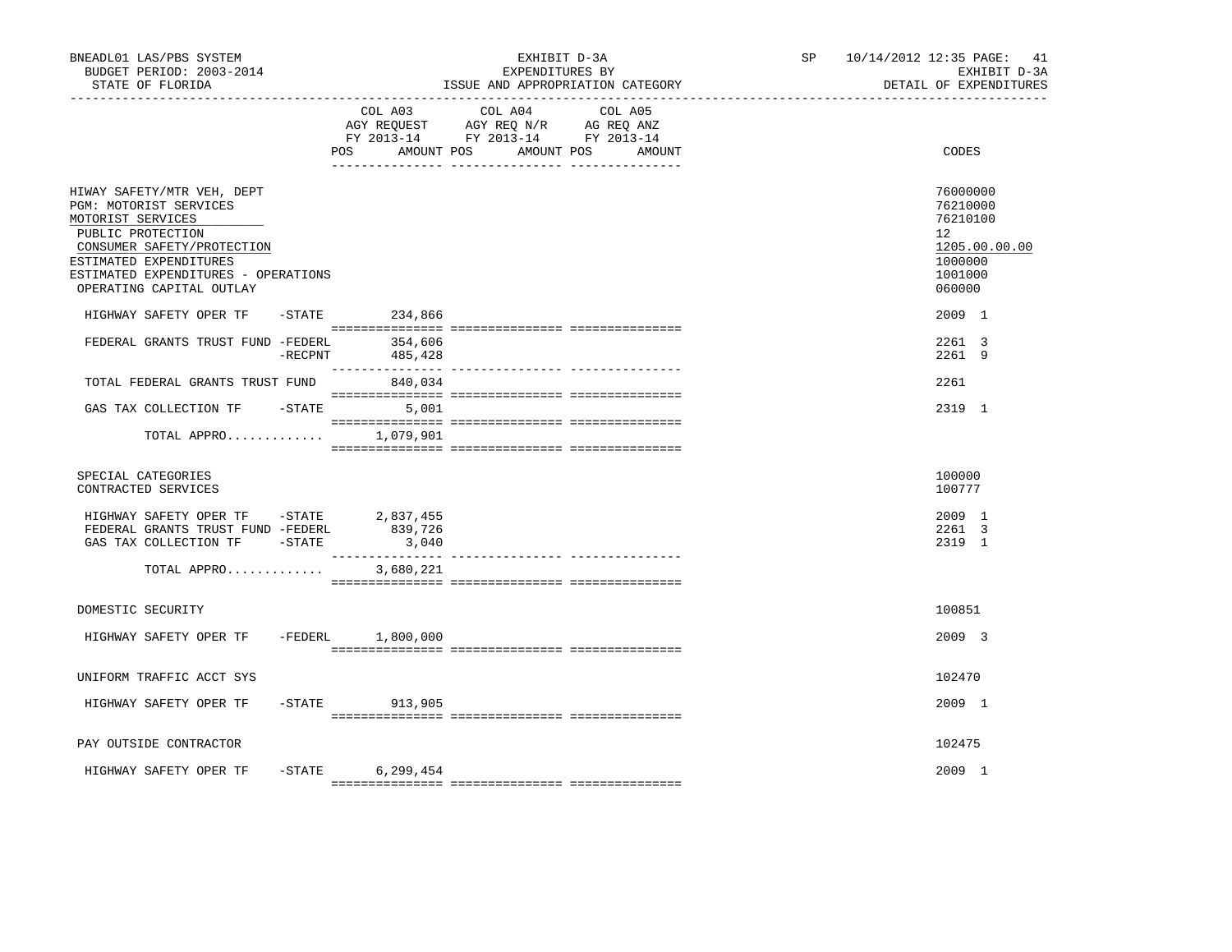| BNEADL01 LAS/PBS SYSTEM<br>BUDGET PERIOD: 2003-2014<br>STATE OF FLORIDA                                                                                                                                                                       | EXHIBIT D-3A<br>EXPENDITURES BY<br>ISSUE AND APPROPRIATION CATEGORY |                              | SP <sub>2</sub>                                                                                                      | 10/14/2012 12:35 PAGE: 42<br>EXHIBIT D-3A<br>DETAIL OF EXPENDITURES |                                                                                                             |
|-----------------------------------------------------------------------------------------------------------------------------------------------------------------------------------------------------------------------------------------------|---------------------------------------------------------------------|------------------------------|----------------------------------------------------------------------------------------------------------------------|---------------------------------------------------------------------|-------------------------------------------------------------------------------------------------------------|
|                                                                                                                                                                                                                                               |                                                                     | COL A03<br>AMOUNT POS<br>POS | COL A04<br>COL A05<br>AGY REQUEST AGY REQ N/R AG REQ ANZ<br>FY 2013-14 FY 2013-14 FY 2013-14<br>AMOUNT POS<br>AMOUNT |                                                                     | CODES                                                                                                       |
| HIWAY SAFETY/MTR VEH, DEPT<br>PGM: MOTORIST SERVICES<br>MOTORIST SERVICES<br>PUBLIC PROTECTION<br>CONSUMER SAFETY/PROTECTION<br>ESTIMATED EXPENDITURES<br>ESTIMATED EXPENDITURES - OPERATIONS<br>SPECIAL CATEGORIES<br>PUR OF DRIVER LICENSES |                                                                     |                              |                                                                                                                      |                                                                     | 76000000<br>76210000<br>76210100<br>$12^{\circ}$<br>1205.00.00.00<br>1000000<br>1001000<br>100000<br>102870 |
| HIGHWAY SAFETY OPER TF                                                                                                                                                                                                                        |                                                                     | -STATE 11,088,304            |                                                                                                                      |                                                                     | 2009 1                                                                                                      |
| G/A-PURCHASE OF LIC PLATES                                                                                                                                                                                                                    |                                                                     |                              |                                                                                                                      |                                                                     | 102899                                                                                                      |
| HIGHWAY SAFETY OPER TF -STATE 6,575,197                                                                                                                                                                                                       |                                                                     |                              |                                                                                                                      |                                                                     | 2009 1                                                                                                      |
| RISK MANAGEMENT INSURANCE                                                                                                                                                                                                                     |                                                                     |                              |                                                                                                                      |                                                                     | 103241                                                                                                      |
| HIGHWAY SAFETY OPER TF -STATE 1,230,427<br>GAS TAX COLLECTION TF - STATE                                                                                                                                                                      |                                                                     | 49,217                       |                                                                                                                      |                                                                     | 2009 1<br>2319 1                                                                                            |
| TOTAL APPRO                                                                                                                                                                                                                                   |                                                                     | 1,279,644                    |                                                                                                                      |                                                                     |                                                                                                             |
| DEFERRED-PAY COM CONTRACTS                                                                                                                                                                                                                    |                                                                     |                              |                                                                                                                      |                                                                     | 105280                                                                                                      |
| HIGHWAY SAFETY OPER TF                                                                                                                                                                                                                        |                                                                     | $-STATE$ 238,586             |                                                                                                                      |                                                                     | 2009 1                                                                                                      |
| LEASE/PURCHASE/EQUIPMENT                                                                                                                                                                                                                      |                                                                     |                              |                                                                                                                      |                                                                     | 105281                                                                                                      |
| HIGHWAY SAFETY OPER TF                                                                                                                                                                                                                        | $-$ STATE                                                           | 64,488                       |                                                                                                                      |                                                                     | 2009 1                                                                                                      |
| TR/TSA/FDLE BACKGND CHECK                                                                                                                                                                                                                     |                                                                     |                              |                                                                                                                      |                                                                     | 106028                                                                                                      |
| HIGHWAY SAFETY OPER TF                                                                                                                                                                                                                        |                                                                     | $-$ STATE 1,532,656          |                                                                                                                      |                                                                     | 2009 1                                                                                                      |
| TR/DMS/HR SVCS/STW CONTRCT                                                                                                                                                                                                                    |                                                                     |                              |                                                                                                                      |                                                                     | 107040                                                                                                      |
| HIGHWAY SAFETY OPER TF                                                                                                                                                                                                                        |                                                                     | -STATE 583,718               |                                                                                                                      |                                                                     | 2009 1                                                                                                      |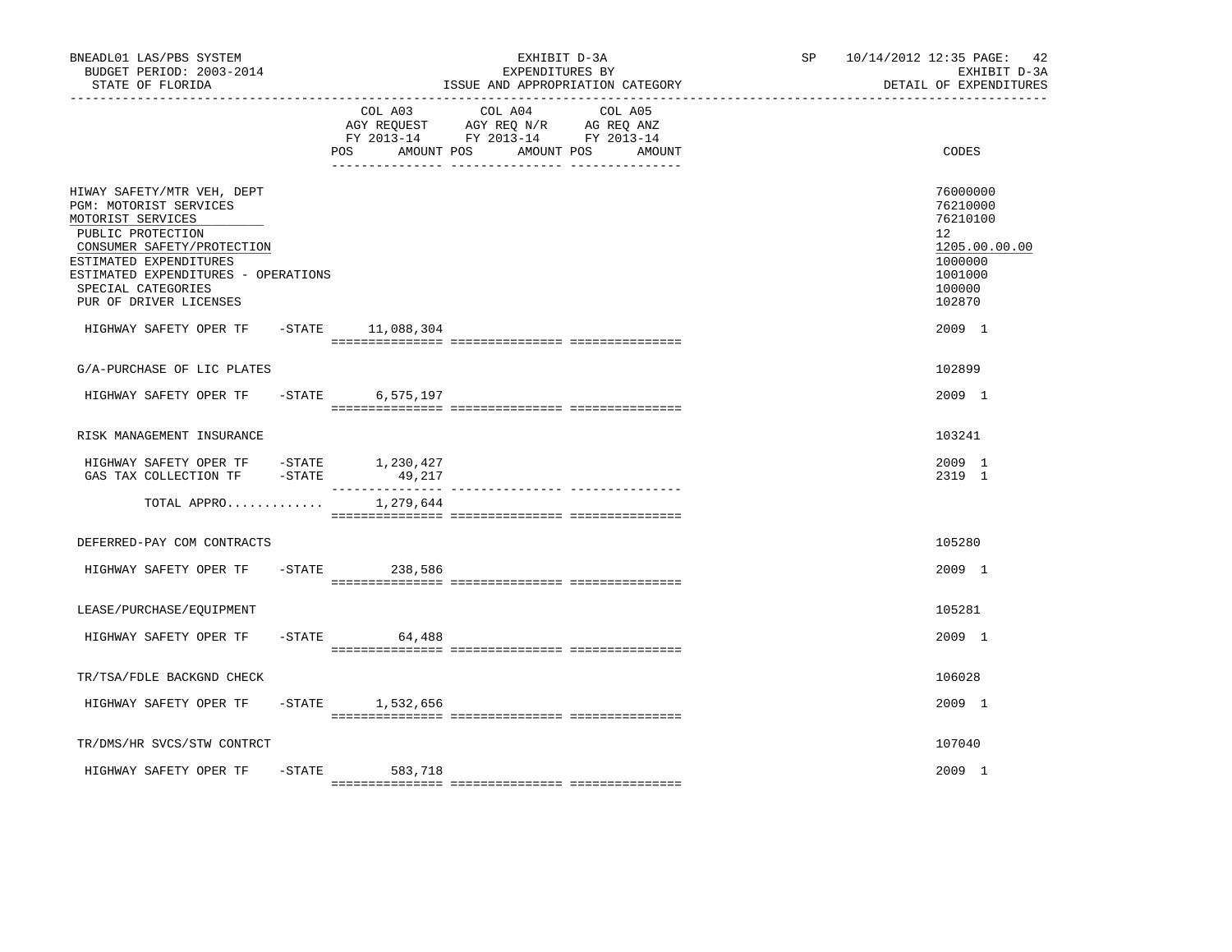| STATE OF FLORIDA                                                                                                                                                                              | EXPENDITURES BY<br>ISSUE AND APPROPRIATION CATEGORY                                                                                         | EXHIBIT D-3A<br>DETAIL OF EXPENDITURES                                        |
|-----------------------------------------------------------------------------------------------------------------------------------------------------------------------------------------------|---------------------------------------------------------------------------------------------------------------------------------------------|-------------------------------------------------------------------------------|
|                                                                                                                                                                                               | COL A03<br>COL A04<br>COL A05<br>AGY REQUEST AGY REQ N/R AG REQ ANZ<br>FY 2013-14 FY 2013-14 FY 2013-14<br>POS AMOUNT POS AMOUNT POS AMOUNT | CODES                                                                         |
| HIWAY SAFETY/MTR VEH, DEPT<br>PGM: MOTORIST SERVICES<br>MOTORIST SERVICES<br>PUBLIC PROTECTION<br>CONSUMER SAFETY/PROTECTION<br>ESTIMATED EXPENDITURES<br>ESTIMATED EXPENDITURES - OPERATIONS |                                                                                                                                             | 76000000<br>76210000<br>76210100<br>12<br>1205.00.00.00<br>1000000<br>1001000 |
| TOTAL: ESTIMATED EXPENDITURES - OPERATIONS<br>TOTAL POSITIONS $1,602.00$<br>TOTAL ISSUE $114,574,061$<br>TOTAL SALARY RATE 48,523,322                                                         |                                                                                                                                             | 1001000                                                                       |
| CASUALTY INSURANCE PREMIUM<br>ADJUSTMENT<br>SPECIAL CATEGORIES<br>RISK MANAGEMENT INSURANCE                                                                                                   |                                                                                                                                             | 1001090<br>100000<br>103241                                                   |
| HIGHWAY SAFETY OPER TF - STATE<br>GAS TAX COLLECTION TF -STATE                                                                                                                                | 147,557<br>5,902                                                                                                                            | 2009 1<br>2319 1                                                              |
| TOTAL APPRO                                                                                                                                                                                   | 153,459                                                                                                                                     |                                                                               |
| FLORIDA RETIREMENT SYSTEM<br>CONTRIBUTION ADJUSTMENT FOR<br>FISCAL YEAR 2012-2013<br>SALARIES AND BENEFITS                                                                                    |                                                                                                                                             | 1001240<br>010000                                                             |
| HIGHWAY SAFETY OPER TF -STATE 172,305<br>FEDERAL GRANTS TRUST FUND -FEDERL<br>GAS TAX COLLECTION TF - STATE                                                                                   | 651<br>7,828<br>---------                                                                                                                   | 2009 1<br>2261 3<br>2319 1                                                    |
| TOTAL APPRO                                                                                                                                                                                   | 180,784                                                                                                                                     |                                                                               |
| ADJUSTMENT TO STATE HEALTH<br>INSURANCE PREMIUM CONTRIBUTION -<br>FISCAL YEAR 2012-13<br>SALARIES AND BENEFITS                                                                                |                                                                                                                                             | 1001830<br>010000                                                             |
| HIGHWAY SAFETY OPER TF -STATE 172,025<br>FEDERAL GRANTS TRUST FUND -FEDERL<br>GAS TAX COLLECTION TF - STATE                                                                                   | 650<br>7,815<br>. <u>.</u> .<br>_____________________________________                                                                       | 2009 1<br>2261 3<br>2319 1                                                    |
| TOTAL APPRO                                                                                                                                                                                   | 180,490                                                                                                                                     |                                                                               |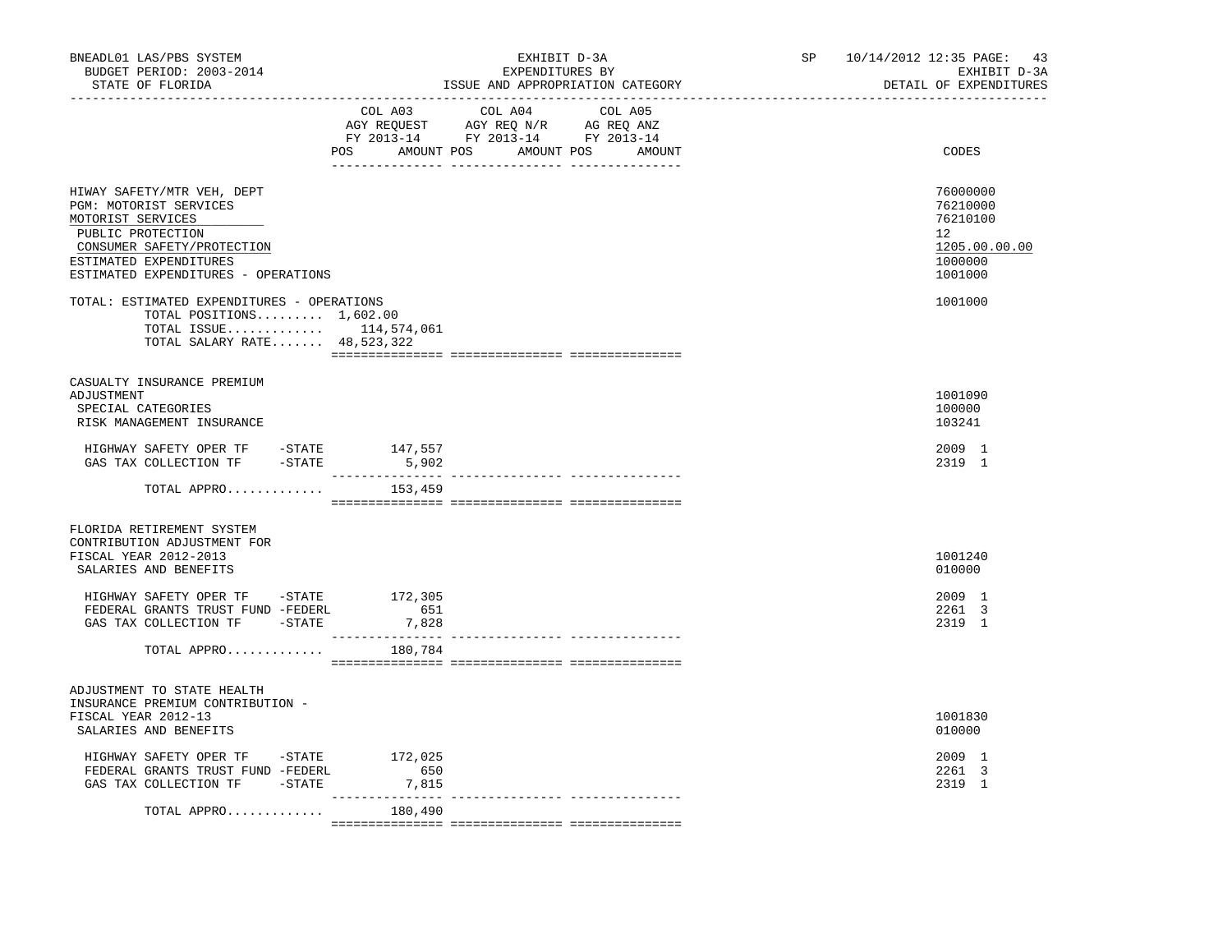| BNEADL01 LAS/PBS SYSTEM<br>BUDGET PERIOD: 2003-2014<br>STATE OF FLORIDA<br>---------------                                                                                                                                     | EXHIBIT D-3A<br>EXPENDITURES BY<br>ISSUE AND APPROPRIATION CATEGORY                                                                   | SP 10/14/2012 12:35 PAGE: 44<br>EXHIBIT D-3A<br>DETAIL OF EXPENDITURES                  |
|--------------------------------------------------------------------------------------------------------------------------------------------------------------------------------------------------------------------------------|---------------------------------------------------------------------------------------------------------------------------------------|-----------------------------------------------------------------------------------------|
|                                                                                                                                                                                                                                | COL A03 COL A04 COL A05<br>AGY REQUEST AGY REQ N/R AG REQ ANZ<br>FY 2013-14 FY 2013-14 FY 2013-14<br>POS AMOUNT POS AMOUNT POS AMOUNT | CODES                                                                                   |
| HIWAY SAFETY/MTR VEH, DEPT<br>PGM: MOTORIST SERVICES<br>MOTORIST SERVICES<br>PUBLIC PROTECTION<br>CONSUMER SAFETY/PROTECTION<br>ESTIMATED EXPENDITURES<br>REALLOCATION OF HUMAN RESOURCES<br>OUTSOURCING<br>SPECIAL CATEGORIES |                                                                                                                                       | 76000000<br>76210000<br>76210100<br>12<br>1205.00.00.00<br>1000000<br>1005900<br>100000 |
| TR/DMS/HR SVCS/STW CONTRCT<br>HIGHWAY SAFETY OPER TF -STATE 4,440                                                                                                                                                              |                                                                                                                                       | 107040<br>2009 1                                                                        |
| NONRECURRING EXPENDITURES<br>PROVIDE FUNDING FOR THE 2011<br>DEPARTMENT OF HOMELAND SECURITY<br>REAL IDENTIFICATION DRIVER<br>LICENSE SECURITY GRANT<br>SPECIAL CATEGORIES                                                     |                                                                                                                                       | 2100000<br>2103043<br>100000                                                            |
| DOMESTIC SECURITY<br>HIGHWAY SAFETY OPER TF -FEDERL 950,000-                                                                                                                                                                   |                                                                                                                                       | 100851<br>2009 3                                                                        |
| CONTINUE THE 2010 REAL<br>IDENTIFICATION DRIVER LICENSE<br>SECURITY GRANT PROGRAM<br>SPECIAL CATEGORIES<br>DOMESTIC SECURITY<br>HIGHWAY SAFETY OPER TF -FEDERL 850,000-                                                        |                                                                                                                                       | 2103051<br>100000<br>100851<br>2009 3                                                   |
| ANNUALIZATION OF ADMINISTERED<br>FUNDS APPROPRIATIONS                                                                                                                                                                          |                                                                                                                                       | 26A0000                                                                                 |
| STATE HEALTH INSURANCE ADJUSTMENT<br>FOR FY 2012-13 - 10 MONTHS<br>ANNUALIZATION<br>SALARIES AND BENEFITS                                                                                                                      |                                                                                                                                       | 26A1830<br>010000                                                                       |
| HIGHWAY SAFETY OPER TF -STATE<br>FEDERAL GRANTS TRUST FUND -FEDERL<br>GAS TAX COLLECTION TF - STATE                                                                                                                            | 860,125<br>3,250<br>39,075                                                                                                            | 2009 1<br>2261 3<br>2319 1                                                              |
| TOTAL APPRO                                                                                                                                                                                                                    | 902,450                                                                                                                               |                                                                                         |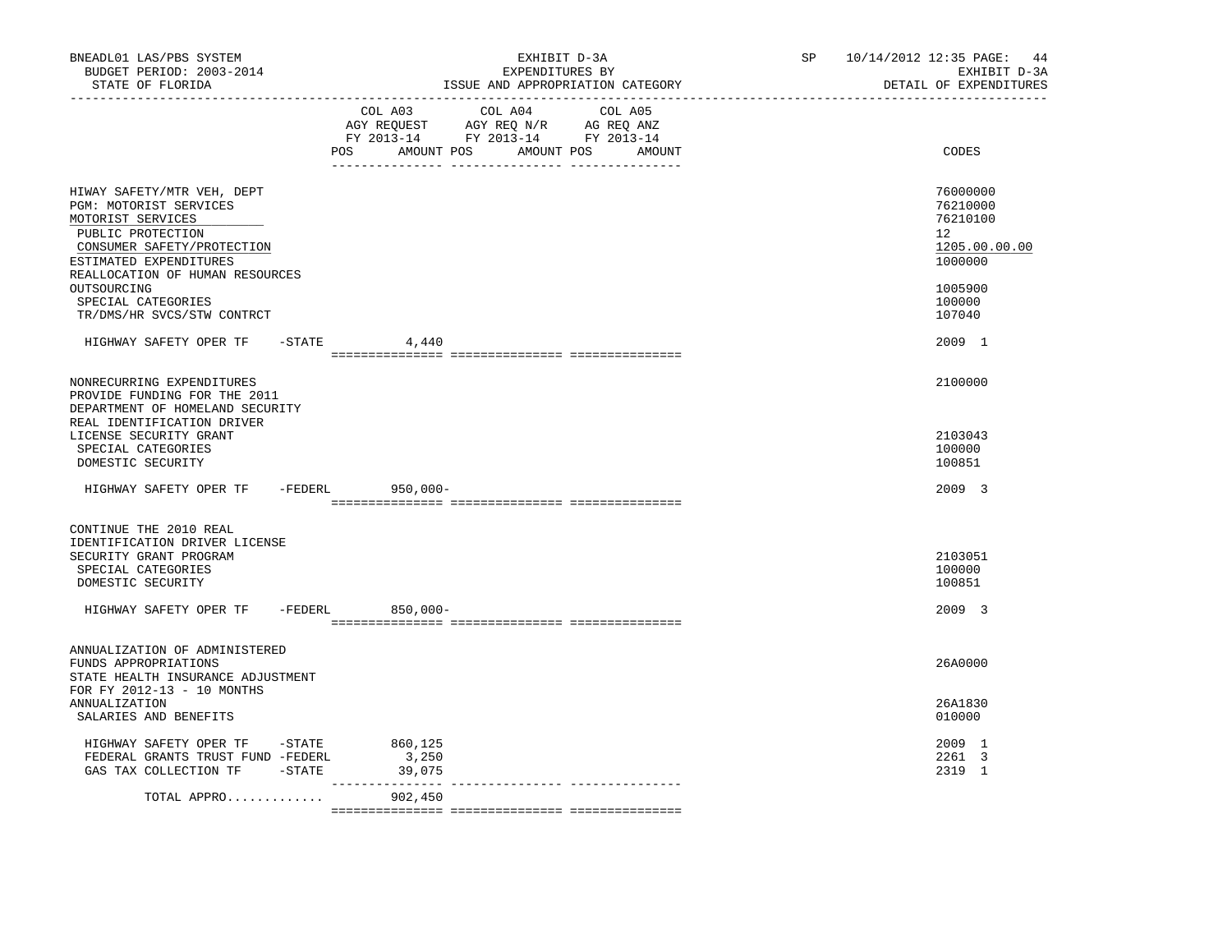| BNEADL01 LAS/PBS SYSTEM<br>BUDGET PERIOD: 2003-2014<br>STATE OF FLORIDA                                                                                                    | EXHIBIT D-3A<br>EXPENDITURES BY<br>ISSUE AND APPROPRIATION CATEGORY                                                                                                                                                                                 | SP<br>10/14/2012 12:35 PAGE: 45<br>EXHIBIT D-3A<br>DETAIL OF EXPENDITURES |
|----------------------------------------------------------------------------------------------------------------------------------------------------------------------------|-----------------------------------------------------------------------------------------------------------------------------------------------------------------------------------------------------------------------------------------------------|---------------------------------------------------------------------------|
|                                                                                                                                                                            | COL A03 COL A04 COL A05<br>AGY REQUEST AGY REQ N/R AG REQ ANZ<br>FY 2013-14 FY 2013-14 FY 2013-14<br>AMOUNT POS AMOUNT POS AMOUNT<br>POS FOR THE POST OF THE POST OF THE POST OF THE POST OF THE POST OF THE POST OF THE POST OF THE POST OF THE PO | CODES                                                                     |
| HIWAY SAFETY/MTR VEH, DEPT<br>PGM: MOTORIST SERVICES<br>MOTORIST SERVICES<br>PUBLIC PROTECTION<br>CONSUMER SAFETY/PROTECTION<br>WORKLOAD<br>CUSTOMER SERVICE CENTER MEMBER |                                                                                                                                                                                                                                                     | 76000000<br>76210000<br>76210100<br>12<br>1205.00.00.00<br>3000000        |
| PERFORMANCE BONUS PROGRAM<br>SALARIES AND BENEFITS                                                                                                                         |                                                                                                                                                                                                                                                     | 3000A20<br>010000                                                         |
| HIGHWAY SAFETY OPER TF<br>-STATE                                                                                                                                           |                                                                                                                                                                                                                                                     | 2009 1                                                                    |

\*\*\*\*\*\*\*\*\*\*\*\*\*\*\*\*\*\*\*\*\*\*\*\*\*\*\*\*\*\*\*\*\*\*\*\*\*\*\*\*\*\*\*\*\*\*\*\*\*\*\*\*\*\*\*\*\*\*\*\*\*\*\*\*\*\*\*\*\*\*\*\*\*\*\*\*\*\*\*\*\*\*\*\*\*\*\*\*\*\*\*\*\*\*\*\*\*\*\*\*\*\*\*\*\*\*\*\*\*\*\*\*\*\*\*\*\*\*\*\*\*\*\*\*\*\*\*

 AGENCY ISSUE NARRATIVE: 2013-2014 BUDGET YEAR NARRATIVE: IT COMPONENT? NO

CUSTOMER SERVICE CENTER MEMBER PERFORMANCE BONUS PROGRAM

Long-Range Program Plan Approved Activity: Provide Program Customer Service

 This issue requests authorization to implement a performance based bonus program in the Motorist Services Program, Customer Service Center (CSC). The Division of Motorist Services understands the need to motivate staff. Incentive programs can be critical to the success of a call center and are likely to boost morale and provide challenges to the daily routine. Creating an atmosphere of healthy competition may lead to increased customer care and productivity.

 The CSC provides centralized customer service to the public as well as support to tax collector personnel and Department members in state-owned issuance field offices inquiring on motor vehicle and driver license functions and procedures. The CSC is a fast paced environment that handles over two million calls annually in addition to responding to fax, email and correspondence regarding license or motor vehicle issues. As a result, these positions have a 2-3 month training period and also have an extremely high turnover rate. The performance based incentive program is critical to the success of the call center to boost morale and provide challenges to the daily routine.

 The performance based bonus program will be limited to Senior Consumer Service Analysts within the Customer Service Center. Of this job classification, the pilot will be limited to only those who spend the majority of their time actually answering customer telephone calls (50 FTE). This requirement distinguishes members of the same job classification who respond to written correspondence.

 The performance award will be in two tiers. Tier 1 recipients will receive a monthly net bonus of \$150 and Tier 2 recipients will receive a monthly net bonus of \$75. Award criteria will include but is not limited to the amount of time a member is logged on and available to take calls, the number of calls handled monthly and the call effectiveness determined by Supervisors from the Service Center. It is estimated that 7 to 10 members will qualify monthly for both the Tier 1 and Tier 2 awards. The cost to the Department at the Tier 1 level of \$150 for 10 bonuses is \$2,328.40 per month and \$1,164.30 per month for 10 bonuses at the Tier 2 level of \$75. The total annual cost at this level of the Bonus Plan will be \$41,912.40. This dollar amount will be absorbed within existing Department funds.

 Summary: This issue requests authority to implement a Customer Service Center Member Performance Bonus Program. As part of the Governor's strategic plan, this issue will improve the efficiency and effectiveness of Department operations when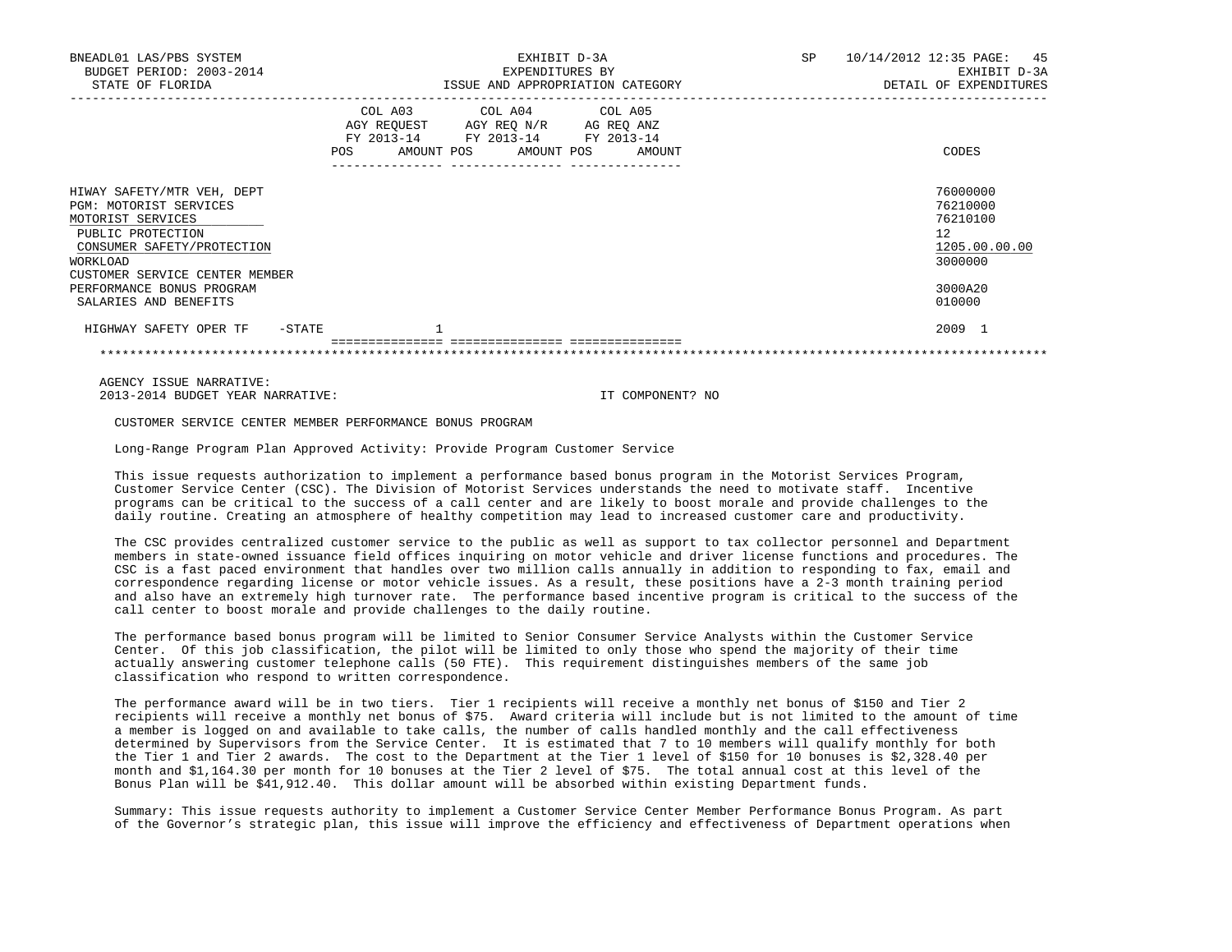| BNEADL01 LAS/PBS SYSTEM<br>BUDGET PERIOD: 2003-2014<br>STATE OF FLORIDA<br>__________________                                                                              |                                                                                                     | EXHIBIT D-3A<br>EXPENDITURES BY<br>ISSUE AND APPROPRIATION CATEGORY |                  |          | SP 10/14/2012 12:35 PAGE: 46<br>EXHIBIT D-3A<br>DETAIL OF EXPENDITURES |
|----------------------------------------------------------------------------------------------------------------------------------------------------------------------------|-----------------------------------------------------------------------------------------------------|---------------------------------------------------------------------|------------------|----------|------------------------------------------------------------------------|
|                                                                                                                                                                            | AGY REQUEST AGY REQ N/R AG REQ ANZ<br>FY 2013-14 FY 2013-14 FY 2013-14<br>POS AMOUNT POS AMOUNT POS | COL A03 COL A04 COL A05                                             | AMOUNT           |          | CODES                                                                  |
| HIWAY SAFETY/MTR VEH, DEPT<br>PGM: MOTORIST SERVICES<br>MOTORIST SERVICES<br>PUBLIC PROTECTION<br>CONSUMER SAFETY/PROTECTION<br>WORKLOAD<br>CUSTOMER SERVICE CENTER MEMBER |                                                                                                     |                                                                     |                  |          | 76000000<br>76210000<br>76210100<br>12<br>1205.00.00.00<br>3000000     |
| PERFORMANCE BONUS PROGRAM<br>providing assistance to the motoring public.                                                                                                  |                                                                                                     |                                                                     |                  |          | 3000A20                                                                |
| POSITION DETAIL OF SALARIES AND BENEFITS:                                                                                                                                  |                                                                                                     | FTE BASE RATE ADDITIVES BENEFITS                                    |                  | SUBTOTAL | LAPSE LAPSED SALARIES<br>% AND BENEFITS                                |
| A03 - AGY REQUEST FY 2013-14                                                                                                                                               |                                                                                                     |                                                                     |                  |          |                                                                        |
| CHANGES TO CURRENTLY AUTHORIZED POSITIONS<br>OTHER SALARY AMOUNT<br>2009 HIGHWAY SAFETY OPER TF                                                                            |                                                                                                     |                                                                     |                  |          | - 1                                                                    |
|                                                                                                                                                                            |                                                                                                     |                                                                     |                  |          | -1<br>==============                                                   |
|                                                                                                                                                                            |                                                                                                     |                                                                     |                  |          |                                                                        |
| LICENSE PLATE REDESIGN<br>SPECIAL CATEGORIES<br>G/A-PURCHASE OF LIC PLATES                                                                                                 |                                                                                                     |                                                                     |                  |          | 3000140<br>100000<br>102899                                            |
| HIGHWAY SAFETY OPER TF -STATE 23,563,895 23,563,895                                                                                                                        |                                                                                                     |                                                                     |                  |          | 2009 1                                                                 |
|                                                                                                                                                                            |                                                                                                     |                                                                     |                  |          |                                                                        |
| AGENCY ISSUE NARRATIVE:<br>2013-2014 BUDGET YEAR NARRATIVE:                                                                                                                |                                                                                                     |                                                                     | IT COMPONENT? NO |          |                                                                        |
| LICENSE PLATE REDESIGN                                                                                                                                                     |                                                                                                     |                                                                     |                  |          |                                                                        |
| Long-Range Program Plan Approved Activity: Issuance of Vehicle and Mobile Home Titles and Registrations                                                                    |                                                                                                     |                                                                     |                  |          |                                                                        |

 This issue requests \$23,563,895 in non-recurring funding in the Highway Safety Operating Trust Fund within the Motorist Services budget entity (76210100) to redesign the current standard graphic Florida license plate. The redesign will not include specialty license plates. Redesign of the Florida license plate will assist the Department in ensuring the safety and security of the motoring public, allow for more efficient operations and assist with fostering an environment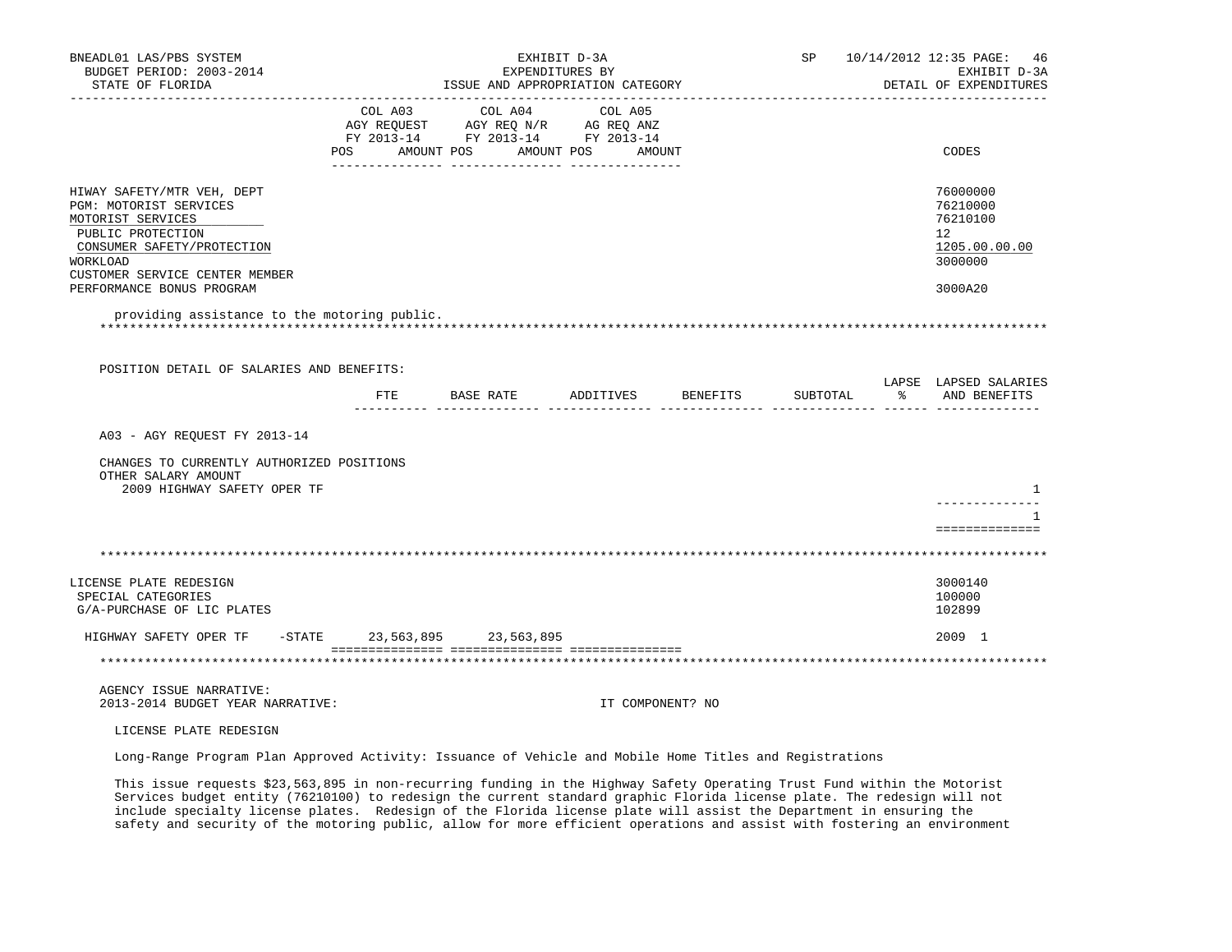| BNEADL01 LAS/PBS SYSTEM<br>BUDGET PERIOD: 2003-2014<br>STATE OF FLORIDA                                                                                            | EXHIBIT D-3A<br>EXPENDITURES BY<br>ISSUE AND APPROPRIATION CATEGORY                                                                                        | SP<br>10/14/2012 12:35 PAGE: 47<br>EXHIBIT D-3A<br>DETAIL OF EXPENDITURES     |
|--------------------------------------------------------------------------------------------------------------------------------------------------------------------|------------------------------------------------------------------------------------------------------------------------------------------------------------|-------------------------------------------------------------------------------|
|                                                                                                                                                                    | COL A03 COL A04 COL A05<br>AGY REOUEST<br>AGY REO N/R<br>AG REO ANZ<br>FY 2013-14<br>FY 2013-14<br>FY 2013-14<br>AMOUNT POS<br>AMOUNT POS<br>POS<br>AMOUNT | CODES                                                                         |
| HIWAY SAFETY/MTR VEH, DEPT<br>PGM: MOTORIST SERVICES<br>MOTORIST SERVICES<br>PUBLIC PROTECTION<br>CONSUMER SAFETY/PROTECTION<br>WORKLOAD<br>LICENSE PLATE REDESIGN |                                                                                                                                                            | 76000000<br>76210000<br>76210100<br>12<br>1205.00.00.00<br>3000000<br>3000140 |

which stimulates economic development and job creation as part of the Governor's strategic plan.

 Law enforcement has expressed concerns with the readability of Florida's current standard license plate design. License plates serve a very important law enforcement purpose. Motor vehicles are used in 70 percent of all serious crimes in the United States. Public safety agencies, including law enforcement, rely on accurate and timely information to effectively and efficiently perform the multiple tasks required of their job. Law enforcement officials use license plate numbers to identify vehicles involved in traffic offenses as well as other crimes. Be-on-the-lookout alerts give plate numbers to locate stolen vehicles or vehicles transporting missing persons. Persons often report crimes based on license plate readings. With today's technology, most law enforcement officials can enter in the license plate number and access data on the registrant. It is imperative that the license plates be legible to ensure officer safety.

 The current license plate design contains factors that negatively impact its configuration and readability. Due to limitations in design and manufacturing methods, Florida is within a few years of running out of unique six character combinations on its license plates. A redesign that results in a different manufacturing method (flat plate) could result in the ability to use character configurations not currently available as well as the addition of a seventh character, thus resulting in millions of new configurations. Another limitation of the current plate design is the placement of the orange graphic in the center of the plate, which results in the plate being unclear and difficult to read. Also, the fonts on the license plate make it difficult to distinguish between the characters. Often a "B" looks like an "8" and a "Q" looks like a "0"; and a "S" looks like a "5". These issues result in pulling of inaccurate registration information which decreases officer efficiency and safety.

 The current standard graphic license plate was introduced in 2003, and, while there is no specific requirement, the Department has periodically changed the design on the standard graphic license plate to address operational concerns and increase compliance with registration requirements. Currently, there are more than 15 million regular license plates on vehicles in Florida which will need to be replaced. The license plate replacement cycle is 10 years.

 The Department formed a License Plate Review Committee to redesign the regular license plate with representatives from the Department of Highway Safety, the Department of Transportation, Florida's Turnpike Enterprise, Department of Law Enforcement, Florida Sheriffs Association, Florida Police Chiefs Association, PRIDE Enterprises, Tax Collectors and Specialty License Plate Organizations. The committee began meeting in February 2012 with the goal of recommending three designs which the department would announce to the public via a website and allow for a public vote. After meeting with individual stakeholders, the Committee, and researching plate technologies in today's market, the Department recommended that the standard graphic license plates be redesigned with replacement to occur over a 24 month period of time. Benefits of the redesign include enhanced plate legibility which increases officer safety and the effectiveness of law enforcement measures.

 COST: The level of funding needed in fiscal year 2013-14 to reissue approximately 10.3 million license plates is \$23,563,895 based on a cost of \$2.29 per plate. The Department has begun developing the Request for Information (RFI) and anticipates that actual project costs will be available soon. The license plate redesign and replacement will significantly improve plate legibility which increases officer safety and efficiency, serves as a deterrent to crime, and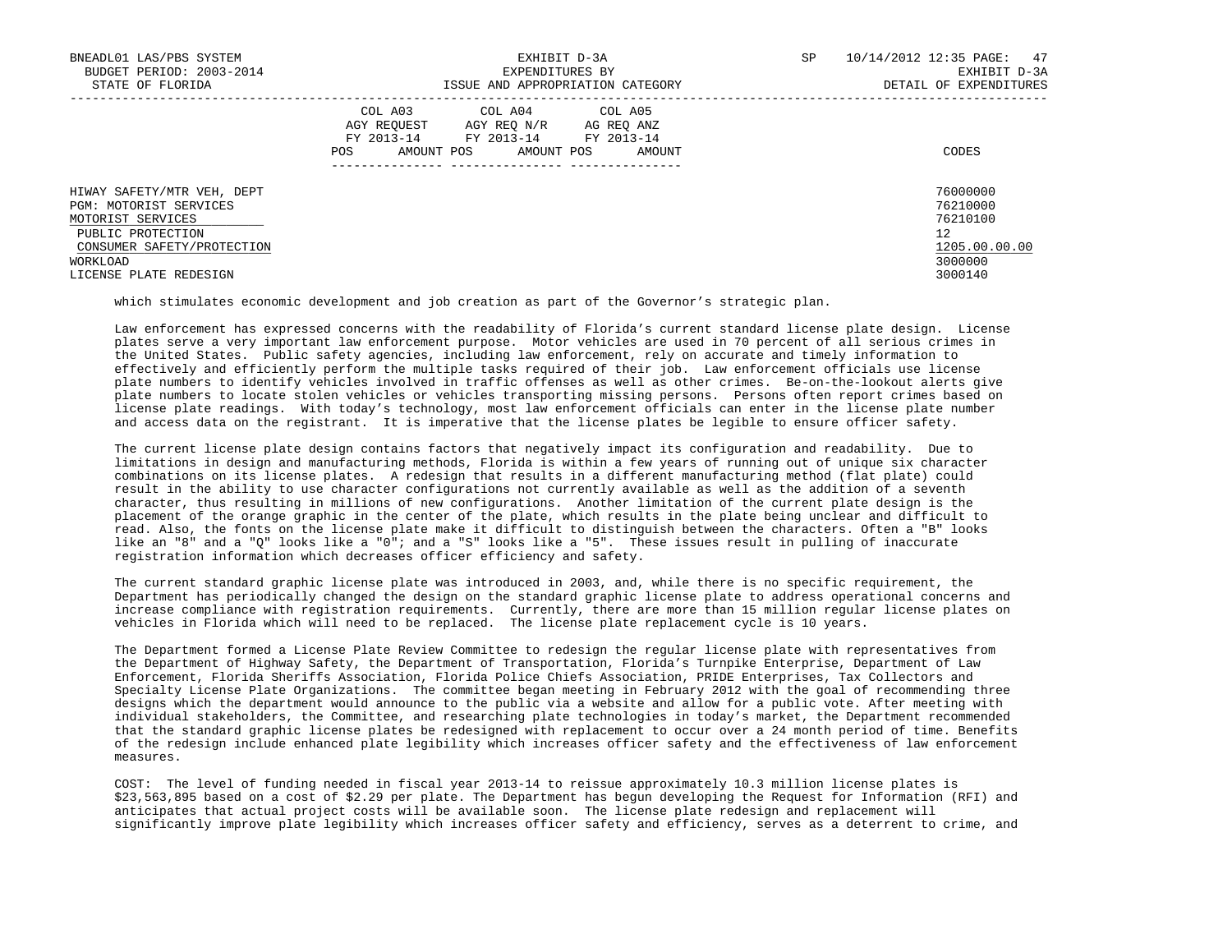| BNEADL01 LAS/PBS SYSTEM                                                                                                                                                                                                                                |         | EXHIBIT D-3A                       | SP                               | 10/14/2012 12:35 PAGE:<br>48 |                        |
|--------------------------------------------------------------------------------------------------------------------------------------------------------------------------------------------------------------------------------------------------------|---------|------------------------------------|----------------------------------|------------------------------|------------------------|
| BUDGET PERIOD: 2003-2014<br>STATE OF FLORIDA                                                                                                                                                                                                           |         | EXPENDITURES BY                    |                                  | EXHIBIT D-3A                 |                        |
|                                                                                                                                                                                                                                                        |         |                                    | ISSUE AND APPROPRIATION CATEGORY |                              | DETAIL OF EXPENDITURES |
|                                                                                                                                                                                                                                                        | COL A03 | COL A04                            | COL A05                          |                              |                        |
|                                                                                                                                                                                                                                                        |         | AGY REQUEST AGY REQ N/R AG REQ ANZ |                                  |                              |                        |
|                                                                                                                                                                                                                                                        |         | FY 2013-14 FY 2013-14 FY 2013-14   |                                  |                              |                        |
|                                                                                                                                                                                                                                                        |         | POS AMOUNT POS AMOUNT POS          | AMOUNT                           |                              | CODES                  |
|                                                                                                                                                                                                                                                        |         |                                    |                                  |                              |                        |
| HIWAY SAFETY/MTR VEH, DEPT                                                                                                                                                                                                                             |         |                                    |                                  |                              | 76000000               |
| PGM: MOTORIST SERVICES                                                                                                                                                                                                                                 |         |                                    |                                  |                              | 76210000               |
| MOTORIST SERVICES                                                                                                                                                                                                                                      |         |                                    |                                  |                              | 76210100               |
| PUBLIC PROTECTION<br>CONSUMER SAFETY/PROTECTION                                                                                                                                                                                                        |         |                                    |                                  |                              | 12<br>1205.00.00.00    |
| WORKLOAD                                                                                                                                                                                                                                               |         |                                    |                                  |                              | 3000000                |
| LICENSE PLATE REDESIGN                                                                                                                                                                                                                                 |         |                                    |                                  |                              | 3000140                |
|                                                                                                                                                                                                                                                        |         |                                    |                                  |                              |                        |
| improves the security of the motoring public.                                                                                                                                                                                                          |         |                                    |                                  |                              |                        |
| Summary: This issue requests \$23,563,895 in non-recurring funding in the Highway Safety Operating Trust Fund within the                                                                                                                               |         |                                    |                                  |                              |                        |
| Motorist Services budget entity (76210100) for license plate redesign.                                                                                                                                                                                 |         |                                    |                                  |                              |                        |
|                                                                                                                                                                                                                                                        |         |                                    |                                  |                              |                        |
|                                                                                                                                                                                                                                                        |         |                                    |                                  |                              |                        |
| FUND SHIFT                                                                                                                                                                                                                                             |         |                                    |                                  |                              | 3400000                |
| TRANSFER FUNDING TO THE HIGHWAY                                                                                                                                                                                                                        |         |                                    |                                  |                              |                        |
| SAFETY OPERATING TRUST FUND FROM                                                                                                                                                                                                                       |         |                                    |                                  |                              |                        |
| THE FEDERAL GRANTS TRUST FUND - ADD                                                                                                                                                                                                                    |         |                                    |                                  |                              | 3400420                |
| SALARY RATE                                                                                                                                                                                                                                            |         |                                    |                                  |                              | 000000                 |
| SALARY RATE 57,916                                                                                                                                                                                                                                     |         |                                    |                                  |                              |                        |
|                                                                                                                                                                                                                                                        |         |                                    |                                  |                              |                        |
| SALARIES AND BENEFITS                                                                                                                                                                                                                                  |         |                                    |                                  |                              | 010000                 |
|                                                                                                                                                                                                                                                        | 2.00    |                                    |                                  |                              |                        |
| HIGHWAY SAFETY OPER TF<br>-MATCH                                                                                                                                                                                                                       | 86,861  |                                    |                                  |                              | 2009 2                 |
| TOTAL: TRANSFER FUNDING TO THE HIGHWAY                                                                                                                                                                                                                 |         |                                    |                                  |                              | 3400420                |
| SAFETY OPERATING TRUST FUND FROM                                                                                                                                                                                                                       |         |                                    |                                  |                              |                        |
| THE FEDERAL GRANTS TRUST FUND - ADD                                                                                                                                                                                                                    |         |                                    |                                  |                              |                        |
| TOTAL POSITIONS 2.00                                                                                                                                                                                                                                   |         |                                    |                                  |                              |                        |
| TOTAL ISSUE                                                                                                                                                                                                                                            | 86,861  |                                    |                                  |                              |                        |
| TOTAL SALARY RATE 57,916                                                                                                                                                                                                                               |         |                                    |                                  |                              |                        |
|                                                                                                                                                                                                                                                        |         |                                    |                                  |                              |                        |
|                                                                                                                                                                                                                                                        |         |                                    |                                  |                              |                        |
| AGENCY ISSUE NARRATIVE:                                                                                                                                                                                                                                |         |                                    |                                  |                              |                        |
| 2013-2014 BUDGET YEAR NARRATIVE:                                                                                                                                                                                                                       |         |                                    | IT COMPONENT? NO                 |                              |                        |
| Long-Range Program Plan Approved Activity: Maintain Records                                                                                                                                                                                            |         |                                    |                                  |                              |                        |
| Transfer Funding to the Highway Safety Operating Trust Fund                                                                                                                                                                                            |         |                                    |                                  |                              |                        |
| From the Federal Grants Trust Fund-Add                                                                                                                                                                                                                 |         |                                    |                                  |                              |                        |
|                                                                                                                                                                                                                                                        |         |                                    |                                  |                              |                        |
| This issue requests the transfer of two positions and \$86,861 in funding to the Highway Safety Operating Trust Fund from<br>the Federal Grants Trust Fund within the Motorist Services budget entity (76210100) for the Department's participation in |         |                                    |                                  |                              |                        |
| the National Highway Safety Traffic Administration's (NHTSA) Fatal Accident Reporting System (FARS).                                                                                                                                                   |         |                                    |                                  |                              |                        |
|                                                                                                                                                                                                                                                        |         |                                    |                                  |                              |                        |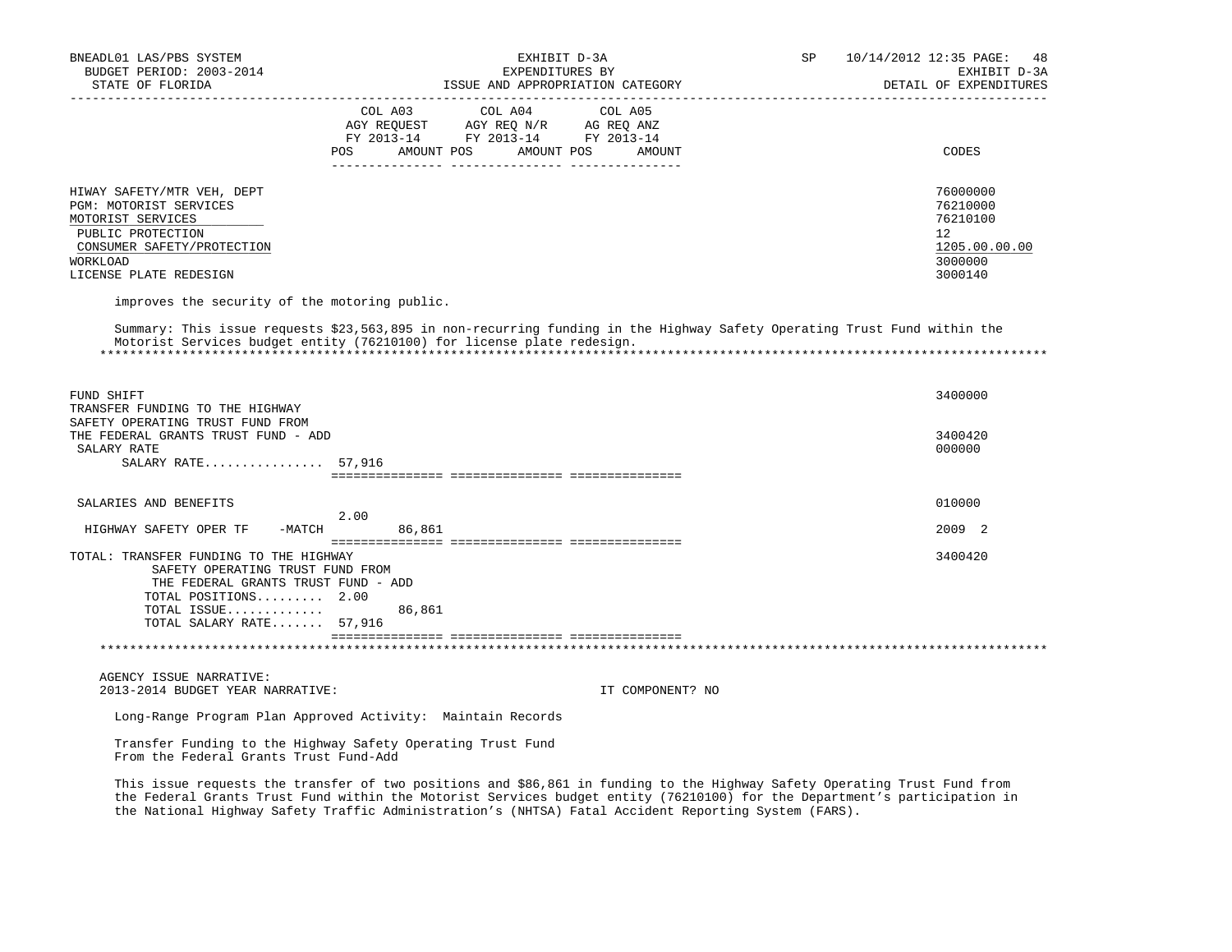| BNEADL01 LAS/PBS SYSTEM<br>BUDGET PERIOD: 2003-2014<br>STATE OF FLORIDA                                                                                                                                                                                  | EXHIBIT D-3A<br>EXPENDITURES BY<br>ISSUE AND APPROPRIATION CATEGORY                                                                         | 10/14/2012 12:35 PAGE: 49<br>SP<br>EXHIBIT D-3A<br>DETAIL OF EXPENDITURES     |
|----------------------------------------------------------------------------------------------------------------------------------------------------------------------------------------------------------------------------------------------------------|---------------------------------------------------------------------------------------------------------------------------------------------|-------------------------------------------------------------------------------|
|                                                                                                                                                                                                                                                          | COL A03 COL A04 COL A05<br>AGY REQUEST AGY REQ N/R AG REQ ANZ<br>FY 2013-14 FY 2013-14 FY 2013-14<br>AMOUNT POS AMOUNT POS<br>POS<br>AMOUNT | CODES                                                                         |
| HIWAY SAFETY/MTR VEH, DEPT<br>PGM: MOTORIST SERVICES<br>MOTORIST SERVICES<br>PUBLIC PROTECTION<br>CONSUMER SAFETY/PROTECTION<br>FUND SHIFT<br>TRANSFER FUNDING TO THE HIGHWAY<br>SAFETY OPERATING TRUST FUND FROM<br>THE FEDERAL GRANTS TRUST FUND - ADD |                                                                                                                                             | 76000000<br>76210000<br>76210100<br>12<br>1205.00.00.00<br>3400000<br>3400420 |

 The US Department of Transportation, through (NHTSA), has fully funded the Department's participation in the FARS program in past fiscal years. NHTSA has informed the Department that the federal funding for this program is being capped at \$200,000 per year. In order for the Department to continue to fully participate in the FARS program, the transfer of two positions and \$86,861 in funding is requested.

 Summary: This issue requests the transfer of two positions and \$86,861 in funding to the Highway Safety Operating Trust Fund from the Federal Grants Trust Fund within the Motorist Services budget entity (76210100).

 See Issue 3400430 in Motorist Services (76210100). \*\*\*\*\*\*\*\*\*\*\*\*\*\*\*\*\*\*\*\*\*\*\*\*\*\*\*\*\*\*\*\*\*\*\*\*\*\*\*\*\*\*\*\*\*\*\*\*\*\*\*\*\*\*\*\*\*\*\*\*\*\*\*\*\*\*\*\*\*\*\*\*\*\*\*\*\*\*\*\*\*\*\*\*\*\*\*\*\*\*\*\*\*\*\*\*\*\*\*\*\*\*\*\*\*\*\*\*\*\*\*\*\*\*\*\*\*\*\*\*\*\*\*\*\*\*\*

POSITION DETAIL OF SALARIES AND BENEFITS:

|                                              | FTE  | BASE RATE | ADDITIVES | BENEFITS | SUBTOTAL | LAPSE<br>ႜ | LAPSED SALARIES<br>AND BENEFITS |
|----------------------------------------------|------|-----------|-----------|----------|----------|------------|---------------------------------|
| A03 - AGY REOUEST FY 2013-14                 |      |           |           |          |          |            |                                 |
| CHANGES TO CURRENTLY AUTHORIZED POSITIONS    |      |           |           |          |          |            |                                 |
| 3112 STATISTICIAN II<br>00495 001            | 1.00 | 25,479    |           | 13,445   | 38,924   | 0.00       | 38,924                          |
| 2209 MANAGEMENT ANALYST I - SES<br>00494 001 | 1.00 | 32,437    |           | 15,500   | 47,937   | 0.00       | 47,937                          |
| TOTALS FOR ISSUE BY FUND                     |      |           |           |          |          |            |                                 |
| 2009 HIGHWAY SAFETY OPER TF                  |      |           |           |          |          |            | 86,861                          |
|                                              | 2.00 | 57,916    |           | 28,945   | 86,861   |            | 86,861                          |
|                                              |      |           |           |          |          |            |                                 |

\*\*\*\*\*\*\*\*\*\*\*\*\*\*\*\*\*\*\*\*\*\*\*\*\*\*\*\*\*\*\*\*\*\*\*\*\*\*\*\*\*\*\*\*\*\*\*\*\*\*\*\*\*\*\*\*\*\*\*\*\*\*\*\*\*\*\*\*\*\*\*\*\*\*\*\*\*\*\*\*\*\*\*\*\*\*\*\*\*\*\*\*\*\*\*\*\*\*\*\*\*\*\*\*\*\*\*\*\*\*\*\*\*\*\*\*\*\*\*\*\*\*\*\*\*\*\*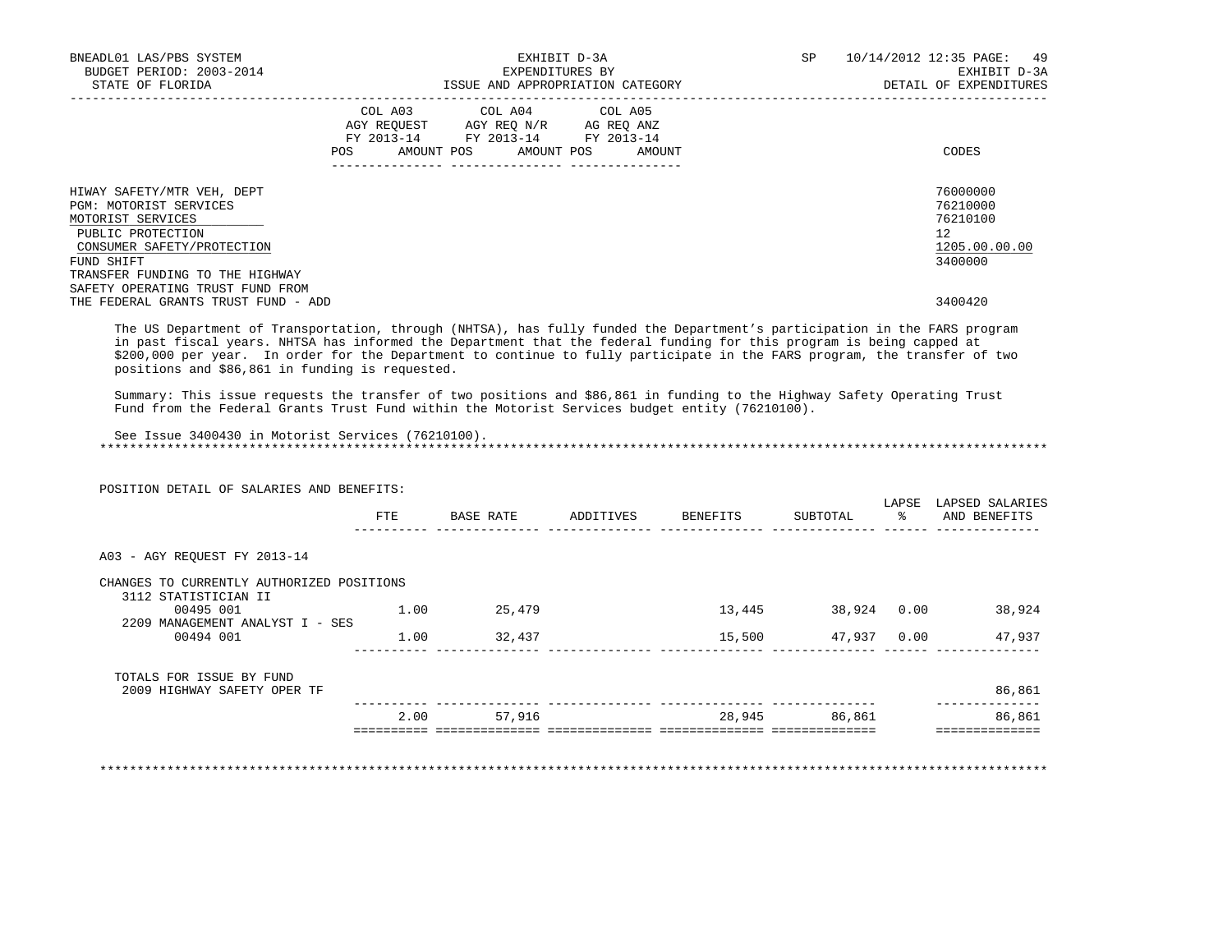| BNEADL01 LAS/PBS SYSTEM<br>BUDGET PERIOD: 2003-2014<br>STATE OF FLORIDA<br>____________________                                                                                                                     | EXHIBIT D-3A<br>EXPENDITURES BY<br>ISSUE AND APPROPRIATION CATEGORY<br>___________________________                                                                                                                                                                                                                                                                             | SP<br>10/14/2012 12:35 PAGE:<br>50<br>EXHIBIT D-3A<br>DETAIL OF EXPENDITURES    |
|---------------------------------------------------------------------------------------------------------------------------------------------------------------------------------------------------------------------|--------------------------------------------------------------------------------------------------------------------------------------------------------------------------------------------------------------------------------------------------------------------------------------------------------------------------------------------------------------------------------|---------------------------------------------------------------------------------|
|                                                                                                                                                                                                                     | COL A03 COL A04 COL A05<br>$\begin{tabular}{lllllll} \bf AGY \,\, &\bf REGUEST \,\, &\bf AGY \,\, &\bf REQ \,\, &\bf N/R \,\, &\bf AG \,\, &\bf REQ \,\, &\bf ANZ \,\, \\ \bf FY \,\, &\bf 2013-14 \,\, &\bf FY \,\, &\bf 2013-14 \,\, &\bf FY \,\, &\bf 2013-14 \end{tabular}$<br>POS AMOUNT POS AMOUNT POS<br>AMOUNT                                                         | CODES                                                                           |
| HIWAY SAFETY/MTR VEH, DEPT<br>PGM: MOTORIST SERVICES<br>MOTORIST SERVICES<br>PUBLIC PROTECTION<br>CONSUMER SAFETY/PROTECTION<br>FUND SHIFT<br>TRANSFER FUNDING FROM THE FEDERAL<br>GRANTS TRUST FUND TO THE HIGHWAY |                                                                                                                                                                                                                                                                                                                                                                                | 76000000<br>76210000<br>76210100<br>12 <sup>°</sup><br>1205.00.00.00<br>3400000 |
| SAFETY OPERATING TRUST FUND -<br>DEDUCT<br>SALARY RATE<br>SALARY RATE 57,916-                                                                                                                                       |                                                                                                                                                                                                                                                                                                                                                                                | 3400430<br>000000                                                               |
|                                                                                                                                                                                                                     |                                                                                                                                                                                                                                                                                                                                                                                |                                                                                 |
| SALARIES AND BENEFITS                                                                                                                                                                                               | $2.00-$                                                                                                                                                                                                                                                                                                                                                                        | 010000                                                                          |
| FEDERAL GRANTS TRUST FUND -FEDERL                                                                                                                                                                                   | $86,861-$                                                                                                                                                                                                                                                                                                                                                                      | 2261 3                                                                          |
| TOTAL: TRANSFER FUNDING FROM THE FEDERAL<br>GRANTS TRUST FUND TO THE HIGHWAY<br>SAFETY OPERATING TRUST FUND -<br>DEDUCT<br>TOTAL POSITIONS 2.00-<br>TOTAL ISSUE<br>TOTAL SALARY RATE 57,916-                        | $86,861-$                                                                                                                                                                                                                                                                                                                                                                      | 3400430                                                                         |
|                                                                                                                                                                                                                     |                                                                                                                                                                                                                                                                                                                                                                                |                                                                                 |
| AGENCY ISSUE NARRATIVE:<br>2013-2014 BUDGET YEAR NARRATIVE:                                                                                                                                                         | IT COMPONENT? NO                                                                                                                                                                                                                                                                                                                                                               |                                                                                 |
|                                                                                                                                                                                                                     | Long-Range Program Plan Approved Activity: Maintain Records                                                                                                                                                                                                                                                                                                                    |                                                                                 |
|                                                                                                                                                                                                                     | Transfer Funding from the Federal Grants Trust Fund to the Highway Safety Operating Trust Fund-Deduct                                                                                                                                                                                                                                                                          |                                                                                 |
|                                                                                                                                                                                                                     | This issue requests the transfer of two positions and \$86,861 in funding to the Highway Safety Operating Trust Fund from<br>the Federal Grants Trust Fund within the Motorist Services budget entity (76210100) for the Department's participation in<br>the National Highway Safety Traffic Administration's (NHTSA) Fatal Accident Reporting System (FARS).                 |                                                                                 |
| two positions and \$86,861 in funding is requested.                                                                                                                                                                 | The US Department of Transportation, through the (NHTSA), has fully funded the Department's participation in the FARS<br>program in past fiscal years. NHTSA has informed the Department that the federal funding for this program is being capped<br>at \$200,000 per year. In order for the Department to continue to fully participate in the FARS program, the transfer of |                                                                                 |
|                                                                                                                                                                                                                     | Summary: This issue requests the transfer of two positions and \$86,861 in funding to the Highway Safety Operating Trust<br>Fund from the Federal Grants Trust Fund within the Motorist Services budget entity (76210100).                                                                                                                                                     |                                                                                 |

 See Issue 3400420 in Motorist Services (76210100). \*\*\*\*\*\*\*\*\*\*\*\*\*\*\*\*\*\*\*\*\*\*\*\*\*\*\*\*\*\*\*\*\*\*\*\*\*\*\*\*\*\*\*\*\*\*\*\*\*\*\*\*\*\*\*\*\*\*\*\*\*\*\*\*\*\*\*\*\*\*\*\*\*\*\*\*\*\*\*\*\*\*\*\*\*\*\*\*\*\*\*\*\*\*\*\*\*\*\*\*\*\*\*\*\*\*\*\*\*\*\*\*\*\*\*\*\*\*\*\*\*\*\*\*\*\*\*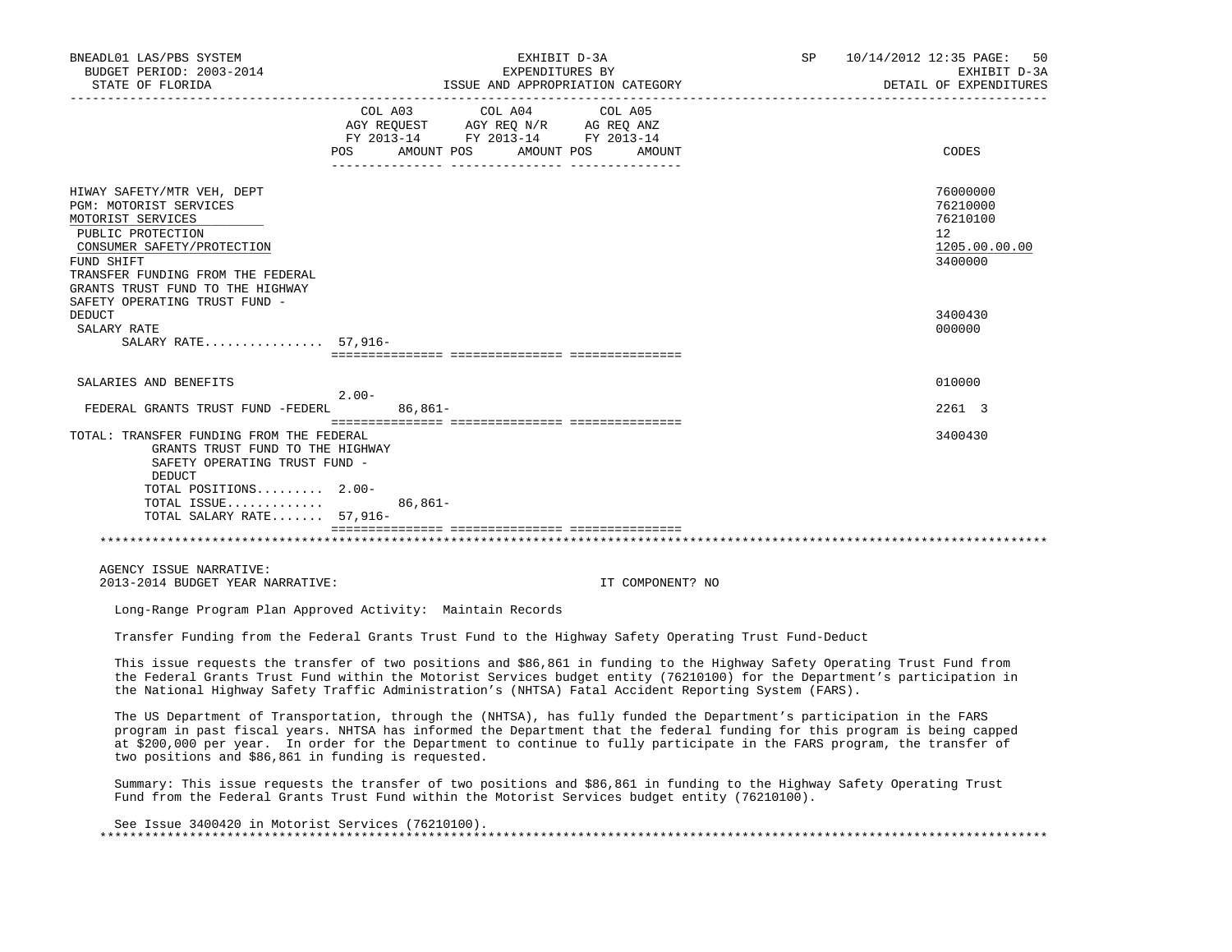| BNEADL01 LAS/PBS SYSTEM<br>BUDGET PERIOD: 2003-2014<br>STATE OF FLORIDA                                                                                                                                                                              | EXHIBIT D-3A<br>EXPENDITURES BY<br>ISSUE AND APPROPRIATION CATEGORY |                                                                                                                                                                                                                              |                   |                                                 |                                               |               | SP 10/14/2012 12:35 PAGE:<br>-51<br>EXHIBIT D-3A<br>DETAIL OF EXPENDITURES |
|------------------------------------------------------------------------------------------------------------------------------------------------------------------------------------------------------------------------------------------------------|---------------------------------------------------------------------|------------------------------------------------------------------------------------------------------------------------------------------------------------------------------------------------------------------------------|-------------------|-------------------------------------------------|-----------------------------------------------|---------------|----------------------------------------------------------------------------|
|                                                                                                                                                                                                                                                      | POS AMOUNT POS                                                      | COL A03 COL A04 COL A05<br>$\begin{tabular}{lllllll} \bf AGY \;\; RegUEST & \tt AGY \;\; REG \;\; N/R & \tt AG \;\; REG \;\; ANZ \\ \hline \tt FY \;\; 2013-14 & \tt FY \;\; 2013-14 & \tt FY \;\; 2013-14 \\ \end{tabular}$ | AMOUNT POS AMOUNT |                                                 |                                               |               | CODES                                                                      |
| HIWAY SAFETY/MTR VEH, DEPT<br>PGM: MOTORIST SERVICES<br>MOTORIST SERVICES<br>PUBLIC PROTECTION<br>CONSUMER SAFETY/PROTECTION<br>FUND SHIFT<br>TRANSFER FUNDING FROM THE FEDERAL<br>GRANTS TRUST FUND TO THE HIGHWAY<br>SAFETY OPERATING TRUST FUND - |                                                                     |                                                                                                                                                                                                                              |                   |                                                 |                                               |               | 76000000<br>76210000<br>76210100<br>12<br>1205.00.00.00<br>3400000         |
| DEDUCT                                                                                                                                                                                                                                               |                                                                     |                                                                                                                                                                                                                              |                   |                                                 |                                               |               | 3400430                                                                    |
| POSITION DETAIL OF SALARIES AND BENEFITS:                                                                                                                                                                                                            | FTE                                                                 | BASE RATE                                                                                                                                                                                                                    | ADDITIVES         | <b>BENEFITS</b>                                 | SUBTOTAL                                      | $\frac{1}{6}$ | LAPSE LAPSED SALARIES<br>AND BENEFITS                                      |
| A03 - AGY REQUEST FY 2013-14                                                                                                                                                                                                                         |                                                                     |                                                                                                                                                                                                                              |                   |                                                 |                                               |               |                                                                            |
| CHANGES TO CURRENTLY AUTHORIZED POSITIONS                                                                                                                                                                                                            |                                                                     |                                                                                                                                                                                                                              |                   |                                                 |                                               |               |                                                                            |
| 3112 STATISTICIAN II                                                                                                                                                                                                                                 |                                                                     |                                                                                                                                                                                                                              |                   |                                                 |                                               |               |                                                                            |
| 00495 001<br>2209 MANAGEMENT ANALYST I - SES<br>00494 001                                                                                                                                                                                            |                                                                     | $1.00 - 25,479 -$<br>$1.00 - 32,437 -$                                                                                                                                                                                       |                   | $15,500-$<br>__________________________________ | 47,937- 0.00                                  |               | $13,445-$ 38,924- 0.00 38,924-<br>$47,937-$                                |
| TOTALS FOR ISSUE BY FUND<br>2261 FEDERAL GRANTS TRUST FUND                                                                                                                                                                                           |                                                                     |                                                                                                                                                                                                                              |                   |                                                 |                                               |               | $86,861-$                                                                  |
|                                                                                                                                                                                                                                                      | $2.00 -$                                                            | 57,916-                                                                                                                                                                                                                      |                   |                                                 | __________ _______________<br>28,945- 86,861- |               | ----------<br>86,861-<br>==============                                    |
|                                                                                                                                                                                                                                                      |                                                                     |                                                                                                                                                                                                                              |                   |                                                 |                                               |               |                                                                            |
|                                                                                                                                                                                                                                                      |                                                                     |                                                                                                                                                                                                                              |                   |                                                 |                                               |               |                                                                            |
| CAPITAL IMPROVEMENT PLAN<br>MAINTENANCE AND REPAIR<br>FIXED CAPITAL OUTLAY<br>MAIN/REP/CONST-STATEWIDE                                                                                                                                               |                                                                     |                                                                                                                                                                                                                              |                   |                                                 |                                               |               | 9900000<br>990M000<br>080000<br>083643                                     |
| HIGHWAY SAFETY OPER TF                                                                                                                                                                                                                               |                                                                     | -STATE 665,056 665,056                                                                                                                                                                                                       |                   |                                                 |                                               |               | 2009 1                                                                     |
|                                                                                                                                                                                                                                                      |                                                                     |                                                                                                                                                                                                                              |                   |                                                 |                                               |               |                                                                            |
| <b>AGENCY NARRATIVE:</b><br>2013-2014 BUDGET YEAR NARRATIVE:                                                                                                                                                                                         |                                                                     | MAIN/REP/CONST-STATEWIDE                                                                                                                                                                                                     | IT COMPONENT? NO  |                                                 |                                               |               |                                                                            |

DIVISION OF MOTORIST SERVICES FACILITY MAINTENANCE, REPAIRS and CONSTRUCTION STATEWIDE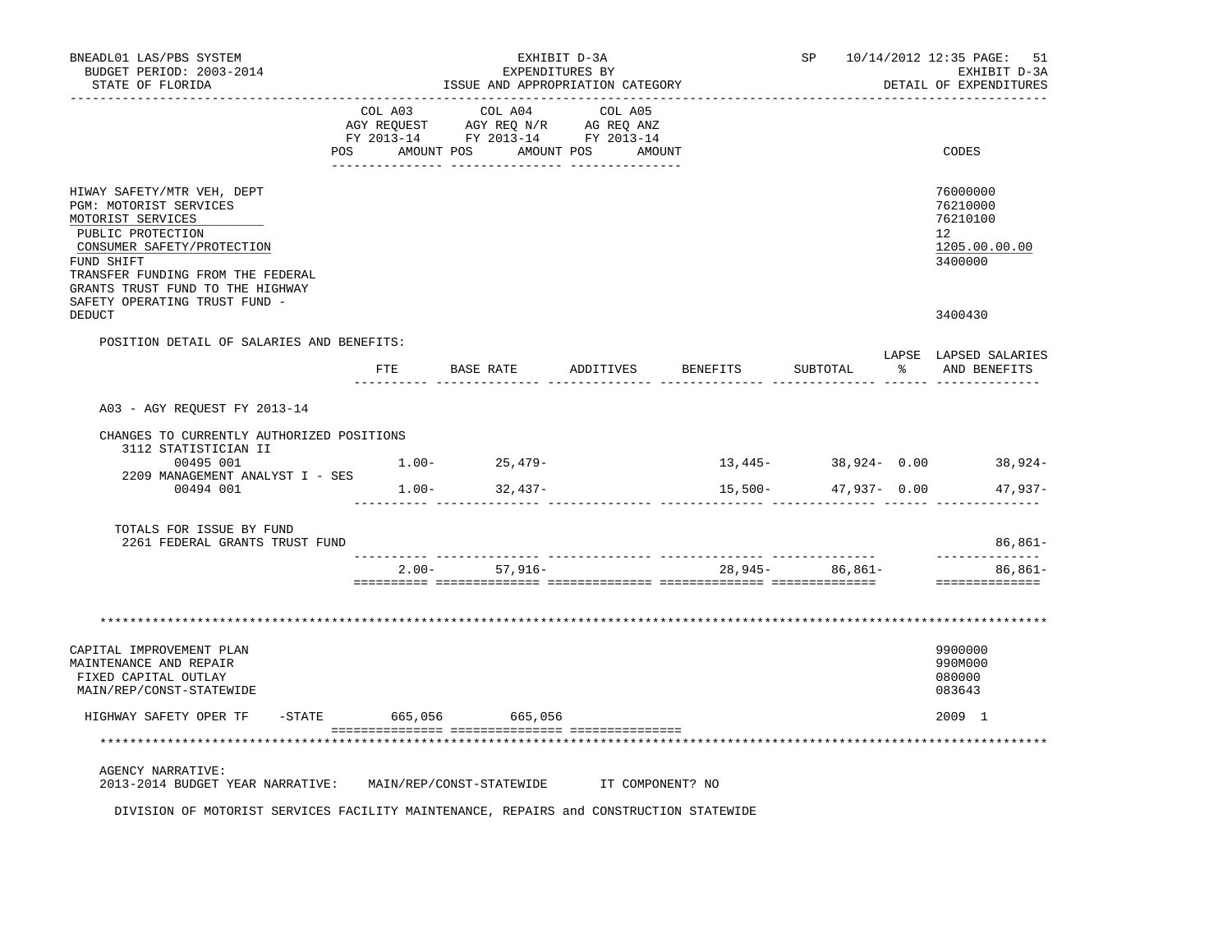| BNEADL01 LAS/PBS SYSTEM<br>BUDGET PERIOD: 2003-2014<br>STATE OF FLORIDA                                                                                                            | EXHIBIT D-3A<br>EXPENDITURES BY<br>ISSUE AND APPROPRIATION CATEGORY                                                                               | SP<br>10/14/2012 12:35 PAGE: 52<br>EXHIBIT D-3A<br>DETAIL OF EXPENDITURES     |
|------------------------------------------------------------------------------------------------------------------------------------------------------------------------------------|---------------------------------------------------------------------------------------------------------------------------------------------------|-------------------------------------------------------------------------------|
|                                                                                                                                                                                    | COL A03 COL A04 COL A05<br>AGY REOUEST<br>AGY REO N/R AG REO ANZ<br>FY 2013-14 FY 2013-14 FY 2013-14<br>POS<br>AMOUNT POS<br>AMOUNT POS<br>AMOUNT | CODES                                                                         |
| HIWAY SAFETY/MTR VEH, DEPT<br>PGM: MOTORIST SERVICES<br>MOTORIST SERVICES<br>PUBLIC PROTECTION<br>CONSUMER SAFETY/PROTECTION<br>CAPITAL IMPROVEMENT PLAN<br>MAINTENANCE AND REPAIR |                                                                                                                                                   | 76000000<br>76210000<br>76210100<br>12<br>1205.00.00.00<br>9900000<br>990M000 |

 Long-Range Program Plan Approved Activity: Issue Driver Licenses and Identification Cards, Administer Motorist Insurance Laws, Enforce Title and Registration Laws and Conduct Mobile Home Inspections

 This issue requests \$665,056 for fiscal year 2013-14 and a total of \$712,720 for fiscal years 2014-15 through 2017-18 from the Highway Safety Operating Trust Fund for statewide maintenance, repairs and renovation as part of the five-year Capital Improvement Plan for the Division of Motorist Services. Ensuring that state facilities are maintained in an acceptable safe condition supports the Governor's strategy of creating vibrant, safe and healthy communities which attract workers, businesses, residents and visitors to Florida as well as creating a work environment which improves the efficiency and effectiveness of state government.

For fiscal year 2013-14, the request is as follows:

ADA SITE ASSESSMENT SURVEYS: \$43,000

 Funding is requested to identify ADA deficiencies at facilities statewide and move the Department toward compliance with Title II, Section 504 of ADA government facilities requirements. Information from the surveys will be used to plan and outline the corrective actions necessary.

ROOFING: \$77,056

 The replacement of the roof at the Daytona Beach driver license facility has become a critical need. The roof system is reaching the end of its life span and has been requiring frequent repairs and inspections to prevent water intrusion damage.

MOLD/MILDEW AND ASBESTOS: \$87,000

 The asbestos, mold and mildew surveys are used to identify contamination and possible causes of moisture contributing to the growth of mold and mildew in a facility. Severe weather conditions, especially during hurricane season, can result in water intrusion, and environmental health issues in the workplace. Following remediation and complete correction of the water moisture problem, employees should be able to occupy the space without health complaints or physical symptoms.

ADA RESTROOMS: \$100,000

 The ADA restroom improvements are necessary in our move toward complying with Title II, Section 504 of the ADA requirements set forth for public and government facilities.

SAFETY/SECURITY: \$223,000

 Funding is requested for Safety and Security related issues including replacement of old windows and storefront door systems to more effectively secure the facility and its contents, as well as improve protection by replacing items with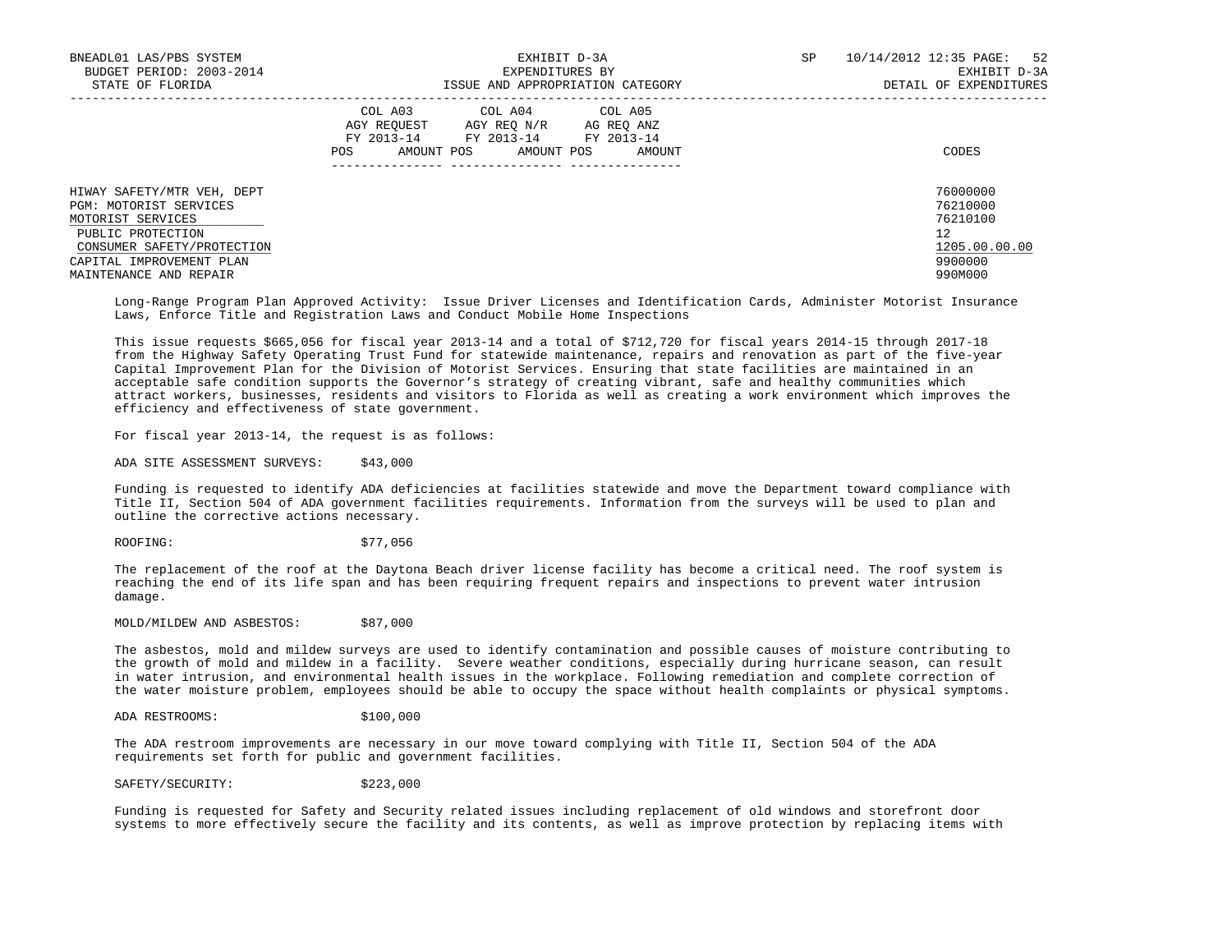| BNEADL01 LAS/PBS SYSTEM<br>BUDGET PERIOD: 2003-2014                                                                                                                                | EXHIBIT D-3A<br>EXPENDITURES BY                                                                                                                      | 10/14/2012 12:35 PAGE: 53<br>SP<br>EXHIBIT D-3A                               |
|------------------------------------------------------------------------------------------------------------------------------------------------------------------------------------|------------------------------------------------------------------------------------------------------------------------------------------------------|-------------------------------------------------------------------------------|
| STATE OF FLORIDA                                                                                                                                                                   | ISSUE AND APPROPRIATION CATEGORY                                                                                                                     | DETAIL OF EXPENDITURES                                                        |
|                                                                                                                                                                                    | COL A03 COL A04 COL A05<br>AGY REOUEST<br>AGY REO N/R<br>AG REO ANZ<br>FY 2013-14 FY 2013-14 FY 2013-14<br>POS<br>AMOUNT POS<br>AMOUNT POS<br>AMOUNT | CODES                                                                         |
| HIWAY SAFETY/MTR VEH, DEPT<br>PGM: MOTORIST SERVICES<br>MOTORIST SERVICES<br>PUBLIC PROTECTION<br>CONSUMER SAFETY/PROTECTION<br>CAPITAL IMPROVEMENT PLAN<br>MAINTENANCE AND REPAIR |                                                                                                                                                      | 76000000<br>76210000<br>76210100<br>12<br>1205.00.00.00<br>9900000<br>990M000 |

 hurricane impact windows and doors. New windows and doors will also increase energy efficiency. Security fencing serves to secure the property and reduce liability issues that could result from injury related to any unauthorized activity on the property. The drainage issue (standing water) at the Opa Locka facility is a safety concern for both customers and employees utilizing the parking area.

# RENOVATION-PLANNING AND DESIGN: \$90,000

 For fiscal year 2013-14, this issue requests \$90,000 in funding to plan and design renovation of state facilities located in Tampa (Martin Luther King Jr. Blvd) and Pembroke Pines.

 For the Tampa office, the Department requests \$45,000 in planning and design funding to renovate the 5,550 square foot facility located on Martin Luther King, Jr. Blvd. This facility, which was originally constructed in 1976, serves multiple functions and houses both driver license and non-license issuance members. Non-issuance personnel provide vital services such as training, quality assurance, support staff, issuance oversight, as well as installations and relocations of testing equipment to tax collectors and Department members in this area. The training staff provides specialized training on fraudulent document recognition to tax collectors, training related to motor vehicles and driver licenses issuance, and supervisory and team building courses for members of the Bureau of Motor Vehicles Field Operations, Bureau of Administrative Reviews and the Florida Highway Patrol.

 Driver licensing issuance services are expected to be fully transitioned to the Hillsborough County Tax Collector by June 30, 2015. When the transition occurs, the driver license office in Brandon (K05), a leased facility, will close and driver licenses will no longer be issued at Tampa-MLK (K01). The Department proposes to renovate the Tampa facility located on Martin Luther King Jr. Boulevard and assign all non-driver license issuance personnel who are presently located in Brandon to the Tampa office. Renovation of the Tampa facility located on Martin Luther King Jr. Boulevard will be necessary to house all non-issuance personnel of which there will be approximately fifteen members. Construction funds for this project will be requested in fiscal year 2014-15.

 For the Pembroke Pines office, the Department requests \$45,000 in planning and design funding to expand the 3,586 square foot state-owned Pembroke Pines driver license office (R02), built in 1976. The facility is located on 6.4 acres of state property in Broward County that lies close to the Broward and Miami-Dade county line. The facility's square footage is not sufficient to adequately serve this densely populated area. Approximately 410 customers are served at this location daily and over 107,000 annually. Due to the limited waiting area in this facility, many customers have to wait outside until service is provided. The addition of approximately 3,500 square feet is needed to better serve the public and to meet the demands of future growth. Construction funds for this project will be requested in fiscal year 2014-15.

# HVAC: \$45,000

 This issue requests \$45,000 for the replacement of the heating, ventilation and air condition system (HVAC) at the Pembroke Pines office. This system is reaching the end of its life span and is operating less efficiently. Also requested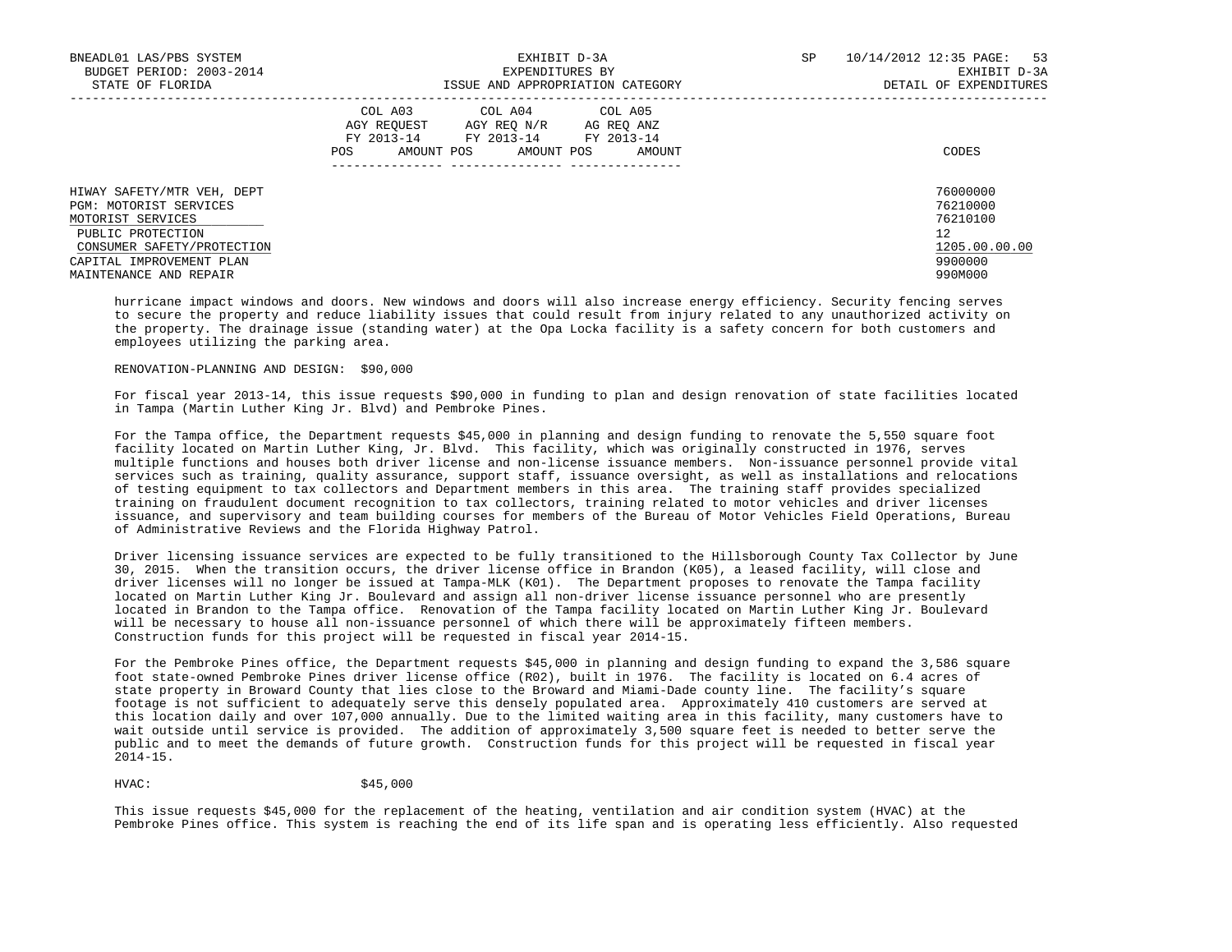| BNEADL01 LAS/PBS SYSTEM<br>BUDGET PERIOD: 2003-2014<br>STATE OF FLORIDA                                                                                                            | EXHIBIT D-3A<br>EXPENDITURES BY<br>ISSUE AND APPROPRIATION CATEGORY                                                                                     | SP<br>10/14/2012 12:35 PAGE: 54<br>EXHIBIT D-3A<br>DETAIL OF EXPENDITURES     |
|------------------------------------------------------------------------------------------------------------------------------------------------------------------------------------|---------------------------------------------------------------------------------------------------------------------------------------------------------|-------------------------------------------------------------------------------|
|                                                                                                                                                                                    | COL A03 COL A04 COL A05<br>AGY REOUEST<br>AGY REO N/R<br>AG REO ANZ<br>FY 2013-14<br>FY 2013-14 FY 2013-14<br>AMOUNT POS<br>AMOUNT POS<br>POS<br>AMOUNT | CODES                                                                         |
| HIWAY SAFETY/MTR VEH, DEPT<br>PGM: MOTORIST SERVICES<br>MOTORIST SERVICES<br>PUBLIC PROTECTION<br>CONSUMER SAFETY/PROTECTION<br>CAPITAL IMPROVEMENT PLAN<br>MAINTENANCE AND REPAIR |                                                                                                                                                         | 76000000<br>76210000<br>76210100<br>12<br>1205.00.00.00<br>9900000<br>990M000 |

 is statewide recurring funding to address sudden HVAC system failures which adversely impact computer systems as well as creating an unbearable environment for customers and employees.

The cost of the above items is summarized by category as follows:

|                                         | FY 2013-14   | FY 2014-15   | FY 2015-16 | FY 2016-17 | FY 2017-18 |
|-----------------------------------------|--------------|--------------|------------|------------|------------|
| Description                             |              |              |            |            |            |
| ADA Site Assessment Surveys - Statewide | 43,000<br>S. | 27,000<br>S. |            | 0          |            |
| Roofing - Statewide                     | 77,056       | 24,000       | 71,720     |            |            |
| Mold, Mildew, and Asbestos Remediation  | 87,000       | 75,000       | 75,000     | 75,000     | 75,000     |
| ADA Restrooms - Statewide               | 100,000      | 100,000      | 25,000     | 25,000     | 25,000     |
| Safety and Security Issues - Statewide  | 223,000      |              |            |            |            |
| Renovation - Planning and Design        | 90,000       |              |            |            |            |
| HVAC - Statewide                        | 45,000       | 40,000       | 25,000     | 25,000     | 25,000     |
| Total:                                  | \$665,056    | \$266,000    | \$196,720  | 125,000    | 125,000    |
|                                         |              |              |            |            |            |

 Summary: This issue requests \$665,056 for fiscal year 2013-14 and a total of \$712,720 for fiscal years 2014-15 through 2017-18 from the Highway Safety Operating Trust Fund for maintenance, repairs and other items listed above to state facilities statewide as part of the Department's five-year Capital Improvement Plan. \*\*\*\*\*\*\*\*\*\*\*\*\*\*\*\*\*\*\*\*\*\*\*\*\*\*\*\*\*\*\*\*\*\*\*\*\*\*\*\*\*\*\*\*\*\*\*\*\*\*\*\*\*\*\*\*\*\*\*\*\*\*\*\*\*\*\*\*\*\*\*\*\*\*\*\*\*\*\*\*\*\*\*\*\*\*\*\*\*\*\*\*\*\*\*\*\*\*\*\*\*\*\*\*\*\*\*\*\*\*\*\*\*\*\*\*\*\*\*\*\*\*\*\*\*\*\*

| TOTAL: CONSUMER SAFETY/PROTECTION<br>BY FUND TYPE |          |            | 1205.00.00.00 |
|---------------------------------------------------|----------|------------|---------------|
| TRUST FUNDS 138,424,636<br>SALARY RATE 48,523,322 | 1,602.00 | 24,228,951 | 2000          |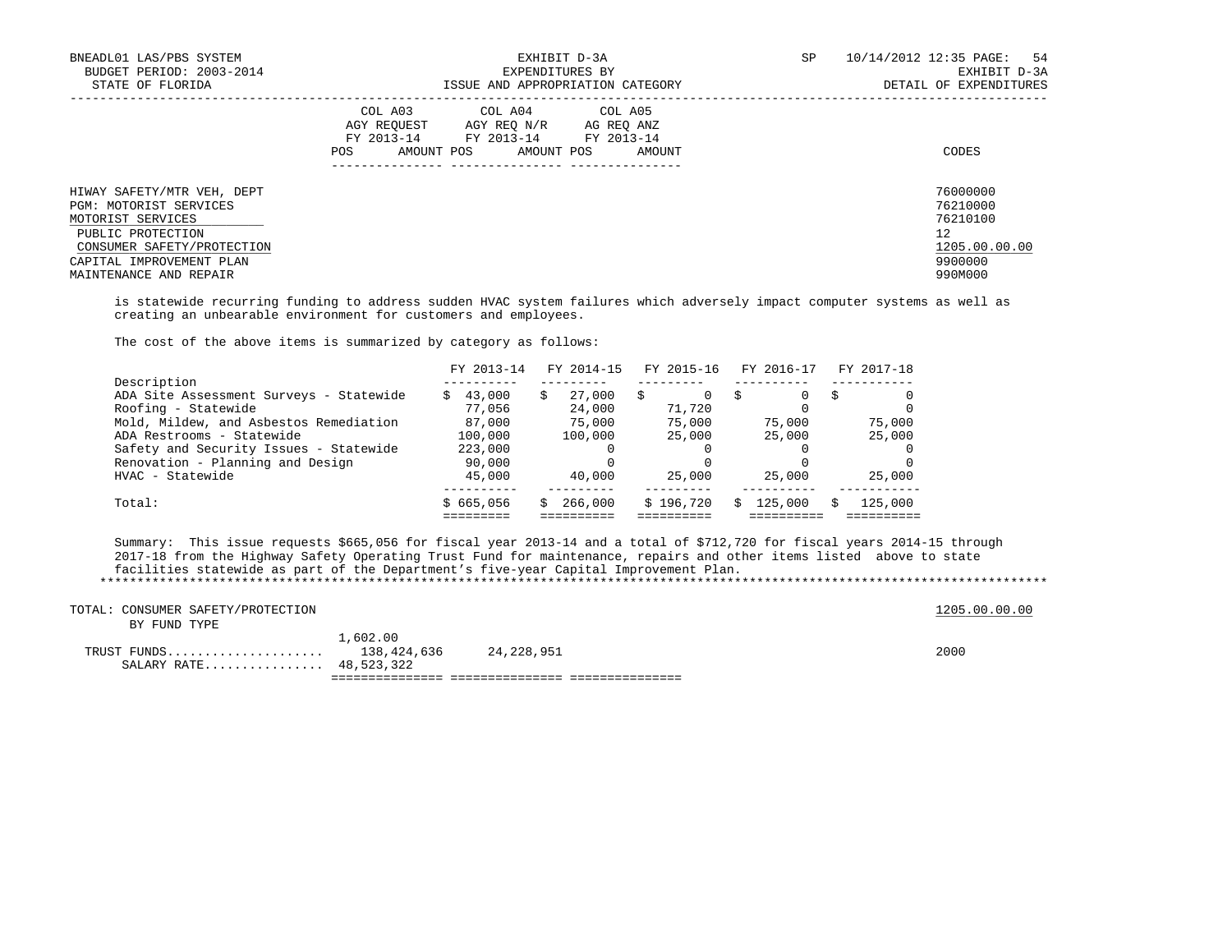| BNEADL01 LAS/PBS SYSTEM<br>BUDGET PERIOD: 2003-2014<br>STATE OF FLORIDA<br>----------------                                                                                                                                                   |           | _____________________________        | EXHIBIT D-3A<br>EXPENDITURES BY<br>ISSUE AND APPROPRIATION CATEGORY                                                  | SP | 55<br>10/14/2012 12:35 PAGE:<br>EXHIBIT D-3A<br>DETAIL OF EXPENDITURES                  |
|-----------------------------------------------------------------------------------------------------------------------------------------------------------------------------------------------------------------------------------------------|-----------|--------------------------------------|----------------------------------------------------------------------------------------------------------------------|----|-----------------------------------------------------------------------------------------|
|                                                                                                                                                                                                                                               |           | COL A03<br>POS<br>AMOUNT POS         | COL A04<br>COL A05<br>AGY REQUEST AGY REQ N/R AG REQ ANZ<br>FY 2013-14 FY 2013-14 FY 2013-14<br>AMOUNT POS<br>AMOUNT |    | CODES                                                                                   |
| HIWAY SAFETY/MTR VEH, DEPT<br>PGM: KIRKMAN DATA CENTER<br>INFORMATION TECHNOLOGY<br>GOV OPERATIONS/SUPPORT<br>INFORMATION TECHNOLOGY<br>ESTIMATED EXPENDITURES<br>ESTIMATED EXPENDITURES - OPERATIONS<br>SALARY RATE<br>SALARY RATE 7,913,358 |           |                                      |                                                                                                                      |    | 76000000<br>76400000<br>76400100<br>16<br>1603.00.00.00<br>1000000<br>1001000<br>000000 |
| SALARIES AND BENEFITS<br>HIGHWAY SAFETY OPER TF                                                                                                                                                                                               |           | 165.00<br>-STATE 10,027,299          |                                                                                                                      |    | 010000<br>2009 1                                                                        |
| OTHER PERSONAL SERVICES<br>HIGHWAY SAFETY OPER TF                                                                                                                                                                                             | $-STATE$  | 262,740                              |                                                                                                                      |    | 030000<br>2009 1                                                                        |
| <b>EXPENSES</b>                                                                                                                                                                                                                               |           |                                      |                                                                                                                      |    | 040000                                                                                  |
| HIGHWAY SAFETY OPER TF - STATE 4,264,817<br>GAS TAX COLLECTION TF - STATE<br>LAW ENFORCEMENT TF                                                                                                                                               | -STATE    | 213,265<br>3,752<br>________________ |                                                                                                                      |    | 2009 1<br>2319 1<br>2434 1                                                              |
| TOTAL APPRO                                                                                                                                                                                                                                   |           | 4,481,834                            |                                                                                                                      |    |                                                                                         |
| OPERATING CAPITAL OUTLAY                                                                                                                                                                                                                      |           |                                      |                                                                                                                      |    | 060000                                                                                  |
| HIGHWAY SAFETY OPER TF                                                                                                                                                                                                                        | $-$ STATE | 331,931                              |                                                                                                                      |    | 2009 1                                                                                  |
| SPECIAL CATEGORIES<br>CONTRACTED SERVICES                                                                                                                                                                                                     |           |                                      |                                                                                                                      |    | 100000<br>100777                                                                        |
| HIGHWAY SAFETY OPER TF -STATE 1,991,691<br>GAS TAX COLLECTION TF                                                                                                                                                                              | -STATE    | 17,333<br>________________           | ---------------- ----------------                                                                                    |    | 2009 1<br>2319 1                                                                        |
| TOTAL APPRO                                                                                                                                                                                                                                   |           | 2,009,024                            |                                                                                                                      |    |                                                                                         |
| RISK MANAGEMENT INSURANCE                                                                                                                                                                                                                     |           |                                      |                                                                                                                      |    | 103241                                                                                  |
| HIGHWAY SAFETY OPER TF                                                                                                                                                                                                                        | $-$ STATE | 94,974                               |                                                                                                                      |    | 2009 1                                                                                  |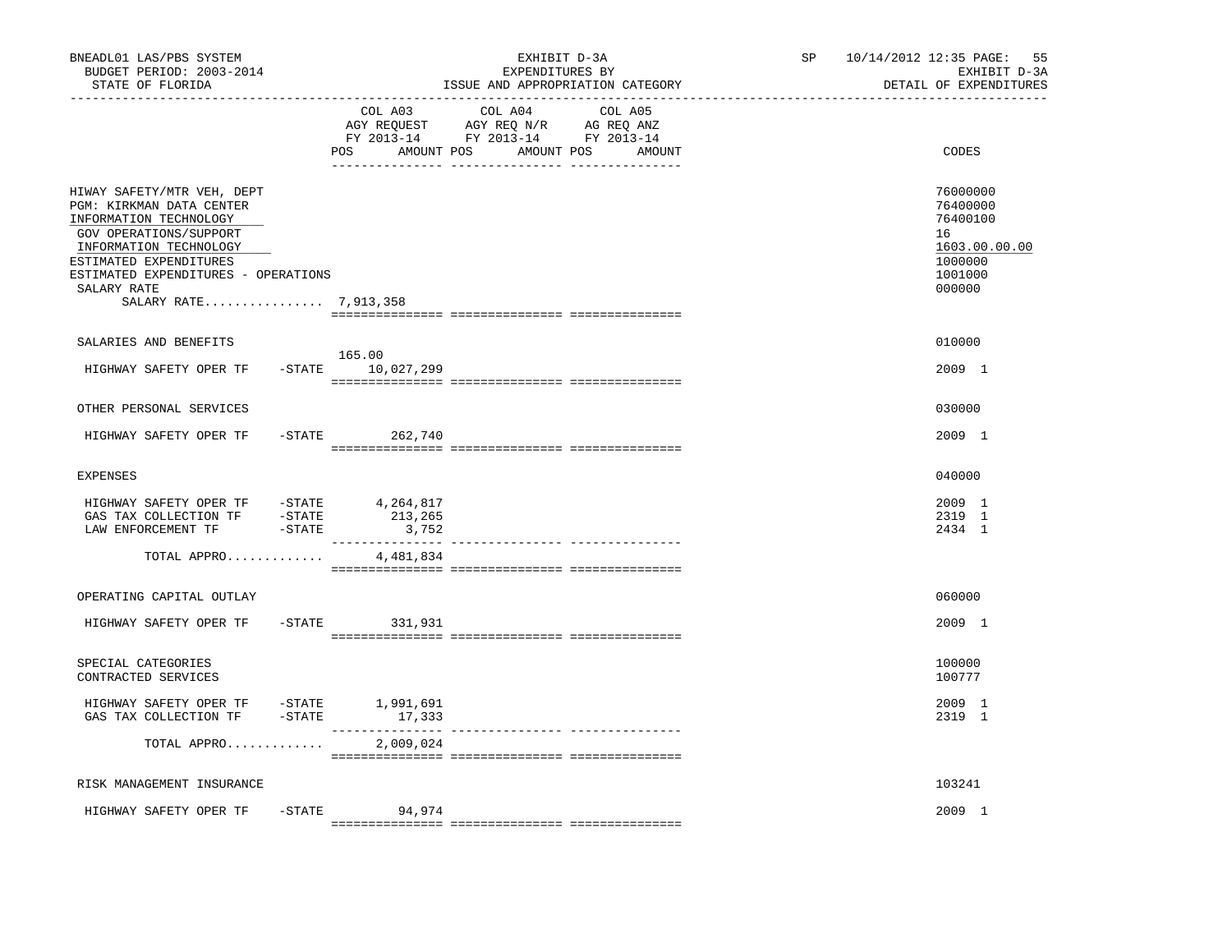| BNEADL01 LAS/PBS SYSTEM<br>BUDGET PERIOD: 2003-2014<br>STATE OF FLORIDA<br>-----------------                                                                                                                                                          |                             | EXHIBIT D-3A<br>EXPENDITURES BY<br>ISSUE AND APPROPRIATION CATEGORY                                                                                                                                                                                                                  | SP and the set of the set of the set of the set of the set of the set of the set of the set of the set of the set of the set of the set of the set of the set of the set of the set of the set of the set of the set of the se | 10/14/2012 12:35 PAGE:<br>56<br>EXHIBIT D-3A<br>DETAIL OF EXPENDITURES                            |
|-------------------------------------------------------------------------------------------------------------------------------------------------------------------------------------------------------------------------------------------------------|-----------------------------|--------------------------------------------------------------------------------------------------------------------------------------------------------------------------------------------------------------------------------------------------------------------------------------|--------------------------------------------------------------------------------------------------------------------------------------------------------------------------------------------------------------------------------|---------------------------------------------------------------------------------------------------|
|                                                                                                                                                                                                                                                       | COL A03                     | COL A04 COL A05<br>$\begin{tabular}{lllllll} \bf AGY \;\; REQUEST \hspace{1cm} AGY \;\; REQ \;\; N/R \hspace{1cm} AG \;\; REQ \;\; ANZ \\ \hline \tt FY \;\; 2013-14 \hspace{1cm} FY \;\; 2013-14 \hspace{1cm} FY \;\; 2013-14 \end{tabular}$<br>POS AMOUNT POS AMOUNT POS<br>AMOUNT |                                                                                                                                                                                                                                | CODES                                                                                             |
| HIWAY SAFETY/MTR VEH, DEPT<br>PGM: KIRKMAN DATA CENTER<br>INFORMATION TECHNOLOGY<br>GOV OPERATIONS/SUPPORT<br>INFORMATION TECHNOLOGY<br>ESTIMATED EXPENDITURES<br>ESTIMATED EXPENDITURES - OPERATIONS<br>SPECIAL CATEGORIES<br>TAX COLL NETWRK-CO SYS |                             |                                                                                                                                                                                                                                                                                      |                                                                                                                                                                                                                                | 76000000<br>76400000<br>76400100<br>16<br>1603.00.00.00<br>1000000<br>1001000<br>100000<br>103752 |
| HIGHWAY SAFETY OPER TF - STATE 7, 144, 405                                                                                                                                                                                                            |                             |                                                                                                                                                                                                                                                                                      |                                                                                                                                                                                                                                | 2009 1                                                                                            |
| DEFERRED-PAY COM CONTRACTS                                                                                                                                                                                                                            |                             |                                                                                                                                                                                                                                                                                      |                                                                                                                                                                                                                                | 105280                                                                                            |
| HIGHWAY SAFETY OPER TF                                                                                                                                                                                                                                | $-$ STATE 439, 974          |                                                                                                                                                                                                                                                                                      |                                                                                                                                                                                                                                | 2009 1                                                                                            |
| LEASE/PURCHASE/EQUIPMENT                                                                                                                                                                                                                              |                             |                                                                                                                                                                                                                                                                                      |                                                                                                                                                                                                                                | 105281                                                                                            |
| HIGHWAY SAFETY OPER TF                                                                                                                                                                                                                                | $-$ STATE $1,646$           |                                                                                                                                                                                                                                                                                      |                                                                                                                                                                                                                                | 2009 1                                                                                            |
| TR/DMS/HR SVCS/STW CONTRCT                                                                                                                                                                                                                            |                             |                                                                                                                                                                                                                                                                                      |                                                                                                                                                                                                                                | 107040                                                                                            |
| HIGHWAY SAFETY OPER TF                                                                                                                                                                                                                                | $-STATE$ 62,473             |                                                                                                                                                                                                                                                                                      |                                                                                                                                                                                                                                | 2009 1                                                                                            |
| DATA PROCESSING SERVICES<br>SOUTHWOOD SRC                                                                                                                                                                                                             |                             |                                                                                                                                                                                                                                                                                      |                                                                                                                                                                                                                                | 210000<br>210021                                                                                  |
| HIGHWAY SAFETY OPER TF - STATE 1,539,498                                                                                                                                                                                                              |                             |                                                                                                                                                                                                                                                                                      |                                                                                                                                                                                                                                | 2009 1                                                                                            |
| NORTHWOOD SRC (NSRC)                                                                                                                                                                                                                                  |                             |                                                                                                                                                                                                                                                                                      |                                                                                                                                                                                                                                | 210022                                                                                            |
| HIGHWAY SAFETY OPER TF<br>-FEDERL                                                                                                                                                                                                                     | -STATE 2,275,090<br>102,678 |                                                                                                                                                                                                                                                                                      |                                                                                                                                                                                                                                | 2009 1<br>2009 3                                                                                  |
| TOTAL HIGHWAY SAFETY OPER TF                                                                                                                                                                                                                          | 2,377,768                   |                                                                                                                                                                                                                                                                                      |                                                                                                                                                                                                                                | 2009                                                                                              |
| TOTAL APPRO                                                                                                                                                                                                                                           | 2,377,768                   |                                                                                                                                                                                                                                                                                      |                                                                                                                                                                                                                                |                                                                                                   |
| TOTAL: ESTIMATED EXPENDITURES - OPERATIONS<br>TOTAL POSITIONS 165.00<br>TOTAL ISSUE 28,773,566<br>TOTAL SALARY RATE 7,913,358                                                                                                                         |                             |                                                                                                                                                                                                                                                                                      |                                                                                                                                                                                                                                | 1001000                                                                                           |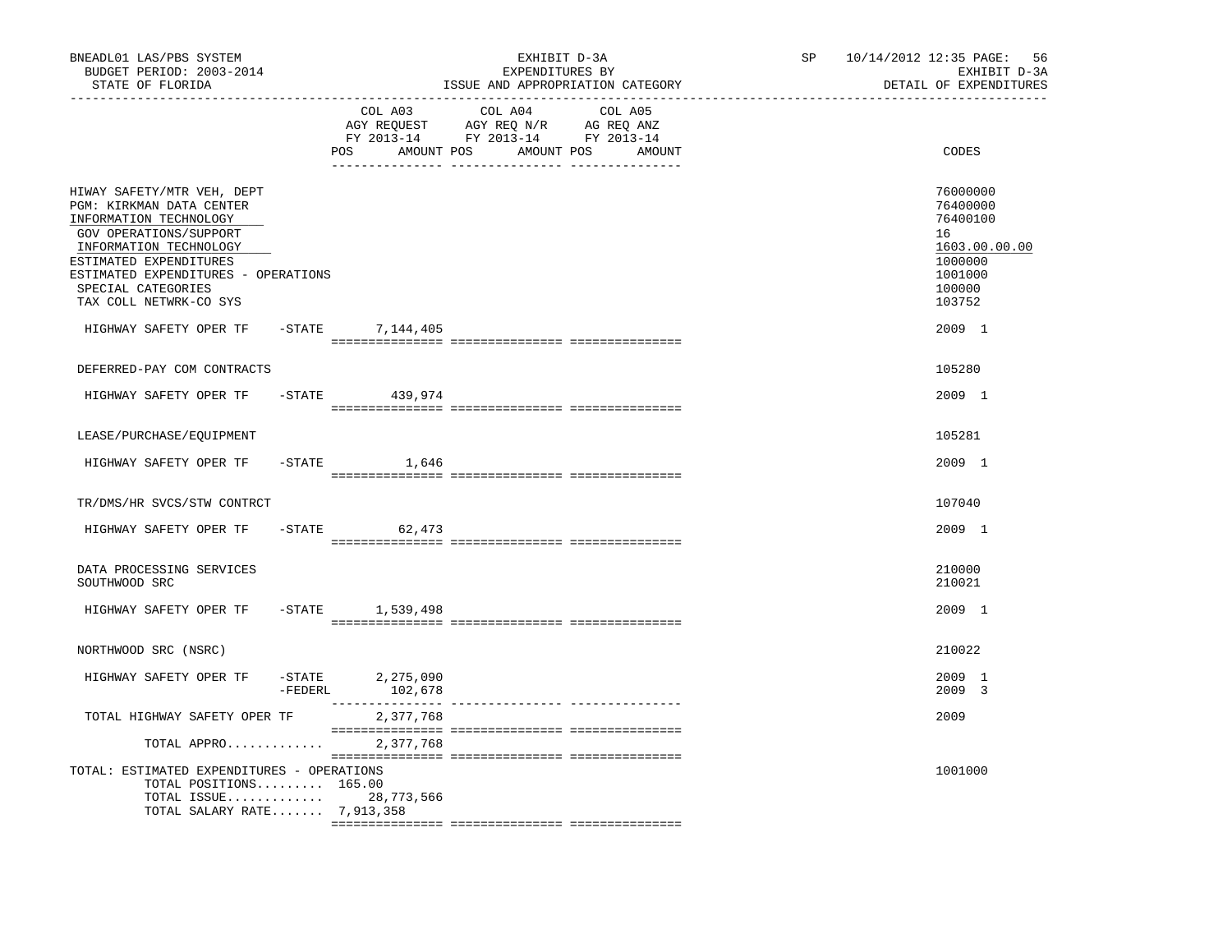| BNEADL01 LAS/PBS SYSTEM<br>BUDGET PERIOD: 2003-2014<br>STATE OF FLORIDA                                                                                                                      |            |                                              | EXHIBIT D-3A<br>EXPENDITURES BY<br>ISSUE AND APPROPRIATION CATEGORY                                                  | SP 10/14/2012 12:35 PAGE: 57<br>EXHIBIT D-3A<br>DETAIL OF EXPENDITURES |
|----------------------------------------------------------------------------------------------------------------------------------------------------------------------------------------------|------------|----------------------------------------------|----------------------------------------------------------------------------------------------------------------------|------------------------------------------------------------------------|
|                                                                                                                                                                                              |            | COL A03<br>AMOUNT POS<br>POS                 | COL A04<br>COL A05<br>AGY REQUEST AGY REQ N/R AG REQ ANZ<br>FY 2013-14 FY 2013-14 FY 2013-14<br>AMOUNT POS<br>AMOUNT | CODES                                                                  |
| HIWAY SAFETY/MTR VEH, DEPT<br>PGM: KIRKMAN DATA CENTER<br>INFORMATION TECHNOLOGY<br>GOV OPERATIONS/SUPPORT<br>INFORMATION TECHNOLOGY<br>ESTIMATED EXPENDITURES<br>CASUALTY INSURANCE PREMIUM |            |                                              |                                                                                                                      | 76000000<br>76400000<br>76400100<br>16<br>1603.00.00.00<br>1000000     |
| ADJUSTMENT<br>SPECIAL CATEGORIES<br>RISK MANAGEMENT INSURANCE                                                                                                                                |            |                                              |                                                                                                                      | 1001090<br>100000<br>103241                                            |
| HIGHWAY SAFETY OPER TF                                                                                                                                                                       |            | $-$ STATE 22, 404 -                          |                                                                                                                      | 2009 1                                                                 |
| FLORIDA RETIREMENT SYSTEM<br>CONTRIBUTION ADJUSTMENT FOR<br>FISCAL YEAR 2012-2013<br>SALARIES AND BENEFITS                                                                                   |            |                                              |                                                                                                                      | 1001240<br>010000                                                      |
| HIGHWAY SAFETY OPER TF - STATE 32,021                                                                                                                                                        |            |                                              |                                                                                                                      | 2009 1                                                                 |
| DATA PROCESSING SERVICES<br>SOUTHWOOD SRC                                                                                                                                                    |            |                                              |                                                                                                                      | 210000<br>210021                                                       |
| HIGHWAY SAFETY OPER TF                                                                                                                                                                       | $-$ STATE  | 867                                          |                                                                                                                      | 2009 1                                                                 |
| NORTHWOOD SRC (NSRC)                                                                                                                                                                         |            |                                              |                                                                                                                      | 210022                                                                 |
| HIGHWAY SAFETY OPER TF                                                                                                                                                                       | $-$ FEDERL | $-$ STATE $1, 123$<br>51<br>---------------- |                                                                                                                      | 2009 1<br>2009 3                                                       |
| TOTAL HIGHWAY SAFETY OPER TF                                                                                                                                                                 |            | 1,174                                        |                                                                                                                      | 2009                                                                   |
| TOTAL APPRO                                                                                                                                                                                  |            | 1,174                                        |                                                                                                                      |                                                                        |
| TOTAL: FLORIDA RETIREMENT SYSTEM<br>CONTRIBUTION ADJUSTMENT FOR<br>FISCAL YEAR 2012-2013                                                                                                     |            |                                              |                                                                                                                      | 1001240                                                                |
| TOTAL ISSUE                                                                                                                                                                                  |            | 34,062                                       |                                                                                                                      |                                                                        |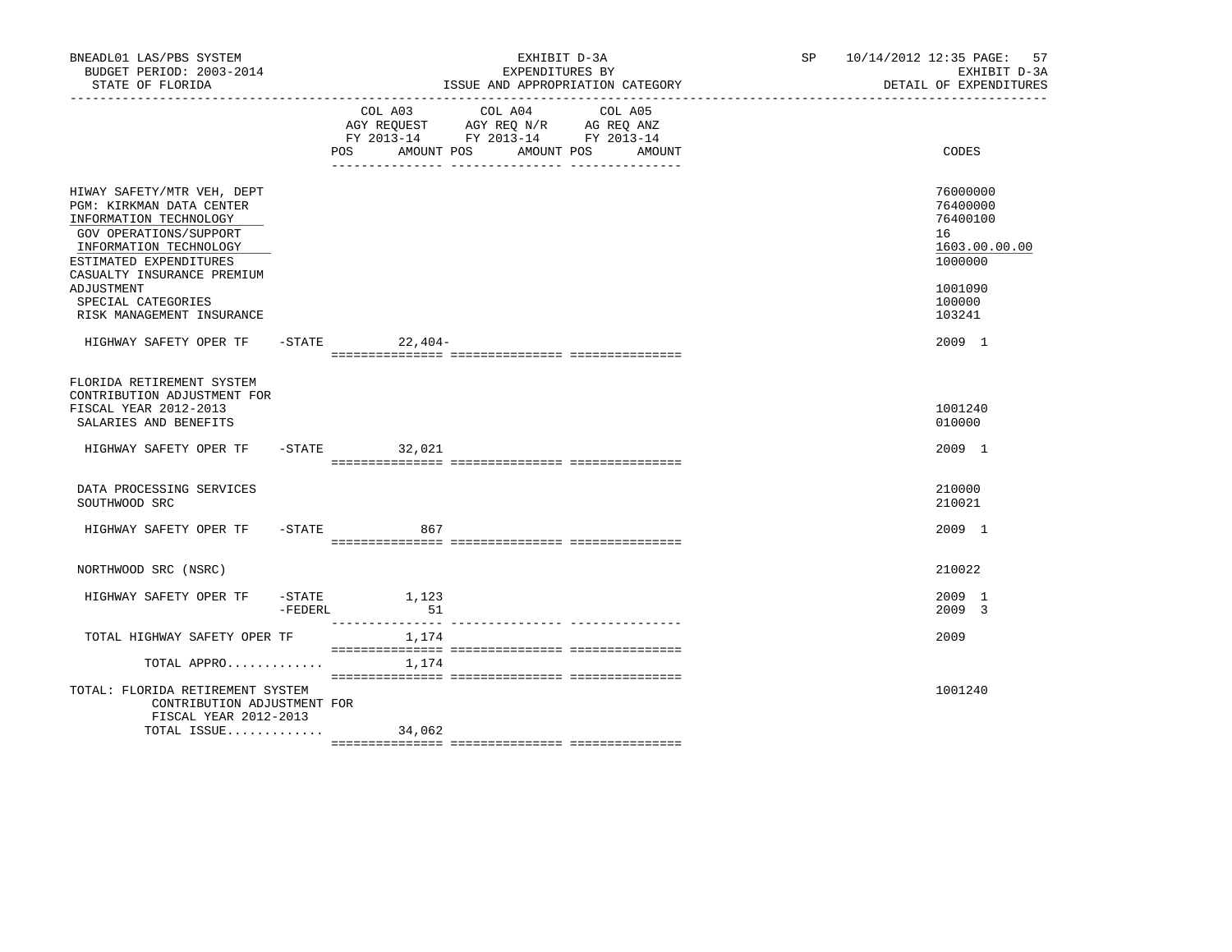| BNEADL01 LAS/PBS SYSTEM<br>BUDGET PERIOD: 2003-2014<br>STATE OF FLORIDA                                                                                                                      |                        |                              | EXHIBIT D-3A<br>EXPENDITURES BY<br>ISSUE AND APPROPRIATION CATEGORY                                                  | SP 10/14/2012 12:35 PAGE:<br>58<br>EXHIBIT D-3A<br>DETAIL OF EXPENDITURES |
|----------------------------------------------------------------------------------------------------------------------------------------------------------------------------------------------|------------------------|------------------------------|----------------------------------------------------------------------------------------------------------------------|---------------------------------------------------------------------------|
|                                                                                                                                                                                              |                        | COL A03<br>AMOUNT POS<br>POS | COL A04<br>COL A05<br>AGY REQUEST AGY REQ N/R AG REQ ANZ<br>FY 2013-14 FY 2013-14 FY 2013-14<br>AMOUNT POS<br>AMOUNT | CODES                                                                     |
| HIWAY SAFETY/MTR VEH, DEPT<br>PGM: KIRKMAN DATA CENTER<br>INFORMATION TECHNOLOGY<br>GOV OPERATIONS/SUPPORT<br>INFORMATION TECHNOLOGY<br>ESTIMATED EXPENDITURES<br>ADJUSTMENT TO STATE HEALTH |                        |                              |                                                                                                                      | 76000000<br>76400000<br>76400100<br>16<br>1603.00.00.00<br>1000000        |
| INSURANCE PREMIUM CONTRIBUTION -<br>FISCAL YEAR 2012-13<br>SALARIES AND BENEFITS                                                                                                             |                        |                              |                                                                                                                      | 1001830<br>010000                                                         |
| HIGHWAY SAFETY OPER TF -STATE 19,143                                                                                                                                                         |                        |                              |                                                                                                                      | 2009 1                                                                    |
| DATA PROCESSING SERVICES<br>SOUTHWOOD SRC                                                                                                                                                    |                        |                              |                                                                                                                      | 210000<br>210021                                                          |
| HIGHWAY SAFETY OPER TF - STATE                                                                                                                                                               |                        | 785                          |                                                                                                                      | 2009 1                                                                    |
| NORTHWOOD SRC (NSRC)                                                                                                                                                                         |                        |                              |                                                                                                                      | 210022                                                                    |
| HIGHWAY SAFETY OPER TF                                                                                                                                                                       | $-$ STATE<br>$-FEDERL$ | 972<br>44                    |                                                                                                                      | 2009 1<br>2009 3                                                          |
| TOTAL HIGHWAY SAFETY OPER TF                                                                                                                                                                 |                        | 1,016                        |                                                                                                                      | 2009                                                                      |
| TOTAL APPRO                                                                                                                                                                                  |                        | 1,016                        |                                                                                                                      |                                                                           |
| TOTAL: ADJUSTMENT TO STATE HEALTH<br>INSURANCE PREMIUM CONTRIBUTION -<br>FISCAL YEAR 2012-13                                                                                                 |                        |                              |                                                                                                                      | 1001830                                                                   |
| TOTAL ISSUE                                                                                                                                                                                  |                        | 20,944                       |                                                                                                                      |                                                                           |
| REALLOCATION OF HUMAN RESOURCES<br>OUTSOURCING<br>SPECIAL CATEGORIES<br>TR/DMS/HR SVCS/STW CONTRCT                                                                                           |                        |                              |                                                                                                                      | 1005900<br>100000<br>107040                                               |
| HIGHWAY SAFETY OPER TF - STATE                                                                                                                                                               |                        | 475                          |                                                                                                                      | 2009 1                                                                    |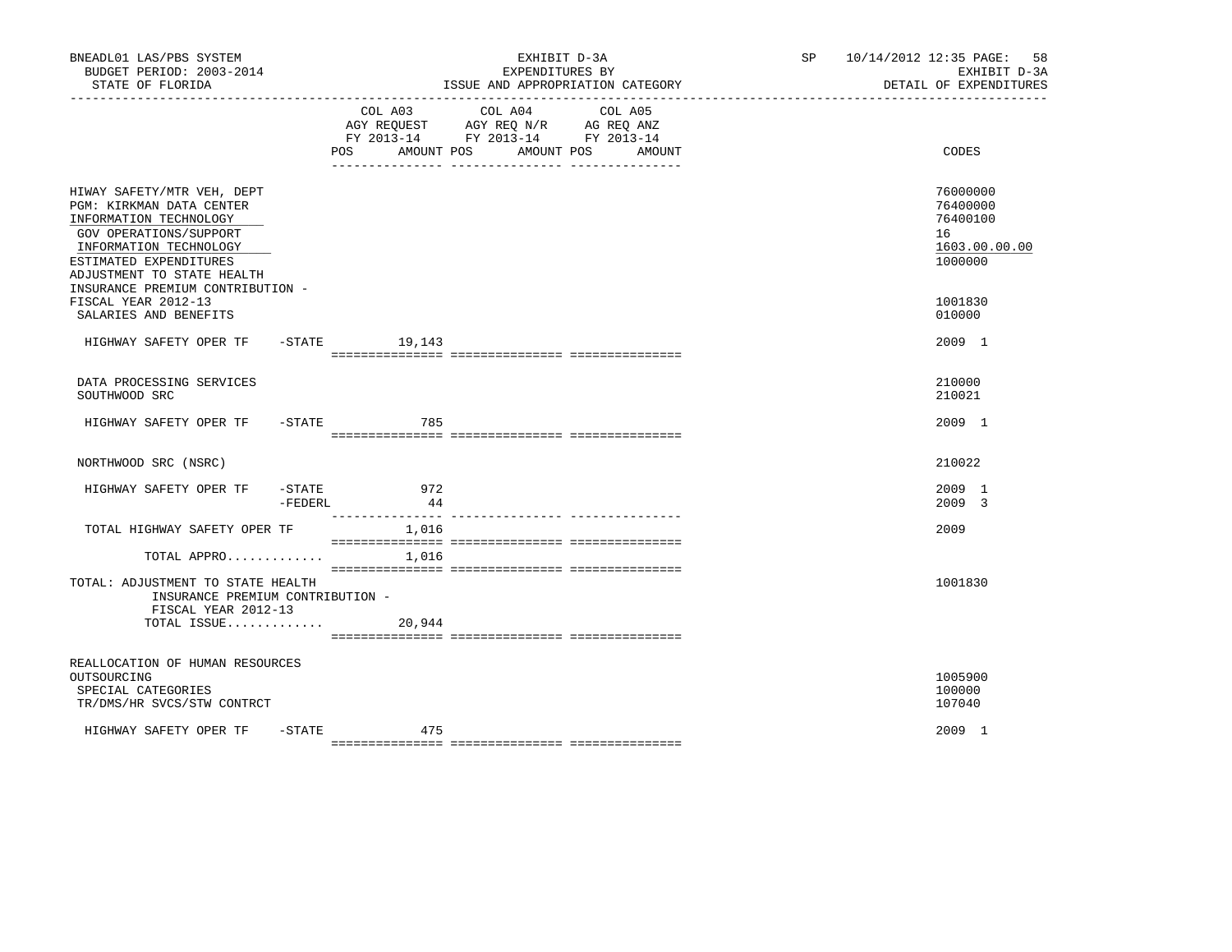| BNEADL01 LAS/PBS SYSTEM<br>BUDGET PERIOD: 2003-2014<br>STATE OF FLORIDA                                                                                                                                                                 |     |                                                                                      | EXHIBIT D-3A<br>EXPENDITURES BY | ISSUE AND APPROPRIATION CATEGORY | SP 10/14/2012 12:35 PAGE: 59<br>EXHIBIT D-3A<br>DETAIL OF EXPENDITURES        |  |
|-----------------------------------------------------------------------------------------------------------------------------------------------------------------------------------------------------------------------------------------|-----|--------------------------------------------------------------------------------------|---------------------------------|----------------------------------|-------------------------------------------------------------------------------|--|
|                                                                                                                                                                                                                                         | POS | AGY REQUEST AGY REQ N/R AG REQ ANZ<br>FY 2013-14 FY 2013-14 FY 2013-14<br>AMOUNT POS | COL A03 COL A04 COL A05         | AMOUNT POS<br>AMOUNT             | CODES                                                                         |  |
| HIWAY SAFETY/MTR VEH, DEPT<br>PGM: KIRKMAN DATA CENTER<br>INFORMATION TECHNOLOGY<br>GOV OPERATIONS/SUPPORT<br>INFORMATION TECHNOLOGY<br>NONRECURRING EXPENDITURES<br>INCREASED WORKLOAD FOR PRIMARY DATA<br>CENTER TO SUPPORT AN AGENCY |     |                                                                                      |                                 |                                  | 76000000<br>76400000<br>76400100<br>16<br>1603.00.00.00<br>2100000<br>2103033 |  |
| SALARIES AND BENEFITS<br>HIGHWAY SAFETY OPER TF - STATE                                                                                                                                                                                 |     | $53,015-$                                                                            |                                 |                                  | 010000<br>2009 1                                                              |  |
| <b>EXPENSES</b>                                                                                                                                                                                                                         |     |                                                                                      |                                 |                                  | 040000                                                                        |  |
| HIGHWAY SAFETY OPER TF -STATE 62,332-                                                                                                                                                                                                   |     |                                                                                      |                                 |                                  | 2009 1                                                                        |  |
| SPECIAL CATEGORIES<br>CONTRACTED SERVICES                                                                                                                                                                                               |     |                                                                                      |                                 |                                  | 100000<br>100777                                                              |  |
| HIGHWAY SAFETY OPER TF                                                                                                                                                                                                                  |     | $-STATE$ 3,662-                                                                      |                                 |                                  | 2009 1                                                                        |  |
| RISK MANAGEMENT INSURANCE                                                                                                                                                                                                               |     |                                                                                      |                                 |                                  | 103241                                                                        |  |
| HIGHWAY SAFETY OPER TF - STATE                                                                                                                                                                                                          |     | $350-$                                                                               |                                 |                                  | 2009 1                                                                        |  |
| TAX COLL NETWRK-CO SYS                                                                                                                                                                                                                  |     |                                                                                      |                                 |                                  | 103752                                                                        |  |
| HIGHWAY SAFETY OPER TF                                                                                                                                                                                                                  |     | -STATE 28, 175-                                                                      |                                 |                                  | $2009$ 1                                                                      |  |
| DEFERRED-PAY COM CONTRACTS                                                                                                                                                                                                              |     |                                                                                      |                                 |                                  | 105280                                                                        |  |
| HIGHWAY SAFETY OPER TF -STATE 31,679-                                                                                                                                                                                                   |     |                                                                                      |                                 |                                  | 2009 1                                                                        |  |
| TOTAL: INCREASED WORKLOAD FOR PRIMARY DATA<br>CENTER TO SUPPORT AN AGENCY                                                                                                                                                               |     |                                                                                      |                                 |                                  | 2103033                                                                       |  |
| TOTAL ISSUE $179,213-$                                                                                                                                                                                                                  |     |                                                                                      |                                 |                                  |                                                                               |  |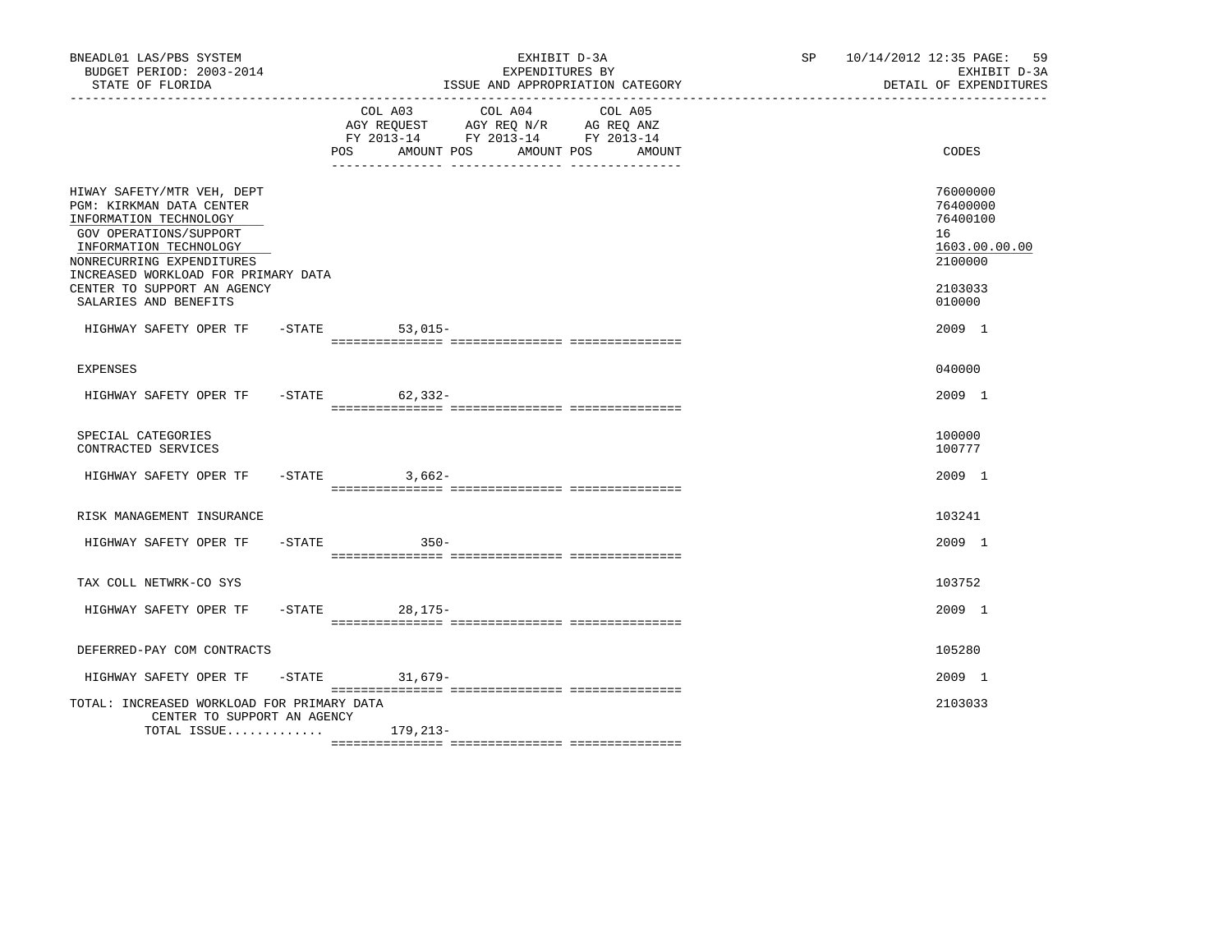| BNEADL01 LAS/PBS SYSTEM<br>BUDGET PERIOD: 2003-2014<br>STATE OF FLORIDA<br>---------------                                                                                                                                                | EXHIBIT D-3A<br>EXPENDITURES BY<br>ISSUE AND APPROPRIATION CATEGORY                                                                   | SP and the set of the set of the set of the set of the set of the set of the set of the set of the set of the set of the set of the set of the set of the set of the set of the set of the set of the set of the set of the se | 10/14/2012 12:35 PAGE:<br>60<br>EXHIBIT D-3A<br>DETAIL OF EXPENDITURES |
|-------------------------------------------------------------------------------------------------------------------------------------------------------------------------------------------------------------------------------------------|---------------------------------------------------------------------------------------------------------------------------------------|--------------------------------------------------------------------------------------------------------------------------------------------------------------------------------------------------------------------------------|------------------------------------------------------------------------|
|                                                                                                                                                                                                                                           | COL A03 COL A04 COL A05<br>AGY REQUEST AGY REQ N/R AG REQ ANZ<br>FY 2013-14 FY 2013-14 FY 2013-14<br>POS AMOUNT POS AMOUNT POS AMOUNT |                                                                                                                                                                                                                                | CODES                                                                  |
| HIWAY SAFETY/MTR VEH, DEPT<br>PGM: KIRKMAN DATA CENTER<br>INFORMATION TECHNOLOGY<br>GOV OPERATIONS/SUPPORT<br>INFORMATION TECHNOLOGY<br>NONRECURRING EXPENDITURES<br>TRANSFER TO TAX COLLECTOR NETWORK<br>FROM DEFERRED-PAYMENT COMMODITY |                                                                                                                                       |                                                                                                                                                                                                                                | 76000000<br>76400000<br>76400100<br>16<br>1603.00.00.00<br>2100000     |
| TO FUND REFRESH OF THE FLORIDA REAL<br>TIME INFORMATION SYSTEM - ADD<br>SPECIAL CATEGORIES<br>TAX COLL NETWRK-CO SYS                                                                                                                      |                                                                                                                                       |                                                                                                                                                                                                                                | 2103044<br>100000<br>103752                                            |
| HIGHWAY SAFETY OPER TF -STATE 2,311,034-                                                                                                                                                                                                  |                                                                                                                                       |                                                                                                                                                                                                                                | 2009 1                                                                 |
| TRANSFER FROM DEFERRED-PAYMENT<br>COMMODITY TO TAX COLLECTOR NETWORK<br>TO FUND REFRESH FLORIDA REAL TIME<br>VEHICLE INFORMATION SYSTEM - DEDUCT<br>SPECIAL CATEGORIES<br>DEFERRED-PAY COM CONTRACTS<br>HIGHWAY SAFETY OPER TF - STATE    | 2,311,034                                                                                                                             |                                                                                                                                                                                                                                | 2103045<br>100000<br>105280<br>2009 1                                  |
| CONTINUE FUNDING FOR<br>STANDBY/DISASTER RECOVERY<br><b>EXPENSES</b>                                                                                                                                                                      |                                                                                                                                       |                                                                                                                                                                                                                                | 2103046<br>040000                                                      |
| HIGHWAY SAFETY OPER TF                                                                                                                                                                                                                    | $-STATE$ 93, 171-                                                                                                                     |                                                                                                                                                                                                                                | 2009 1                                                                 |
| SPECIAL CATEGORIES<br>CONTRACTED SERVICES                                                                                                                                                                                                 |                                                                                                                                       |                                                                                                                                                                                                                                | 100000<br>100777                                                       |
| HIGHWAY SAFETY OPER TF                                                                                                                                                                                                                    | -STATE 136,279-                                                                                                                       |                                                                                                                                                                                                                                | 2009 1                                                                 |
| DATA PROCESSING SERVICES<br>SOUTHWOOD SRC                                                                                                                                                                                                 |                                                                                                                                       |                                                                                                                                                                                                                                | 210000<br>210021                                                       |
| HIGHWAY SAFETY OPER TF                                                                                                                                                                                                                    | $-STATE$ 23, 101-                                                                                                                     |                                                                                                                                                                                                                                | 2009 1                                                                 |
| TOTAL: CONTINUE FUNDING FOR<br>STANDBY/DISASTER RECOVERY<br>TOTAL ISSUE                                                                                                                                                                   | 252,551-                                                                                                                              |                                                                                                                                                                                                                                | 2103046                                                                |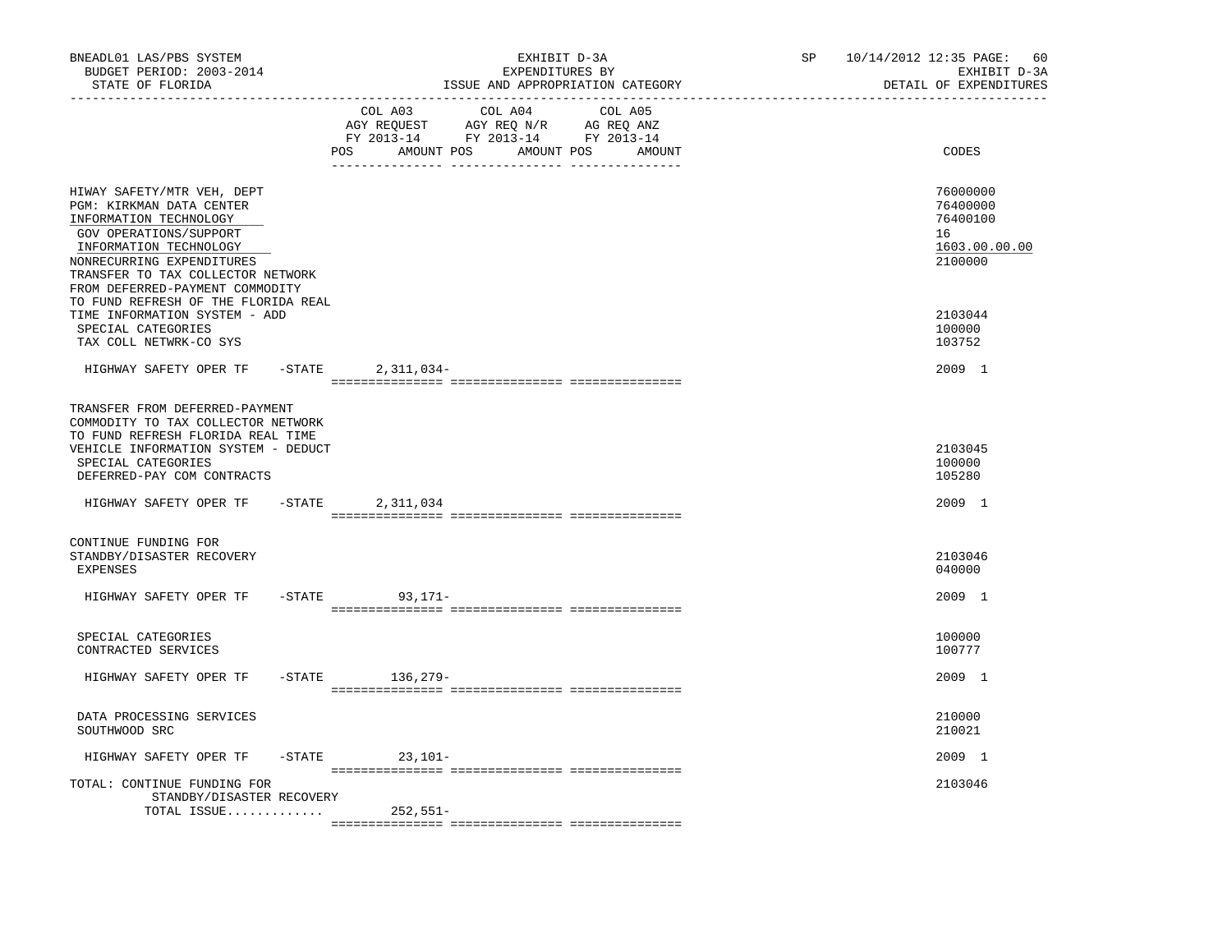| BNEADL01 LAS/PBS SYSTEM<br>BUDGET PERIOD: 2003-2014<br>STATE OF FLORIDA                                                                                                                                                                         | EXHIBIT D-3A<br>EXPENDITURES BY<br>ISSUE AND APPROPRIATION CATEGORY<br>__________________________________                                         | SP 10/14/2012 12:35 PAGE: 61<br>EXHIBIT D-3A<br>DETAIL OF EXPENDITURES                  |
|-------------------------------------------------------------------------------------------------------------------------------------------------------------------------------------------------------------------------------------------------|---------------------------------------------------------------------------------------------------------------------------------------------------|-----------------------------------------------------------------------------------------|
|                                                                                                                                                                                                                                                 | COL A03<br>COL A04<br>COL A05<br>AGY REQUEST AGY REQ N/R AG REQ ANZ<br>FY 2013-14 FY 2013-14 FY 2013-14<br>POS AMOUNT POS<br>AMOUNT POS<br>AMOUNT | CODES                                                                                   |
| HIWAY SAFETY/MTR VEH, DEPT<br>PGM: KIRKMAN DATA CENTER<br>INFORMATION TECHNOLOGY<br>GOV OPERATIONS/SUPPORT<br>INFORMATION TECHNOLOGY<br>NONRECURRING EXPENDITURES<br>DRIVER AND VEHICLE INFORMATION<br>SYSTEM MODERNIZATION (DAVID)<br>EXPENSES |                                                                                                                                                   | 76000000<br>76400000<br>76400100<br>16<br>1603.00.00.00<br>2100000<br>2103047<br>040000 |
| HIGHWAY SAFETY OPER TF -STATE 40,000-                                                                                                                                                                                                           |                                                                                                                                                   | 2009 1                                                                                  |
| SPECIAL CATEGORIES<br>CONTRACTED SERVICES                                                                                                                                                                                                       |                                                                                                                                                   | 100000<br>100777                                                                        |
| HIGHWAY SAFETY OPER TF -STATE 720,000-                                                                                                                                                                                                          |                                                                                                                                                   | 2009 1                                                                                  |
| TOTAL: DRIVER AND VEHICLE INFORMATION<br>SYSTEM MODERNIZATION (DAVID)<br>TOTAL ISSUE 760,000-                                                                                                                                                   |                                                                                                                                                   | 2103047                                                                                 |
| IMPLEMENT ADDRESS VERIFICATION<br>SOFTWARE<br>EXPENSES                                                                                                                                                                                          |                                                                                                                                                   | 2103048<br>040000                                                                       |
| HIGHWAY SAFETY OPER TF -STATE 123,980-                                                                                                                                                                                                          |                                                                                                                                                   | 2009 1                                                                                  |
| SPECIAL CATEGORIES<br>CONTRACTED SERVICES                                                                                                                                                                                                       |                                                                                                                                                   | 100000<br>100777                                                                        |
| HIGHWAY SAFETY OPER TF -STATE 106,500-                                                                                                                                                                                                          |                                                                                                                                                   | 2009 1                                                                                  |
| TOTAL: IMPLEMENT ADDRESS VERIFICATION<br>SOFTWARE                                                                                                                                                                                               |                                                                                                                                                   | 2103048                                                                                 |
| TOTAL ISSUE 230,480-                                                                                                                                                                                                                            |                                                                                                                                                   |                                                                                         |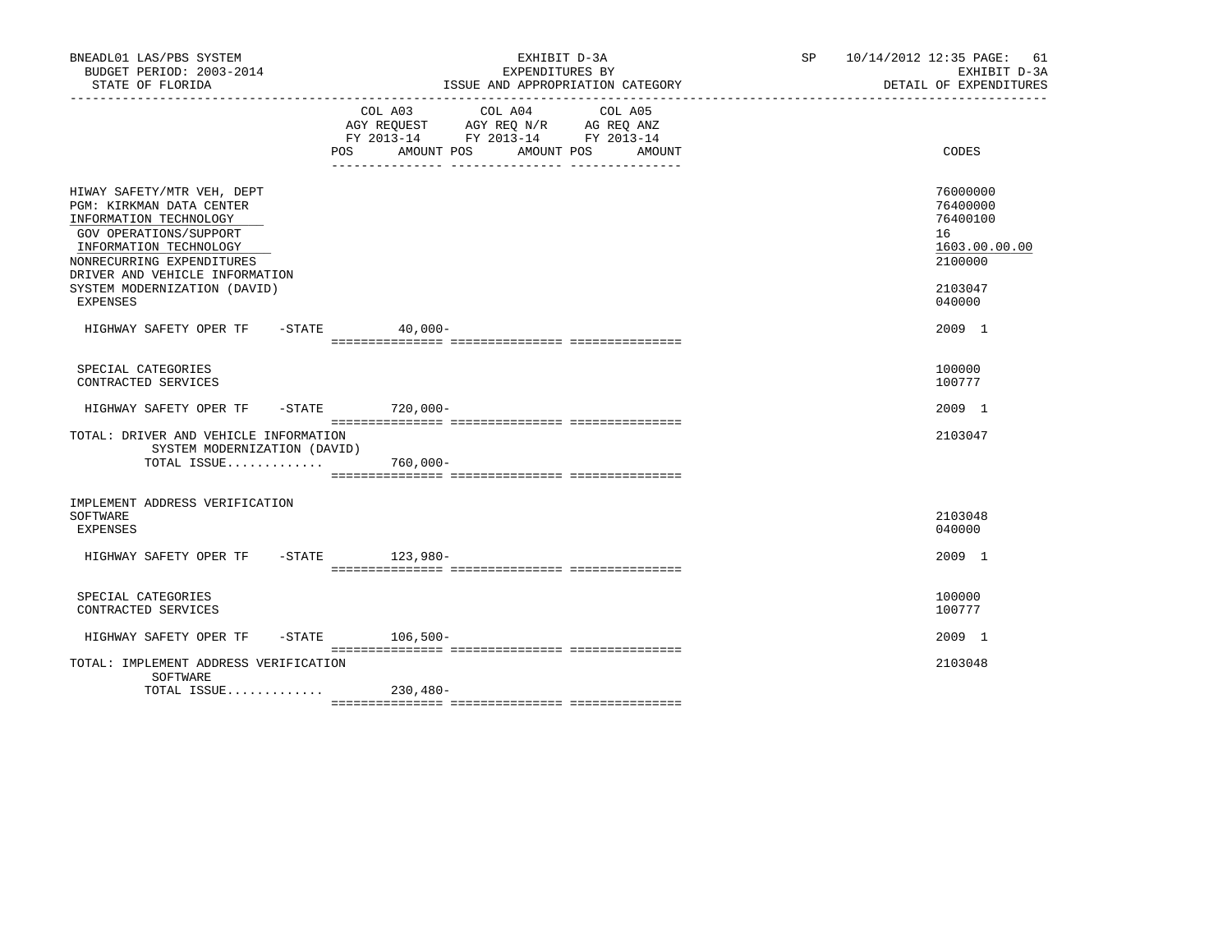| BNEADL01 LAS/PBS SYSTEM<br>BUDGET PERIOD: 2003-2014<br>STATE OF FLORIDA                                                                                                                                                                                          |                | EXHIBIT D-3A<br>EXPENDITURES BY<br>ISSUE AND APPROPRIATION CATEGORY                                                                        | SP 10/14/2012 12:35 PAGE: 62 | EXHIBIT D-3A<br>DETAIL OF EXPENDITURES                             |
|------------------------------------------------------------------------------------------------------------------------------------------------------------------------------------------------------------------------------------------------------------------|----------------|--------------------------------------------------------------------------------------------------------------------------------------------|------------------------------|--------------------------------------------------------------------|
|                                                                                                                                                                                                                                                                  | POS            | COL A03 COL A04<br>COL A05<br>AGY REQUEST AGY REQ N/R AG REQ ANZ<br>FY 2013-14 FY 2013-14 FY 2013-14<br>AMOUNT POS<br>AMOUNT POS<br>AMOUNT |                              | CODES                                                              |
| HIWAY SAFETY/MTR VEH, DEPT<br>PGM: KIRKMAN DATA CENTER<br>INFORMATION TECHNOLOGY<br>GOV OPERATIONS/SUPPORT<br>INFORMATION TECHNOLOGY<br>ANNUALIZATION OF ADMINISTERED<br>FUNDS APPROPRIATIONS<br>STATE HEALTH INSURANCE ADJUSTMENT<br>FOR FY 2012-13 - 10 MONTHS |                |                                                                                                                                            |                              | 76000000<br>76400000<br>76400100<br>16<br>1603.00.00.00<br>26A0000 |
| ANNUALIZATION<br>SALARIES AND BENEFITS                                                                                                                                                                                                                           |                |                                                                                                                                            |                              | 26A1830<br>010000                                                  |
| HIGHWAY SAFETY OPER TF - STATE 55,715                                                                                                                                                                                                                            |                |                                                                                                                                            |                              | 2009 1                                                             |
| DATA PROCESSING SERVICES<br>SOUTHWOOD SRC                                                                                                                                                                                                                        |                |                                                                                                                                            |                              | 210000<br>210021                                                   |
| HIGHWAY SAFETY OPER TF -STATE 3,925                                                                                                                                                                                                                              |                |                                                                                                                                            |                              | $2009$ 1                                                           |
| NORTHWOOD SRC (NSRC)                                                                                                                                                                                                                                             |                |                                                                                                                                            |                              | 210022                                                             |
| HIGHWAY SAFETY OPER TF -STATE 4,860                                                                                                                                                                                                                              | 220<br>-FEDERL |                                                                                                                                            |                              | 2009 1<br>2009 3                                                   |
| TOTAL HIGHWAY SAFETY OPER TF                                                                                                                                                                                                                                     | 5,080          |                                                                                                                                            |                              | 2009                                                               |
| TOTAL APPRO<br>TOTAL: STATE HEALTH INSURANCE ADJUSTMENT<br>FOR FY 2012-13 - 10 MONTHS<br>ANNUALIZATION<br>TOTAL ISSUE 104,720                                                                                                                                    | 5,080          |                                                                                                                                            |                              | 26A1830                                                            |
|                                                                                                                                                                                                                                                                  |                |                                                                                                                                            |                              |                                                                    |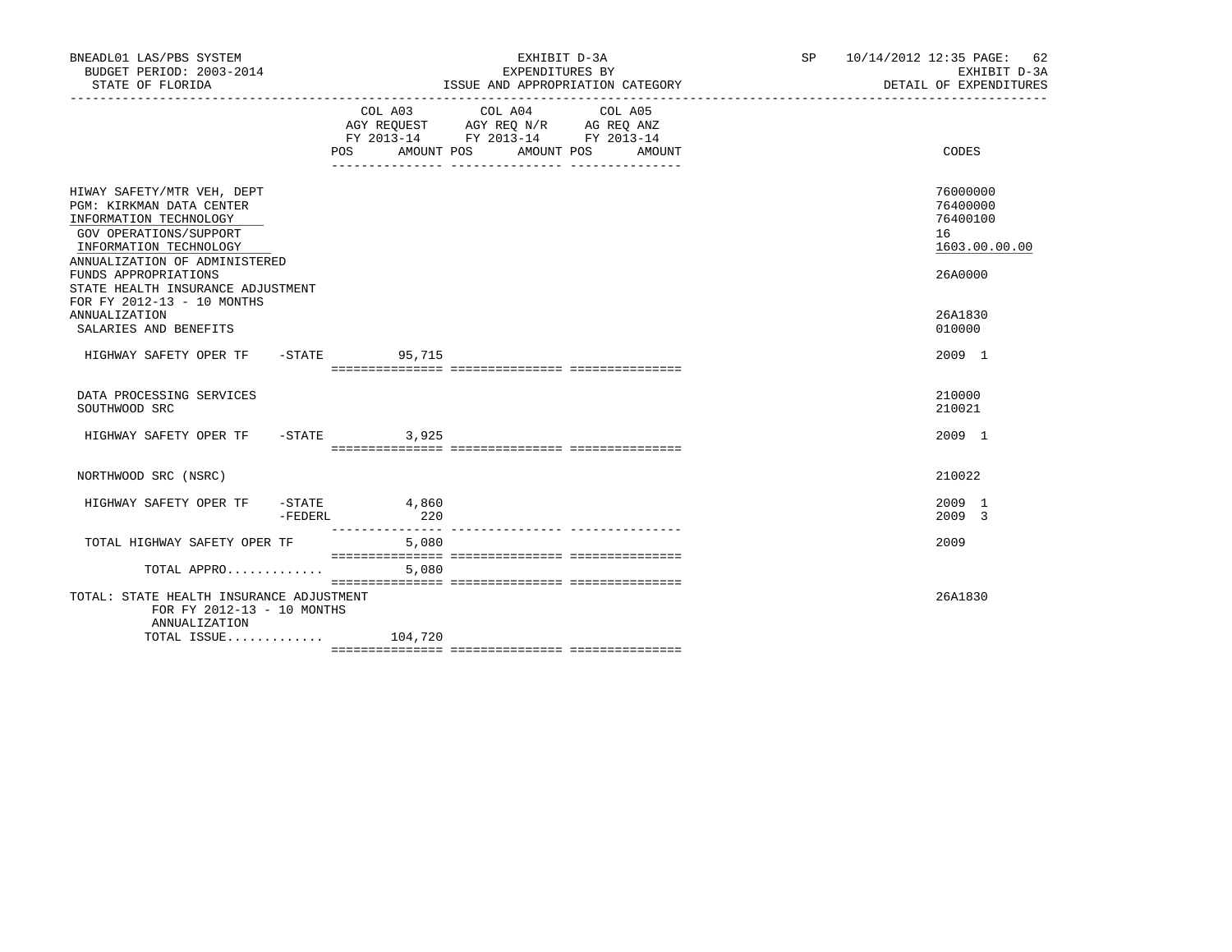| BNEADL01 LAS/PBS SYSTEM<br>BUDGET PERIOD: 2003-2014<br>STATE OF FLORIDA                                                                                                                                               | EXHIBIT D-3A<br>EXPENDITURES BY<br>ISSUE AND APPROPRIATION CATEGORY                                                          |                                                                                                                 |                   | SP 10/14/2012 12:35 PAGE: 63<br>EXHIBIT D-3A<br>DETAIL OF EXPENDITURES        |
|-----------------------------------------------------------------------------------------------------------------------------------------------------------------------------------------------------------------------|------------------------------------------------------------------------------------------------------------------------------|-----------------------------------------------------------------------------------------------------------------|-------------------|-------------------------------------------------------------------------------|
|                                                                                                                                                                                                                       | POS FOR THE POST OF THE STATE STATE STATE STATE STATE STATE STATE STATE STATE STATE STATE STATE STATE STATE ST<br>AMOUNT POS | COL A03 COL A04 COL A05<br>AGY REQUEST AGY REQ N/R AG REQ ANZ<br>FY 2013-14 FY 2013-14 FY 2013-14<br>AMOUNT POS | AMOUNT            | CODES                                                                         |
| HIWAY SAFETY/MTR VEH, DEPT<br>PGM: KIRKMAN DATA CENTER<br>INFORMATION TECHNOLOGY<br>GOV OPERATIONS/SUPPORT<br>INFORMATION TECHNOLOGY<br>STATE ENTERPRISE INFORMATION<br>TECHNOLOGY<br>MOTORIST SERVICES MODERNIZATION |                                                                                                                              |                                                                                                                 |                   | 76000000<br>76400000<br>76400100<br>16<br>1603.00.00.00<br>3610000<br>36115C0 |
| SALARY RATE<br>SALARY RATE 697,546                                                                                                                                                                                    |                                                                                                                              |                                                                                                                 |                   | 000000                                                                        |
|                                                                                                                                                                                                                       |                                                                                                                              |                                                                                                                 |                   |                                                                               |
| SALARIES AND BENEFITS                                                                                                                                                                                                 |                                                                                                                              |                                                                                                                 |                   | 010000                                                                        |
| HIGHWAY SAFETY OPER TF - STATE 787,041                                                                                                                                                                                |                                                                                                                              |                                                                                                                 |                   | 2009 1                                                                        |
| <b>EXPENSES</b>                                                                                                                                                                                                       |                                                                                                                              |                                                                                                                 |                   | 040000                                                                        |
| HIGHWAY SAFETY OPER TF                                                                                                                                                                                                | -STATE 118,500 115,500                                                                                                       |                                                                                                                 |                   | 2009 1                                                                        |
| OPERATING CAPITAL OUTLAY                                                                                                                                                                                              |                                                                                                                              |                                                                                                                 |                   | 060000                                                                        |
| HIGHWAY SAFETY OPER TF                                                                                                                                                                                                | -STATE 27,500 27,500                                                                                                         |                                                                                                                 |                   | 2009 1                                                                        |
| SPECIAL CATEGORIES<br>CONTRACTED SERVICES                                                                                                                                                                             |                                                                                                                              |                                                                                                                 |                   | 100000<br>100777                                                              |
| HIGHWAY SAFETY OPER TF                                                                                                                                                                                                | $-$ STATE 4,048,500 4,048,500 1,686,250                                                                                      |                                                                                                                 |                   | 2009 1                                                                        |
| TOTAL: MOTORIST SERVICES MODERNIZATION<br>TOTAL ISSUE 4,981,541 4,191,500 1,686,250<br>TOTAL SALARY RATE 697,546                                                                                                      |                                                                                                                              |                                                                                                                 |                   | 36115C0                                                                       |
|                                                                                                                                                                                                                       |                                                                                                                              |                                                                                                                 |                   |                                                                               |
| AGENCY ISSUE NARRATIVE:<br>2013-2014 BUDGET YEAR NARRATIVE:                                                                                                                                                           |                                                                                                                              |                                                                                                                 | IT COMPONENT? YES |                                                                               |
| MOTORIST SERVICES MODERNIZATION                                                                                                                                                                                       |                                                                                                                              |                                                                                                                 |                   |                                                                               |

Long Range Program Plan Approved Activity: Application Development/Support

 This issue requests \$4,981,541 for year one of the five year motorist modernization project, of which \$4,191,500 is nonrecurring. The Department projects that \$6,667,791 over the next two fiscal years will be required to implement this component of the project, of which \$5,877,750 is nonrecurring. The recurring funds are for additional software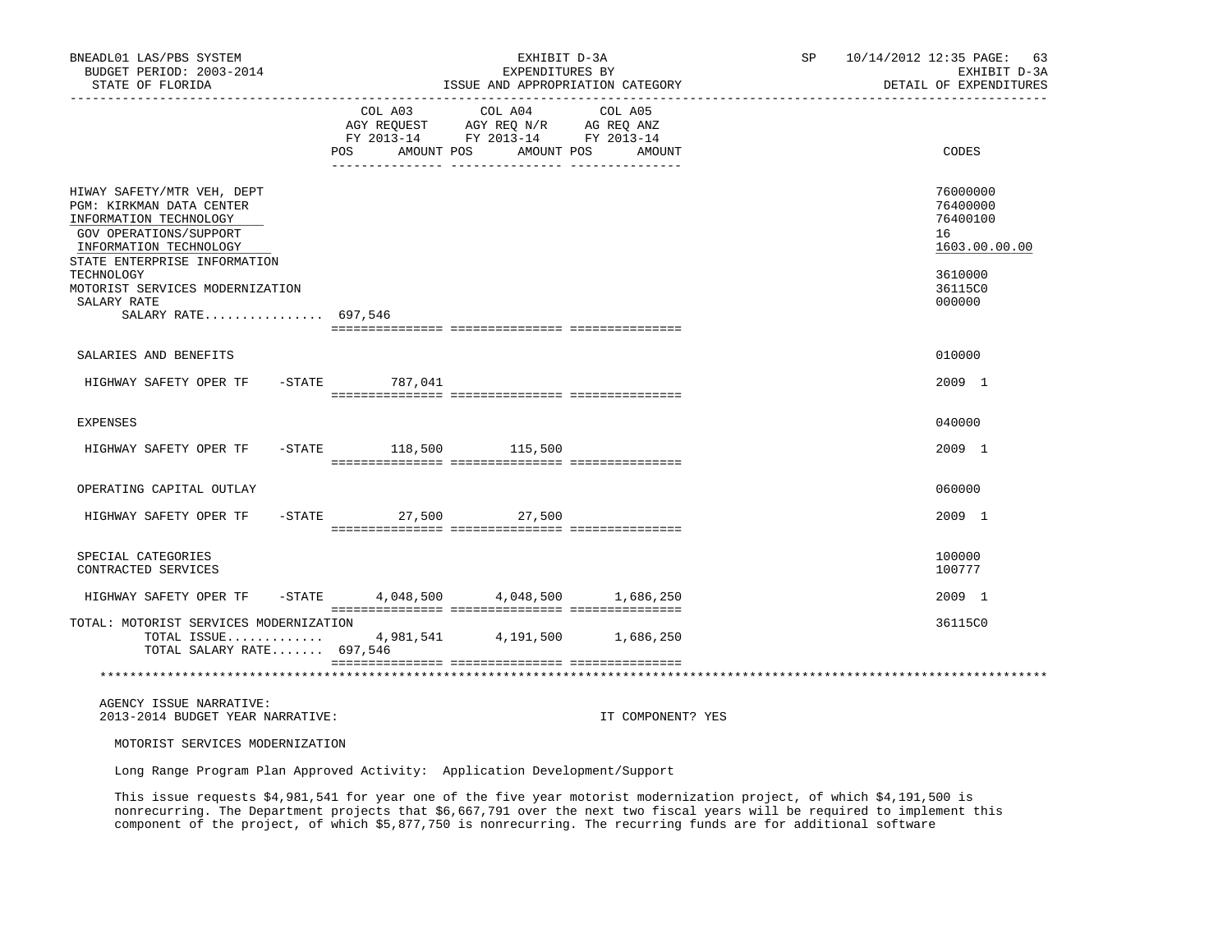| BNEADL01 LAS/PBS SYSTEM<br>BUDGET PERIOD: 2003-2014<br>STATE OF FLORIDA                                                                                              | EXHIBIT D-3A<br>EXPENDITURES BY<br>ISSUE AND APPROPRIATION CATEGORY                                                                            | 10/14/2012 12:35 PAGE: 64<br>SP<br>EXHIBIT D-3A<br>DETAIL OF EXPENDITURES |
|----------------------------------------------------------------------------------------------------------------------------------------------------------------------|------------------------------------------------------------------------------------------------------------------------------------------------|---------------------------------------------------------------------------|
|                                                                                                                                                                      | COL A03 COL A04 COL A05<br>AGY REQUEST AGY REO N/R AG REO ANZ<br>FY 2013-14 FY 2013-14 FY 2013-14<br>AMOUNT POS<br>AMOUNT POS<br>POS<br>AMOUNT | CODES                                                                     |
| HIWAY SAFETY/MTR VEH, DEPT<br>PGM: KIRKMAN DATA CENTER<br>INFORMATION TECHNOLOGY<br>GOV OPERATIONS/SUPPORT<br>INFORMATION TECHNOLOGY<br>STATE ENTERPRISE INFORMATION |                                                                                                                                                | 76000000<br>76400000<br>76400100<br>16<br>1603.00.00.00                   |
| TECHNOLOGY<br>MOTORIST SERVICES MODERNIZATION                                                                                                                        |                                                                                                                                                | 3610000<br>36115C0                                                        |

 maintenance and additional salary/rate authority (not FTE) to allow the Department to recruit and retain experienced staff to assist in the development efforts and to support ongoing operations. This issue supports the strategies of developing and maintaining a cutting-edge telecommunications infrastructure and improving the efficiency and effectiveness of government as part of the Governor's initiative of furthering economic development and job creation in Florida.

 SUMMARY OF BUSINESS PROBLEM: The Department of Highway Safety and Motor Vehicles is Florida's credentialing agency, issuing driver licenses and motor vehicle titles and registrations to the residents of Florida. Motorist Modernization is critical for the Department and its partners to continue to serve customers in the most cost effective and efficient manner. The first step towards this goal was to merge the Division of Driver Licenses and the Division of Motor Vehicles into one division - Motorist Services - to reflect our new motorist-centric approach view. Currently, there are multiple challenges to delivering efficient services including the silo systems for driver license and motor vehicle services, managing multiple instances of varying equipment statewide, and supporting aging platforms with limited subject matter experts.

 The overall goal of motorist services modernization is to reduce costs and gain efficiencies by streamlining the motorist services technology footprint (hardware and software) and centralize motorist information for ease of access. The Department anticipates the total effort to be a five year implementation, utilizing both existing resources and additional budget authority from the Highway Safety Operating Trust Fund. This project will enhance the motorist IT service within the Department, enabling a motorist-centric consolidated view instead of multiple records for a driver and his or her motor vehicle(s) residing in multiple systems as it is today.

 PROPOSED SOLUTION: Based on research of other states' attempts to replace their motorist systems, the Department proposes a staged re-engineering and redevelopment effort, developing a proof of concept in the first two years before implementing a new motorist issuance system. The Department used this approach when it replaced its vehicle system several years ago and it was highly successful.

 IT SERVICE: For phase one of the Modernization project, five main initiatives have been identified as foundation projects for motorist services modernization. These initiatives include the following projects:

- (1)Develop the basis for how all motorist systems will operate and store data. Through the Capture and Enhanced Field System programs, deploy proof of concept modules that are based on more cost efficient platforms and reduced manual processes;
- (2)Eliminate mainframe programs;
- (3)Simplify the Driver License image "capture" processes, making them less vendor-dependent;
- (4)Revise how driver license renewal notifications occur, by combining and outsourcing with the tax collector motor vehicle renewal process;
- (5)Examine the Department's use and need for an enterprise electronic documents management system and develop a Department-wide plan.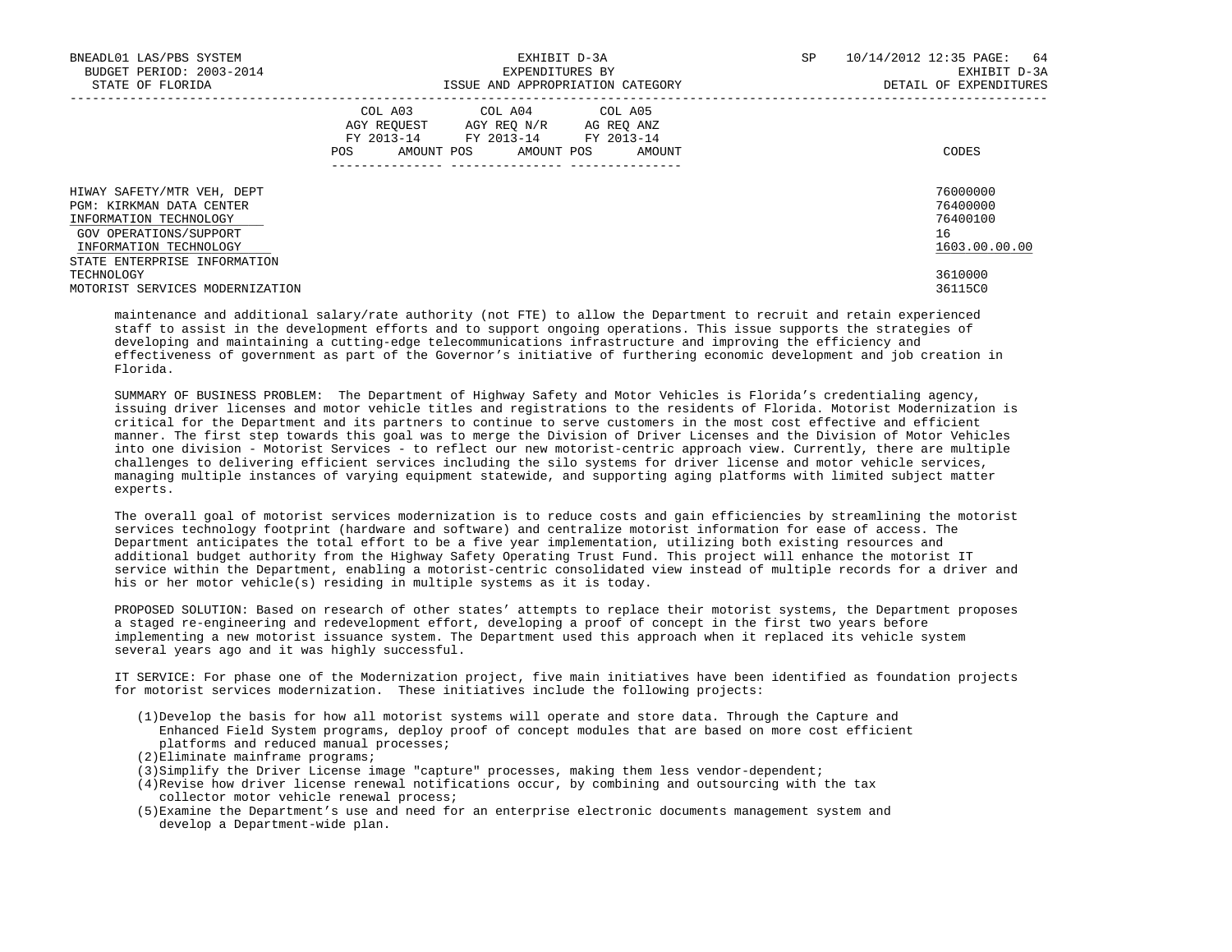| BNEADL01 LAS/PBS SYSTEM<br>BUDGET PERIOD: 2003-2014<br>STATE OF FLORIDA                                                              | EXHIBIT D-3A<br>EXPENDITURES BY<br>ISSUE AND APPROPRIATION CATEGORY                                                                      | 10/14/2012 12:35 PAGE: 65<br>SP.<br>EXHIBIT D-3A<br>DETAIL OF EXPENDITURES |
|--------------------------------------------------------------------------------------------------------------------------------------|------------------------------------------------------------------------------------------------------------------------------------------|----------------------------------------------------------------------------|
|                                                                                                                                      | COL A03 COL A04 COL A05<br>AGY REOUEST AGY REO N/R AG REO ANZ<br>FY 2013-14 FY 2013-14 FY 2013-14<br>POS<br>AMOUNT POS AMOUNT POS AMOUNT | CODES                                                                      |
| HIWAY SAFETY/MTR VEH, DEPT<br>PGM: KIRKMAN DATA CENTER<br>INFORMATION TECHNOLOGY<br>GOV OPERATIONS/SUPPORT<br>INFORMATION TECHNOLOGY |                                                                                                                                          | 76000000<br>76400000<br>76400100<br>16<br>1603.00.00.00                    |
| STATE ENTERPRISE INFORMATION<br>TECHNOLOGY<br>MOTORIST SERVICES MODERNIZATION                                                        |                                                                                                                                          | 3610000<br>36115C0                                                         |

 All of these projects will be developed and implemented by June 30, 2015. If these projects are not funded, the Department's costs will continue to increase. In addition, continuing with the current systems create business and technology risks. These include lost or delayed revenue, escalating operational cost, loss of productivity, inability to issue credentials, risk that credentials are issued incorrectly and risk that the Department is non-compliant with State or Federal mandates. Currently a large number of resources are spent maintaining the aging systems rather than making needed service delivery improvements. Statutory and stakeholder requested changes will take longer to accomplish which also has an effect on customer service. System outages are disruptive to significant numbers of customers, and complete system failure, while unlikely, could be very damaging to public safety and state businesses.

 ASSUMPTIONS AND CONSTRAINTS: Cooperation and communication with our external partners is critical for the success of this project. While the Department still operates several driver license offices and provides online renewal services, services to the public are largely fulfilled by the county Tax Collectors. The Department currently supports equipment in these offices (either directly or by contract) for all motorist services.

 Internally, the Department is facing a resource shortage at this time. Many of our support staff for the mainframe-based programs have retired or are in the process of retiring. Finding contracted staff with this expertise is challenging from the perspective of resource availability and cost. For the newer technologies, resources are available but the Department has had difficulty in recruiting and also experiences turnover due to higher paying jobs in other agencies or in the private sector.

 This Motorist Services Modernization effort is critical to the long term success of the Department. Due to changes in technology and in policy, systems are at end of life and no longer align or adequately support the Department's business processes. The revenues from driver's licenses and motor vehicle titles and registrations is approximately \$2.4 billion annually, which is deposited into the General Revenue fund as well as the trust funds for the Department, the Department of Education, the Department of Transportation and others. In moving to a motorist-centric view, the Department will be better able to serve the citizens of Florida in the most cost effective and reliable manner.

 TOTAL ESTIMATED COSTS: The project cost for year one of the five year modernization project is \$4,981,541, of which \$4,191,500 is nonrecurring. The Department projects that \$6,667,791 over the next two fiscal years will be required to implement this component of the project, of which \$5,877,750 is nonrecurring. The recurring funds are for additional software maintenance and additional salary/rate authority (not FTE). This project is itemized as follows:

| FY2013-14<br>Request | Non-Recurring<br>Request | FY2014-15<br>Annualization |  |
|----------------------|--------------------------|----------------------------|--|
|                      |                          |                            |  |
| 787,041<br>118,500   | 115,500                  |                            |  |
|                      |                          |                            |  |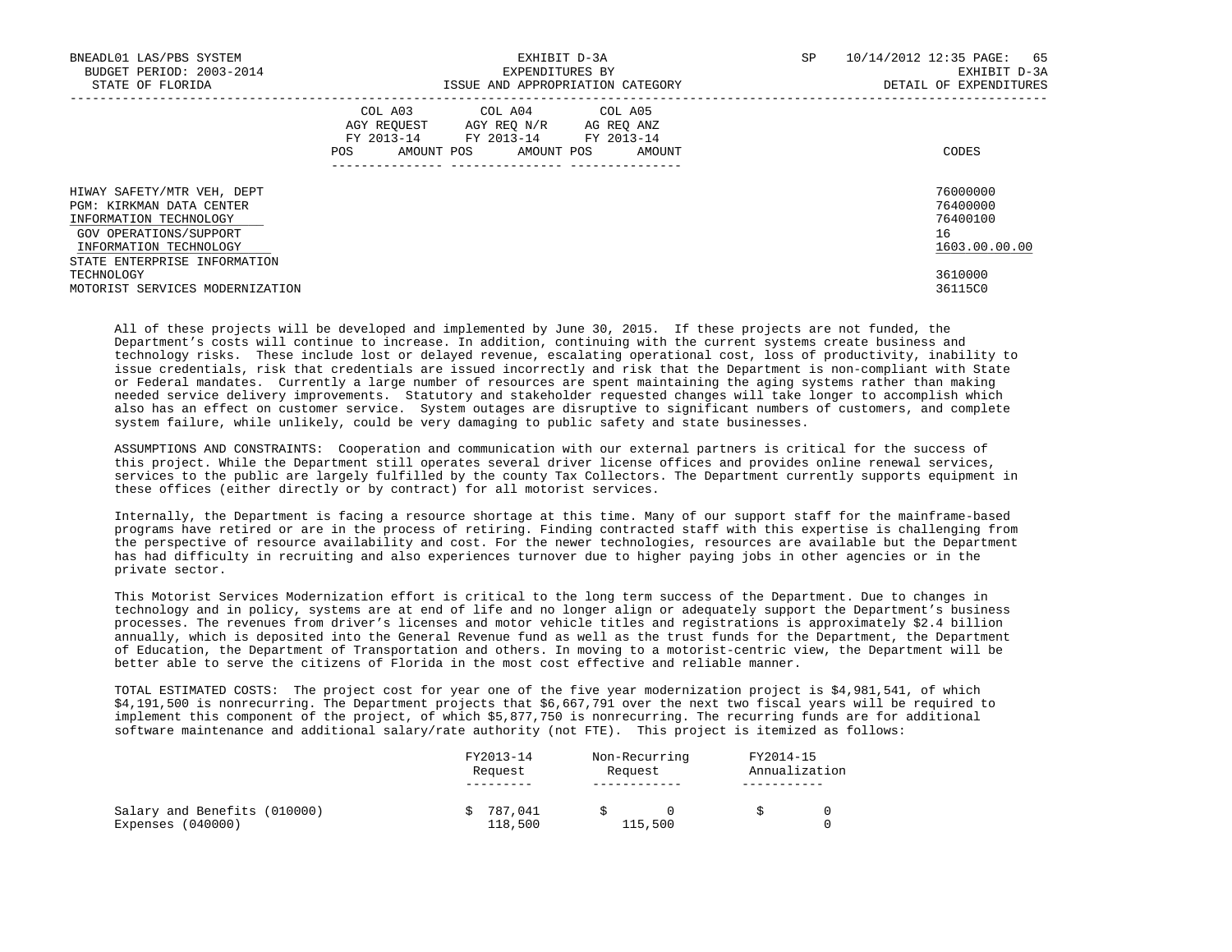| BNEADL01 LAS/PBS SYSTEM<br>BUDGET PERIOD: 2003-2014<br>STATE OF FLORIDA                                                                                              |            | EXHIBIT D-3A<br>EXPENDITURES BY<br>ISSUE AND APPROPRIATION CATEGORY                                                                                                                                                                 |                                 |                             |  | SP 10/14/2012 12:35 PAGE:<br>66<br>EXHIBIT D-3A<br>DETAIL OF EXPENDITURES |
|----------------------------------------------------------------------------------------------------------------------------------------------------------------------|------------|-------------------------------------------------------------------------------------------------------------------------------------------------------------------------------------------------------------------------------------|---------------------------------|-----------------------------|--|---------------------------------------------------------------------------|
|                                                                                                                                                                      | <b>POS</b> | COL A03 COL A04<br>$\begin{tabular}{lllllll} \bf AGY & \bf REQUEST & \bf AGY & \bf REQ & \tt M/R & \tt AG & \tt REQ & \tt ANZ \\ \bf FY & \tt 2013-14 & \tt FY & \tt 2013-14 & \tt FY & \tt 2013-14 \\ \end{tabular}$<br>AMOUNT POS | COL A05<br>AMOUNT POS<br>AMOUNT |                             |  | CODES                                                                     |
| HIWAY SAFETY/MTR VEH, DEPT<br>PGM: KIRKMAN DATA CENTER<br>INFORMATION TECHNOLOGY<br>GOV OPERATIONS/SUPPORT<br>INFORMATION TECHNOLOGY<br>STATE ENTERPRISE INFORMATION |            |                                                                                                                                                                                                                                     |                                 |                             |  | 76000000<br>76400000<br>76400100<br>16<br>1603.00.00.00                   |
| TECHNOLOGY<br>MOTORIST SERVICES MODERNIZATION                                                                                                                        |            |                                                                                                                                                                                                                                     |                                 |                             |  | 3610000<br>36115C0                                                        |
| Operating Capital Outlay (060000)<br>Contracted Services (100777)                                                                                                    |            | 27,500<br>4,084,500                                                                                                                                                                                                                 | 27,500<br>4,048,500             | $\overline{0}$<br>1,686,250 |  |                                                                           |
| Total                                                                                                                                                                |            | -----------<br>\$4,981,541                                                                                                                                                                                                          | __________<br>\$4,191,500       | __________<br>\$1,686,250   |  |                                                                           |
| POSITION DETAIL OF SALARIES AND BENEFITS:                                                                                                                            | FTE        | BASE RATE                                                                                                                                                                                                                           | ADDITIVES BENEFITS              | SUBTOTAL                    |  | LAPSE LAPSED SALARIES<br>% AND BENEFITS                                   |
| A03 - AGY REOUEST FY 2013-14                                                                                                                                         |            |                                                                                                                                                                                                                                     |                                 |                             |  |                                                                           |
| CHANGES TO CURRENTLY AUTHORIZED POSITIONS<br>RA01 RATE & SALARY ADJ - BENEFITS NO FTE<br>C0001 001                                                                   | 0.00       | 697,546                                                                                                                                                                                                                             |                                 |                             |  | 89,495 787,041 0.00 787,041                                               |
| TOTALS FOR ISSUE BY FUND<br>2009 HIGHWAY SAFETY OPER TF                                                                                                              |            |                                                                                                                                                                                                                                     |                                 |                             |  | 787,041<br>______________                                                 |
|                                                                                                                                                                      |            | $0.00$ 697,546                                                                                                                                                                                                                      |                                 | 89,495 787,041              |  | 787,041<br>==============                                                 |
|                                                                                                                                                                      |            |                                                                                                                                                                                                                                     |                                 |                             |  |                                                                           |
| ENHANCEMENT OF DISASTER RECOVERY<br>AND STANDBY SYSTEMS<br>OPERATING CAPITAL OUTLAY                                                                                  |            |                                                                                                                                                                                                                                     |                                 |                             |  | 36143C0<br>060000                                                         |
| HIGHWAY SAFETY OPER TF<br>-STATE                                                                                                                                     |            | 1                                                                                                                                                                                                                                   |                                 |                             |  | 2009 1                                                                    |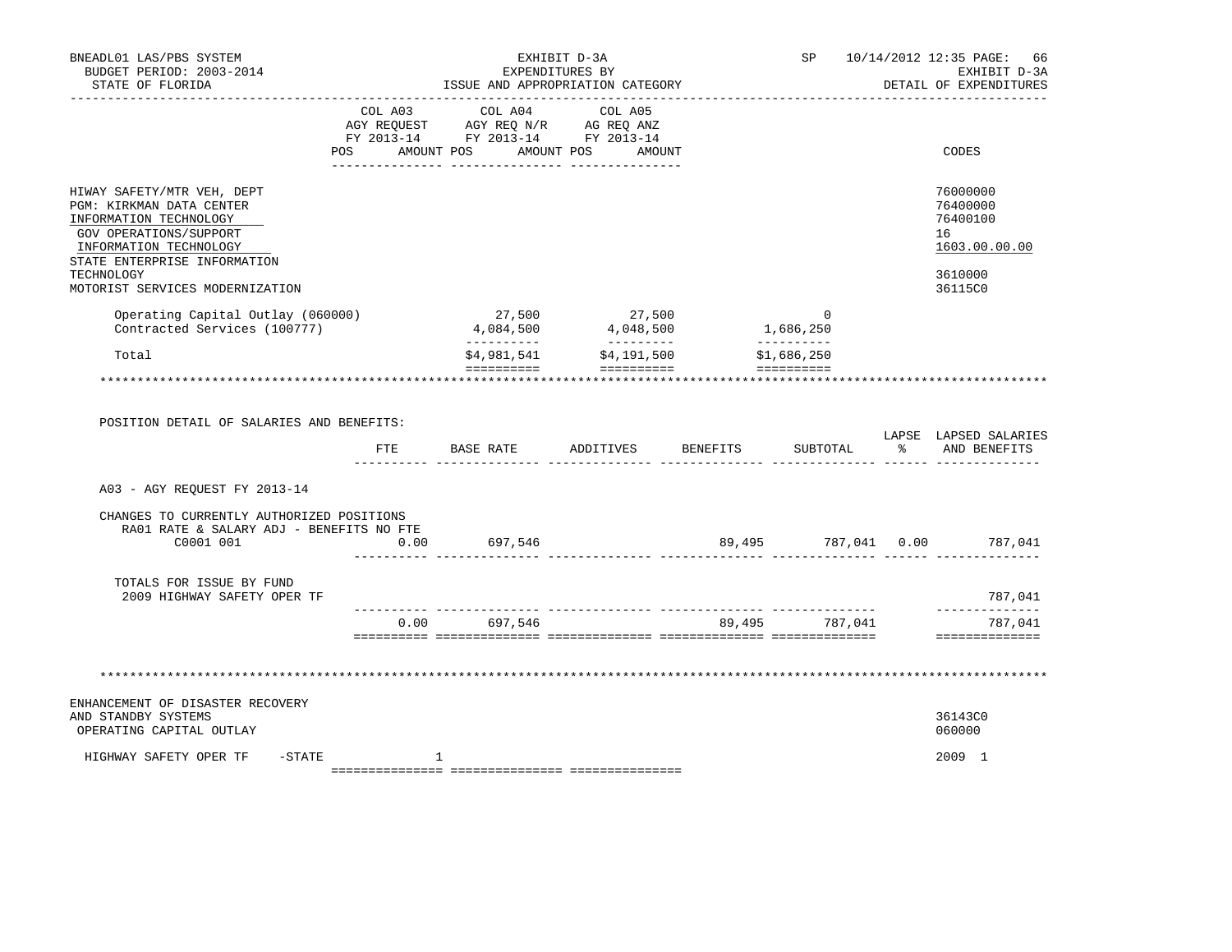| BNEADL01 LAS/PBS SYSTEM<br>BUDGET PERIOD: 2003-2014<br>STATE OF FLORIDA                                                                                              | EXHIBIT D-3A<br>EXPENDITURES BY<br>ISSUE AND APPROPRIATION CATEGORY                                                                                           | SP<br>10/14/2012 12:35 PAGE:<br>67<br>EXHIBIT D-3A<br>DETAIL OF EXPENDITURES |
|----------------------------------------------------------------------------------------------------------------------------------------------------------------------|---------------------------------------------------------------------------------------------------------------------------------------------------------------|------------------------------------------------------------------------------|
|                                                                                                                                                                      | COL A03<br>COL A04 COL A05<br>AGY REOUEST<br>AGY REO N/R<br>AG REO ANZ<br>FY 2013-14<br>FY 2013-14<br>FY 2013-14<br>AMOUNT POS<br>AMOUNT POS<br>POS<br>AMOUNT | CODES                                                                        |
| HIWAY SAFETY/MTR VEH, DEPT<br>PGM: KIRKMAN DATA CENTER<br>INFORMATION TECHNOLOGY<br>GOV OPERATIONS/SUPPORT<br>INFORMATION TECHNOLOGY<br>STATE ENTERPRISE INFORMATION |                                                                                                                                                               | 76000000<br>76400000<br>76400100<br>16<br>1603.00.00.00                      |
| TECHNOLOGY<br>ENHANCEMENT OF DISASTER RECOVERY<br>AND STANDBY SYSTEMS                                                                                                |                                                                                                                                                               | 3610000<br>36143C0                                                           |

 AGENCY ISSUE NARRATIVE: 2013-2014 BUDGET YEAR NARRATIVE: IT COMPONENT? YES

Long Range Program Plan Approved Activity: Information Technology/Application Development and Support

 This request is for funding to complete the final phase of enhancing and expanding the Department's disaster recovery capabilities for mission critical systems. The objective of the Department's Disaster Recovery expanded capability is to enable the timely availability of core computer systems and communications in support of the Department's mission critical functions, and ensure the ability of DHSMV core systems to function effectively in the event of a severe disruption to normal operations. This requested funding is essential to enable the Department to complete disaster recovery preparation and readiness, both procedurally and technically, for business continuity of all critical systems to meet the Department's estimated recovery time objectives. This issue supports the strategies of developing and maintaining a cutting-edge technological infrastructure and improving the efficiency and effectiveness of government as part of the Governor's initiative of furthering economic development and job creation in Florida.

 DHSMV currently maintains a hot standby environment at a separate data center to support essential DAVID (Driver and Vehicle Information Database), FCIC/NCIC (Florida/National Crime Information Center), Motor Vehicle, and Driver License law enforcement inquiries. The Department's critical production enterprise database is replicated near real-time to the standby site, and a copy of Department data, including the virtual server environment is also maintained. NetMotion secure wireless connectivity for law enforcement mobile data computers is available at the standby site, as well as plans for the Computer Aided Dispatch system to also be available. DHSMV's remaining platforms are backed up on a daily/ weekly/ monthly basis, and the backups are stored at a secure off-site facility.

 There is a current effort underway to move this standby environment to a secure data center facility outside of the panhandle region for geographical separation to reduce risk, and to perform a partial expansion of the environment to meet the disaster recovery needs of a subset of the Department's additional most critical system needs.

 If the primary data center were to become completely unavailable, only a subset of critical systems could currently be brought online at the standby site. All remaining law enforcement and business systems would need to be restored from backups. Core systems such as Email, file shares, public web sites, and web applications would not be immediately available. With limited standby or disaster recovery equipment in place, this process would likely take several days to weeks to restore full functionality to these core applications.

 This expanded disaster recovery capability will provide the infrastructure needed to ensure that Law Enforcement, Driver License offices, and Tax Collector offices continue operations providing Motorist Services in the event of an extended outage of the primary system. \*\*\*\*\*\*\*\*\*\*\*\*\*\*\*\*\*\*\*\*\*\*\*\*\*\*\*\*\*\*\*\*\*\*\*\*\*\*\*\*\*\*\*\*\*\*\*\*\*\*\*\*\*\*\*\*\*\*\*\*\*\*\*\*\*\*\*\*\*\*\*\*\*\*\*\*\*\*\*\*\*\*\*\*\*\*\*\*\*\*\*\*\*\*\*\*\*\*\*\*\*\*\*\*\*\*\*\*\*\*\*\*\*\*\*\*\*\*\*\*\*\*\*\*\*\*\*